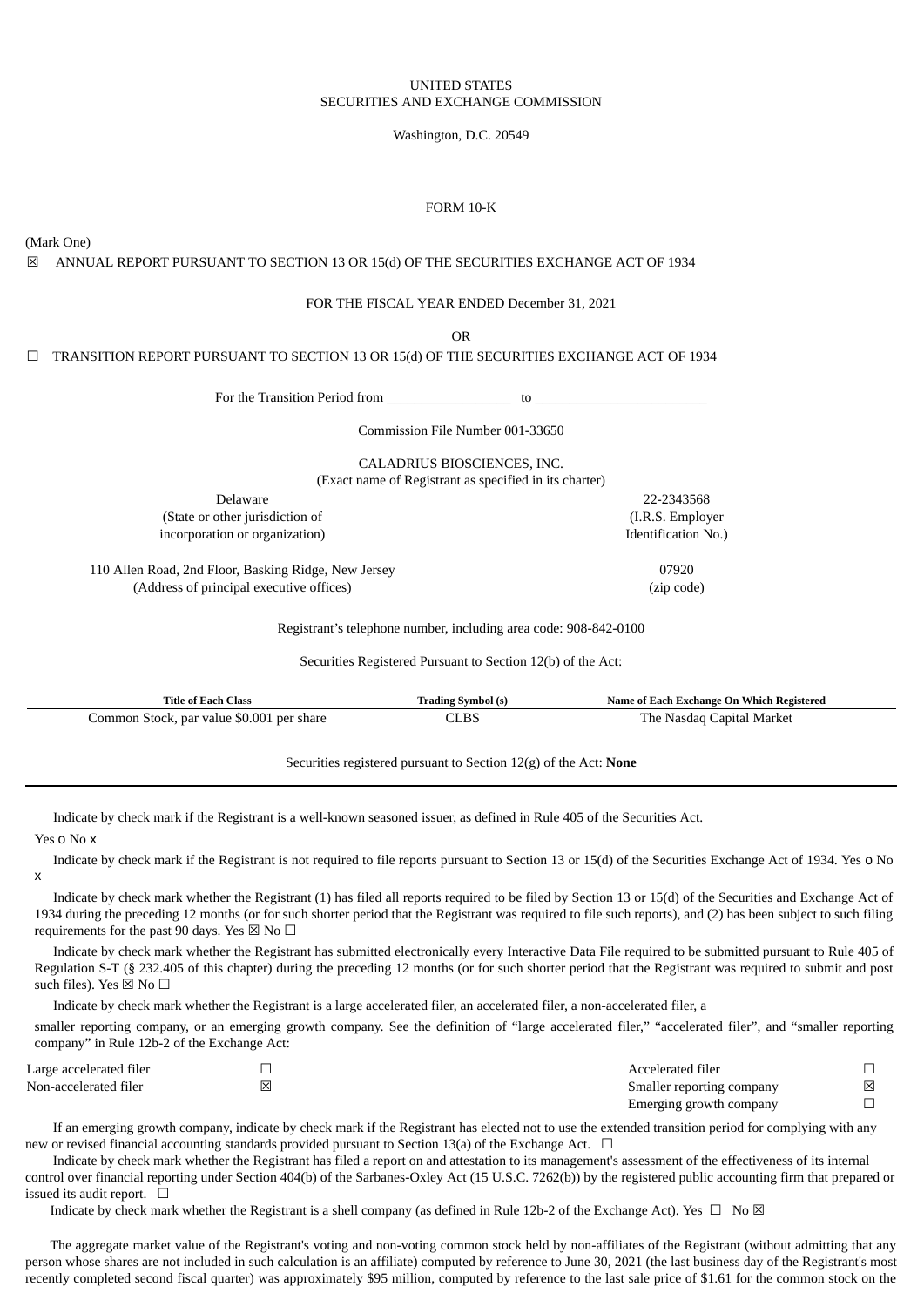Nasdaq Capital Market reported for such date. Shares held by executive officers, directors and persons owning directly or indirectly more than 10% of the outstanding common stock have been excluded from the preceding number because such persons may be deemed to be affiliates of the Registrant. This determination of affiliate status is not necessarily a conclusive determination for other purposes.

Indicate the number of shares outstanding of each of the issuer's classes of common stock, as of the latest practicable date.

**Class Outstanding as of March 22, 2022**

Common stock, \$0.001 par value per share 60,533,064 shares 60,533,064 shares

# **DOCUMENTS INCORPORATED BY REFERENCE**

<span id="page-1-0"></span>The following documents (or parts thereof) are incorporated by reference into the following parts of this Form 10-K: Certain information required in Part III of this Annual Report on Form 10-K is incorporated from the Registrant's Proxy Statement for the 2022 Annual Meeting of Stockholders. Such Proxy Statement will be filed with the Securities and Exchange Commission within 120 days of the Registrant's fiscal year ended December 31, 2021.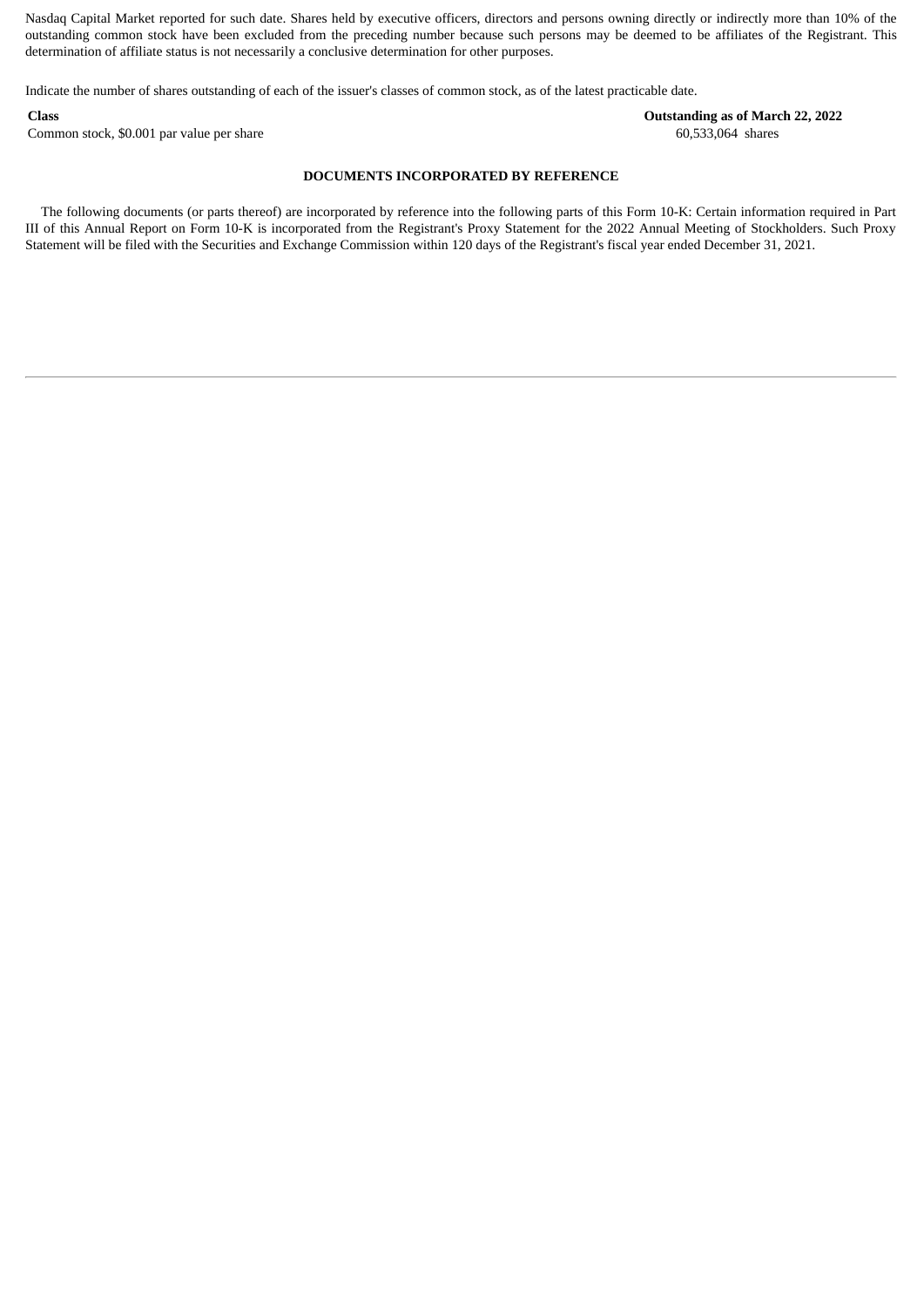All references in this Annual Report on Form 10-K to "we," "us," the "Company" and "Caladrius" mean Caladrius Biosciences, Inc., including subsidiaries and predecessors, except where it is clear that the term refers only to Caladrius Biosciences, Inc. This Annual Report on Form 10-K contains forward-looking statements, which involve risks and uncertainties. The Company's actual results could differ materially from those anticipated in these forward-looking statements as a result of certain factors, including those set forth under "Cautionary Note Regarding Forward-Looking Statements" and under "Risk Factors" and elsewhere in this Annual Report on Form 10-K.

### **TABLE OF CONTENTS**

# CAUTIONARY NOTE REGARDING FORWARD-LOOKING STATEMENTS

| <b>PART I</b>                                                                                                                  |                |  |  |  |
|--------------------------------------------------------------------------------------------------------------------------------|----------------|--|--|--|
| <b>ITEM 1. BUSINESS</b>                                                                                                        | $\overline{4}$ |  |  |  |
| <b>ITEM 1A. RISK FACTORS</b>                                                                                                   | 18             |  |  |  |
| ITEM 1B. UNRESOLVED STAFF COMMENTS                                                                                             | 49             |  |  |  |
| <b>ITEM 2. PROPERTIES</b>                                                                                                      | 49             |  |  |  |
| <b>ITEM 3. LEGAL PROCEEDINGS</b>                                                                                               | 49             |  |  |  |
| <b>ITEM 4. MINE SAFETY DISCLOSURES</b>                                                                                         | 49             |  |  |  |
| <b>PART II</b>                                                                                                                 |                |  |  |  |
| ITEM 5. MARKET FOR REGISTRANT'S COMMON EQUITY, RELATED STOCKHOLDER MATTERS AND<br><b>ISSUER PURCHASES OF EQUITY SECURITIES</b> | 51             |  |  |  |
| ITEM 6. [RESERVED]                                                                                                             | 52             |  |  |  |
| ITEM 7. MANAGEMENT'S DISCUSSION AND ANALYSIS OF FINANCIAL CONDITION AND RESULTS OF<br><b>OPERATIONS</b>                        | 53             |  |  |  |
| ITEM 7A. QUANTITATIVE AND QUALITATIVE DISCLOSURES ABOUT MARKET RISK                                                            | 60             |  |  |  |
| <b>ITEM 8. FINANCIAL STATEMENTS AND SUPPLEMENTARY DATA</b>                                                                     | 61             |  |  |  |
| ITEM 9. CHANGES IN AND DISAGREEMENTS WITH ACCOUNTANTS ON ACCOUNTING AND FINANCIAL<br><b>DISCLOSURE</b>                         | 88             |  |  |  |
| <b>ITEM 9A. CONTROLS AND PROCEDURES</b>                                                                                        | 88             |  |  |  |
| <b>ITEM 9B. OTHER INFORMATION</b>                                                                                              | 89             |  |  |  |
| ITEM 9C. DISCLOSURE REGARDING FOREIGN JURISDICTIONS THAT PREVENT INSPECTIONS                                                   | 89             |  |  |  |
| <b>PART III</b>                                                                                                                |                |  |  |  |
| ITEM 10. DIRECTORS, EXECUTIVE OFFICERS AND CORPORATE GOVERNANCE                                                                | 90             |  |  |  |
| <b>ITEM 11. EXECUTIVE COMPENSATION</b>                                                                                         | 90             |  |  |  |
| ITEM 12. SECURITY OWNERSHIP OF CERTAIN BENEFICIAL OWNERS AND MANAGEMENT AND RELATED<br>STOCKHOLDER MATTERS                     | 90             |  |  |  |
| ITEM 13. CERTAIN RELATIONSHIPS AND RELATED TRANSACTIONS, AND DIRECTOR INDEPENDENCE                                             | 90             |  |  |  |
| ITEM 14. PRINCIPAL ACCOUNTING FEES AND SERVICES                                                                                | 90             |  |  |  |
| <b>PART IV</b>                                                                                                                 |                |  |  |  |
| ITEM 15. EXHIBITS, FINANCIAL STATEMENT SCHEDULES                                                                               | 90             |  |  |  |
| <b>ITEM 16. FORM 10-K SUMMARY</b>                                                                                              | 94             |  |  |  |

2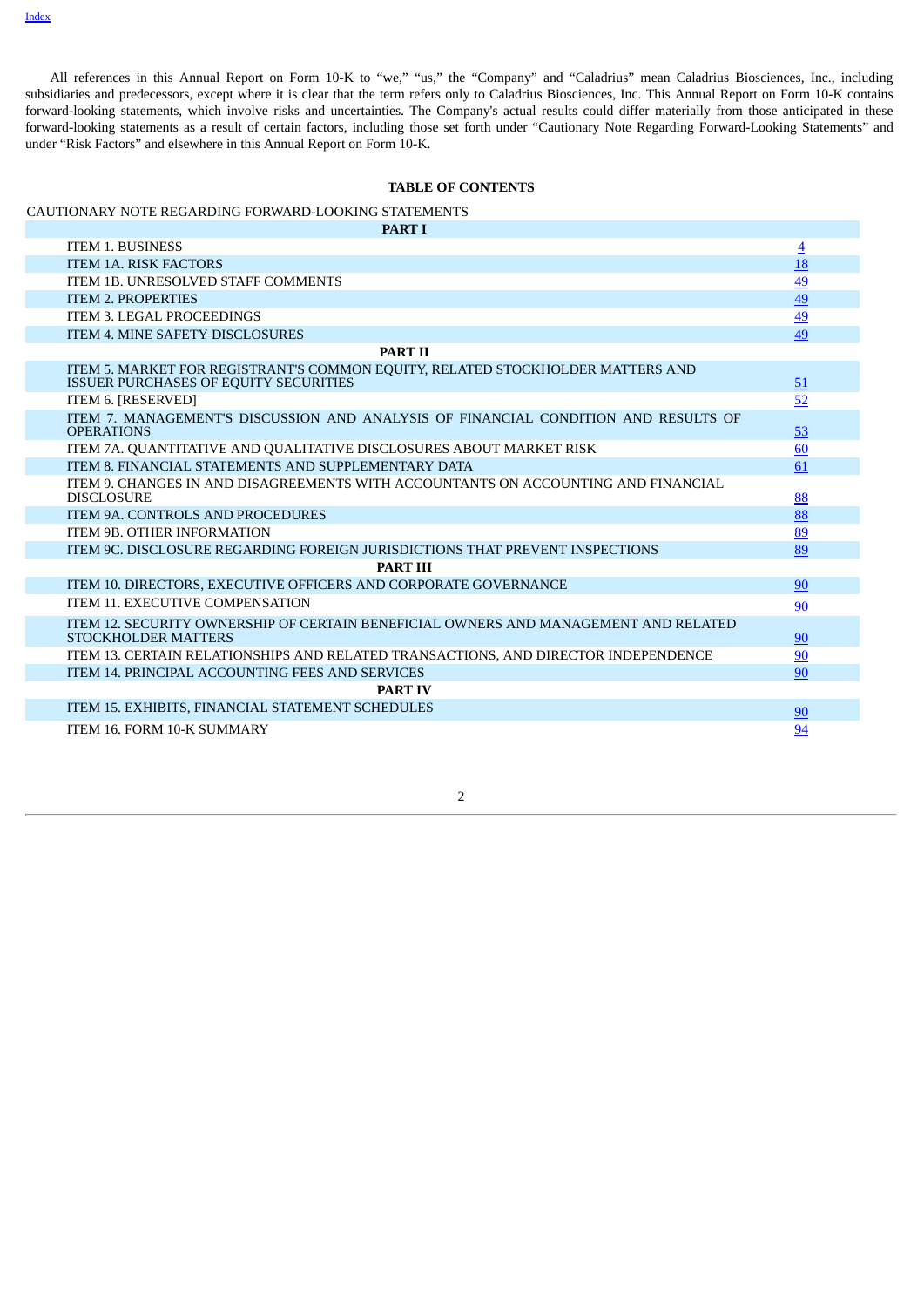### **CAUTIONARY NOTE REGARDING FORWARD-LOOKING STATEMENTS**

This annual report (this "Annual Report") contains "forward-looking" statements within the meaning of the Private Securities Litigation Reform Act of 1995, as well as historical information. When used in this Annual Report, statements that are not statements of current or historical fact may be deemed to be forward-looking statements, including, without limitation, all statements related to any expectations of revenues, expenses, cash flows, earnings or losses from operations, cash required to maintain current and planned operations, capital or other financial items; any statements of the plans, strategies and objectives of management for future operations; any plans or expectations with respect to product research, development and commercialization, including regulatory approvals; any other statements of expectations, plans, intentions or beliefs; and any statements of assumptions underlying any of the foregoing. Without limiting the foregoing, the words "plan," "project," "forecast," "outlook," "intend," "may," "will," "expect," "likely," "believe," "could," "anticipate," "estimate," "continue" or similar expressions or other variations or comparable terminology are intended to identify such forward-looking statements, although some forward-looking statements are expressed differently. We remind readers that forward-looking statements are merely predictions and therefore inherently subject to uncertainties and other factors and involve known and unknown risks that could cause the actual results, performance, levels of activity or our achievements or industry results, to be materially different from any future results, performance, levels of activity or our achievements or industry results expressed or implied by such forward-looking statements. Factors that could cause our actual results to differ materially from anticipated results expressed or implied by forward-looking statements include, among others:

- our ability to obtain sufficient capital or strategic business arrangements to fund our operations and expansion plans, including meeting our financial obligations under various licensing and other strategic arrangements, the funding of our clinical trials for product candidates, and the commercialization of the relevant technology;
- our ability to build and maintain the management and human resources infrastructure necessary to support the growth of our business;
- whether a market is established for our cell-based products and services and our ability to capture a meaningful share of this market;
- scientific, regulatory and medical developments beyond our control;
- our ability to obtain and maintain, as applicable, appropriate governmental licenses, accreditations or certifications or to comply with healthcare laws and regulations or any other adverse effect or limitations caused by government regulation of our business;
- whether any of our current or future patent applications result in issued patents, the scope of those patents and our ability to obtain and maintain other rights to technology required or desirable for the conduct of our business; and our ability to commercialize products without infringing upon the claims of third-party patents;
- whether any potential strategic or financial benefits of various licensing agreements will be realized;
- our ability to diversify our pipeline of development product candidates, which could include an acquisition, merger, business combination, in-license or other strategic transaction, and whether any of such efforts will result in us entering into or completing any transaction or that any such transaction, if completed, will add to shareholder value;
- the results of our development activities;
- our ability to complete our other planned clinical trials (or initiate other trials) in accordance with our estimated timelines due to delays associated with enrolling patients due to the novelty of the treatment, the size of the patient population and the need of patients to meet the inclusion criteria of the trial or otherwise; and
- the extent to which the COVID-19 pandemic may impact our business, including our clinical trials and financial condition.

The factors discussed herein, including those risks described in "Item 1A. Risk Factors" and in our other periodic filings with the SEC, which are available for review at *www.sec.gov*, could cause actual results and developments to be materially different from those expressed or implied by such statements. All forward-looking statements attributable to us are expressly qualified in their entirety by these and other factors. Readers are cautioned not to place undue reliance on these forward-looking statements, which speak only as of the date they were made. Except as required by law, we undertake no obligation to update any forward-looking statements, whether as a result of new information, future events or otherwise.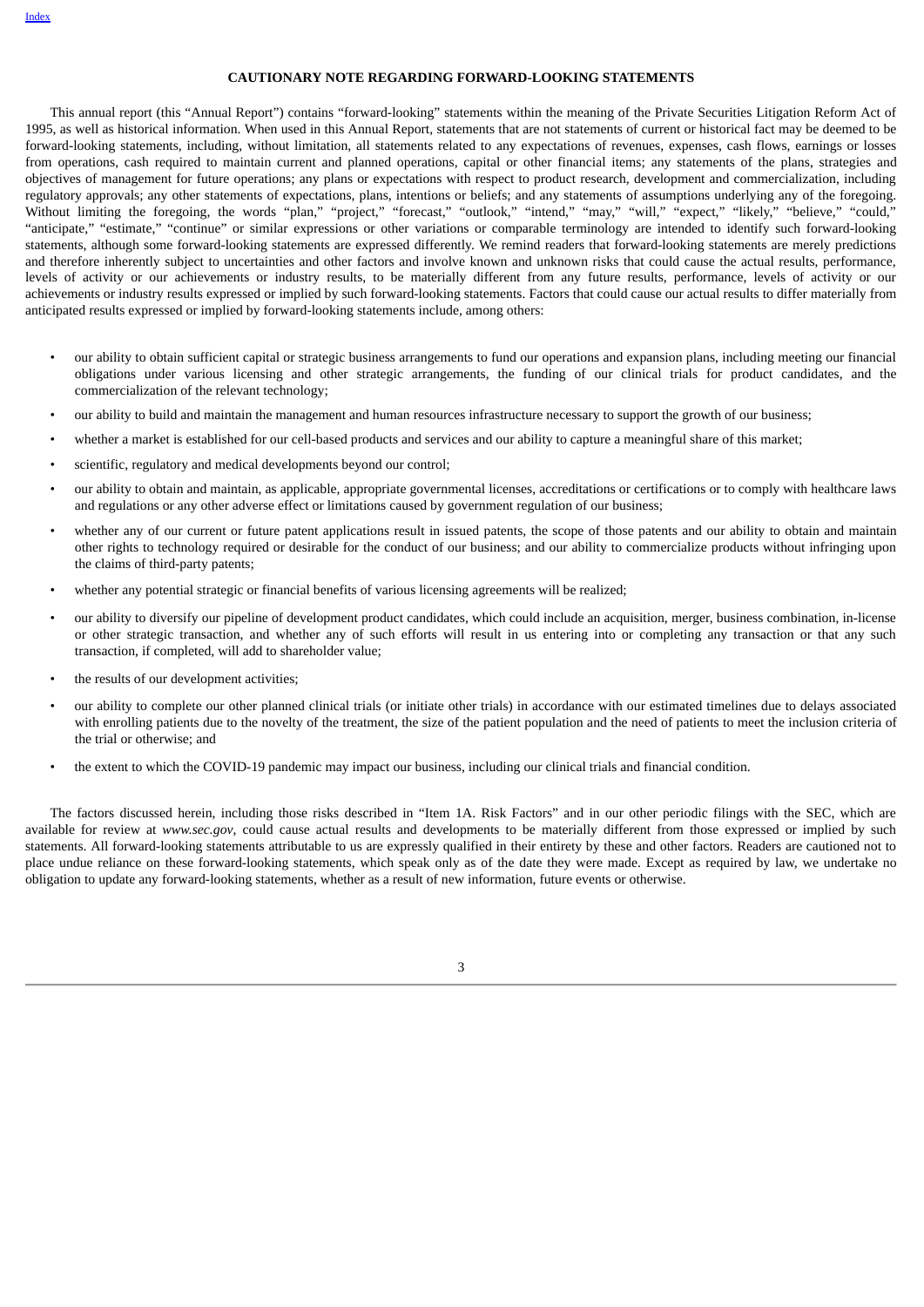# <span id="page-4-0"></span>**ITEM 1. BUSINESS.**

#### *Overview*

Caladrius Biosciences, Inc. ("we," "us," "our," "Caladrius" or the "Company") is a clinical-stage biopharmaceutical company dedicated to the development of treatments and reversal of severe diseases. We are developing what are intended to be first-in-class therapeutics based on the characteristics of naturally occurring CD34+ cells and their ability to stimulate the growth of new microvasculature. Our technology is intended to leverage these cells to enable the body's natural repair mechanisms using formulations unique to each medical indication.

Our leadership team has decades of collective biopharmaceutical development experience. Our goal is to develop and commercialize products that address important unmet medical needs based on a broad and versatile portfolio of candidates. Our current product candidates include:

• XOWNA® (CLBS16), the subject of both a completed positive Phase 2a study (ESCaPE-CMD) and an ongoing follow-on Phase 2b study (FREEDOM Trial) in the United States for the treatment of coronary microvascular dysfunction ("CMD");

• HONEDRA® (CLBS12), recipient of SAKIGAKE designation pursuant to which early conditional approval in Japan for the treatment of critical limb ischemia ("CLI") and Buerger's disease is being sought based on the current results of a clinical trial executed in Japan. CLBS12 was the recipient of orphan drug designation in March 2021 from the U.S. Food and Drug Administration ("FDA") for Buerger's disease; and

• CLBS201, designed to assess the safety and efficacy of CD34+ cell therapy as a treatment for patients with chronic kidney disease related to type 2 diabetes (diabetic kidney disease or "DKD").

#### *Corporate Information*

We incorporated in 1980 as a Delaware corporation and our principal executive offices are located at 110 Allen Road, Second Floor, Basking Ridge, NJ 07920. Our telephone number is (908) 842-0100 and the corporate website address is *www.caladrius.com*. Our website address in this Annual Report on Form 10-K is included only as an inactive textual reference and is not intended to be an active link to our website. The information on the website is not incorporated by reference into this Annual Report on Form 10-K.

Our Annual Reports on Form 10-K, Quarterly Reports on Form 10-Q, Current Reports on Form 8-K and all amendments to those reports, as well as other documents filed with the U.S. Securities and Exchange Commission ("SEC"), are available free of charge through the Investors section of the website as soon as reasonably practicable after such material is electronically filed with or furnished to the SEC. The public can obtain documents that are filed with the SEC at *www.sec.gov*.

This Annual Report on Form 10-K includes the following trademarks owned by us: Caladrius® XOWNA® and HONEDRA®. These trademarks are the property of Caladrius. This Annual Report on Form 10-K also includes other trademarks, service marks and trade names owned by us or other companies. All trademarks, service marks and traded names included herein are the property of their respective owners.

### *Ischemic Repair (CD34 Cell Technology)*

The CD34+ cell was discovered as a result of the deliberate search for a cell capable of stimulating the development and/or repair of blood vessels. All tissues in the body maintain their function by replacing cells over time. In addition to the maintenance function, the body must also be capable of building new blood vessels after injury. A CD34+ cell is an endothelial progenitor cell that has the ability to stimulate new blood vessel formation at the level of the microvasculature.

Our proprietary cell technology using autologous (a patient's own naturally occurring) CD34+ cells has led to the development of therapeutic product candidates designed to address diseases and conditions caused by ischemia. Ischemia occurs when the supply of oxygenated blood to healthy tissue is restricted or reduced. Through the administration of CD34+ cells, we seek to promote the development and formation of new microvasculature and thereby increase blood flow to the impacted area. We believe that a number of conditions caused by underlying ischemic injury can be improved through our CD34+ cell technology including, but not limited to, Buerger's disease, CLI, CMD, and DKD.

4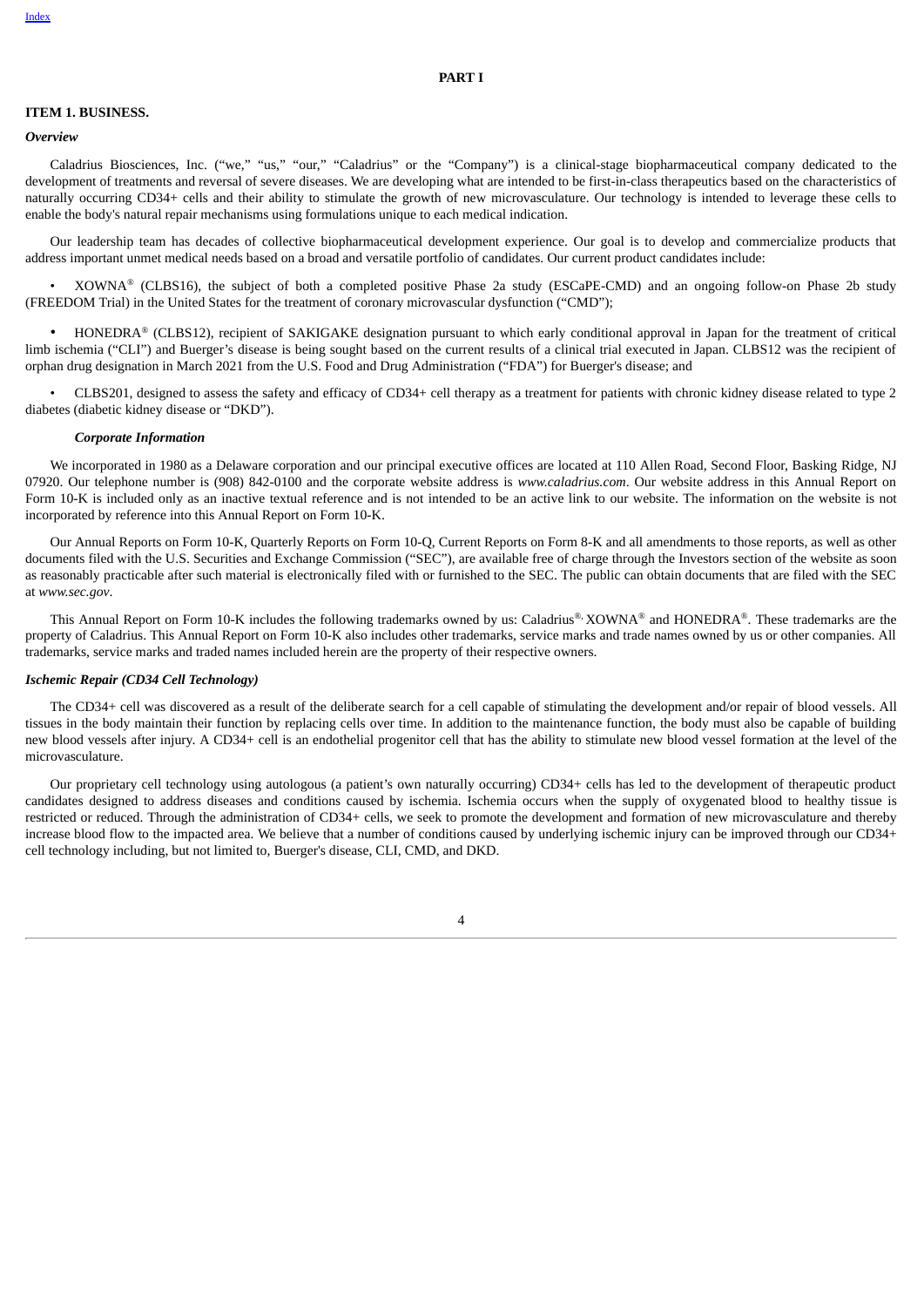# *XOWNA for Treatment of Coronary Microvascular Dysfunction ®*

In 2017, with the assistance of a \$1.9 million grant from the National Institutes of Health (Award Number R44HL135889), we initiated our program for  $XOWNA<sup>®</sup>$  for the treatment of CMD, a disease that afflicts as many as 1.6 million patients in the United States alone, with no current targeted treatment options. That study, the ESCaPE-CMD Trial, was a Phase 2a proof-of-concept open label study that enrolled patients at the Mayo Clinic in Rochester, MN and Cedars-Sinai Medical Center in Los Angeles, CA. Those data showed a positive therapeutic effect with a statistically significant improvement in angina frequency, coronary flow reserve, Canadian Cardiovascular Society Angina Class and Seattle Angina Questionnaire scores, as well as an acceptable safety profile. The full data set from that study was presented at the SCAI 2020 Scientific Sessions Virtual Conference on May 14, 2020 by Dr. Timothy Henry, FACC, of the Christ Hospital in Cincinnati, Ohio. In December 2020, we commenced enrollment in our Phase 2b FREEDOM Trial of XOWNA®, a doubleblind, randomized and placebo-controlled clinical trial designed to further evaluate the efficacy and safety of intracoronary artery delivery of autologous CD34+ cells in subjects with CMD and without obstructive coronary artery disease. While early enrollment proceeded to plan with the first patient treated in January 2021, the impact of the COVID-19 pandemic contributed to a general slowing of enrollment. Protocol amendments to the initial FREEDOM Trial protocol, as agreed to by the FDA, were implemented with the goal of enhancing breadth and speed of subject enrollment.

#### *HONEDRA for Treatment of Critical Limb Ischemia ®*

Our randomized, open-label, registration-eligible study of HONEDRA® in Japan for the treatment of CLI and Buerger's disease has, to date, demonstrated positive trends in both safety and efficacy. The HONEDRA® study's enrollment, however, has been significantly curtailed by the COVID-19 pandemic's impact in Japan, including the States of Emergency in Japan that have persisted for much of the past 18 months. Due to the significant and continued operational and financial burden incurred as a result of these COVID-19 delays, coupled with the unpredictability of the timing of site enrollment re-initiation, we suspended further enrollment and are focusing our efforts on consummating a partnership for the product in Japan. Such a partnership may become the basis for the completion of development and registration of HONEDRA® in Japan and may include the completion of enrollment of the four remaining no-option CLI subjects stipulated in the original protocol, if necessary, and/or exploration of submitting the existing data to Japan's Pharmaceuticals and Medical Devices Agency ("PMDA") under Japan's regenerative medicine regulations, which allow for conditional approval of innovative regenerative medicine products. Despite receipt from FDA in March 2021 of orphan designation in the United States for CLBS12 as a potential treatment for Buerger's disease, based on a response from the FDA in October 2021 regarding a development plan for U.S. registration, we have decided not to pursue U.S. development in Buerger's disease at this time.

#### *CLBS201 for Treatment of Diabetic Kidney Disease*

Progressive kidney failure is associated with attrition of the microcirculation of the kidney. Pre-clinical studies in kidney disease and injury models have demonstrated that protection or replenishment of the microcirculation results in improved kidney function. Based on these observations, we have elected to move forward with a Phase 1, open-label, proof-of-concept trial evaluating CLBS201 dosed via intra-renal artery injections in subjects with DKD. This protocol, as approved by an Institutional Review Board ("IRB"), is expected to include six subjects in total with the first two subjects sequentially dosed and followed for a two-week safety observation period. Clearance by an independent Data Safety Monitoring Board ("DSMB") overseeing the study will then permit the treatment of the next four patients, with all patients being followed for safety and therapeutic effect. A read-out of data will occur after the sixmonth follow-up visit for all patients. A key criterion for continued development of CLBS201 will be our ability to demonstrate a therapeutic effect that will make it competitive in the field of DKD treatment, i.e., kidney function regeneration, as indicated by increased glomerular filtration rate.

#### *Additional Out-licensing Opportunities and Pipeline Diversification*

Our broad intellectual property portfolio of cell therapy assets includes notable programs available for out-licensing in order to continue their clinical development. Our current long-term strategy focuses on advancing our therapies through development with the ultimate objective of obtaining market authorizations and entering commercialization, either alone or with partners, to provide treatment options to patients suffering from life-threatening medical conditions. We believe that we are well-positioned to realize potentially meaningful value increases within our own proprietary pipeline if we are successful in advancing our product candidates to their next significant development milestones.

In addition, we further desire to diversify our pipeline of development product candidates and are exploring a range of strategic transactions in furtherance of that goal. We have taken, and intend to continue to take, active steps to identify assets and/or companies for acquisition and/or partnership that would complement our current development programs and de-risk our overall development portfolio. Such assets potentially could target indications beyond cardiovascular disease as well as product categories outside of cell therapy. The range of possible transactions includes an acquisition, merger, business combination, in-license or other strategic transaction, any of which could result in the issuance of securities that could significantly dilute the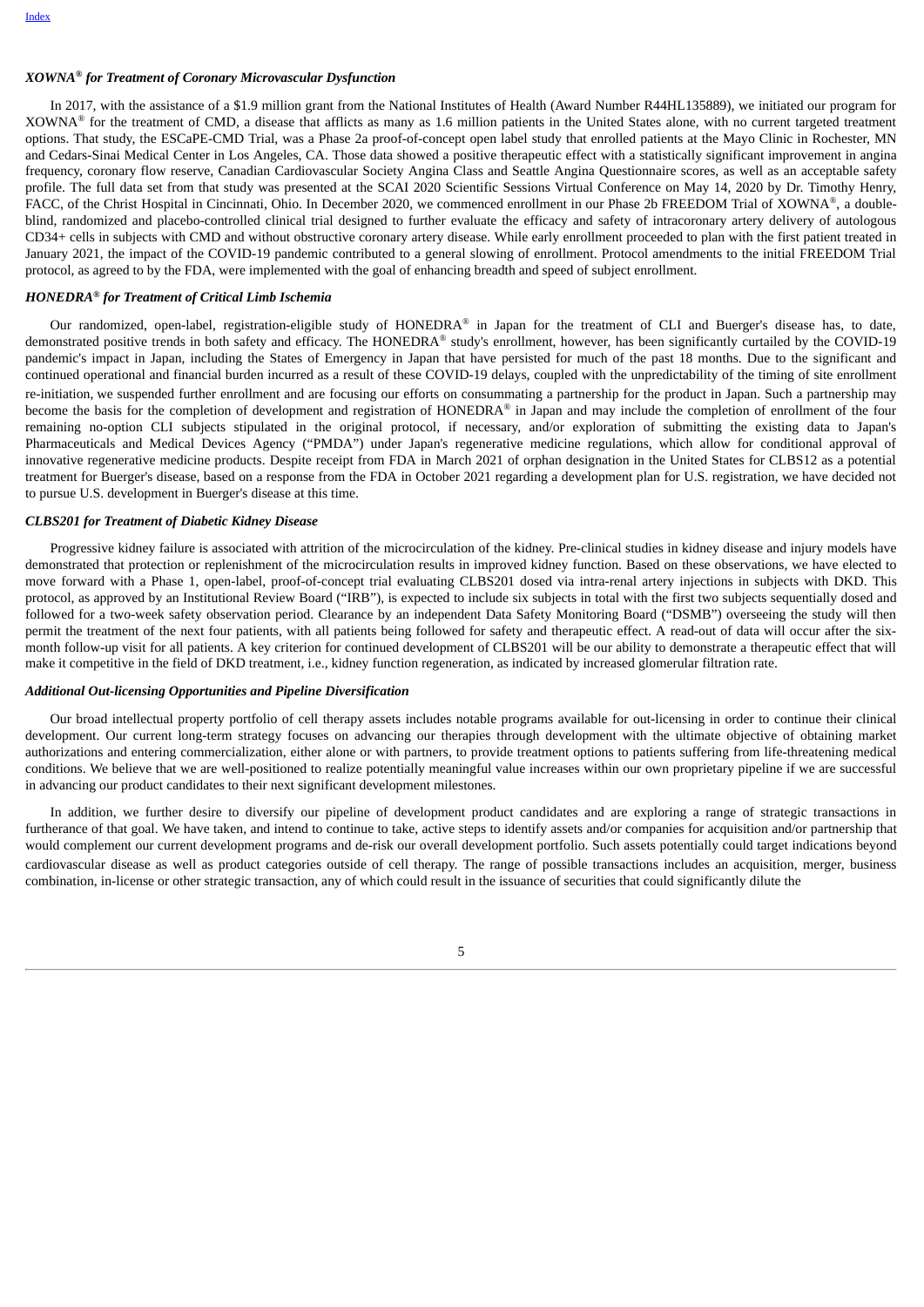shares of our existing stockholders. There can be no assurance that this exploration of strategic alternatives will result in us entering into or completing any transaction or that such transaction, if completed, will add to shareholder value.

#### *COVID-19 Considerations*

In December 2019, a novel strain of coronavirus (SARS-CoV-2), which causes COVID-19, was reported to have surfaced in China. In March 2020, the World Health Organization declared the outbreak of COVID-19 to be a pandemic, and the world's economies began to experience pronounced effects. Despite the FDA approval of multiple COVID-19 vaccines, there remains uncertainty around the extent and duration of disruption and any future related financial impact cannot reasonably be estimated at this time. In response to the COVID-19 pandemic, we implemented a universal work from home policy as well as stringent social distancing and other hygiene policies for employees when they must be in the office. Our clinical study of HONEDRA® in Japan has experienced significant delays in enrollment due to the States of Emergency in effect in Japan for most of 2020 and re-implemented from January 7, 2021 through March 21, 2021 covering Tokyo and other regions in response to an increased number of COVID-19 infections. Due to reported increases in COVID-19 cases and a low rate of vaccination in Japan, States of Emergency were renewed on April 25, 2021 through May 11, 2021 and then re-implemented in Tokyo from July 12, 2021 through September 30, 2021. With our expectation that COVID-19 in Japan would continue to impact negatively enrollment of patients in the HONEDRA® clinical trial, we have elected to suspend trial enrollment, seek a development partner and consult with the Japanese regulatory authorities regarding the submission of patient data already accrued. Our phase 2b trial of XOWNA® in the United States has also experienced delays in enrolling patients as a result of COVID-19.

# **THE FIELD OF CELL THERAPY**

Regenerative medicine is defined as the process of replacing or regenerating human cells, tissues or organs to restore normal function. Among the categories of therapeutic technology platforms within this field are cell therapy, gene therapy, tissue engineering, tools, device diagnostics and aesthetic medicine. All living complex organisms start as a single cell that replicates and then individual groups of cells differentiate (mature into complex cell types), thereby yielding the diversity of organs and organ systems in an adult organism. Cell therapy is a process that uses cells to prevent, treat or cure disease, or to regenerate damaged or aged tissue. Since the 1970s, bone marrow, blood and umbilical cord-derived stem cells have been used to restore bone marrow, as well as blood and immune system cells damaged by the chemotherapy and radiation historically used to treat many cancers. Notably, this approach holds certain curative potential for patients with otherwise fatal conditions.

There are two general classes of cell therapies: autologous and allogeneic. When cells are collected from a person (donor) and transplanted or used to develop a treatment solely for that same person (recipient or patient) with or without modification, the treatment paradigm is known as "autologous" cell therapy. For long-term repair of cardiovascular tissues, evidence indicates that the repair cells must remain in the target tissue for a period of time. Since autologous cells are not destroyed by the immune system, autologous cell therapy can be expected to result in long-term residence of the administered cells. When the donor and the recipient are not the same individual, however, the procedures are referred to as "allogeneic" cell therapy.

Various cell therapies are in clinical development for an array of human diseases, including autoimmune, oncologic, cardiovascular, neurologic and orthopedic diseases, among other indications. While no assurances can be given regarding future medical developments, we believe that the field of cell therapy holds the promise to better the human experience and minimize or ameliorate the pain and suffering from many common and often life-threatening diseases. The FDA has been investing significant resources into policies and organizational changes to advance the cell and gene therapy fields in recent years through what the agency has labeled its "comprehensive regenerative medicine policy framework," as first announced in late 2017 and incrementally developed since that time through various agency actions.

### **TECHNOLOGY OUT-LICENSING OPPORTUNITIES**

#### *Ischemic Repair (CD34+ Cell Technology)*

Our CD34+ Cell Technology is an autologous cell platform technology with potential application to a broad array of ischemic conditions and we will seek to out-license the technology in geographies and/or indications in which we do not intend to pursue development ourselves.

### Intellectual Property Platform

Our developed and owned ischemic repair patent portfolio comprises the following:

- a. Nine U.S. patents, three European Union ("EU") patents (each filed in 5 individual countries) and ten other patents in Japan, Canada, Russia and Hong Kong;
- b. Claims cover, *inter alia*, a pharmaceutical composition that contains a therapeutic concentration of non-expanded CD34+ stem cells that move in response to SDF-1 or VEGF, together with a stabilizing amount of serum, that can be delivered to repair an injury caused by vascular insufficiency;

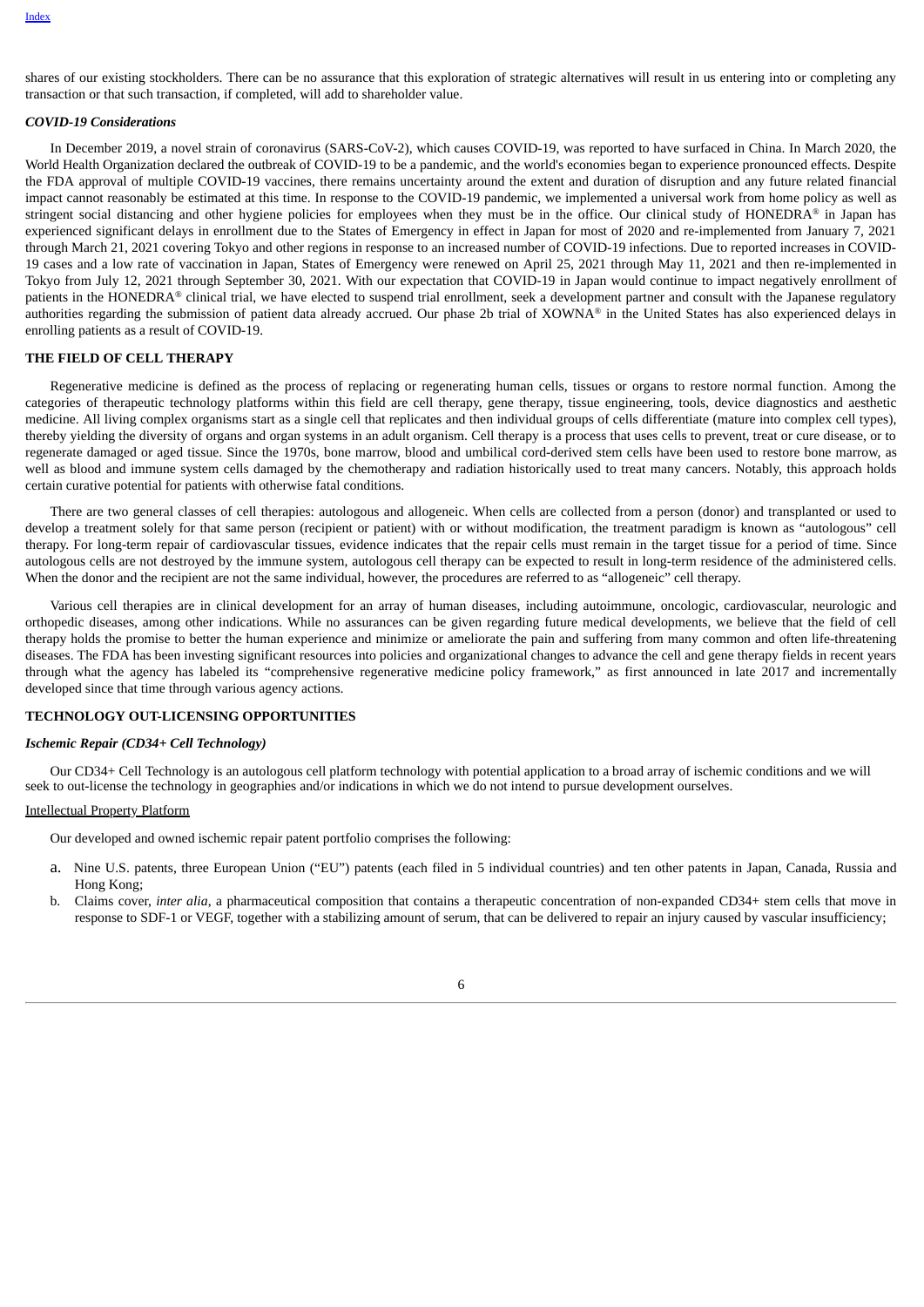- c. Issued and pending claims can be applied to a broad range of conditions caused by underlying ischemia, including acute myocardial infarction, chronic myocardial ischemia post-AMI, chronic heart failure, critical limb ischemia, and ischemic brain injury and DKD;
- d. One pending patent application in the United States; and
- e. One pending patent application outside the United States.

#### Market Opportunity for CLI

In Japan, there are approximately 300,000 patients with CLI, of whom approximately 51,000 are not candidates for revascularization, together with an addressable population of approximately 560,000 patients in the EU and 300,000 in the United States.

The field of cardiovascular cell therapy development is competitive. There are a number of companies that are developing cell-based therapies for cardiovascular diseases. These companies are utilizing a number of different therapeutic approaches in their development efforts. There are both autologous and allogeneic based competitive therapies that derive cells principally from four sources: fat, peripheral blood, cord blood, and bone marrow. HONEDRA® is an autologous therapy that derives its cells from the peripheral blood of the patient via apheresis.

#### Market Opportunity for CMD

In the United States there is an addressable population of approximately 400,000 to 1,600,000 patients with CMD, while the addressable population is roughly 1,200,000 to 4,800,000 in the EU and between 43,000 and 166,000 in Japan.

### Market Opportunity for DKD

In the United States, stage 3 and 4 DKD patients represent an addressable population of approximately 7,000,000 and there is an estimated addressable population of 12,000,000 patients in the EU.

## **SEASONALITY**

We do not believe that our operations are seasonal in nature.

#### **GOVERNMENT REGULATION**

The healthcare industry is one of the most highly regulated industries in the United States and abroad. Various governmental regulatory authorities, as well as private accreditation organizations, oversee and monitor the activities of individuals and businesses engaged in the development, manufacture and delivery of health care products and services. The following is a general description of certain current laws and regulations that are relevant to our business:

### *Premarket Review and Approval of Pharmaceutical and Biological Products in the United States*

In the United States, pharmaceutical and biological products, including cellular therapies, are subject to extensive pre- and post-market regulation by the FDA. The Federal Food, Drug, and Cosmetic Act ("FD&C Act") and other federal and state statutes and regulations, govern, among other things, the research, development, testing, manufacture, storage, recordkeeping, approval, labeling, promotion and marketing, distribution, post-approval monitoring and reporting, sampling, and import and export of pharmaceutical products, including biological products, intended for therapeutic uses. Biological products are approved for marketing under provisions of the Public Health Service Act ("PHS Act"). However, biological products that also meet the definition of "drugs" under the FD&C Act are also subject to regulation under FD&C Act provisions and to applicable provisions from two sets of FDA implementing regulations, those for biological products and those for drugs. Another distinction between pharmaceuticals and cellular therapies is that the PHS Act requires the submission of a Biological Licensing Application ("BLA"), rather than a New Drug Application ("NDA"), for market authorization of a cellular therapy candidate like ours. Generally, the application process and requirements for product approval under BLA is similar to those for an NDA, and the review process for biological products is associated with similar approval risks and application costs as for chemical entity drug products.

Failure to comply with applicable U.S. requirements may subject a company to a variety of administrative or judicial sanctions, such as the FDA refusal to approve pending NDAs or BLAs, withdrawal of an approval, issuance of warning letters and other types of enforcement letters, product recalls, product seizures, total or partial suspension of production or distribution, injunctions, fines, refusals of government contracts, restitution, disgorgement of profits, or civil or criminal investigations and penalties brought by the FDA and the Department of Justice, or DOJ, or other governmental entities. Under certain circumstances, individual members of company management may also be subject to civil or criminal penalties related to company violations of applicable legal requirements.

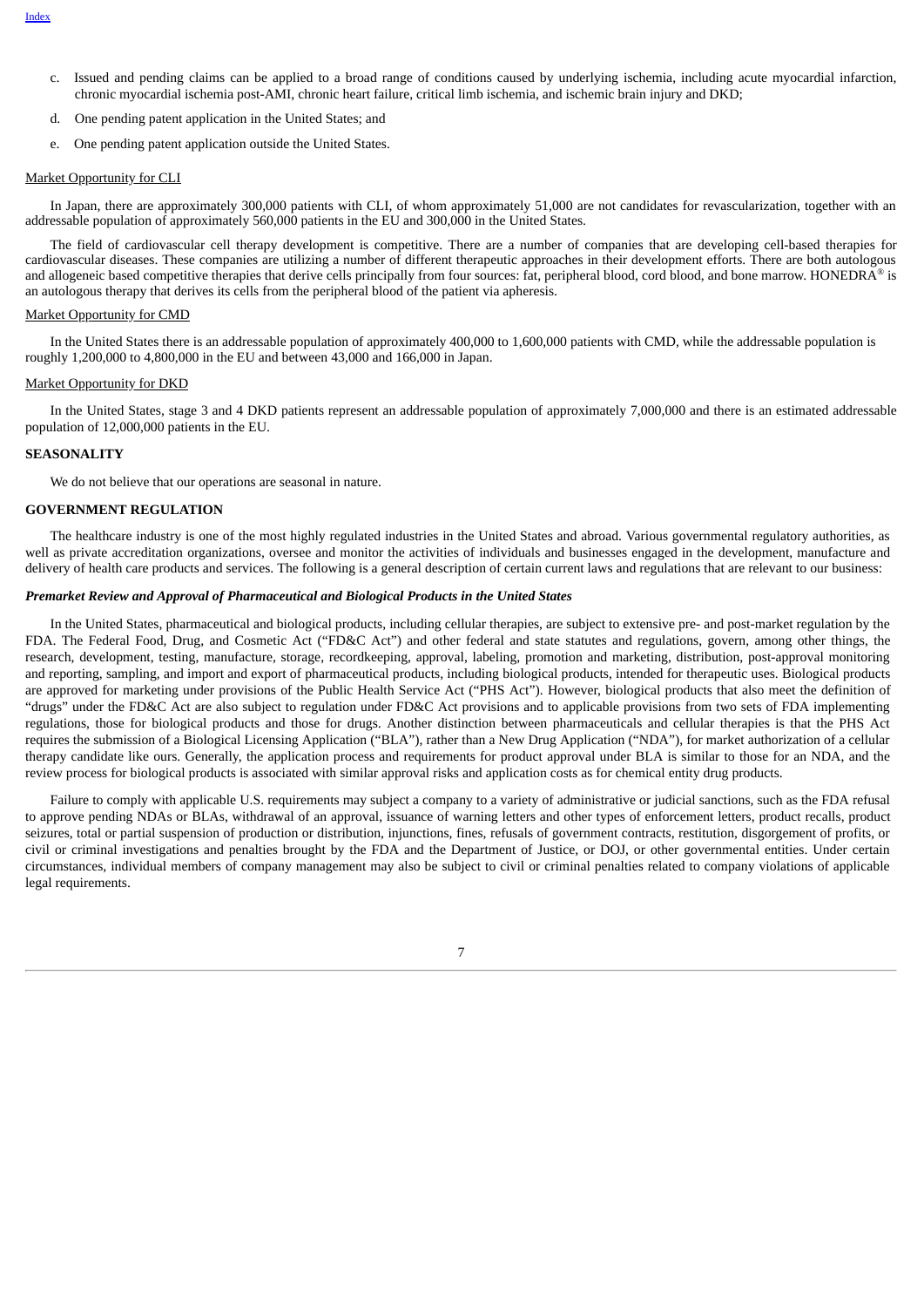An applicant seeking approval to market and distribute a new pharmaceutical or biological product in the United States typically must undertake the following:

- *•* completion of preclinical laboratory tests, animal studies and formulation studies in compliance with the FDA's good laboratory practice or GLP regulations;
- submission to the FDA of an IND, which includes the detailed clinical protocol, which must take effect before human clinical trials can commence;
- *•* approval of the clinical trial protocol and the sponsor's safeguards for human subjects by one or more institutional review boards, or "IRBs," depending on the numbers of clinical sites and other features of the study design, before each clinical trial may be initiated;
- *•* performance of adequate and well-controlled human clinical trials in accordance with good clinical practices, or "GCPs," to establish the safety and efficacy of the proposed drug or biological product for each proposed indication for which FDA approval is sought;
- satisfactory completion of FDA audits of clinical trial sites to assure compliance with GCPs and the integrity of the clinical data;
- preparation and submission to the FDA of an NDA or BLA, as appropriate;
- review of the product by an FDA advisory committee, where appropriate or if applicable, as determined by the FDA at its discretion;
- satisfactory completion of one or more FDA inspections of the manufacturing facility or facilities at which the product, or components thereof, are produced to assess compliance with the regulations establishing current Good Manufacturing Practices, or "cGMPs," and current Good Tissue Practices or "cGTPs" (if applicable), and to assure that the facilities, methods and controls used for the manufacture, processing and packing of the drug or biological product are adequate to preserve the product's identity, strength, quality and purity; and
- payment of applicable user fees and securing FDA approval of the NDA or BLA.

Satisfaction of FDA pre-market approval requirements typically takes many years and the actual time required may vary substantially based upon the type, complexity and novelty of the product or disease. Moreover, submission of an IND may not result in FDA authorization to initiate a clinical trial if the FDA raises concerns or questions about the design of the clinical trial or the preclinical or manufacturing information supporting it, including concerns that human research subjects will be exposed to unreasonable health risks. A separate submission to an existing IND must also be made for each successive clinical trial conducted during product development. After a trial is initiated, the FDA may order the temporary or permanent discontinuation of a clinical trial at any time, or impose other sanctions, if it believes that the clinical trial is not being conducted in accordance with FDA requirements, or presents an unacceptable risk to the clinical trial patients.

Clinical trials involve the administration of the investigational new drug to healthy volunteers or patients under the supervision of a qualified investigator. Clinical trials must be conducted in compliance with federal regulations and GCPs, which are meant to protect the rights and health of patients and to define the roles of clinical trial sponsors, administrators, and monitors. In addition, sponsors of most clinical trials involving FDA regulated products, including drugs and biologics, are required to register and disclose certain clinical trial information on a public registry and results database managed by the National Institutes of Health called ClinicalTrials.gov. Registration information that must be submitted includes information related to the product, patient population, phase of investigation, study sites and investigators, and other aspects of the clinical trial. Sponsors are also obligated to disclose the results of their clinical trials after completion. Competitors may use this publicly available information to gain knowledge regarding the progress of development programs. Failure to comply with applicable clinical trial registration or results reporting obligations can result in civil monetary penalties or the withholding of grant funds from a federally funded grantee.

Clinical trials to support NDAs or BLAs for marketing approval are typically conducted in three sequential phases, but the phases may overlap or may be combined. Under certain circumstances, a fourth post-approval phase may be required.

- *Phase* 1: Trials in this phase are initially conducted in a limited population of healthy volunteers to test the product candidate for safety, dose tolerance, absorption, metabolism, distribution and excretion in healthy humans or, on occasion, in patients, such as cancer patients, when the drug or biologic is too toxic to be ethically given to healthy individuals.
- *Phase 2*: These clinical trials are generally conducted in a limited patient population to determine the presence and approximate magnitude of therapeutic effect of the product for specific targeted indications and to identify

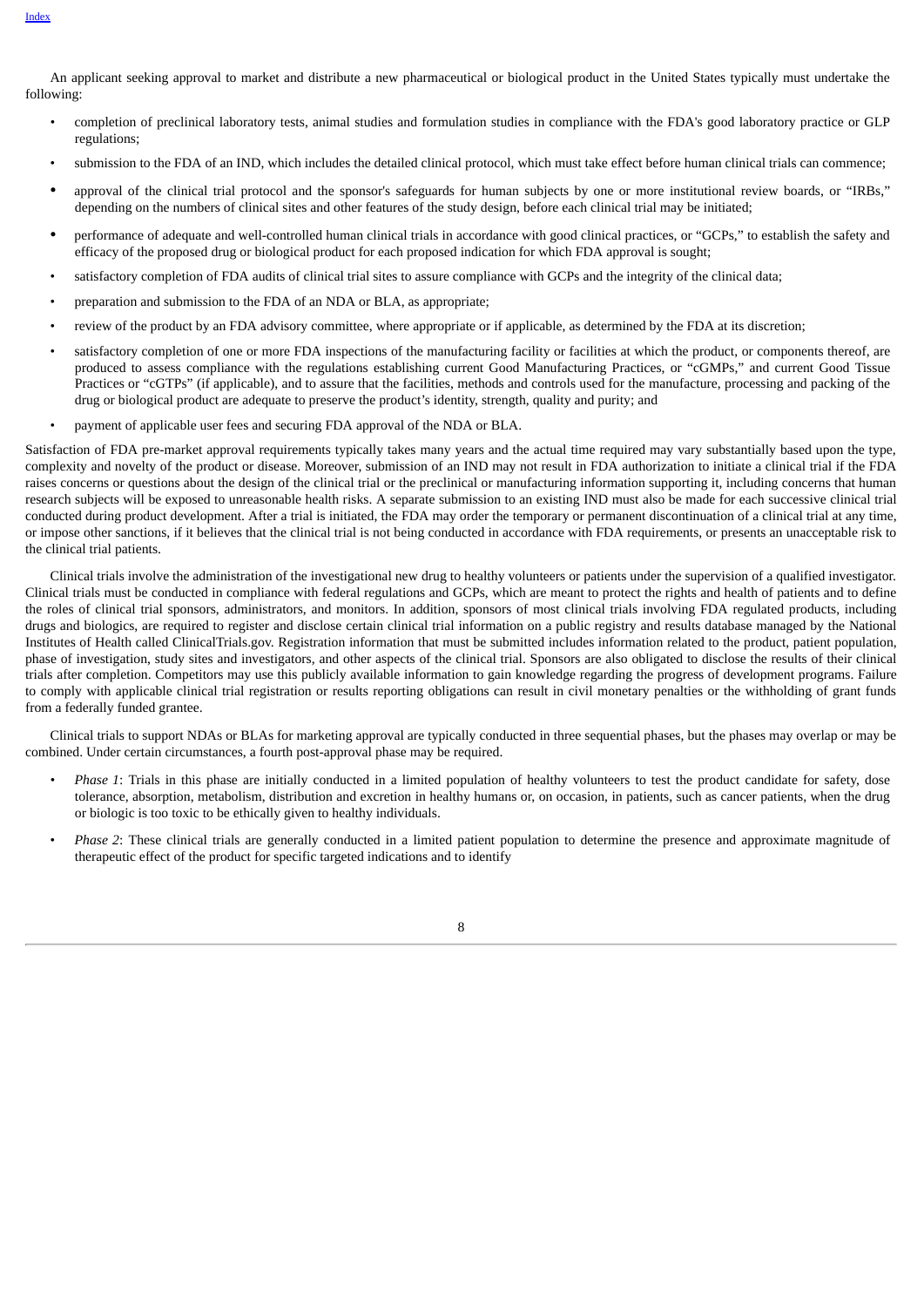**[Index](#page-1-0)** 

appropriate therapeutic dose and dose frequency as well as any corresponding additional possible adverse effects and safety risks. Multiple Phase 2 clinical trials may be conducted by the sponsor to obtain information prior to beginning larger and more expensive Phase 3 clinical trials.

- *• Phase 3*: These are commonly referred to as pivotal or registration studies. When Phase 2 evaluations demonstrate that a dose range of the product is effective and has an acceptable safety profile, Phase 3 clinical trials are typically undertaken in a larger patient population to further evaluate dosage, to provide substantial evidence of clinical efficacy and to further test for safety in an expanded and diverse patient population at multiple and geographically-dispersed clinical trial sites. In most cases, the FDA requires two adequate and well-controlled Phase 3 clinical trials to demonstrate the efficacy of the drug or biologic as a requirement for marketing authorization.
- *• Phase 4*: In some cases, the FDA may condition approval of an NDA or BLA for a product candidate on the sponsor's agreement to conduct additional clinical trials after NDA or BLA approval. In other cases, a sponsor may voluntarily carry out additional trials post approval to gain more information about the drug or biologic.

### *Submission of an NDA or BLA to the FDA*

Assuming successful completion of the required clinical testing, the results of the preclinical studies and clinical trials, together with detailed information relating to the product's chemistry, manufacture, controls and proposed labeling, among other things, are submitted to the FDA as part of an NDA or BLA seeking approval to market the drug product for one or more indications. FDA approval of the NDA or BLA is required before marketing of the product may begin in the United States. The cost of preparing and submitting an NDA or BLA is substantial. Under federal law, most NDA or BLA submissions are additionally subject to a substantial application user fee. The current fee for FY2022 is \$3,117,218 (some small businesses may qualify for a waiver under certain circumstances) and an annual program fee, currently \$369,413, must also be paid for each approved prescription drug or biological product. These fees are typically adjusted annually.

The FDA has 60 days from its receipt of an NDA or BLA to determine whether the application will be accepted for filing based on the Agency's threshold determination that the application is sufficiently complete to permit substantive review. Once the submission is accepted for filing, the FDA begins an in-depth review. If the application is not sufficiently complete, the FDA may issue a Refusal to File, or RTF, letter, although the FDA may permit an applicant to correct certain easily correctable deficiencies in the NDA/BLA before filing without taking an official RTF action. Under certain NDA and BLA review performance goals to which the FDA has agreed, most applications for standard review of drug or biological products are reviewed within ten to twelve months, and most applications for priority review drugs or biologics are reviewed within six to eight months. If a sponsor submits a major amendment to a filed NDA or BLA at any time during the review cycle, the FDA may extend these reviews by three months although only one such extension is permitted during a review cycle. Priority review can be applied to drugs or biologics that, in the FDA's determination, offer major advances in treatment or provide a treatment for a disease or condition for which no adequate therapy exists. For biologics, priority review is further limited to products intended to treat a serious or life-threatening disease relative to currently approved products. Priority review requests must be submitted in conjunction with the original NDA/BLA for which the sponsor is seeking the designation, and the FDA decision will be made in conjunction with its official action to file the application and begin the substantive review process.

Before approving an NDA or BLA, the FDA will typically inspect one or more clinical trial sites to ensure compliance with GCPs. Additionally, the FDA will inspect the facility or the facilities at which the drug is manufactured. These pre-approval inspections cover all facilities associated with an NDA or BLA submission, including drug component manufacturing (such as active pharmaceutical ingredients), finished drug product manufacturing, and control testing laboratories. The FDA will not approve the product unless it determines that the manufacturing processes and facilities are in compliance with applicable cGMP and cGTP requirements and are adequate to assure consistent production of the drug or biological product within required specifications and the NDA or BLA contains data that provide substantial evidence that the drug or biologic is safe and effective for the proposed indication.

The FDA may refer applications for novel drug or biological products, or drug or biological products that present difficult questions of safety or efficacy, to an advisory committee, typically a panel that includes clinicians and other experts, for review, evaluation, and a recommendation as to whether the application should be approved. The FDA is not bound by the recommendation of an advisory committee, but the FDA will carefully consider them.

After the FDA fully evaluates the NDA or BLA and the relevant manufacturing facilities, the FDA will issue either an approval/licensure letter or a complete response letter ("CRL"). A CRL generally outlines the deficiencies in the submission and may require substantial additional testing or information in order for the FDA to reconsider the application. If and when those deficiencies have been addressed to the FDA's satisfaction in a resubmitted NDA or BLA, the FDA will issue an approval letter. The FDA has committed to reviewing such resubmissions within two or six months, depending on the type of information being provided to address the deficiencies in the CRL. Even with the submission of this additional information,

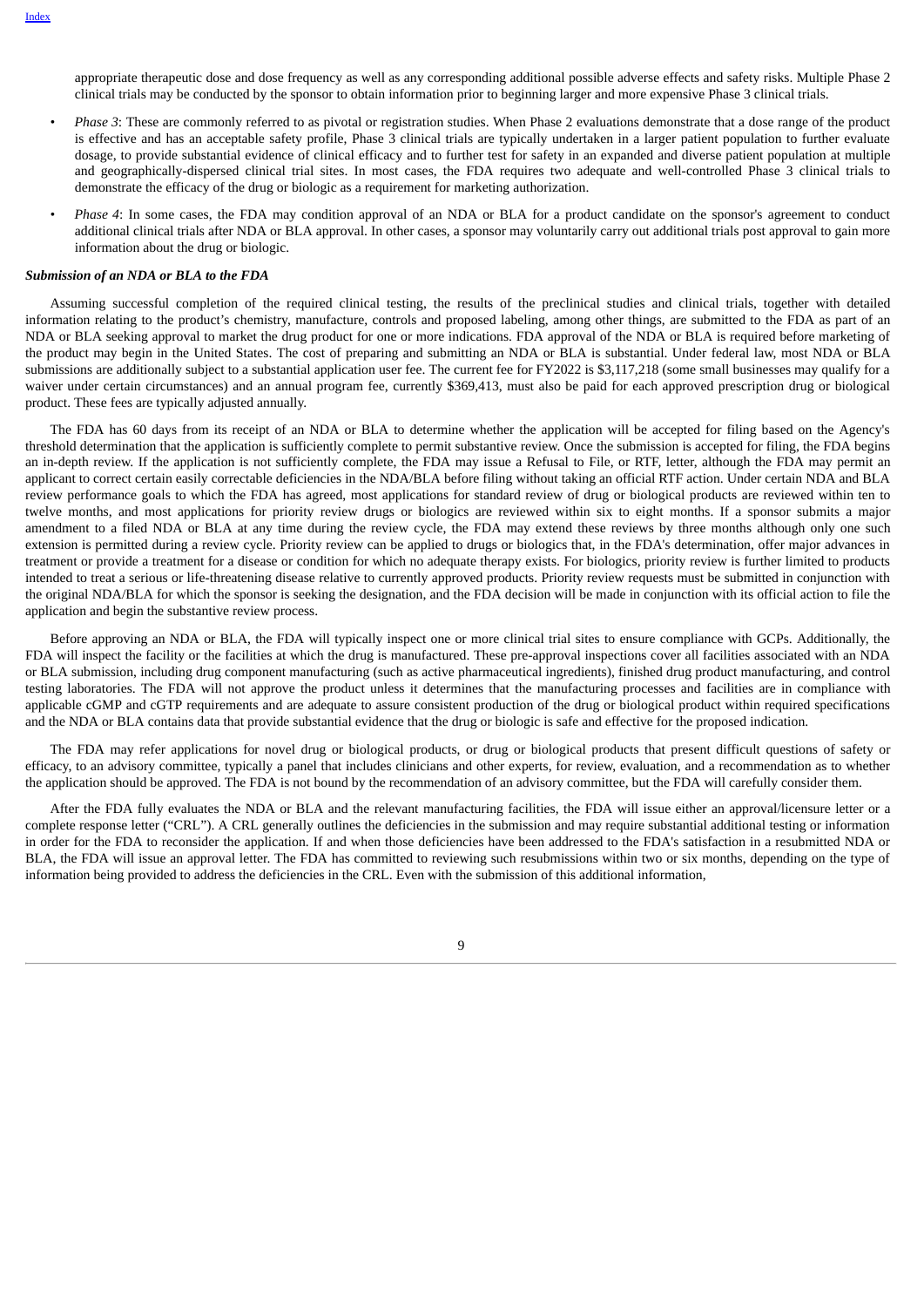however, the FDA ultimately may decide that the application does not satisfy the regulatory criteria for approval.

If the FDA approves a drug or biological product for marketing in the United States, it may limit the approved indications for use for the product; require that contraindications, warnings or precautions be included in the product labeling; require that post-approval studies, including Phase 4 clinical trials, be conducted to further assess the drug's safety after approval; require testing and surveillance programs to monitor the product after commercialization; or impose other conditions, including distribution restrictions or other risk management mechanisms, such as a risk evaluation and mitigation strategy or "REMS," which can materially affect the potential market and profitability of the product. The FDA also may prevent or limit further marketing of a product based on the results of post-market studies or surveillance programs. After approval, many types of changes to the approved product, such as adding new indications or patient populations, making certain types of manufacturing changes or seeking to make additional labeling claims, are subject to further testing requirements and FDA review and approval.

One potential condition of approval is that the FDA may require an applicant to develop a REMS to ensure that the benefits of the drug outweigh its risks. To determine whether a REMS is needed, the FDA will consider the size of the population likely to use the product, seriousness of the disease, expected benefit of the product, expected duration of treatment, seriousness of known or potential adverse events, and whether the product is a new molecular entity. REMS requirements are tailored to the specific risk/benefit profile of a drug and can include requirements such as medication guides for patients, detailed communication plans for health care professionals, and elements to assure safe use, or "ETASU." ETASU may include, but are not limited to, special training or certification for prescribing or dispensing, dispensing only under certain circumstances, special monitoring, restricted distribution, and the use of patient registries. The FDA may require a REMS as a condition of approval or may add such a requirement at any point post-approval if it becomes aware of a serious risk associated with use of the product. The requirement for a REMS and the specific components that are involved can materially affect the potential market and profitability of a product. If the FDA concludes a REMS plan is needed, the sponsor of the NDA or BLA must submit a proposed REMS. The FDA will not approve an NDA without a REMS, if required.

## *Expedited Review Programs (Fast Track, Breakthrough, RMAT) and Accelerated Approval Pathways*

The FDA is authorized to facilitate the development and expedite the review of certain drugs or biologics that are intended for the treatment of a serious or life-threatening disease or condition for which there is no effective treatment and which demonstrate the potential to address unmet medical needs for the condition. Under the Fast Track Program, the sponsor of an IND for a drug candidate may request that the FDA designate the drug candidate for a specific indication as a Fast Track drug concurrent with, or after, the submission of the IND for the drug candidate. The FDA must determine if the drug candidate qualifies for Fast Track designation within 60 days of receipt of the sponsor's request. In addition to other benefits such as the ability to engage in more frequent interactions with the FDA, the FDA may initiate review of sections of a Fast Track drug's NDA or BLA before the application is complete. This "rolling review" is available if the applicant provides, and the FDA approves, a schedule for the submission of the remaining information and the applicant pays applicable user fees. The FDA's time period goal for reviewing an application, however, does not begin until the last section of the NDA/BLA is submitted. Additionally, the Fast Track designation may be withdrawn by the FDA if the FDA believes that the designation is no longer supported by data emerging in the clinical trial process.

Separately, under the FDA's accelerated approval regulations, the FDA may approve a drug for a serious or life-threatening illness that provides meaningful therapeutic benefit to patients beyond existing treatments based upon a surrogate endpoint that is reasonably likely to predict clinical benefit, or on a clinical endpoint that can be measured earlier than irreversible morbidity or mortality, that is reasonably likely to predict an effect on irreversible morbidity or mortality or other clinical benefit, taking into account the severity, rarity or prevalence of the condition and the availability or lack of alternative treatments.

In clinical trials, a surrogate endpoint is a measurement of laboratory or clinical signs of a disease or condition that substitutes for a direct measurement of how a patient feels, functions or survives. Surrogate endpoints can often be measured more easily or more rapidly than clinical endpoints. A drug candidate approved on this basis is subject to rigorous post-marketing compliance requirements, including the completion of Phase 4 or post-approval clinical trials to confirm the effect on the clinical endpoint. Failure to conduct required post-approval studies, or confirm a clinical benefit during postmarketing studies, will allow the FDA to withdraw approval of the drug such that accelerated approval is also referred to as U.S. "conditional" approval. Products granted accelerated approval also are subject to additional requirements for the pre-dissemination review by the FDA of proposed promotional materials both during the NDA review process and for 120 days after marketing approval.

In addition to the above, the FDA may designate an investigational product as a Breakthrough Therapy or as a Regenerative Medicine Advanced Therapy ("RMAT"), depending on the type of investigational product and its ability to meet applicable eligibility criteria. Breakthrough Therapy designation is a process designed to expedite the development and

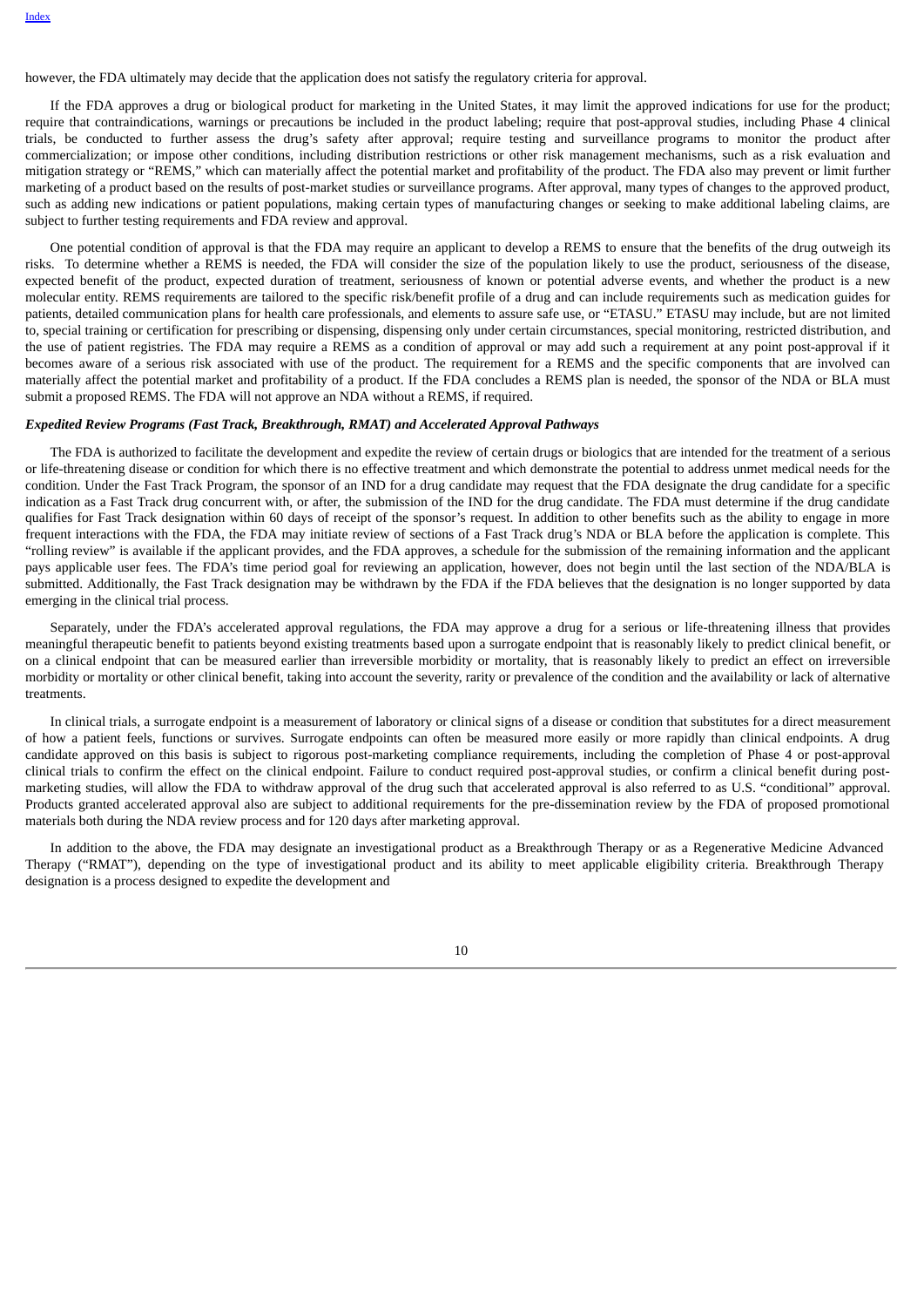review of drugs that are intended to treat a serious condition and preliminary clinical evidence indicates that the drug may demonstrate substantial improvement over available therapy on a clinically significant endpoint(s). The RMAT designation requires similar eligibility criteria to be met, but it is available only to cell therapies, tissue therapies, and other products that meet the statutory definition of a "regenerative medicine therapy." Specifically, a biological product is eligible for RMAT designation if: (a) the product candidate is a regenerative medicine therapy, which is defined in the FD&C Act as a cell therapy, therapeutic tissue engineering product, human cell and tissue product, or any combination product using such therapies or products, except for those regulated solely under the PHS Act (that is, excluding those biological products that are not also regulated as "drugs" under the FD&C Act); (b) the product candidate is intended to treat, modify, reverse, or cure a serious or life-threatening disease or condition; and (c) preliminary clinical evidence indicates that the product candidate has the potential to address unmet medical needs for such disease or condition. Both Breakthrough Therapy and RMAT designations are intended to help accelerate product development by allowing more frequent interactions with the FDA and receiving intensive FDA guidance on efficient drug development.

## *Pediatric Information*

Under the Pediatric Research Equity Act ("PREA"), NDAs or BLAs or supplements to NDAs or BLAs must contain data that are adequate to assess the safety and effectiveness of the drug or biologic for the claimed indications in all relevant pediatric subpopulations and to support dosing and administration for each pediatric subpopulation for which the drug is safe and effective. Sponsors must also submit pediatric trial plans prior to the assessment data, and those plans must contain an outline of the proposed pediatric trial or trials the applicant plans to conduct, including trial objectives and design, any deferral or waiver requests and other information required by regulation. The applicant, the FDA, and the FDA's internal review committee must then review the information submitted, consult with each other, and agree upon a final plan. The FDA or the applicant may request an amendment to the plan at any time. The FDA may grant full or partial waivers or deferrals for submission of data. Unless otherwise required by regulation, the pediatric data requirements do not apply to products with orphan designation, although the FDA has recently taken steps to limit what it considers abuse of this statutory exemption in PREA by announcing that it does not intend to grant any additional orphan drug designations for rare pediatric subpopulations of what is otherwise a common disease.

The Best Pharmaceuticals for Children Act ("BPCA") provides approved NDA and BLA holders a six-month extension of any exclusivity that attaches to the end of all existing marketing exclusivities and patents for the drug or biologic. Conditions for exclusivity include the FDA's determination that information relating to the use of a new drug or biologic in the pediatric population may produce health benefits in that population, the FDA making a written request for pediatric studies, and the applicant agreeing to perform, and reporting on, the requested studies within the statutory timeframe. The data do not need to show the product to be effective in the pediatric population studied; rather, if the clinical trial is deemed to fairly respond to the FDA's request, the additional protection is granted. If reports of requested pediatric studies are submitted to and accepted by the FDA within the statutory time limits, whatever statutory or regulatory periods of exclusivity or patent protection cover the product are extended by six months. Applications under the BPCA are treated as priority applications, with all of the benefits that designation confers.

# *Orphan Drugs*

Under the Orphan Drug Act, the FDA may designate a candidate as an orphan drug if it is intended to treat a rare disease or condition (generally meaning that it affects fewer than 200,000 individuals in the United States) Orphan drug designation must be requested by an applicant before submitting an NDA or BLA for the relevant drug candidate. If the FDA grants orphan drug designation, the FDA will publicly disclose the generic identity of the drug candidate and its potential orphan use. Orphan drug designation does not convey any advantage in, or shorten the duration of, the regulatory review and approval process.

If a product with orphan status receives the first FDA approval for the disease or condition for which it has such designation, the product generally will receive orphan drug exclusivity. Orphan drug exclusivity means that the FDA may not approve any other applications for the same product for the same indication for seven years, except in certain limited circumstances comprising methods by which a second sponsor can demonstrate clinical superiority of its drug in comparison to the first approved orphan drug. Regardless of the orphan drug designation, a competitor may receive FDA approval for a different product (i.e., a different therapeutic agent from the orphan drug) for the same indication for which the orphan product has exclusivity and may obtain approval for the same product (i.e., the same therapeutic agent as the orphan drug) but for a different indication. If a designated orphan drug ultimately receives marketing approval for an indication broader than what was described in its orphan drug designation request, it may not be entitled to exclusivity under the Orphan Drug Act. Among the other benefits of orphan drug designation, the sponsor receives a waiver of the NDA or BLA application user fee and is eligible for tax credits for certain research (although the amount of this potential tax credit was decreased from 50% to 25% of qualified clinical testing expenses with the 2017 overhaul of the U.S. Tax Code, effective in 2018).

#### *Post-Approval Requirements*

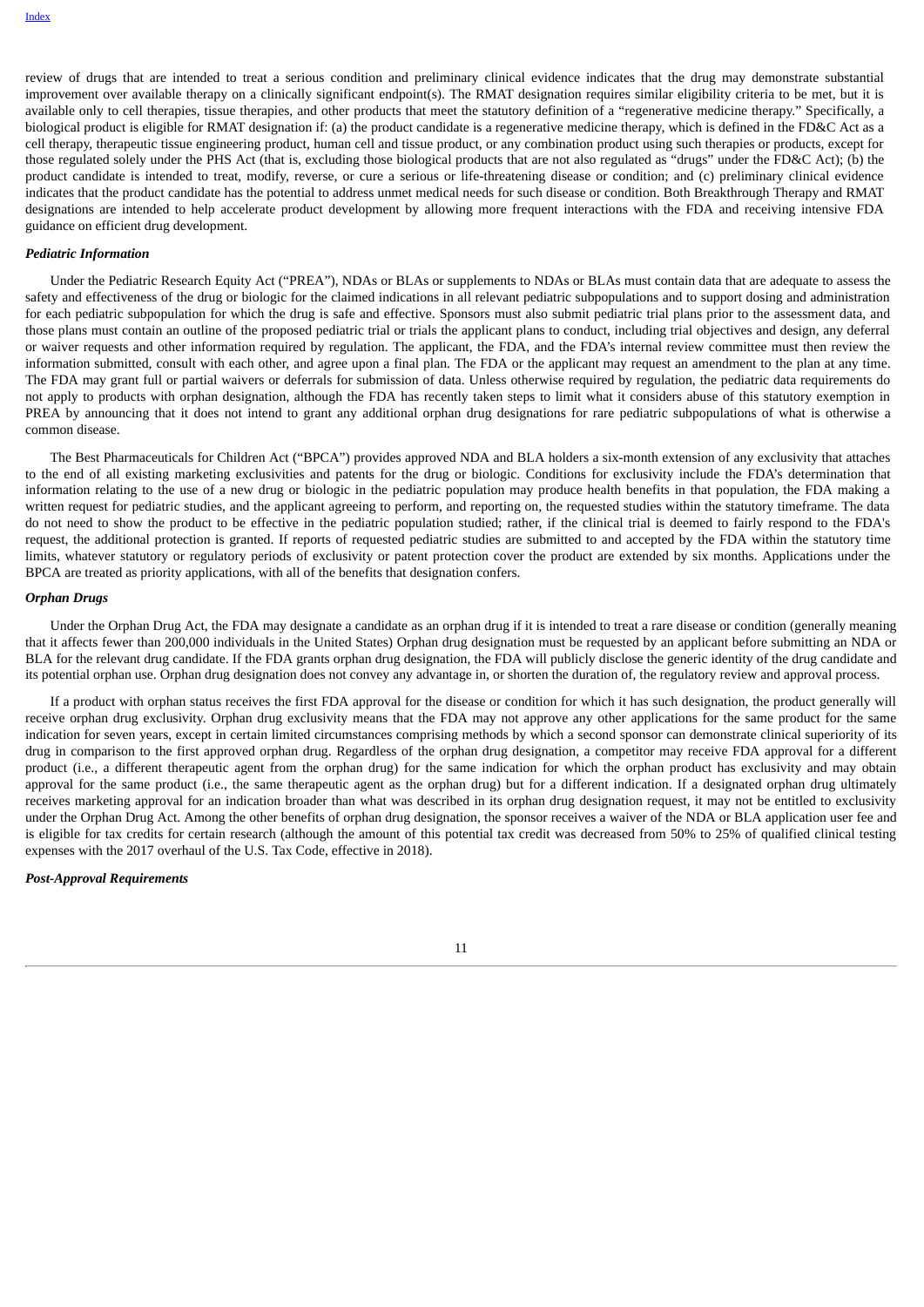[Index](#page-1-0)

Drugs and biological products manufactured, marketed or distributed pursuant to FDA approval decisions are subject to pervasive and continuing regulation by the FDA, including, among other things, requirements relating to recordkeeping, periodic reporting, product sampling and distribution, advertising and promotion, and reporting of adverse experiences with the product. After approval, most changes to the approved product, such as adding new indications or other labeling claims, are subject to FDA review and approval before they can be implemented. There also are continuing, annual program fee requirements for any marketed, approved prescription products, as well as new application fees for supplemental applications.

In addition, drug manufacturers and other entities involved in the manufacture of approved drugs are required to register their facilities with the FDA and state agencies and are subject to periodic unannounced inspections by the FDA for compliance with cGMP/cGTP requirements. Prescription drug distribution facilities are also subject to state licensure, including inspections, by the relevant local regulatory authority. Changes to the manufacturing process, specifications or container closure system for an approved drug or biologic are strictly regulated and often require prior FDA approval before being implemented. FDA regulations also require investigation and correction of any deviations from cGMP or cGTP and impose reporting and documentation requirements upon the sponsor and others involved in the product's manufacturing process. We rely, and expect to continue to rely, on third parties for the production of clinical and commercial quantities of our products in accordance with cGMP regulations. These manufacturers must comply with cGMP regulations that require, among other things, quality control and quality assurance, the maintenance of records and documentation and the obligation to investigate and correct any deviations from cGMP. Accordingly, manufacturers must continue to expend time, money and effort in the area of production and quality control to maintain cGMP/cGTP compliance and ensure ongoing compliance with other statutory requirements the FD&C Act, such as the requirements for making manufacturing changes to an approved NDA or BLA.

Even after a new drug or biologic approval is granted, the FDA may withdraw that approval if compliance with regulatory requirements and standards is not maintained or if problems occur after the product reaches the market. If a previously unknown problem, including adverse events of unanticipated severity or frequency, or with manufacturing processes, is discovered or the manufacturer fails to comply with regulatory requirements, the FDA may require revisions to the approved labeling to add new safety information; may impose additional post-market studies or clinical trials to assess new safety risks; or may impose distribution or other restrictions under a REMS program. Other potential consequences of regulatory non-compliance include, among other things:

- restrictions on the marketing or manufacturing of the product, complete withdrawal of the product from the market or product recalls;
- fines, warning letters or holds on post-approval clinical trials;
- refusal of the FDA to approve pending NDAs/BLAs or supplements to approved NDAs/BLAs, or suspension or revocation of product license approvals;
- product seizure or detention, or refusal to permit the import or export of products;
- injunctions or the imposition of civil or criminal penalties;
- consent degrees, corporate integrity agreements, debarment, or exclusion from federal health care programs; or
- mandated modification of promotional materials and labeling and the issuance of corrective information.

The FDA strictly regulates marketing, labeling, advertising and promotion of prescription drug and biological products that are placed on the market. Drugs may be promoted only for the approved indications and in accordance with the provisions of the approved label. The FDA and other agencies actively enforce the laws and regulations prohibiting the promotion of off-label uses, and a company that is found to have improperly promoted off-label uses may be subject to significant penalties. In addition, the distribution of prescription pharmaceutical products is subject to a variety of federal and state laws, the most recent of which is still in the process of being phased into the U.S. supply chain and regulatory framework.

In addition, the distribution of prescription pharmaceutical products is subject to the Prescription Drug Marketing Act, or PDMA, which regulates the distribution of drugs and drug samples at the federal level and sets minimum standards for the registration and regulation of drug distributors by the states. Both the PDMA and state laws limit the distribution of prescription pharmaceutical product samples and impose requirements to ensure accountability in distribution. Most recently, the Drug Supply Chain Security Act, or DSCSA, was enacted with the aim of building an electronic system to identify and trace certain prescription drugs distributed in the United States, including most biological products. The DSCSA mandates phased-in and resource-intensive obligations for pharmaceutical manufacturers, wholesale distributors, and dispensers over a 10‑year period that is expected to culminate in November 2023. From time to time, new legislation and regulations may be implemented that could significantly change the statutory provisions governing the approval, manufacturing and marketing of products regulated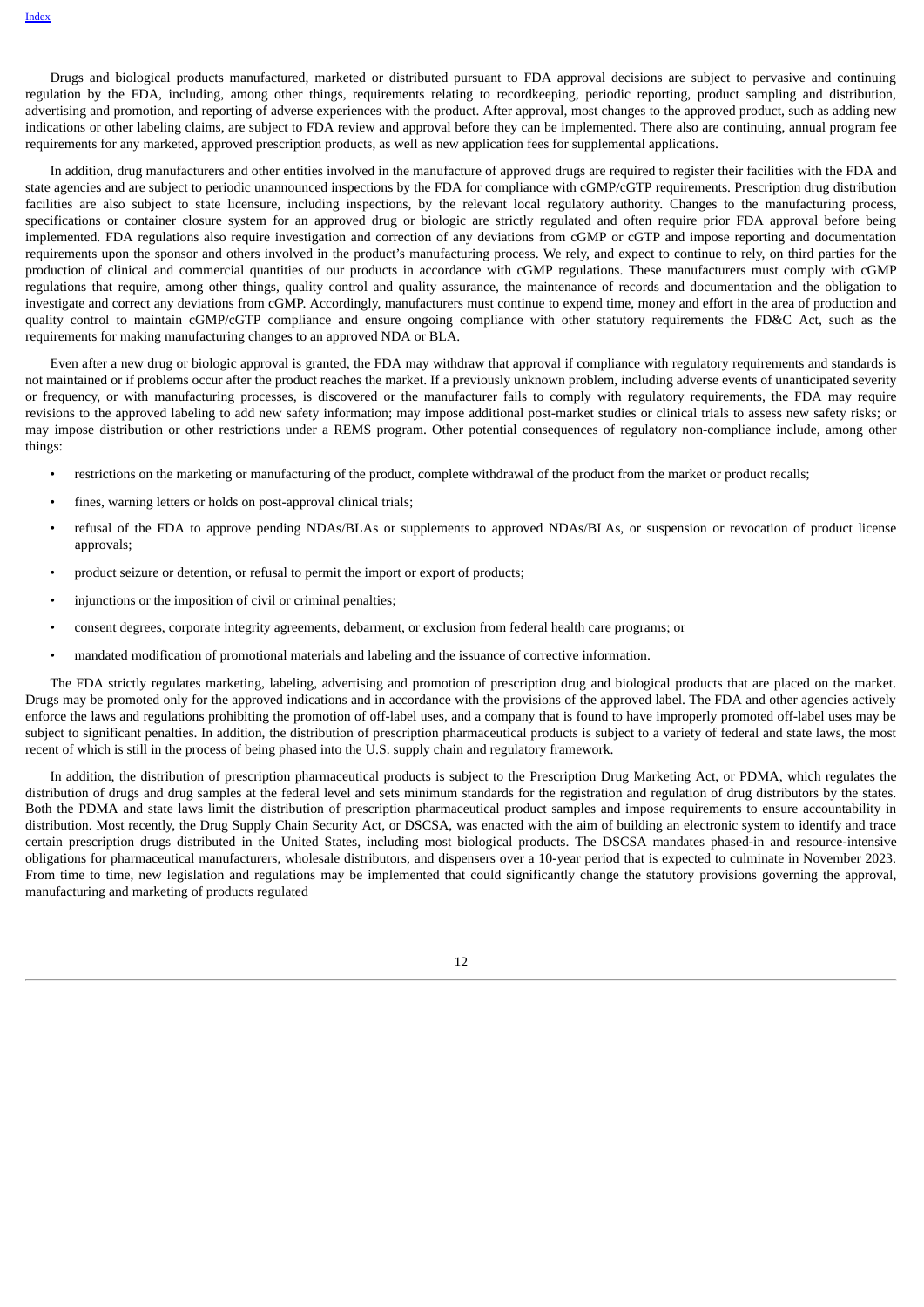by the FDA. It is impossible to predict whether further legislative or regulatory changes will be enacted, or FDA regulations, guidance or interpretations changed or what the impact of such changes, if any, may be.

#### *Other Health Care Regulations*

If our product candidates are approved in the United States, we will have to comply with various U.S. federal and state laws, rules and regulations pertaining to health care fraud and abuse, including anti-kickback laws and physician self-referral laws, rules and regulations. Violations of the fraud and abuse laws are punishable by criminal and civil sanctions, including, in some instances, exclusion from participation in federal and state health care programs, including Medicare and Medicaid. Other federal and state laws and regulations that could directly or indirectly affect our ability to operate the business and/or financial performance include:

- state and local licensure, applicable to the processing and storage of human cells and tissues;
- laws and regulations administered by the United States Department of Health and Human Services, including the Office for Human Research Protections and the Office of Inspector General;
- state laws and regulations governing human subject research;
- federal and state coverage and reimbursement laws and regulations, including laws and regulations administered by the Centers for Medicare & Medicaid Services and state Medicaid agencies;
- the federal Medicare and Medicaid Anti-Kickback Law and similar state laws and regulations;
- *–* the federal Health Insurance Portability and Accountability Act of 1996 ("HIPAA"), as amended by the Health Information Technology for Economic and Clinical Health Act and similar state laws and regulations;
- the federal physician self-referral prohibition commonly known as the Stark Law, and state equivalents of the Stark Law;
- the federal transparency requirements under the Physician Payments Sunshine Act that require manufacturers of FDA-approved drugs, devices, biologics and medical supplies covered by Medicare or Medicaid to report, on an annual basis, to the Department of Health and Human Services information related to payments and other transfers of value physicians, teaching hospitals, and certain advanced non-physician health care practitioners and physician ownership and investment interests;
- Occupational Safety and Health Administration requirements;
- state and local laws and regulations dealing with the handling and disposal of medical waste; and
- the Intermediate Sanctions rules of the IRS providing for potential financial sanctions with respect to "Excess Benefit Transactions" with taxexempt organizations.

Some state laws require pharmaceutical companies to comply with the pharmaceutical industry's voluntary compliance guidelines, or the relevant compliance guidance promulgated by the federal government, in addition to requiring drug manufacturers to report information related to payments to physicians and other health care providers or marketing expenditures to the extent that those laws impose requirements that are more stringent than the Physician Payments Sunshine Act. State and foreign laws also govern the privacy and security of health information in some circumstances, many of which differ from each other in significant ways and often are not preempted by HIPAA, thus complicating compliance efforts.

## *Japan's Pharmaceutical and Medical Device Authority Regulation of Regenerative Medicine*

Prior to 2014, there was no specific regulatory oversight of regenerative medicine products in Japan. However, in November 2013, the Japanese authorities revised the Pharmaceutical Affairs Law and renamed it the Pharmaceuticals, Medical Devices, and Other Therapeutic Products Act (the "PMD Act"). The new legislation became effective on November 25, 2014 and provides for a timely introduction of innovative regenerative medicine products. The new legislation formalizes a legal basis for development of regenerative medicine therapies. The new legislation defines regenerative medicine products as processed human cells that are intended to be used for either (1) the reconstructive repair, or formation of structures or functions of the human body; (2) the treatment or prevention of human diseases; or (3) gene therapy.

The legislation allows the PMDA/Ministry of Health, Labour and Welfare ("MHLW") to award conditional approval to a regenerative medicine therapy if there is evidence of adequate safety and results which predict likely efficacy. The evidence for efficacy may be based on surrogate endpoints and may come from an exploratory study. This conditional approval is time-

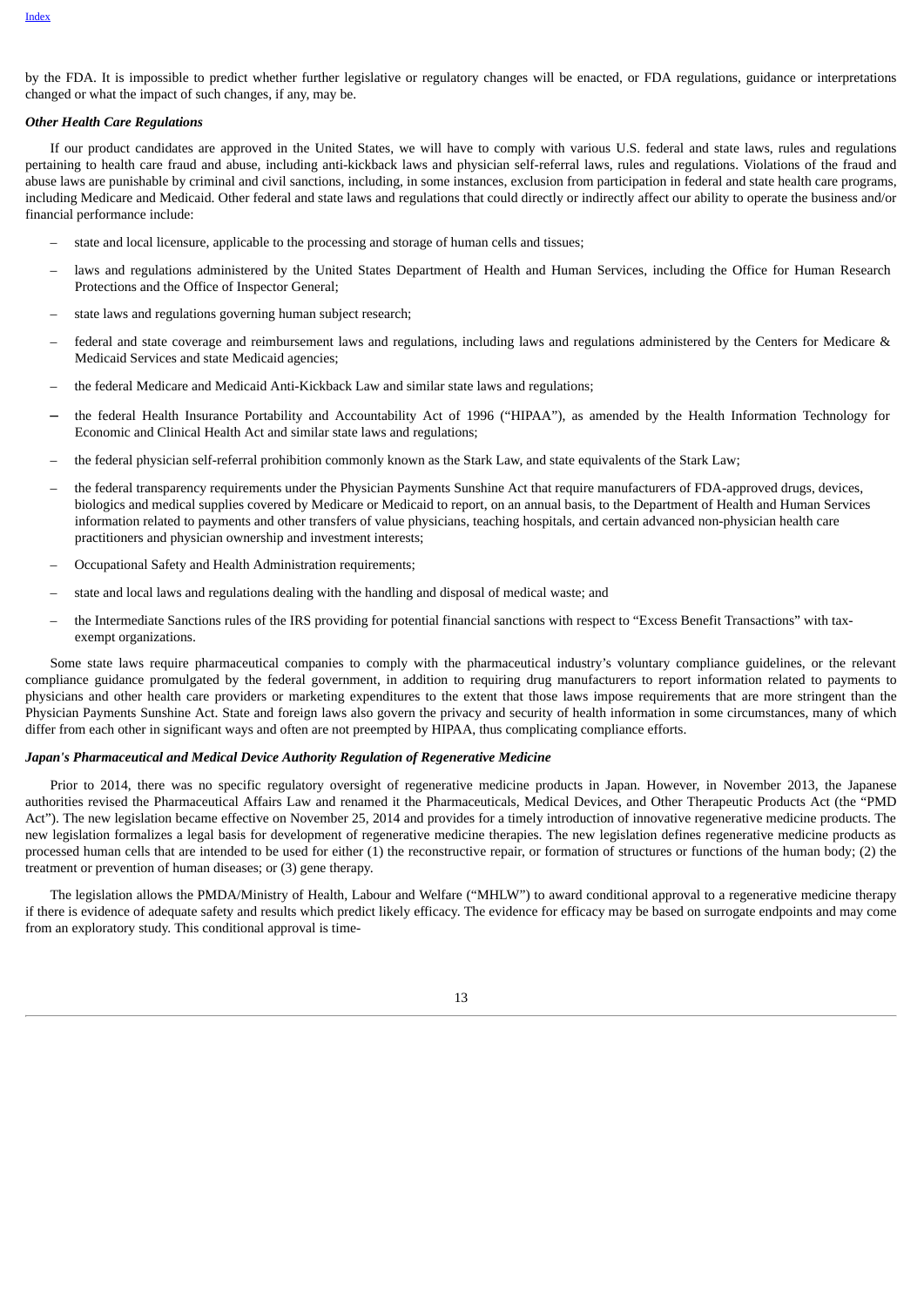Under the PMD Act, products under consideration may also be given a SAKIGAKE designation (similar to an FDA "Breakthrough" or "RMAT" designation in certain respects) with a priority six month review period. Additionally, there is a commitment that the PMDA will facilitate research and development by giving scientific and regulatory advice to sponsors from the early stage of development.

According to the new legislation, the sponsor prepares a marketing authorization application which is submitted for review to the PMDA. The PMDA reviews the application and prepares a review report and recommendation which is submitted to the MHLW. The MHLW reviews the recommendation and makes a decision regarding approval of the product. This procedure is followed for both a conditional approval and subsequently for a full approval after the post-marketing commitments have been fulfilled.

## **SUMMARY OF RISK FACTORS**

Our business, financial condition, operating results and cash flows are subject to numerous risks and uncertainties that are summarized below. The below summary of risk factors should be read together with the more detailed discussion of risks set forth following this section under the heading "Risk Factors," as well as elsewhere in this Annual Report on Form 10-K.

- We have incurred substantial losses and negative cash flow from operations in the past and expect to continue to incur losses and negative cash flow for the foreseeable future. Additionally, we anticipate that we will need substantial additional financing to continue our operations; if we are unable to raise additional capital, we may be forced to delay, reduce or eliminate one or more of our product development programs, and our business will be harmed.
- If our status as a smaller reporting company changes, Section 404(b) of the Sarbanes-Oxley Act of 2002 may require an independent registered public accounting firm to report on the effectiveness of our internal control over financial reporting. Any delays or difficulty in satisfying these requirements could adversely affect our future results of operations and our stock price.
- Our future success may be dependent on the timely and successful partnering and/or commercialization of HONEDRA®, our experimental product candidate for CLI and Buerger's Disease that is in clinical development in Japan, CLBS16 (XOWNA®) for CMD in clinical development in the United States, and CLBS201 for DKD in the United States, and if we encounter delays or further difficulties in the development of these product candidates, our business prospects would be significantly harmed.
- Our business has been and may continue to be adversely affected by the COVID-19 pandemic.
- We have experienced and may continue to experience delays in completing our clinical trials and in enrolling patients in our clinical trials, which could delay or prevent the receipt of necessary regulatory approvals.
- We may be unable to manage multiple late stage clinical trials for a variety of product candidates simultaneously.
- The development of cell therapy product candidates is subject to uncertainty because autologous cell therapy is inherently variable.
- Any disruption to our access to the reagents we are using in the clinical development of our cell therapy product candidates could adversely affect our ability to perform clinical trials and seek future regulatory submissions.
- The initiation of pivotal Phase 3 clinical trials for cell therapy product candidates requires the validation and establishment of manufacturing controls that may delay product development timelines.
- If serious or unacceptable side effects are identified during the development of any of our product candidates, we may need to abandon or limit our development of that product candidate.
- A Fast Track designation by the FDA and other similar regulatory designations may not lead to a faster development, regulatory review, or approval process.
- Our clinical trials may fail to demonstrate adequately the safety and efficacy of our product candidates, which failure would prevent or delay regulatory approval and commercialization.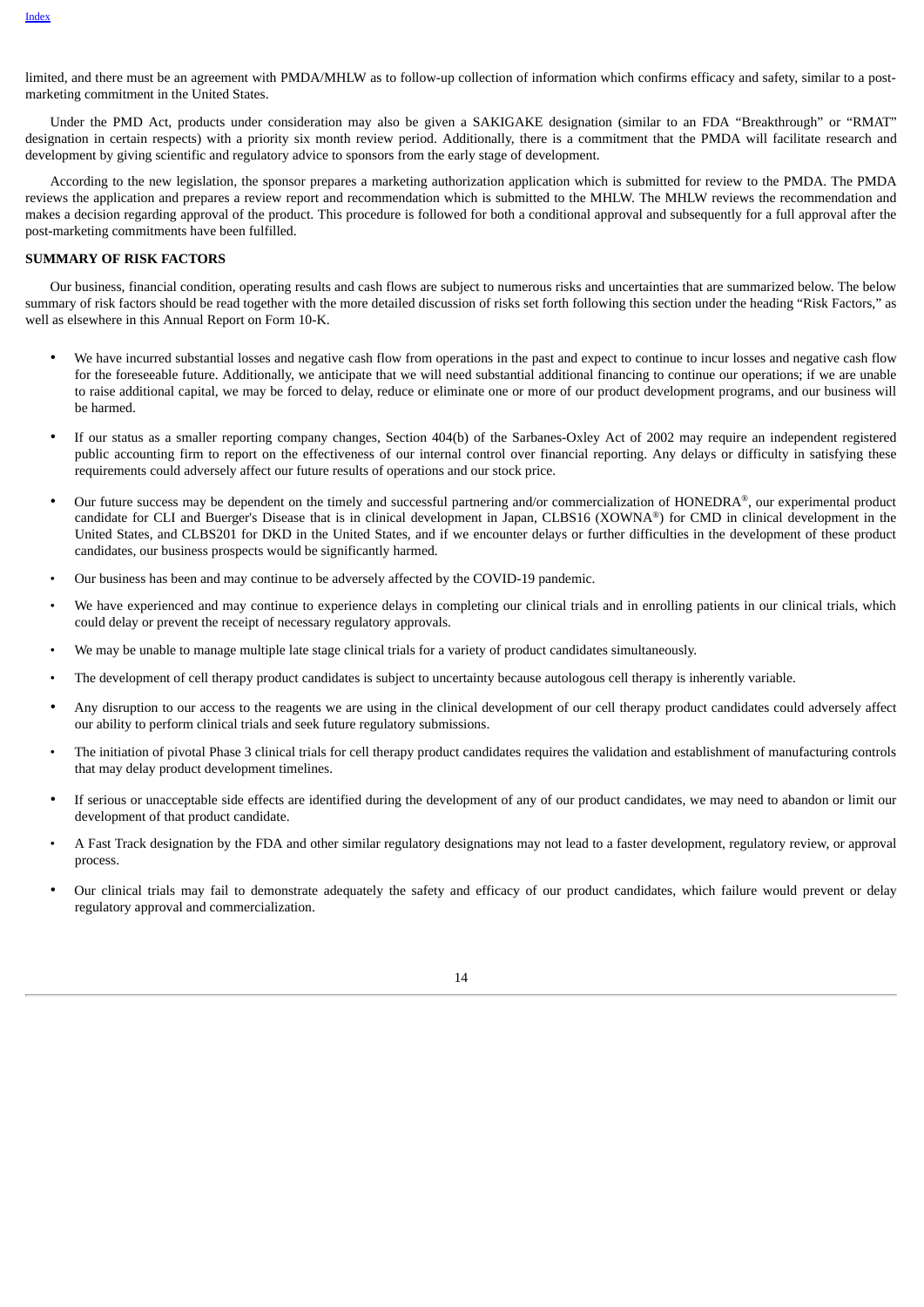- We presently rely on contract manufacturing organizations to produce our product candidates at development and commercial scale quantities and have not yet qualified an alternate manufacturing supply, which could negatively impact our ability to meet any future demand for the products.
- We may enter into collaborations, strategic alliances, additional licensing arrangements, acquisitions, business combinations and/or other strategic transactions in the future, any of which could require us to issue securities that could significantly dilute the shares of our existing stockholders, and we may not realize the benefits of any such alliances, licensing arrangements, acquisitions, business combinations or strategic transactions, if completed. .
- Our cell therapy business is based on novel technologies that are inherently expensive, risky and may not be understood by or accepted in the marketplace, which could adversely affect our future value.
- If competitors develop and market products that are more effective, safer, or less expensive than our product candidates or offer other advantages, our commercial prospects will be limited.
- We may be subject to significant product liability claims and litigation, including potential exposure from the use of our product candidates in human subjects, and our insurance may be inadequate to cover claims that may arise.
- We may be unable to retain key officers or employees or hire new key officers or employees needed to implement our business strategy and develop our products and businesses.
- Our internal computer systems, or those used by our clinical investigators, clinical research organizations or other contractors or consultants, may fail or suffer security breaches, which could result in a material disruption of development programs for our product candidates. Additionally, the increasing use of social media platforms presents new risks and challenges.
- Contract development and manufacturing organizations have a finite cell manufacturing capacity, which limitations could inhibit the long-term growth prospects of our business such that it will need to improve manufacturing efficiency at our contract manufacturers in order to establish cost of goods levels that will permit approved products to succeed commercially.
- The development and commercialization of our product candidates are subject to extensive regulation by the FDA and other regulatory agencies in the United States and abroad, and the failure to receive regulatory approvals for cell therapy product candidates would likely have a material and adverse effect on our business and prospects.
- We may be subject to numerous and varying privacy and security laws, and our failure to comply could result in penalties and reputational damage.
- We will continue to be subject to extensive regulation following any product approvals, and if we fail to comply with these regulations, we may suffer a significant setback in our business.
- Health care companies have been the subject of federal and state investigations, and we could become subject to investigations in the future.
- It is uncertain to what extent government, private health insurers and third-party payors will approve coverage or provide reimbursement for the therapies and products to which our research and development relate. Availability for such reimbursement may be further limited by an increasing uninsured population and reductions in Medicare and Medicaid funding in the United States.
- Competitor companies or hospitals may be able to take advantage of EU rules permitting sales of unlicensed medicines for individual patients to sell competing products without marketing authorization.
- We may be unable to obtain or maintain patent protection for our products and product candidates, which could have a material adverse effect on our business.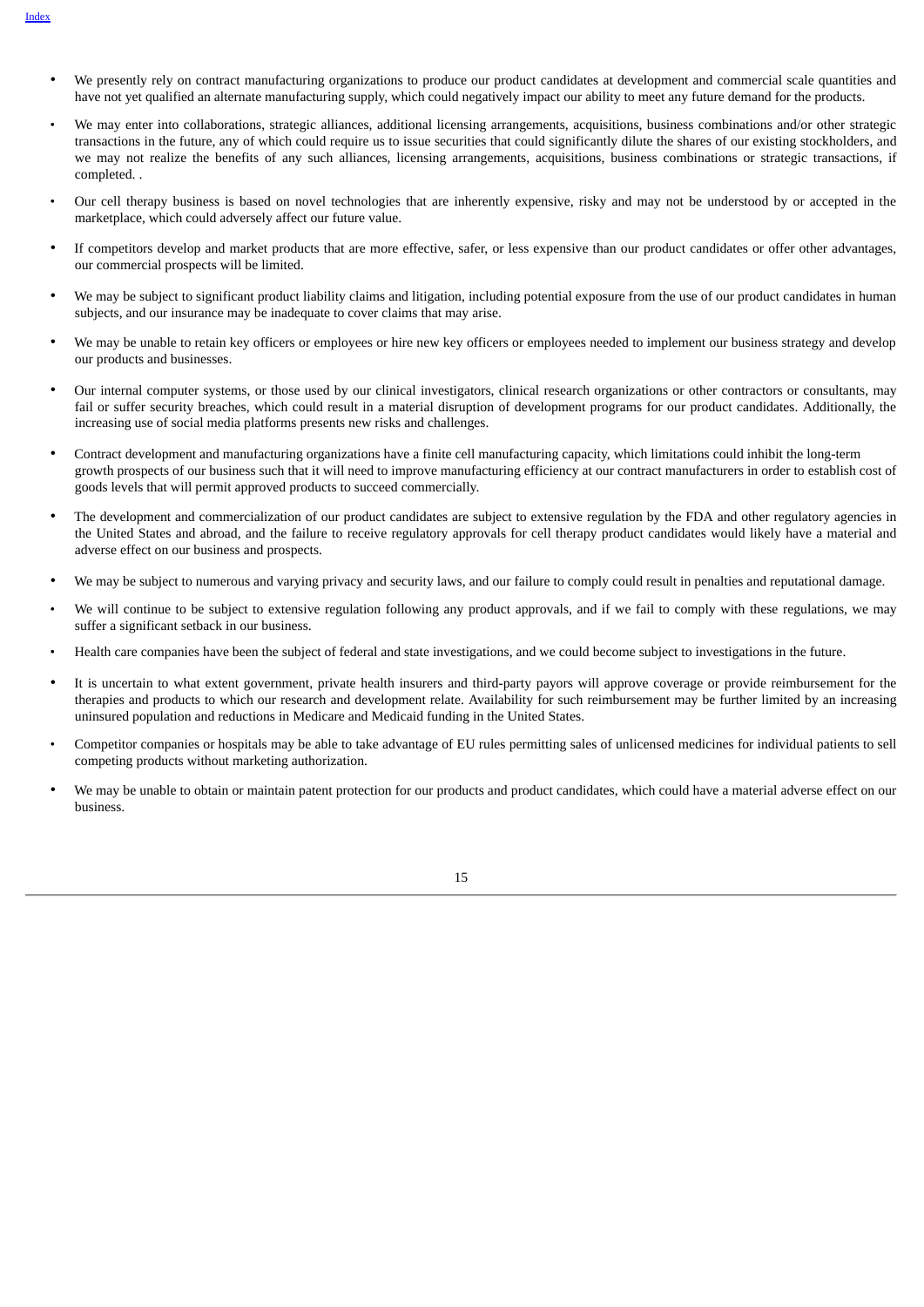- Litigation and third-party claims relating to intellectual property are expensive, time-consuming and uncertain, and we may be unsuccessful in our efforts to protect against infringement by third parties or defend ourselves against claims of infringement.
- In certain countries, patent holders may be required to grant compulsory licenses, which would likely have a significant and detrimental effect on any future revenues in such country.
- Our stock price has been, and will likely continue to be, highly volatile.
- We may fail to comply with the continued listing requirements of the Nasdaq Capital Market, such that our common stock may be delisted and the price of our common stock and its ability to access the capital markets could be negatively impacted.
- In addition to potential dilution associated with potential future fundraising and strategic transactions, we currently have a significant number of securities outstanding that are exercisable for our common stock, which exercise could result in significant additional dilution and downward pressure on the stock's price.
- Provisions in our amended and restated certificate of incorporation and by-laws and Delaware law may inhibit a takeover of us, which could limit the price investors might be willing to pay in the future for our common stock and could entrench management.
- Failure to maintain effective internal control over financial reporting in accordance with Section 404 of the Sarbanes-Oxley Act could have a material adverse effect on our business and stock price.

## **HUMAN CAPITAL RESOURCES**

As of December 31, 2021, we had 27 full-time employees. Senior management and professional employees have had prior experience in pharmaceutical or biotechnology companies. None of our employees are covered by collective bargaining agreements. We believe that our relations with our employees are good. Our human capital resources objectives include, as applicable, identifying, recruiting, retaining, incentivizing and integrating our existing and additional employees, advisors and consultants. The principal purposes of our equity incentive plans are to attract, retain and reward personnel through the granting of equity-based compensation awards in order to increase shareholder value and our success by motivating such individuals to perform to the best of their abilities and achieve our objectives.

We recognize that our industry is specialized and dynamic, and a significant aspect of our success is our continued ability to execute our human capital strategy of attracting, engaging, developing and retaining highly skilled talent. There is fierce competition both within our industry and in the geographic locations in which we have offices for highly skilled talent, and we offer a robust set of benefits, career-enhancing learning experiences and initiatives aligned with our mission, vision, and values in order to attract qualified prospective employees and to retain and motivate our employees. We offer competitive compensation for our employees and strongly embrace a pay for performance philosophy in setting and adjusting compensation.

<span id="page-16-0"></span>Our Code of Business Conduct and Ethics clearly outlines our commitment to diversity and inclusion, where all employees are welcomed in an environment designed to make them feel comfortable, respected, and accepted regardless of their age, race, national origin, gender, religion, disability or sexual orientation. We have a set of policies explicitly setting forth our expectations for nondiscrimination and a harassment-free work environment. We are also a proud equal opportunity employer and cultivate a highly collaborative and entrepreneurial culture.

16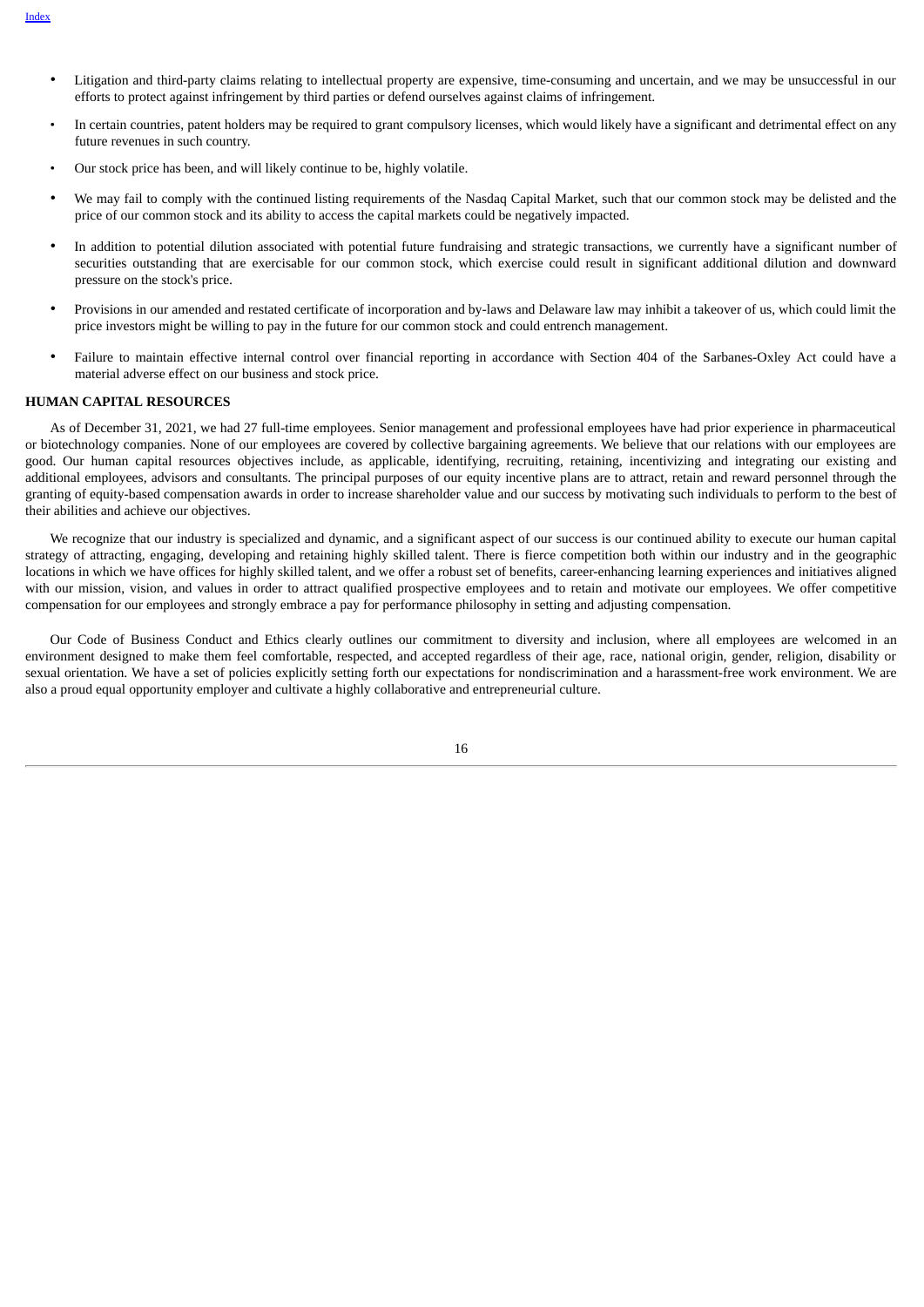# **ITEM 1A. RISK FACTORS.**

Our business, financial condition, operating results and cash flows can be affected by a number of factors, including, but not limited to, those set forth below, any one of which could cause our actual results to vary materially from recent results or from our anticipated future results. The risks described below are not the only ones we face, but those we currently consider to be material. There may be other risks which we now consider immaterial, or which are unknown or unpredictable, with respect to our business, our competition, the regulatory environment or otherwise that could have a material adverse effect on our business, financial condition and results of operations.

# **RISKS RELATED TO OUR FINANCIAL CONDITION AND CAPITAL REQUIREMENTS**

### We have incurred substantial losses and negative cash flow from operations in the past and expect to continue to incur losses and negative cash flow for *the foreseeable future.*

We have a limited operating history, limited capital, and limited sources of revenue. Since our inception in 1980 through December 31, 2021, we have incurred aggregate net losses of approximately \$453.0 million. Our net losses from continuing operations attributable to common stockholders for the years ended December 31, 2021 and December 31, 2020 were approximately \$27.5 million and \$8.2 million, respectively. As of December 31, 2021, our cash and cash equivalents and marketable securities were \$95.0 million. Our current business has not generated revenues in the past and for the foreseeable future we do not expect it to generate revenue to be sufficient to cover costs attributable to that business or to our operations as a whole, including our development activities associated with our product candidates. Ultimately, we may never generate sufficient revenue from our business to reach profitability, generate positive cash flow or sustain, on an ongoing basis, our current or projected levels of product development and other operations.

## We anticipate that we will need substantial additional financing to continue our operations; if we are unable to raise additional capital, we may be forced to delay, reduce or eliminate one or more of our product development programs, and our business will be harmed.

Our current operating plan will require significant levels of additional capital to fund the continued development of our cell therapy product candidates and our clinical development activities.

Our clinical activities are expected to continue to grow as our programs are advanced and they will require significant investment over a period of several years before they could potentially be approved by the FDA and commercialized by us or a partner, if ever. Even if data from our current clinical trials for our product candidates were deemed positive, we may be required to conduct additional clinical trials of the product candidates, including larger and more expensive pivotal Phase 3 trials, to pursue commercialization of the candidates. To do so, we will need to raise additional capital, enter into collaboration agreements with third parties or undertake any combination thereof. If we are unsuccessful in our efforts to raise capital or find collaborative partners, we will likely need to otherwise delay or abandon the trials.

The amount and timing of our future capital requirements also will likely depend on many other factors, including:

- the scope, progress, results, costs, timing and outcomes of our cell therapy research and development programs and product candidates;
- our ability to enter into any collaboration agreements with third parties for our product candidates and the timing and terms of any such agreements;
- the costs associated with the consummation of one or more strategic transactions;
- the timing of, and the costs involved in obtaining, regulatory approvals for our product candidates, a process which could be particularly lengthy, or complex given the FDA's limited experience with marketing approval for cell therapy products;
- the costs of maintaining, expanding and protecting our intellectual property portfolio, including potential litigation costs and liabilities relating thereto;
- the cost of expansion of our development operations and personnel; and
- the availability of, or our access to, state or federal government awards.

To both fund our clinical trials and support our future operations, we would likely seek to raise capital through a variety of different public and/or private financings vehicles. This could include, but not be limited to, utilization of our at-the-market ("ATM") offering agreement with H.C. Wainwright & Co., LLC ("HCW"), equity sales pursuant to our purchase agreement with Lincoln Park Capital Fund, LLC potential issuances of other debt or equity securities in public or private financings and/or

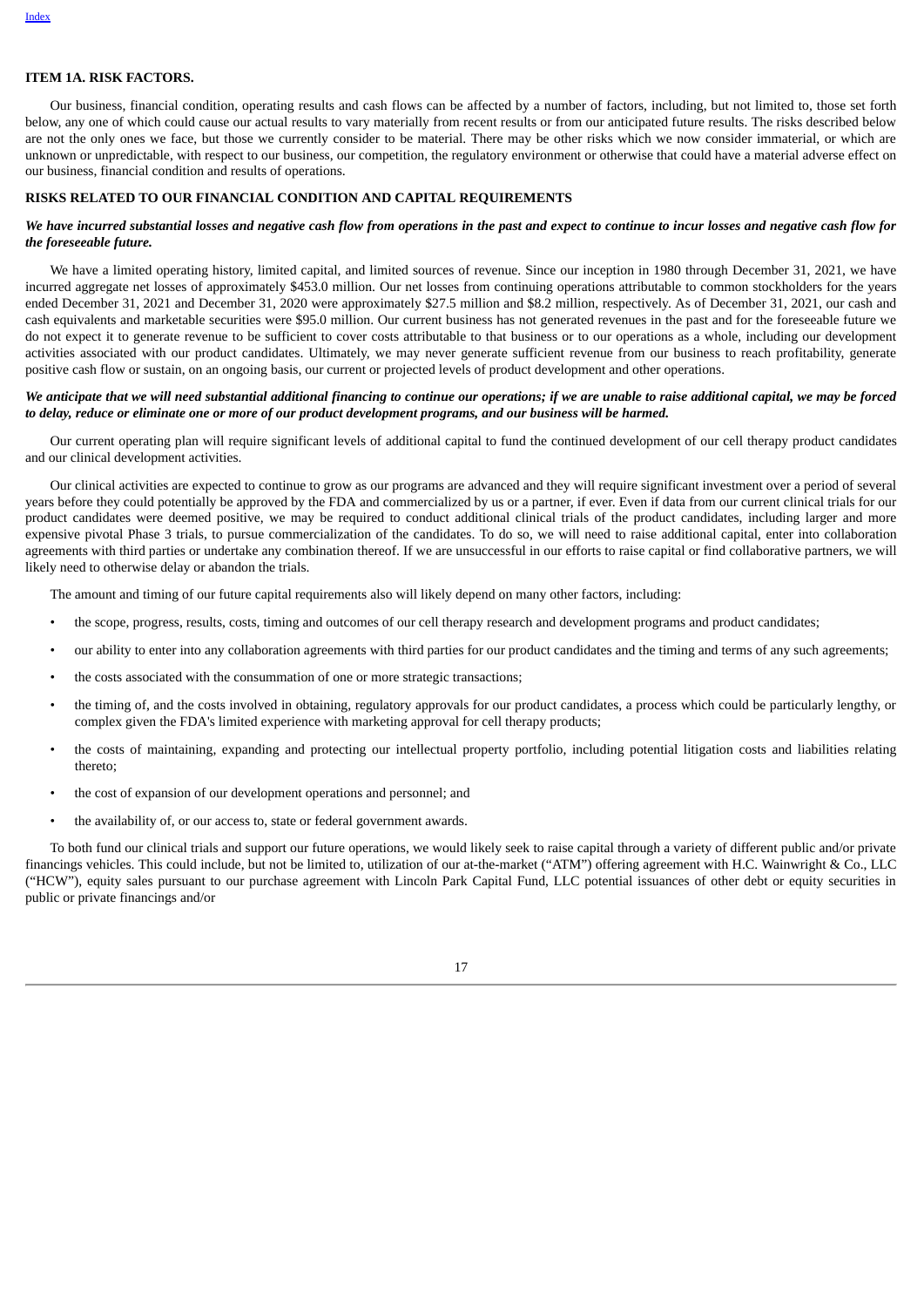sale or licensing of assets. If we raise capital through the sale of equity, or securities convertible into equity, it will result in dilution to our then-existing stockholders. Servicing the interest and principal repayment obligations under debt we incur, or whether any such debt is called, would divert funds that might otherwise be available to support research and development, clinical or commercialization activities. In addition, debt financing involves covenants that restrict our ability to operate our business. In certain cases, we also may seek funding through collaborative arrangements that would likely require us to relinquish certain rights to our technology or product candidates and diminish our share in the future revenues associated with the partnered product.

Ultimately, we may be unable to raise capital or enter into collaborative relationships on terms that are acceptable to us, if at all. Our inability to obtain necessary capital or financing to fund our future operating needs could adversely affect our business, results of operations and financial condition.

# We have never aenerated any revenue from product sales and our ability to aenerate revenue from product sales and become profitable depends *significantly on our success in a number of factors.*

We have no products approved for commercial sale, have not generated any revenue from product sales, and do not anticipate generating any revenue from product sales until sometime after we have received regulatory approval for the commercial sale of a product candidate, which may never occur. Our ability to generate revenue from product sales and achieve profitability depends significantly on our success in many factors, including:

- completing research regarding, and nonclinical and clinical development of, our current and future product candidates;
- obtaining regulatory approvals and marketing authorizations for product candidates for which we complete clinical trials;
- developing a sustainable and scalable manufacturing process for our product candidates;
- identifying and contracting with contract manufacturers that have the ability and capacity to manufacture our development products and make them at an acceptable cost;
- launching and commercializing product candidates for which we obtain regulatory approvals and marketing authorizations, either directly or with a collaborator or distributor;
- obtaining market acceptance of our product candidates as viable treatment options;
- ensuring ongoing regulatory compliance post-approval and with respect to sales and marketing of future products;
- addressing any competing technological and market developments;
- identifying, assessing, acquiring and/or developing new product candidates;
- negotiating favorable terms in any collaboration, licensing, or other arrangements into which we may enter;
- maintaining, protecting, and expanding our portfolio of intellectual property rights, including patents, trade secrets, and know-how; and
- attracting, hiring, and retaining qualified personnel.

Even if one or more of the product candidates that we develop is approved for commercial sale, we anticipate incurring significant costs associated with commercializing any approved product candidate. Our expenses could increase beyond expectations if we are required by the FDA, or other regulatory agencies, domestic or foreign, to change our manufacturing processes or assays, or to perform clinical, nonclinical, or other types of studies in addition to those that we currently anticipate. If we are successful in obtaining regulatory approvals to market one or more of our product candidates, our revenue will depend, in part, upon the size of the markets in the territories for which we obtain regulatory approval, the accepted price for the product, the ability to receive reimbursement at any price, and whether we own the commercial rights for that territory. If the number of our addressable disease patients is not as significant as we estimate, the indication approved by regulatory authorities is narrower than we expect, or the reasonably accepted population for treatment is narrowed by competition, physician choice or treatment guidelines, we may not generate significant revenue from sales of such products, even if approved. If we are not able to generate revenue from the sale of any approved products, we may never become profitable.

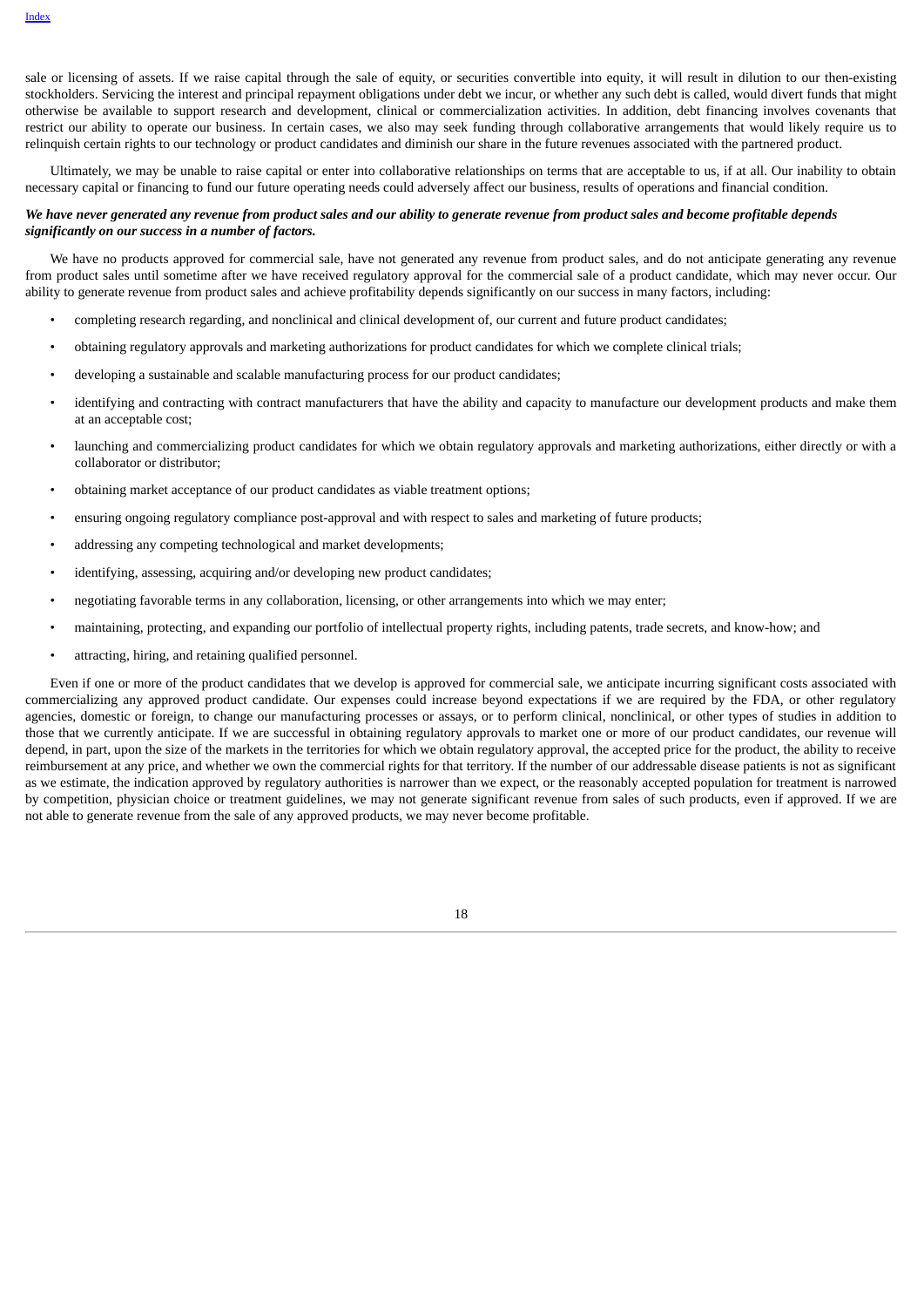# If our status as a smaller reporting company changes, Section 404(b) of the Sarbanes-Oxley Act of 2002 may require an independent registered public accounting firm to report on the effectiveness of our internal control over financial reporting. Any delays or difficulty in satisfying these requirements *could adversely affect our future results of operations and our stock price.*

Section 404(b) of the Sarbanes-Oxley Act of 2002 requires an independent registered public accounting firm to test the internal control over financial reporting of public companies, and to report on the effectiveness of such controls, for each fiscal year ending after June 15, 2010. Under the Dodd Frank Wall Street Reform and Consumer Protection Act of 2010, we are exempt from Section 404(b) as long as we remain a smaller reporting company or a nonaccelerated filer. If our status as a smaller reporting company changes, we may be required to comply with this auditor attestation requirement.

In addition, we may in the future discover areas of our internal controls that need improvement, particularly with respect to businesses that we may acquire. If so, we cannot be certain that any remedial measure we take will ensure that we have adequate internal controls over our financial processes and reporting in the future. Any failure to implement required new or improved controls, or difficulties encountered in their implementation could harm our operating results or cause us to fail to meet our reporting obligations. If we are unable to conclude that we have effective internal controls over financial reporting, or if it becomes necessary for our independent registered public accounting firm to provide us with an unqualified report regarding the effectiveness of our internal control over financial reporting and it is unable to do so, investors could lose confidence in the reliability of our financial statements. This could result in a decrease in the value of our common stock.

## **RISKS RELATED TO OUR CELL THERAPY PRODUCT DEVELOPMENT EFFORTS**

Our future success may be dependent on the timely and successful continued development and commercialization of HONEDRA®, our experimental product candidate for CLI and Buerger's Disease that has been in clinical development in Japan, XOWNA® or CLBS16 for CMD, and CLBS201 for DKD, and if we encounter delays or further difficulties in the development of these product candidates, our business prospects would be significantly *harmed.*

We are dependent upon the successful development, approval and commercialization of our product candidates. Before we are able to seek regulatory approval of our product candidates, we must conduct and complete extensive clinical trials to demonstrate their safety and efficacy in humans. We have never taken a product through the regulatory approval process or successfully to U.S. or international commercialization.

In early 2018, we treated the first patient in a clinical trial in Japan for HONEDRA® for use in CLI taking advantage of the paradigm of potential conditional approval for regenerative medicine products established by new regulations in Japan for products that show sufficient safety evidence and some evidence of efficacy. Because of difficulty enrolling the remaining patients in the trial and the costs of continued delays in such, we suspended enrollment of the trial at the end of 2021 and commenced talks with development partners as well as with PMDA to consider paths forward. There can be no assurance that we will find a partner or that PMDA will consider the drug for approval without completing enrollment of the trial, such that HONEDRA $^{\circ}$  may be delayed indefinitely or never commercialized.

In late 2020 we began enrolling patients in the FREEDOM trial using CD34+ cells to treat CMD (CLBS16). That trial also has been delayed significantly by COVID-19-related challenges to enrollment. Additionally, we currently have an open investigational new drug application ("IND") for CLBS201 in a pilot study examining the effectiveness of CD34+ cells to treat diabetic kidney disease.

Clinical testing is expensive, difficult to design and implement, and can take many years to complete. Importantly, a failure of one or more of these or any other clinical trials can occur at any stage of testing. We may experience numerous unforeseen events during, or as a result of clinical trials that could delay or prevent our ability to complete our clinical trials, receive regulatory approval or commercialize our cell therapy product candidates, including the following:

- suspensions, delays or changes in the design, initiation, enrollment, implementation or completion of required clinical trials;
- adverse changes in our financial position or significant and unexpected increases in the cost of our clinical development program;
- changes or uncertainties in, or additions to, the regulatory approval process that require us to alter our current development strategy;
- clinical trial results that are negative, inconclusive or even less than desired as to safety and/or efficacy, which could result in the need for additional clinical trials or the termination of the product's development;
- delays in our ability to manufacture our product candidates in quantities or in a form that is suitable for any required

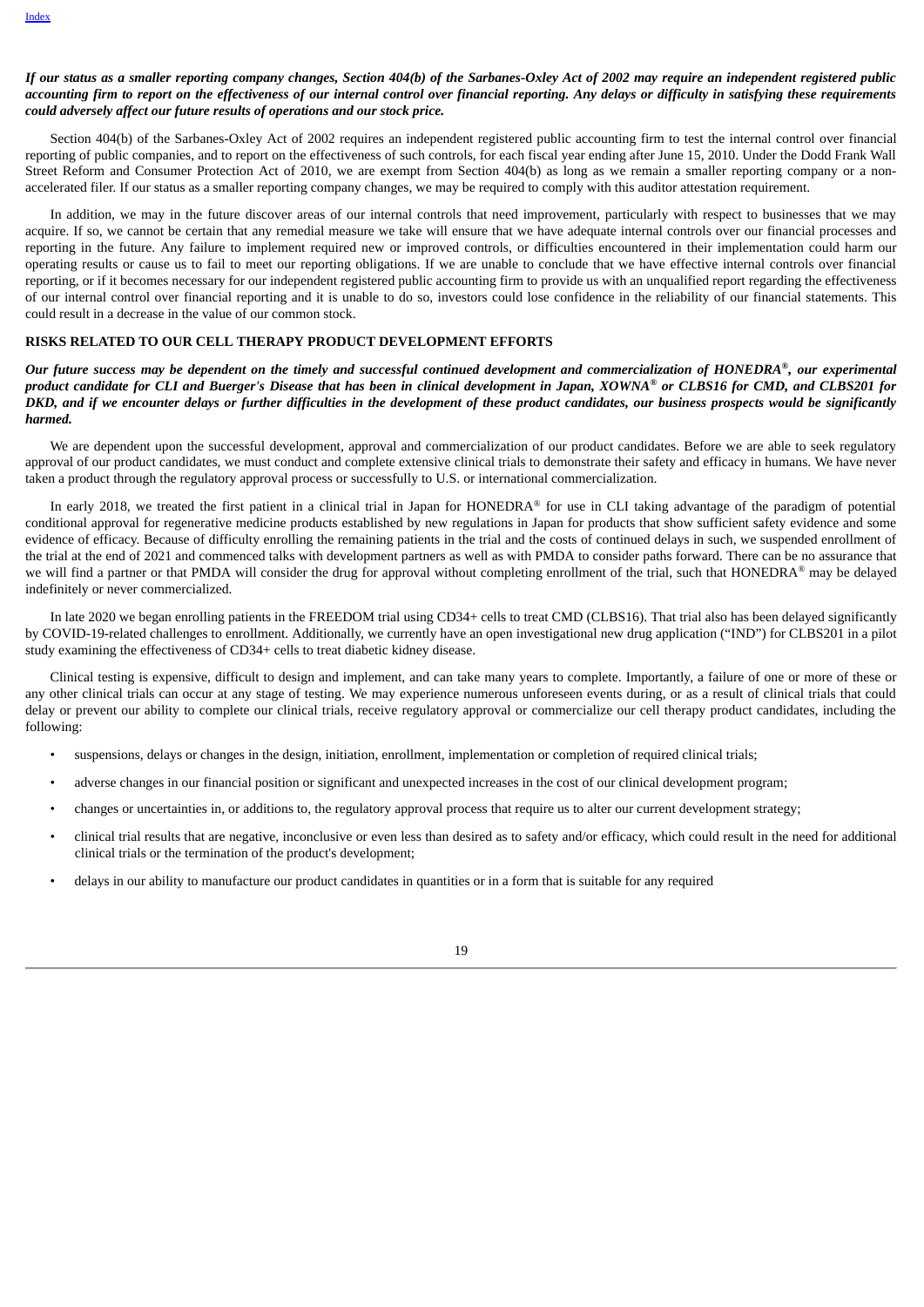clinical trials;

- intellectual property constraints that prevent us from making, using, or commercializing any of our cell therapy product candidates;
- the supply or quality of our product candidates or other materials or equipment necessary to conduct clinical trials of these product candidates may be no longer available for purchase, insufficient or inadequate;
- inability to generate sufficient preclinical, toxicology, or other in vivo or in vitro data to support the initiation of clinical trials;
- *•* delays in reaching agreement on acceptable terms with prospective contract research organizations ("CROs"), contract manufacturing organizations ("CMOs"), and clinical trial sites, the terms of which can be subject to extensive negotiation and may vary significantly among different CROs, CMOs and clinical trial sites;
- delays in obtaining required IRB approval at each clinical trial site;
- inability to file INDs with the FDA for our development candidates or comparable clinical trial applications with other regulatory authorities outside of the United States;
- imposition of a temporary or permanent clinical hold by the FDA or similar restrictions by other regulatory agencies for a number of reasons, including after review of an IND or amendment, or equivalent application or amendment; as a result of a new safety finding that presents unreasonable risk to clinical trial participants; a negative finding from an inspection of our clinical trial operations or clinical trial sites; developments on trials conducted by competitors or approved products post-market for related technology that raises FDA concerns about risk to patients of the technology broadly; or if the FDA finds that the investigational protocol or plan is clearly deficient to meet its stated objectives;
- difficulty collaborating with patient groups and investigators;
- failure by our CROs, CMOs other third parties, or us to adhere to clinical trial requirements;
- failure to perform in accordance with the FDA or international GCP requirements;
- failure to reach agreement with the FDA on a satisfactory development path of our development candidates;
- delays in having patients qualify for or complete participation in a trial or return for post-treatment follow-up;
- patients dropping out of a clinical trial;
- occurrence of adverse events associated with the product candidate;
- changes in the standard of care on which a clinical development plan was based, which may require new or additional trials or abandoning existing trials;
- transfer of manufacturing processes from our academic collaborators to larger-scale facilities operated by either a contract manufacturing organization, or CMO, or by us, and delays or failure by our CMOs or us to make any necessary changes to such manufacturing process;
- delays in manufacturing, testing, releasing, validating, or importing/exporting sufficient stable quantities of our product candidates for use in clinical trials or the inability to do any of the foregoing; and
- the FDA may not accept clinical data from trials that are conducted in countries where the standard of care is potentially different from the United States.

Any inability to successfully complete nonclinical and clinical development could result in additional costs to us or impair our ability to generate revenue. In addition, if we make manufacturing or formulation changes to our product candidates, we may be required to, or we may elect to, conduct bridging studies to demonstrate the equivalence of our modified product candidates to earlier versions. Clinical trial delays could also shorten any periods during which our products have patent protection and may allow our competitors to bring products to market before we do, which could impair our ability to successfully commercialize our product candidates and may harm our business and results of operations.

20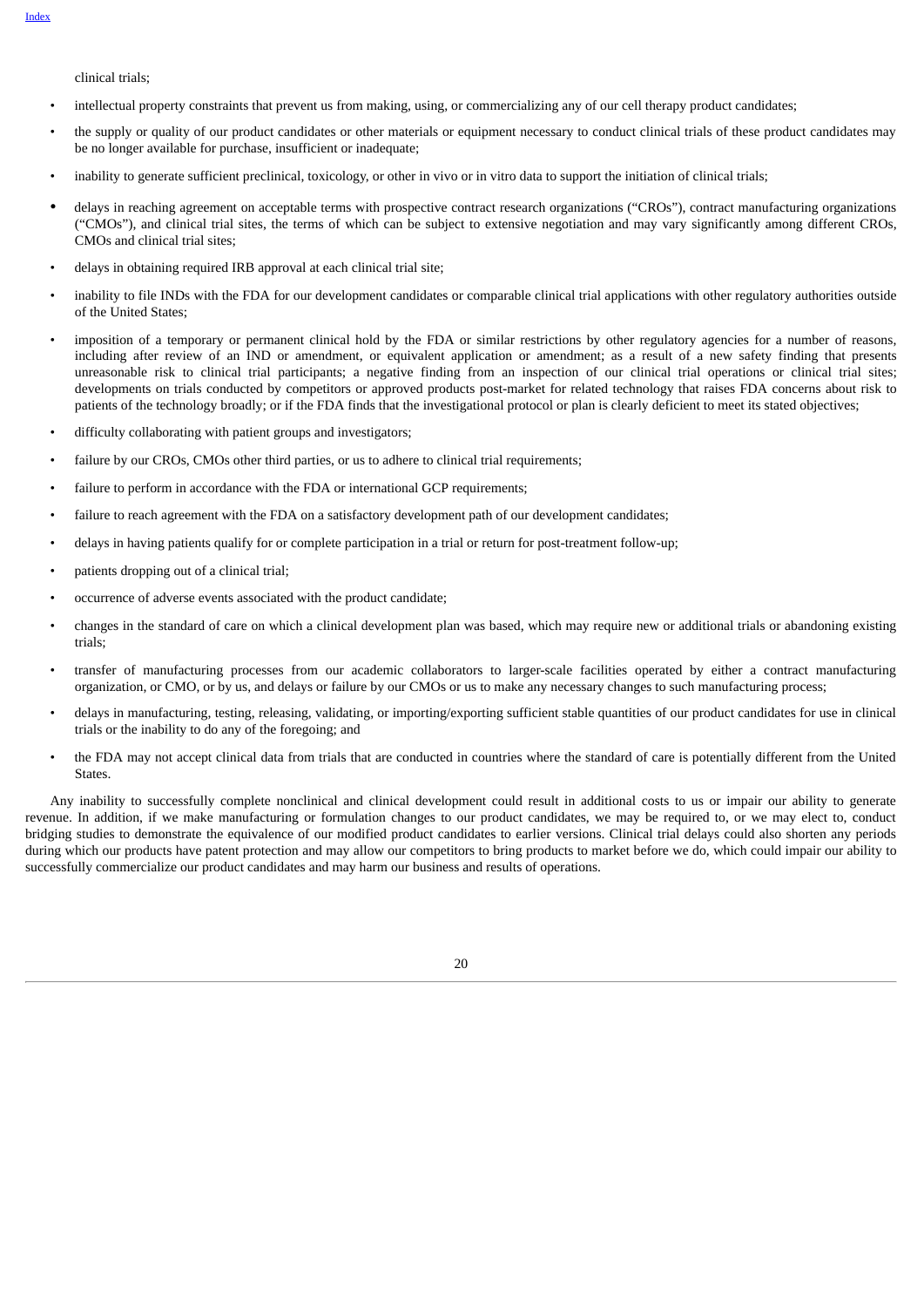### *Our business has been and may continue to be adversely affected by the COVID-19 pandemic.*

The COVID-19 pandemic has affected our operations and may materially affect our business. In response to the pandemic, we have limited in-office operations, including implementing work from home and social distancing policies. We risk a delay, default and/or nonperformance under our existing agreements arising from force majeure.

In addition, COVID-19 has resulted in significant governmental measures being implemented to control the spread of the virus, including quarantines, travel restrictions, social distancing and business shutdowns. We have taken temporary precautionary measures intended to help minimize the risk of the virus to our employees, including temporarily allowing all employees to work remotely. These measures could negatively affect our business. For instance, temporarily requiring all employees to work remotely may induce absenteeism, disrupt our operations, or increase the risk of a cybersecurity incident. COVID-19 has also caused volatility in the global financial markets and threatened a slowdown in the global economy, which may negatively affect our ability to raise additional capital on attractive terms or at all.

Our clinical trials have suffered and may continue to suffer from delays and lower than anticipated patient recruitment or enrollment. Our clinical study of HONEDRA® in Japan has experienced significant delays in enrollment due to the States of Emergency in effect in Japan for most of 2020 and reimplemented from January 7, 2021 through March 21, 2021 covering Tokyo and other regions in response to an increased number of COVID-19 infections. Due to reported increases in COVID-19 cases and a low rate of vaccination in Japan, States of Emergency were renewed on April 25, 2021 through May 11, 2021 and then re-implemented in Tokyo from July 12, 2021 through September 30, 2021. With our expectation that COVID-19 in Japan would continue to impact negatively enrollment of patients in the HONEDRA® clinical trial, we elected to suspend trial enrollment, seek a development partner and consult with the Japanese regulatory authorities regarding the submission of patient data already accrued. Our phase 2b trial of XOWNA® in the United States has also experienced delays in enrolling patients as a result of COVID-19.

The extent to which COVID-19 will continue to impact our business will depend on future developments, which are highly uncertain and cannot be predicted with confidence, such as the duration of the pandemic, the severity of COVID-19 or new variants or the effectiveness of actions to contain and treat COVID-19 and its variants, particularly in the geographies where we or our third party suppliers, contract manufacturers, or contract research organizations operate. We cannot presently predict the scope and severity of any potential business shutdowns or disruptions. If we or any of the third parties with whom we engage, however, were to experience shutdowns or other business disruptions, our ability to conduct our business in the manner and on the timelines presently planned could be materially and negatively affected, which could have a material adverse impact on our business and our results of operations and financial condition.

# Even if we are able to successfully complete our clinical development programs for our product candidates and receive regulatory approval to market one or more of the products, if the commercial opportunities are smaller than we anticipate, our future revenues may be adversely affected, and our business *may suffer.*

If the size of the commercial opportunities in any of our target indications is smaller than we anticipate, or if the FDA grants our candidates approval to treat only specific subpopulations or otherwise approves the products for more narrow indications for use than we are seeking, we may not be able to achieve profitability and growth.

Even if we are able to successfully complete our clinical development program for our product candidates, and ultimately receive regulatory approval to market one or more of the products, we may, among other things:

- obtain approval for indications that are not as broad as the indications we sought;
- have the product removed from the market after obtaining marketing approval;
- encounter problems with respect to the manufacturing of commercial supplies;
- be subject to additional post-marketing testing requirements; and/or
- be subject to restrictions on how the product is distributed or used.

#### We may experience delays in enrolling patients in our clinical trials, which could delay or prevent the receipt of necessary regulatory approvals.

We may not be able to initiate or complete as planned any clinical trials if we are unable to identify and enroll a sufficient number of eligible patients to participate in the clinical trials required by the FDA or other regulatory authorities. We also may be unable to engage a sufficient number of clinical trial sites to conduct our trials. Moreover, our ability to conduct trials outside of the United States may be constrained by our inability to transport trial materials to foreign destinations within the expiry period of such materials unless and until we commence operation outside of the United States or find another source of supply.

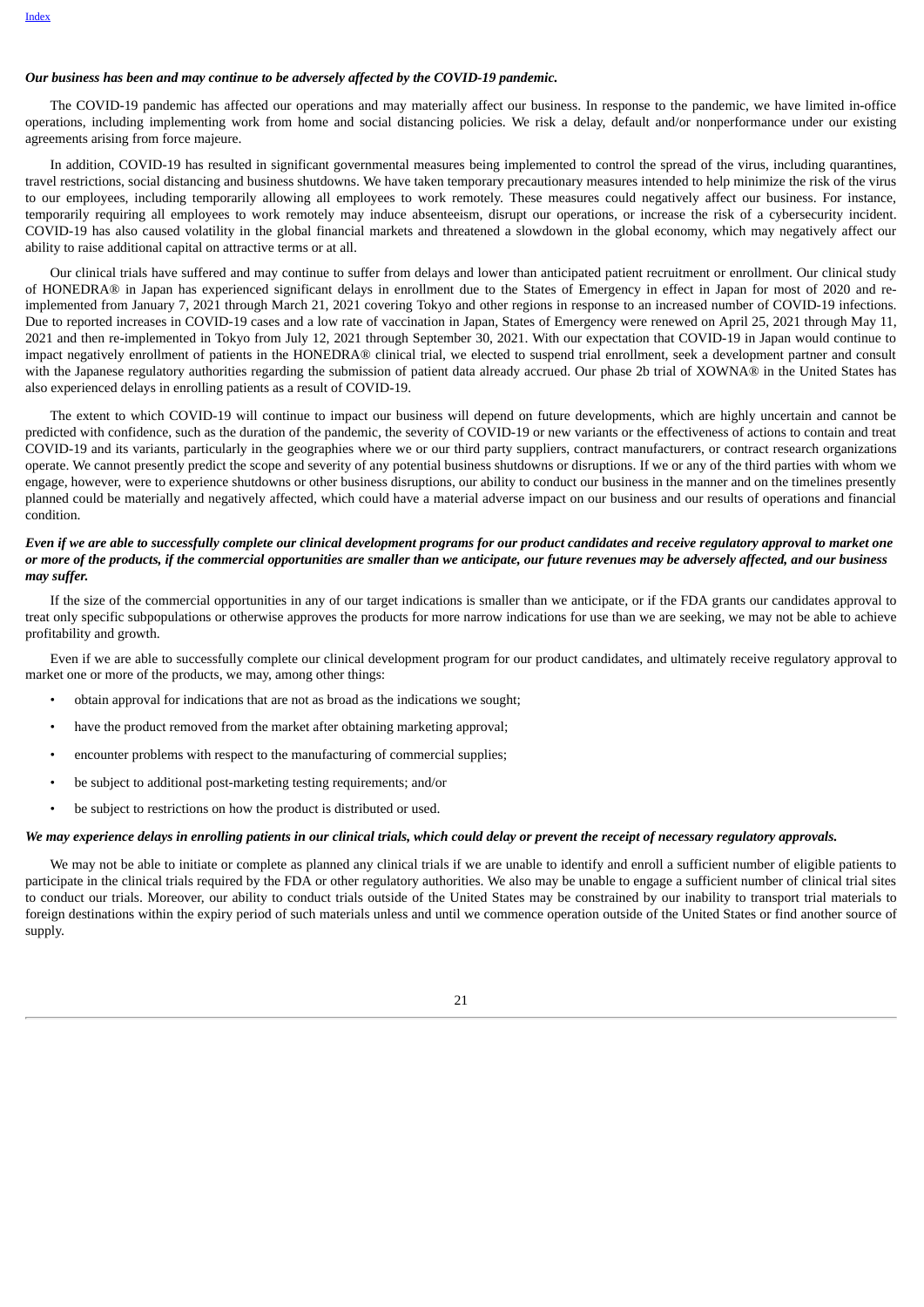We may face continuing challenges in enrolling patients to participate in our clinical trials due to the novelty of our cell-based therapies, the size of the patient populations, the eligibility criteria for enrollment in the trial and COVID-19 impact. Moreover, changes to enrollment criteria may be prohibited by regulating agencies, may have no impact on enrollment rates and may change or harm the outcome of the study. In addition, some patients may have concerns or negative perceptions regarding cell therapy that may affect their decision to enroll in the trials. Furthermore, patients suffering from diseases within target indications may enroll in competing clinical trials, which could negatively affect our ability to complete enrollment of our trials. Enrollment challenges in clinical trials often result in increased development costs for a product candidate, significant delays and potentially the abandonment of the clinical trial.

Outside of the unique aspects of conducting a clinical trial for a cell therapy candidate, patient enrollment in general is affected by many factors, including:

- size of the target patient population;
- severity of the disease or disorder under investigation;
- eligibility criteria for the clinical trial in question;
- other clinical trials being conducted at the same time involving patients who have the disease or disorder under investigation;
- perceived risks and benefits of the product candidate under study;
- approval and availability of other therapies to treat the disease or disorder that is being investigated in the clinical trial;
- willingness or unwillingness to participate in a placebo controlled clinical trial;
- efforts to facilitate timely enrollment in clinical trials;
- patient referral practices of physicians;
- the ability to monitor patients adequately during and after treatment; and
- proximity and availability of clinical trial sites for prospective patients.

Our inability to enroll a sufficient number of patients in any of our planned clinical trials would result in significant delays or may require us to abandon one or more clinical trials altogether.

#### *We may have other delays in completing our clinical trials and we may not complete them at all.*

We have not completed the clinical trials necessary to obtain FDA approval to market HONEDRA®, XOWNA® or CLBS201 or any of our other product candidates in development. Our operational team lacks significant experience in completing Phase 3 pivotal clinical trials and bringing a drug or biological product through commercialization. Clinical trials for products in development may be delayed or terminated as a result of many factors, including the following:

- patients failing to complete clinical trials due to dissatisfaction with the treatment, side effects or other reasons;
- failure by regulators, IRBs, or independent ethics committees to authorize us or our investigators at individual sites to commence a clinical trial;
- suspension or termination by regulators of clinical research for many reasons, including concerns about patient safety or failure of our contract manufacturers to comply with applicable cGMP/cGTP requirements for the clinical supplies of the cell therapy candidate;
- delays or failure to obtain clinical supply for our product candidates necessary to conduct clinical trials from contract manufacturers, including commercial grade clinical supply for our trials;
- our third-party contractors may fail to comply with regulatory requirements or meet their contractual obligations to us in a timely manner, or at all;
- treatment candidates demonstrating a lack of efficacy during clinical trials;
- inability to continue to fund clinical trials or to find a partner to fund the clinical trials;
- competition with ongoing clinical trials and scheduling conflicts with participating clinicians; and
- delays in completing data collection and analysis for clinical trials.

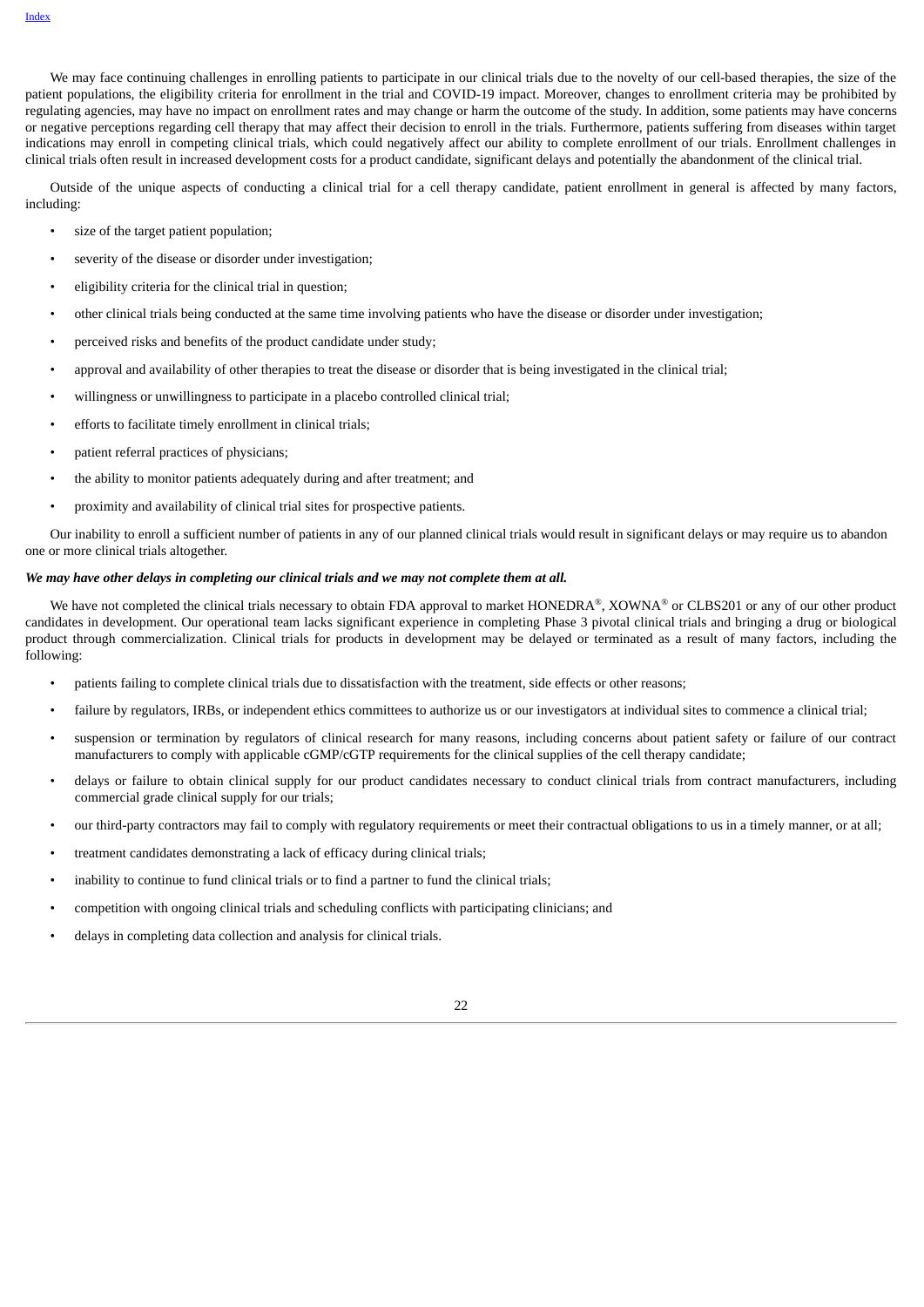Any delay or failure to complete clinical trials and obtain FDA approval for our product candidates could have a material adverse effect on our cost to develop and commercialize, and our ability to generate revenue from, a particular product candidate.

#### We may be unable to manage multiple late stage clinical trials for a variety of product candidates simultaneously.

As our current clinical trials progress, we may need to manage multiple late stage clinical trials simultaneously in order to continue developing all of our current product candidates. Our management team does not have significant experience in completing late stage clinical trials and the management of late stage clinical trials is more complex and time consuming than early stage trials. Typically, early stage trials involve several hundred patients in no more than 30 clinical sites. Late stage (Phase 3) trials may involve up to several thousand patients in up to several hundred clinical sites and may require facilities in several countries. Therefore, the project management required to supervise and control such an extensive program is substantially larger than early stage programs. As the need for these resources is not known until some months before the trials begin, it is necessary to recruit large numbers of experienced and talented individuals very quickly. If the labor market does not allow this team to be recruited quickly, the sponsor is faced with a decision to delay the program or to initiate it with inadequate management resources. This may result in recruitment of inappropriate patients, inadequate monitoring of clinical investigators and inappropriate handling of data or data analysis. Consequently, it is possible that conclusions of efficacy or safety may not be acceptable to permit submission of a BLA for any one of the above reasons or a combination of several.

#### The development of our cell therapy product candidates is subject to uncertainty because autologous cell therapy is inherently variable.

When manufacturing an autologous cell therapy, the number and the composition of the cell population varies from patient to patient. Such variability in the number and composition of these cells could adversely affect our ability to manufacture autologous cell therapies in a cost-effective or profitable manner and meet acceptable product release specifications for use in a clinical trial or, if approved, for commercial sale. As a consequence, the development and regulatory approval process for autologous cell therapy products could be delayed or may never be completed. Our product development costs will also increase if manufacturing processes and controls require unexpected investments, which could harm our business and results of operations.

## Any disruption to our access to the reagents, devices, material or equipment we are using in the clinical development of our cell therapy product *candidates could adversely affect our ability to perform clinical trials and seek future regulatory submissions.*

Reagents, devices, materials and systems that we are using in our clinical trials, that we intend to use in our planned clinical trials and that we may need or use in commercial production, are provided by unaffiliated third parties. Any lack of continued availability of these reagents, devices, materials and systems for any reason would have a material adverse effect on our ability to complete these studies and could adversely impact our ability to achieve commercial manufacture of our planned therapeutic products. Although other available sources for these reagents, devices, materials and systems may exist in the marketplace, we have not evaluated their cost, effectiveness, or intellectual property foundation and therefore cannot guarantee the suitability or availability of such other potential sources.

# The initiation of pivotal Phase 3 clinical trials for cell therapy product candidates requires the validation and establishment of manufacturing controls *that may delay product development timelines.*

To conduct pivotal Phase 3 clinical trials, we are required to have certain validated and established manufacturing controls with respect to the safety, purity and potency of our product candidates when administered to patients. If we determine that the results of any Phase 2 clinical trial we may conduct supports Phase 3 development, we expect to initiate and complete one or more pivotal Phase 3 clinical trials for such programs and would need to address any outstanding chemistry, manufacturing and control CMC issues raised by the FDA prior to initiating such trials. We may not be successful in our efforts to address any CMC issues raised by the FDA. If we cannot initiate, or if we are delayed in initiating, a pivotal Phase 3 clinical program as a result of our failure to satisfy the FDA's CMC concerns or otherwise, the timing of regulatory submission for commercialization of our product candidates would be delayed, or we may be unable to seek regulatory approval to commercialize our products at all.

## Product candidates that appear promising in research and development may be delayed or may fail to reach later stages of clinical development.

The successful development of pharmaceutical product candidates is highly uncertain. Product candidates that appear promising in research and development and early clinical trials may be delayed or fail to reach later stages of development. Decisions regarding the further development of product candidates must be made with limited and incomplete data, which makes it difficult to ensure or even accurately predict whether the allocation of limited resources and the expenditure of

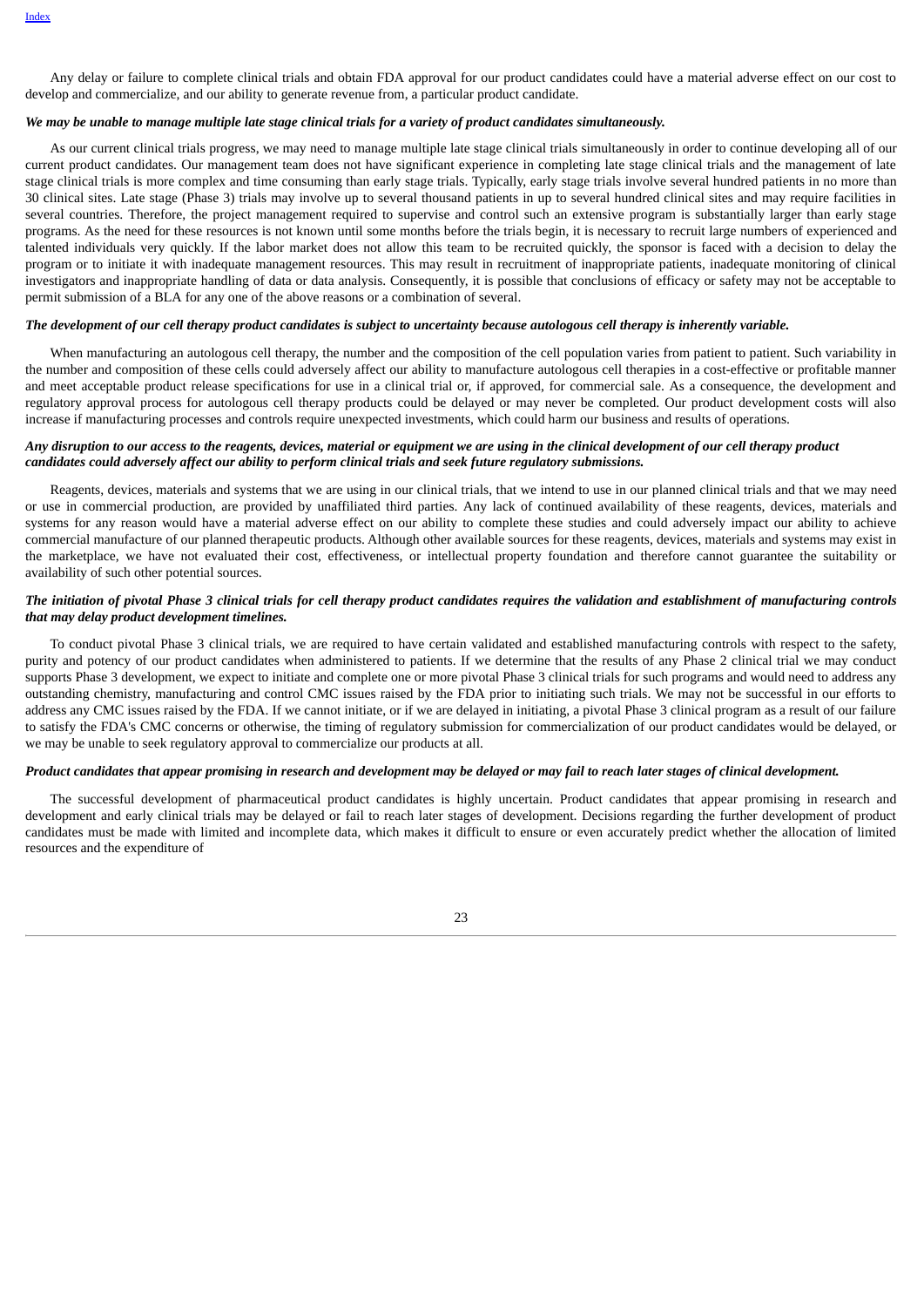additional capital on specific product candidates will result in desired outcomes. Preclinical and clinical data can be interpreted in different ways, and negative or inconclusive results or adverse events during a clinical trial could delay, limit or prevent the development of a product candidate.

Clinical testing is expensive and can take many years to complete, and its outcome is inherently uncertain. Failure can occur at any time during the clinical trial process. The results of preclinical studies and early clinical trials of our product candidates may not be predictive of the results of later-stage clinical trials. Exploratory trends and results observed in earlier stage clinical trials, particularly trends and results observed for small subsets that were not pre-specified, may not be replicated in later stage clinical trials. Product candidates in Phase 3 clinical trials may fail to demonstrate sufficient efficacy despite having progressed through initial clinical trials, even if certain exploratory subset analyses of primary or secondary endpoints in those early trials showed trends toward efficacy or, in some analyses, nominal statistical significance. The results of clinical trials in one set of patients or line of treatment may not be predictive of those obtained in another.

# If serious or unacceptable side effects are identified during the development of any of our product candidates, we may need to abandon or limit our *development of that product candidate.*

All of our product candidates are in clinical development and their risk of failure is high. It is impossible to predict when or if any of our product candidates will prove effective or safe in humans or will receive marketing approval. If our product candidates are associated with undesirable side effects or have other unexpected, unacceptable characteristics, we may need to abandon their development or limit development to certain uses or subpopulations in which the undesirable side effects or other characteristics are less prevalent, less severe or more acceptable from a risk-benefit perspective. Many investigational products that initially showed promise in clinical or earlier stage testing have later been found to cause side effects or other safety issues that prevented further development. Even if we receive regulatory approval for a candidate with a known safety risk, such an approved product may not achieve market acceptance by physicians, patients, third-party payors or others in the medical community, which would materially and adversely affect our business.

# A Fast Track designation by the FDA and other similar regulatory designations may not lead to a faster development, regulatory review or approval *process.*

We were granted SAKIGAKE designation in Japan and Advanced Therapeutic Medicinal Product ("ATMP") designation in Europe for HONEDRA® for the treatment of CLI and Buerger's Disease. However, SAKIGAKE and ATMP designations do not ensure that we will experience a faster development, regulatory review or approval process compared to conventional FDA or Japan PMDA procedures. Additionally, a regulatory authority may withdraw a designation if it believes that the designation is no longer supported by data from the clinical development program. Moreover, award of a particular designation does not imply a higher probability of success of a product in the approval process.

# Our clinical trials may fail to demonstrate adequately the safety and efficacy of our product candidates, which would prevent or delay requlatory approval *and commercialization.*

The clinical trials of our product candidates are, and the manufacturing and marketing of our products will be, subject to extensive and rigorous review and regulation by numerous government authorities in the United States and in other countries where we intend to test and market our product candidates. Before obtaining regulatory approvals for the commercial sale of any of our product candidates, we must demonstrate through lengthy, complex and expensive preclinical testing and clinical trials that our product candidates are both safe and effective for use in each target indication. In particular, because our cell therapy candidates are subject to regulation as biological drug products, we will need to demonstrate that they are safe, pure, and potent for use in their target indications. Each product candidate must demonstrate an adequate risk versus benefit profile in its intended patient population and for its intended use. The risk/benefit profile required for product licensure will vary depending on these factors and may include adequate duration of response, a delay in the progression of the disease, and/or an improvement in survival. For example, response rates from the use of our product candidates may not be sufficient to obtain regulatory approval unless we can also show an adequate duration of response.

We expect there may be greater variability in results for products processed and administered on a patient-by-patient basis, as anticipated for our product candidates, than for "off-the-shelf" products, like many other drugs. There is typically an extremely high rate of attrition from the failure of product candidates proceeding through clinical trials. Product candidates in later stages of clinical trials may fail to show the desired safety and efficacy profile despite having progressed through preclinical studies and initial clinical trials. A number of companies in the biopharmaceutical industry have suffered significant setbacks in advanced clinical trials due to lack of efficacy or unacceptable safety issues, notwithstanding promising results in earlier trials. Most product candidates that begin clinical trials are never approved by regulatory authorities for commercialization.

Data from earlier studies conducted by the third-party research institutions should not be relied upon as evidence that later or larger-scale clinical trials will succeed. Some future trials may have different patient populations than current studies and will test our product candidates in different indications, among other differences. In addition, our proposed manufacturing processes

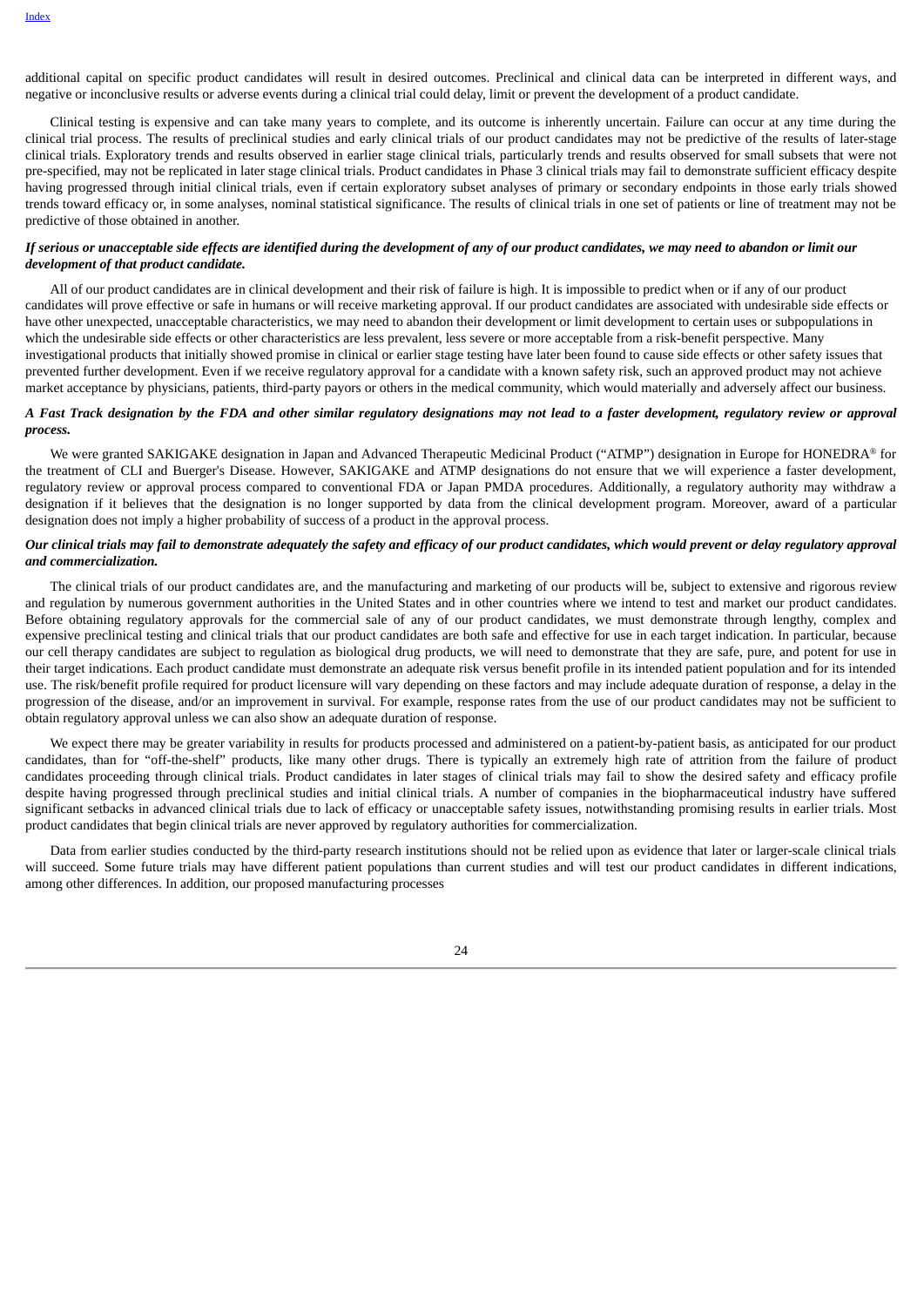for our product candidates include what we believe will be process improvements that are not part of the production processes that were previously used in the earlier conducted clinical trials being conducted by the research institutions. Accordingly, our results with our product candidates may not be consistent with the results of the clinical trials.

In addition, even if such trials are successfully completed, we cannot guarantee that the FDA or foreign regulatory authorities will interpret the results as do we, and more trials could be required before we submit our product candidates for approval. To the extent that the results of the trials are not satisfactory to the FDA or foreign regulatory authorities for support of a marketing application, we may be required to expend significant resources, which may not be available to us, to conduct additional trials in support of potential approval of our product candidates.

## We presently rely on contract manufacturing organizations to produce our product candidates at development and commercial scale quantities and have not yet qualified an alternate manufacturing supply, which could negatively impact our ability to meet any future demand for the products.

We currently rely on one contract manufacturer, Cognate Bioservices, a Charles River Company ("Cognate"), to provide the cell processing services necessary for clinical production for our various CD34+ cell therapy product candidates. To date, Cognate has not produced any products at commercial scale quantities and we expect that Cognate would need to significantly expand its manufacturing capabilities to meet potential commercial demand for XOWNA® and CLBS201 and any other of our product candidates, if approved, as well as any of our other product candidates that might attain regulatory approval. Such expansion would require additional regulatory approvals. Even if they increase their manufacturing capabilities, it is possible that they may still lack sufficient capacity to meet demand. At present we have no contract manufacturer for the production of  $HONEDRA^*$  in Japan. Ultimately, if we are unable to supply our products to meet commercial demand, whether because of processing constraints or other disruptions, delays or difficulties that we experience, sales of the products and their long-term commercial prospects could be significantly damaged.

We do not presently have redundant suppliers for any of our product candidates. If the facilities where our product candidates are being manufactured and/or the associated equipment were significantly damaged or destroyed, or if there were other disruptions, delays or difficulties affecting manufacturing capacity, our planned and future clinical trials and commercial production for these product candidates would likely be significantly disrupted and delayed. It would be both time consuming and expensive to replace this capacity with third parties, particularly since any new facility would need to comply with regulatory requirements.

Ultimately, if we are unable to supply our cell therapy product candidates to meet commercial demand, were commercial approval to be obtained, whether because of processing constraints or other disruptions, delays or difficulties that we experience, our production costs could increase dramatically, and sales of the product and its long-term commercial prospects could be significantly damaged.

Also, as a result of the current geopolitical tensions and the conflict between Russia and Ukraine following the recent and ongoing Russian invasion of Ukraine, the governments of the United States, the European Union, Japan and other jurisdictions have recently announced the imposition of sanctions on certain industry sectors and parties in Russia, as well as enhanced export controls on certain products and industries. These and any additional sanctions and export controls, as well as any counter responses by the governments of Russia or other jurisdictions, could adversely affect, directly or indirectly, the global supply chain, with negative implications on the availability and prices of raw materials, energy prices, and our customers, as well as the global financial markets and financial services industry.

#### The commercial potential and profitability of our product candidates are unknown and subject to significant risk and uncertainty.

Even if we successfully develop and obtain regulatory approval for our cell therapy product candidates, the market may not understand or accept the products, which could adversely affect both the timing and level of future sales. Ultimately, the degree of market acceptance of our product candidates (or any of our future product candidates) will depend on a number of factors, including:

- the efficacy and potential advantages compared to alternative treatments or competitive products;
- the prevalence and severity of any side effects;
- physician acceptance of our cell therapy approach to our target disease indications, include the ease or difficulty of administering the future products;
- restrictions on how the product is distributed or used;

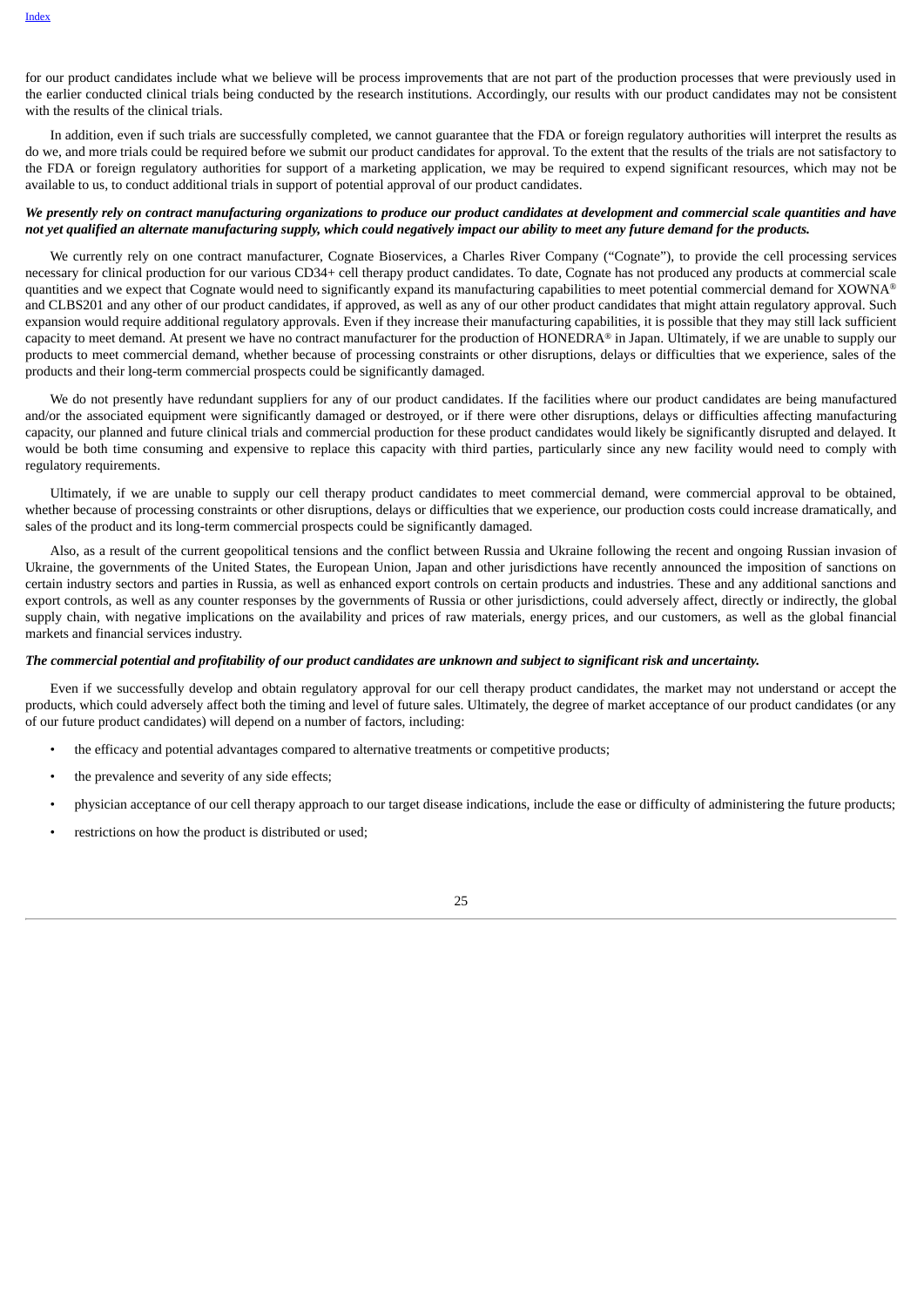- the strength of our marketing and distribution support, including whether we receive support from any patient advocacy groups;
- the adequacy of product supply in light of complex manufacturing and distribution processes;
- our ability to distinguish our products (which involve adult cells) from any ethical and political controversies associated with stem cell products derived from human embryonic or fetal tissue; and
- the cost of the product, the reimbursement policies of government and third-party payors and our ability to obtain sufficient third-party coverage or reimbursement.

Even if we are successful in achieving sales of our product candidates, it is not clear to what extent, if any, the products will be profitable. The costs of goods associated with production of cell therapy products are significant. While we are working to improve the speed and efficiency and lower the cost of our manufacturing processes, there can be no assurance that we will be successful in these efforts. In addition, some changes in manufacturing processes or procedures generally require FDA or foreign regulatory authority review and approval prior to implementation. Thus, we may need to conduct additional nonclinical studies and clinical trials to support approval of any such changes. Furthermore, this review process could be costly and time-consuming and could delay or prevent the commercialization of product candidates.

## We may enter into collaborations, strategic alliances, additional licensing arrangements, acquisitions, business combinations or other strategic transactions in the future, any of which could require us to issue securities that could significantly dilute the shares of our existing stockholders, and we may not realize the benefits of such alliances or licensing arrangements, acquisitions, business combinations or strategic transactions.

We may enter into collaborations, strategic alliances, additional licensing arrangements, acquisitions, business combinations or other strategic transactions with third parties that we believe are essential to product commercialization or will complement or augment our development and commercialization efforts with respect to our product candidates and any future product candidates that we may develop. Any of these relationships may require us to incur non-recurring and other charges, increase our near and long-term expenditures, issue securities that could significantly dilute the shares of our existing stockholders, or disrupt our management and business. In addition, we face significant competition in seeking appropriate strategic partners and/or acquisition candidates and the negotiation process can be time-consuming and complex. Moreover, we may not be successful in our efforts to establish a strategic partnership or other alternative arrangements for our product candidates because they may be deemed to be at too early of a stage of development for collaborative effort and third parties may not view our product candidates as having the requisite potential to demonstrate safety and efficacy. Furthermore, there can be no assurance that our exploration of potential acquisitions, business combinations or strategic alternatives will result in us entering or completing any transaction or that such transaction, if completed, will add to shareholder value.

Further, collaborations involving our product candidates, such as our collaborations with third-party research institutions, are subject to numerous risks, which may include the following:

- collaborators have significant discretion in determining the efforts and resources that they will apply to a collaboration;
- collaborators may not pursue development and commercialization of our product candidates or may elect not to continue or renew development or commercialization programs based on clinical trial results, changes in their strategic focus due to the acquisition of competitive products, availability of funding, or other external factors, such as a business combination that diverts resources or creates competing priorities;
- collaborators may delay clinical trials, provide insufficient funding for a clinical trial, stop a clinical trial, abandon a product candidate, repeat or conduct new clinical trials, or require a new formulation of a product candidate for clinical testing;
- collaborators could independently develop, or develop with third parties, products that compete directly or indirectly with our products or product candidates;
- a collaborator with marketing and distribution rights to one or more products may not commit sufficient resources to their marketing and distribution;
- collaborators may not properly maintain or defend our intellectual property rights or may use our intellectual property or proprietary information in a way that gives rise to actual or threatened litigation that could jeopardize or invalidate our intellectual property or proprietary information or expose us to potential liability;

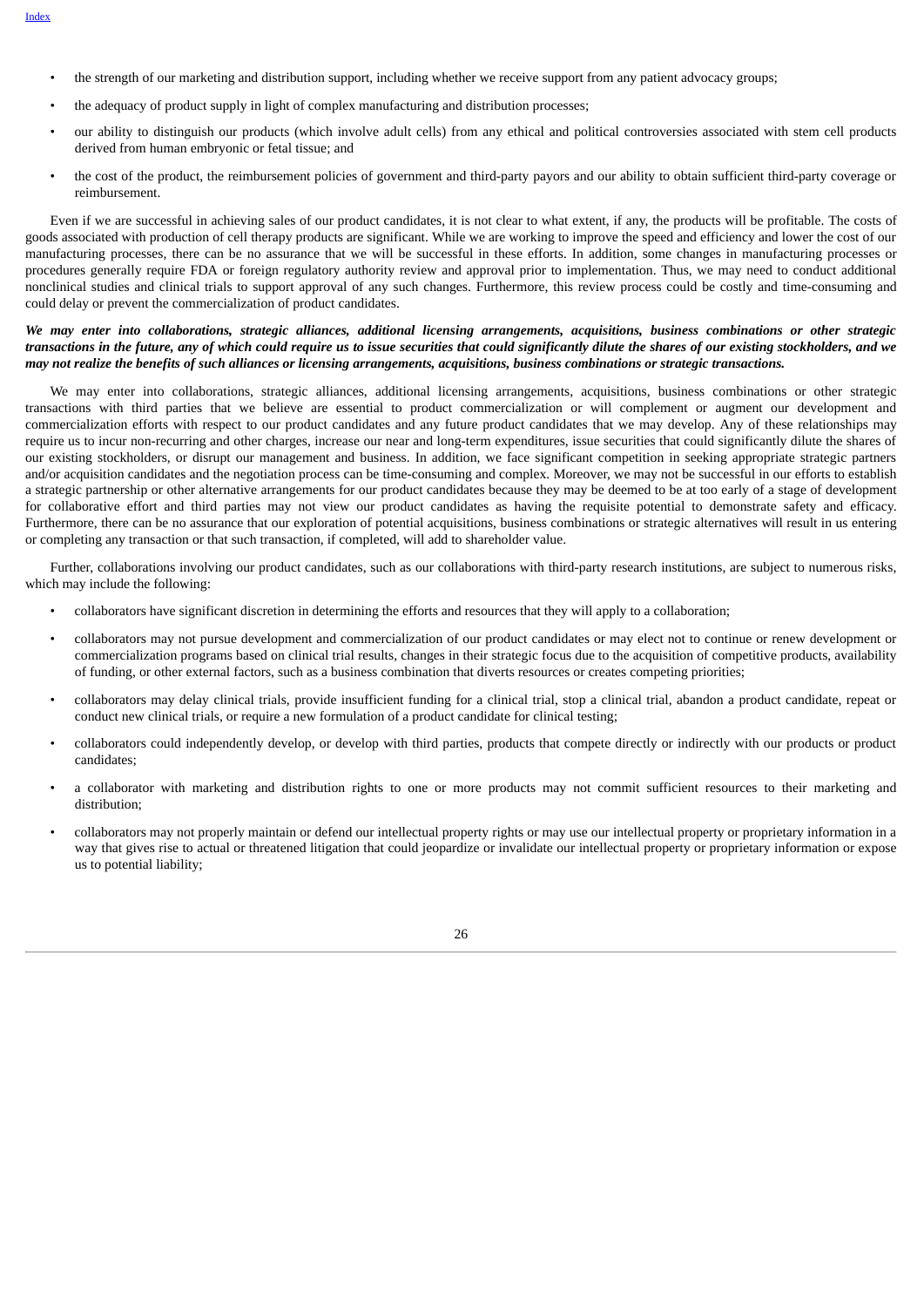- disputes may arise between us and a collaborator that cause the delay or termination of the research, development or commercialization of our product candidates, or that result in costly litigation or arbitration that diverts management attention and resources;
- collaborations may be terminated and, if terminated, may result in a need for additional capital to pursue further development or commercialization of the applicable product candidates; and
- collaborators may own or co-own intellectual property covering our products that results from our collaborating with them, and in such cases, we would not have the exclusive right to commercialize such intellectual property.

As a result, if we enter into collaboration agreements and strategic partnerships or license our products or businesses, we may not be able to realize the benefit of such transactions if we are unable to successfully integrate them with our existing operations and company culture, which could delay our timelines or otherwise adversely affect our business. We also cannot be certain that, following a strategic transaction or license, we will achieve the revenue or specific net income that justifies such transaction. Any delays in entering into new collaborations or strategic partnership agreements related to our product candidates could delay the development and commercialization of our product candidates in certain geographies for certain indications, which would harm our business prospects, financial condition and results of operations.

### We have limited experience in the development and marketing of cell therapies and may be unsuccessful in our efforts to establish a profitable business.

We have limited experience in the areas of cell therapy product development and marketing, and in the related regulatory issues and processes. Although we have recruited a team that has experience with designing and conducting clinical trials, as a company we have limited experience in conducting clinical trials and no experience in conducting clinical trials through to regulatory approval of any product candidate. In part because of this lack of experience, we cannot be certain that ongoing or planned clinical trials will begin or be completed on time, if at all.

# Our cell therapy business is based on novel technologies that are inherently expensive, risky and may not be understood by or accepted in the *marketplace, which could adversely affect our future value.*

The clinical development, commercialization and marketing of cell and tissue-based therapies are at an early stage, substantially research-oriented and financially speculative. To date, very few companies have been successful in their efforts to develop and commercialize a cell therapy product. In general, cell-based or tissue-based products may be susceptible to various risks, including undesirable and unintended side effects, unintended immune system responses, inadequate therapeutic efficacy, or other characteristics that may prevent or limit their approval or commercial use. Regulatory approval of novel product candidates such as HONEDRA®, XOWNA® and CLBS201, which are each manufactured having novel and proprietary formulations, can be more complex and expensive and take longer than other, more well-known or extensively studied pharmaceutical or biopharmaceutical products, due to the FDA's lack of experience with them. To our knowledge, the FDA has only approved five autologous cell therapy products to date.

This lack of experience may lengthen the regulatory review process, require us to conduct additional studies or clinical trials, which would increase our development costs, lead to changes in regulatory positions and interpretations, delay or prevent approval and commercialization of these product candidates or lead to significant post-approval limitations or restrictions. Furthermore, the number of people who may use cell or tissue-based therapies is difficult to forecast with accuracy. Our future success is dependent on the establishment of a large global market for cell and tissue-based therapies and our ability to capture a share of this market with our product candidates.

# If competitors develop and market products that are more effective, safer, or less expensive than our product candidates or offer other advantages, our *commercial prospects will be limited.*

Our cell therapy development programs now face, and will continue to face, intense competition from pharmaceutical, biopharmaceutical and biotechnology companies, as well as numerous academic and research institutions and governmental agencies engaged in drug discovery activities or funding, both in the United States and abroad. Some of these competitors are pursuing the development of drugs and other therapies that target the same diseases and conditions that we are targeting with our product candidates.

As a general matter, we also face competition from many other companies that are researching and developing cell therapies. Many of these companies have financial and other resources substantially greater than ours. In addition, many of these competitors have significantly greater experience in testing pharmaceutical and other therapeutic products, obtaining FDA and other regulatory approvals, and marketing and selling FDA-approved products in highly regulated commercial health care markets. If we ultimately obtain regulatory approval for any of our product candidates, we also will be competing with respect to manufacturing efficiency and marketing capabilities, areas in which we have limited or no commercial-scale experience.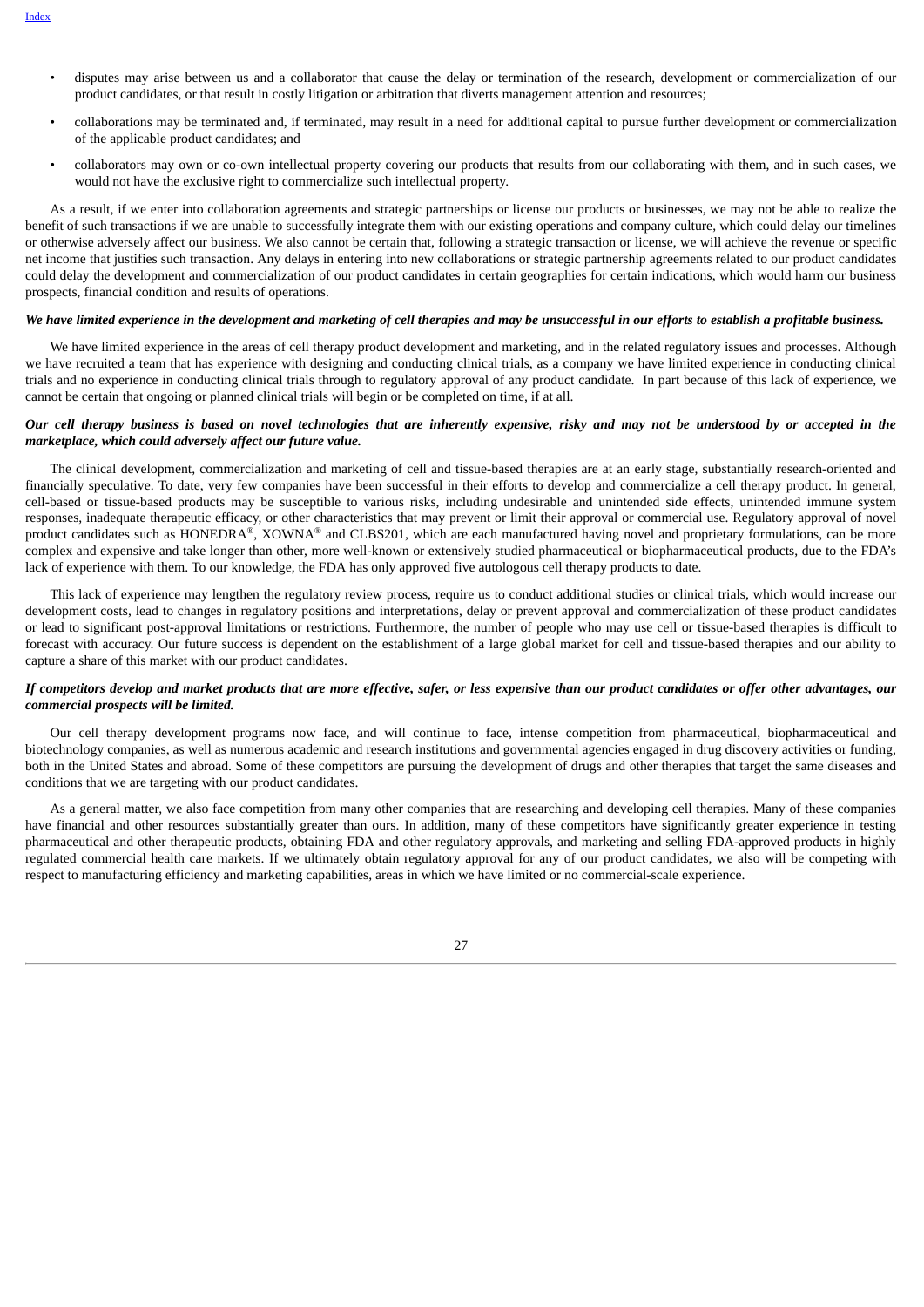Mergers and acquisitions in the pharmaceutical and biotechnology industries may result in resources being even more concentrated by our competitors. Competition may increase further as a result of advances made in the commercial applicability of our technologies and greater availability of capital for investment in these fields.

### Our cell therapy product candidates for which we intend to seek approval as biologic products may face competition sooner than anticipated.

The Biologics Price Competition and Innovation Act of 2009, or BPCIA, created an abbreviated pathway for licensure of so-called biosimilar and interchangeable biological products, both of which have specific defined meanings under the law. The abbreviated regulatory pathway establishes legal authority for the FDA to review and approve biosimilar biologics, including the possible designation of a biosimilar as "interchangeable" based on its similarity to an existing reference product. Under the BPCIA, an application for a biosimilar product cannot be approved by the FDA until 12 years after the original reference product is approved for marketing in the United States a stand-alone BLA. The law is complex and is still being interpreted and implemented by the FDA. While it is uncertain when such processes intended to implement BPCIA may be fully adopted by the FDA, any such processes could have a material adverse effect on the future commercial prospects for our biological products.

There is a risk that the FDA will not consider any of our therapeutic candidates to be reference products for competing products, potentially creating the opportunity for generic competition sooner than anticipated. Additionally, this period of regulatory exclusivity does not apply to companies pursuing regulatory approval via their own traditional BLA, rather than via the abbreviated pathway. Moreover, the extent to which a biosimilar, once approved, will be substituted for any one of our reference products in a way that is similar to traditional generic substitution for non-biological products is not yet clear, and will depend on a number of marketplace and regulatory factors that are still developing, as well as unique state laws and government/private policies.

### We may be subject to significant product liability claims and litigation, including potential exposure from the use of our product candidates in human *subjects, and our insurance may be inadequate to cover claims that may arise.*

Our business exposes us to potential product liability risks inherent in the testing, processing and marketing of cell therapy products. Such liability claims may be expensive to defend and result in large judgments against us. We face an inherent risk of product liability exposure related to the testing of our current and any future product candidates in human clinical trials and will face an even greater risk with respect to any commercial sales of our products should they be approved. None of our product candidates have been widely used over an extended period of time, and therefore relevant safety data are limited. Cell therapy companies also derive the raw materials for manufacturing of product candidates from human cell sources, and therefore the manufacturing process and handling requirements, including ensuring compliance with cGTPs, are extensive, which increases the risk of quality failures and subsequent product liability claims. We presently have product liability insurance limited to \$10 million per incident and \$10 million in annual aggregate.

We will need to increase our insurance coverage when we begin commercializing product candidates, if ever. At that time, we may not be able to obtain or maintain product liability insurance on acceptable terms with adequate coverage or at all, or if claims against us substantially exceed our coverage, then our financial position could be significantly impaired.

Whether or not we are ultimately successful in any product liability litigation that may arise, such litigation could consume substantial amounts of our financial and managerial resources, decrease demand for our products and injure our reputation.

We seek to maintain errors and omissions, directors and officers, workers' compensation and other insurance at levels we believe to be appropriate to our business activities. If, however, we were subject to a claim in excess of this coverage or to a claim not covered by our insurance and the claim succeeded, we would be required to pay the claim from our own limited resources, which could have a material adverse effect on our financial condition, results of operations and business. Additionally, liability or alleged liability could harm our business by diverting the attention and resources of our management and damaging our reputation.

# We may be unable to retain key officers or employees or hire new key officers or employees needed to implement our business strategy and develop our *products and businesses.*

Given the specialized nature of cell therapy and that it is a relatively new field, there is an inherent scarcity of experienced personnel in the field. We are substantially dependent on the skills and efforts of current senior management for their management and operations, as well as for the implementation of our business strategy. In addition, our future success depends upon our ability to attract and retain additional qualified personnel (including medical, scientific, technical, commercial, business and administrative personnel) necessary to support our anticipated growth, develop our business, perform our contractual obligations to third parties and maintain appropriate licensure. There can be no assurance that we will be successful in attracting or retaining personnel required by us to continue to grow our operations. The loss of a key employee, the failure of a key employee to perform in his or her current position or our inability to attract and/or retain skilled employees, as needed,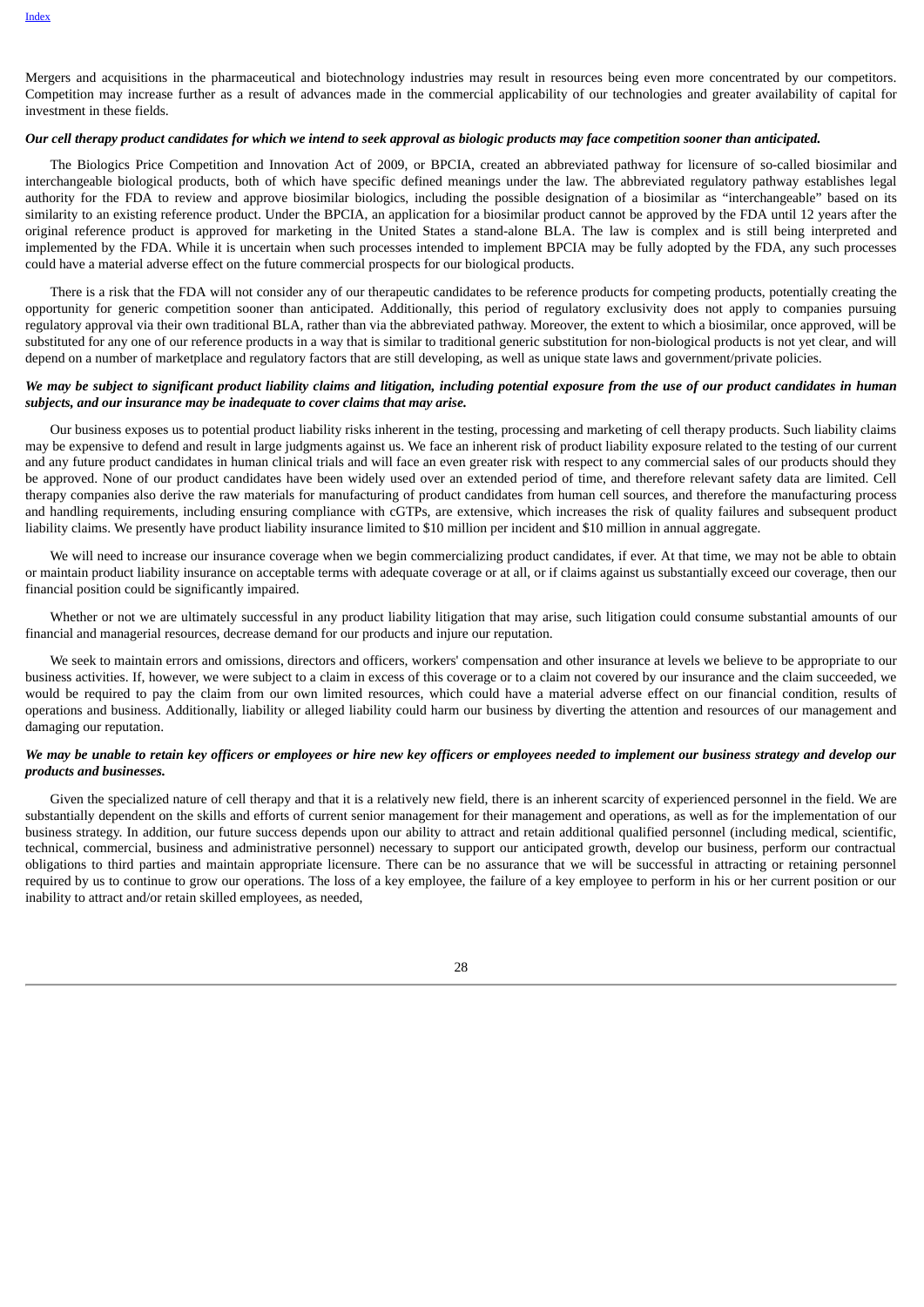could result in our inability to continue to grow our business or to implement our business strategy, or may have a material adverse effect on our business, financial condition and operating results.

## Our internal computer systems, or those used by our clinical investigators, clinical research organizations or other contractors or consultants, may fail or suffer security breaches, which could result in a material disruption of development programs for our product candidates.

We rely on information technology systems to keep financial records, maintain laboratory and corporate records, communicate with staff and external parties and operate other critical functions. Any significant insufficiency degradation or failure of these computer systems could cause us to inaccurately calculate or lose our data. Despite the implementation of security measures, these internal computer systems and those used by our clinical investigators, clinical research organizations, and other contractors and consultants are vulnerable to damage from computer viruses, unauthorized access, natural disasters, terrorism, war, and telecommunication and electrical failures. The techniques that could be used by criminal elements or foreign governments to attack these computer systems are sophisticated, change frequently and may originate from less regulated and remote areas of the world. Furthermore, there is an increased risk of cybersecurity attacks by state actors due to the current conflict between Russia and Ukraine. Recently, Russian ransomware gangs have threatened to increase hacking activity against critical infrastructure of any nation or organization that retaliates against Russia for its invasion of Ukraine. Any such increase in such attacks on our third-party provider or other systems could adversely affect our network systems or other operations. While we have not experienced any such system failure, theft of information, accident or security breach to date, if such an event were to occur and cause interruptions in its operations, it could result in a material disruption of our clinical development activities. For example, the loss of clinical trial data from historical or future clinical trials could result in delays in regulatory approval efforts and significantly increase costs to recover or reproduce the data. To the extent that any disruption, theft of information, or security breach were to result in a loss of or damage to data or applications, or inappropriate disclosure of confidential or proprietary information, we could incur liability and the clinical development, and the future development of our product candidates could be delayed.

#### *The increasing use of social media platforms presents new risks and challenges.*

Social media is increasingly being used to communicate information about our product candidates and the diseases that our therapies are designed to treat. Social media practices in our industry continue to evolve and regulations related to such use are not always clear. This evolution creates uncertainty and risk of noncompliance with regulations applicable to our business. For example, patients and others may use social media channels to comment on the effectiveness of a product candidate or to report an alleged adverse event. When such disclosures occur, we may fail to monitor and comply with applicable adverse event reporting obligations or we may not be able to defend against political and market pressures generated by social media due to restrictions on what we may say about our product candidates. There is also a risk of inappropriate disclosure of sensitive information or negative or inaccurate comments about us on any social networking website. If any of these events were to occur or we otherwise fail to comply with applicable regulations, we could incur liability, face overly restrictive regulatory actions or incur other harm to our business.

# **RISKS RELATED TO MANUFACTURING OUR DEVELOPMENT PRODUCT CANDIDATES**

We have no internal capacity to manufacture our development product candidates and have no assurance that we will continue to have access to manufacturers in our industry that can effectively make our development products or make them at an affordable, salable or otherwise commercially reasonable price or quantity.

## Contract development and manufacturing organizations have a finite cell manufacturing capacity, which could inhibit the long-term growth *prospects of our business.*

We currently have minimal manufacturing contracts to produce materials for our clinical trials in the United States. It is possible that the demand for our products could exceed existing manufacturing capacity. We expect that, as our own cell therapy development programs progress and demand for cell therapy services in the industry expand, it may become necessary or desirable for us to expand our manufacturing vendors for cell therapy services and products in the future, which may require us to invest significant amounts of capital and to obtain regulatory approvals. If manufacturers are unable to meet our rising demand for products and services on a timely basis or unable to maintain cGMP/cGTP compliance standards, then it is likely that the progress of our own programs will be impaired which could materially and adversely affect the overall success of our development programs.

Components of therapeutic products approved for commercial sale or used in late-stage clinical trials must be manufactured in accordance with cGMPs and manufacturers of cell-based product candidates must comply with cGTPs. In addition, manufacturers of therapeutic products may be required to modify their manufacturing processes from time to time in response to regulatory requests. The manufacture of live cellular-based products is complex and imposes significant regulatory burdens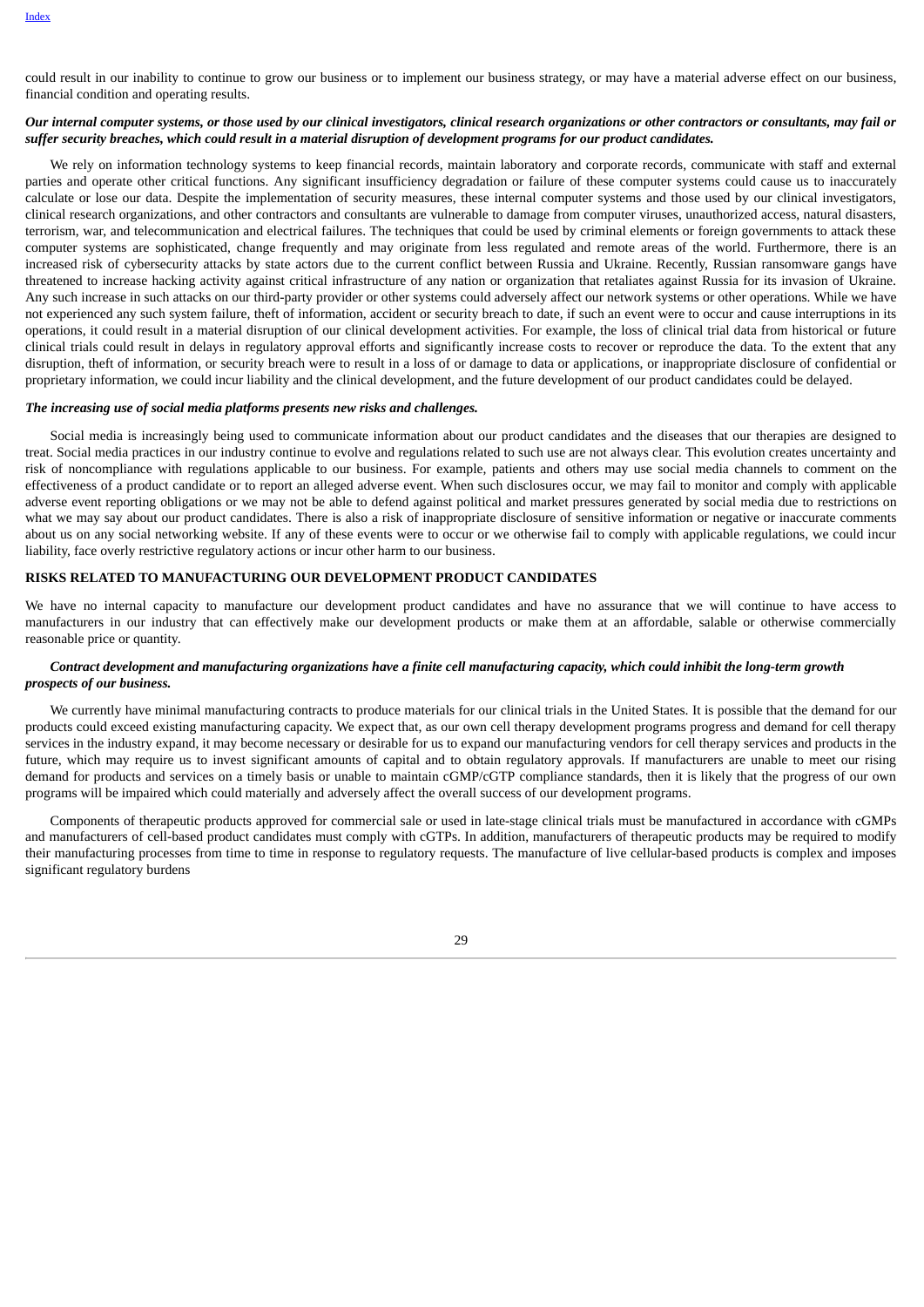that may change over time. We may encounter difficulties in the production of our product candidates due to our limited manufacturing experience.

### We will need to improve manufacturing efficiency at our contract manufacturers in order to establish cost of goods levels that will permit approved *products to succeed commercially.*

CMOs cannot provide assurances that they will be able to develop process enhancements that are acceptable to regulators or other comparable regulatory authorities, on a timely basis, on commercially reasonable terms, or at all, or that any expected improvement in profitability will be realized. If they are unsuccessful in their efforts to develop necessary improvements, we may be unable to develop commercially viable products, which would impair our ability to continue our operations.

#### Lack of access to safe, reliable, and effective transportation options could adversely affect our ability to meet our needs.

To effectively and efficiently deliver our cell therapy product, we also need to establish and maintain cost-effective relationships with reliable and experienced transportation carriers. Most existing transportation carriers are not optimally designed for the transportation of cell therapy products. For example, these carriers generally lack a true point-to-point chain of control, may have non-controlled X-ray and inspection, do not guarantee package orientation, handling or storage conditions and, in many cases, lack a standard, documented and tracked operating procedures. While reliable ground carriers with experience in the transport of blood products exist in major U.S. metropolitan areas, air carriers meeting such needs are limited. If carriers we currently use should cease medical shipping operations or otherwise become unable to properly meet our transportation needs or comply with applicable customs and import regulations, the lack of access to safe, reliable and effective transportation options could adversely affect our ability to meet our needs.

### **RISKS RELATED TO GOVERNMENT REGULATION**

## The development and commercialization of our product candidates are subject to extensive regulation by the FDA and other regulatory agencies in the United States and abroad, and the failure to receive regulatory approvals for our cell therapy product candidates would likely have a material and adverse *effect on our business and prospects.*

Government authorities in the United States, at the federal, state and local level, and in other countries, extensively regulate, among other things, the research, development, testing, manufacture, including any manufacturing changes, packaging, storage, recordkeeping, labeling, advertising and promotion, distribution, marketing, import and export of pharmaceutical and biological products, such as HONEDRA®, XOWNA® and CLBS201. The process of obtaining required regulatory approvals and the subsequent compliance with appropriate statutes and regulations requires the expenditure of substantial time and money, and there is no guarantee that we will successfully complete the steps needed to obtain regulatory approval of HONEDRA®, XOWNA® and CLBS201 or any future product candidates. There also are extensive and ongoing post-marketing compliance obligations to which we would be subject following FDA approval of any of our product candidates. In addition, these federal regulations may change, and our product candidates may be subject to new laws or regulations due to the rapid advancement of the regenerative medicine field and legislators'/regulators' interest in it.

To date, we have not received regulatory approval to market any of our product candidates in any jurisdiction. If we seek approval of any of our cell therapy product candidates, we will be required to submit to FDA, Japan's PMDA, and potentially other regulatory authorities, extensive preclinical and clinical data supporting the safety and efficacy of such product candidates, as well as information about the manufacturing process and to undergo inspection of manufacturing facilities, among other things. The process of obtaining FDA and other regulatory approvals is expensive, typically takes many years and is subject to numerous risks and uncertainties, particularly with complex and/or novel product candidates such as our cell-based product candidates. Changes in regulatory approval policies during the clinical research and development period, changes in or the enactment of additional statutes or regulations, or changes in regulatory review for each submitted product application, may cause delays in the approval or rejection of an application or may make it easier for our competitors to gain regulatory approval to enter the marketplace. Ultimately, the FDA and other regulatory agencies have substantial discretion in the approval/licensure process and may refuse to accept any application or may decide that our product candidate data are insufficient for approval without the submission of additional preclinical, clinical or other time-consuming studies. In addition, varying agency interpretations of the data obtained from preclinical and clinical testing could delay, limit or prevent regulatory approval of a product candidate. Any regulatory approval we ultimately obtain may be limited or subject to restrictions or post-approval commitments that render the approved product not commercially viable.

Any of the following factors, among others, could cause regulatory approval for our product candidates to be delayed, limited or denied:

• the product candidates require significant clinical testing to demonstrate safety and effectiveness before applications for marketing approval can be submitted to the FDA and other regulatory authorities;

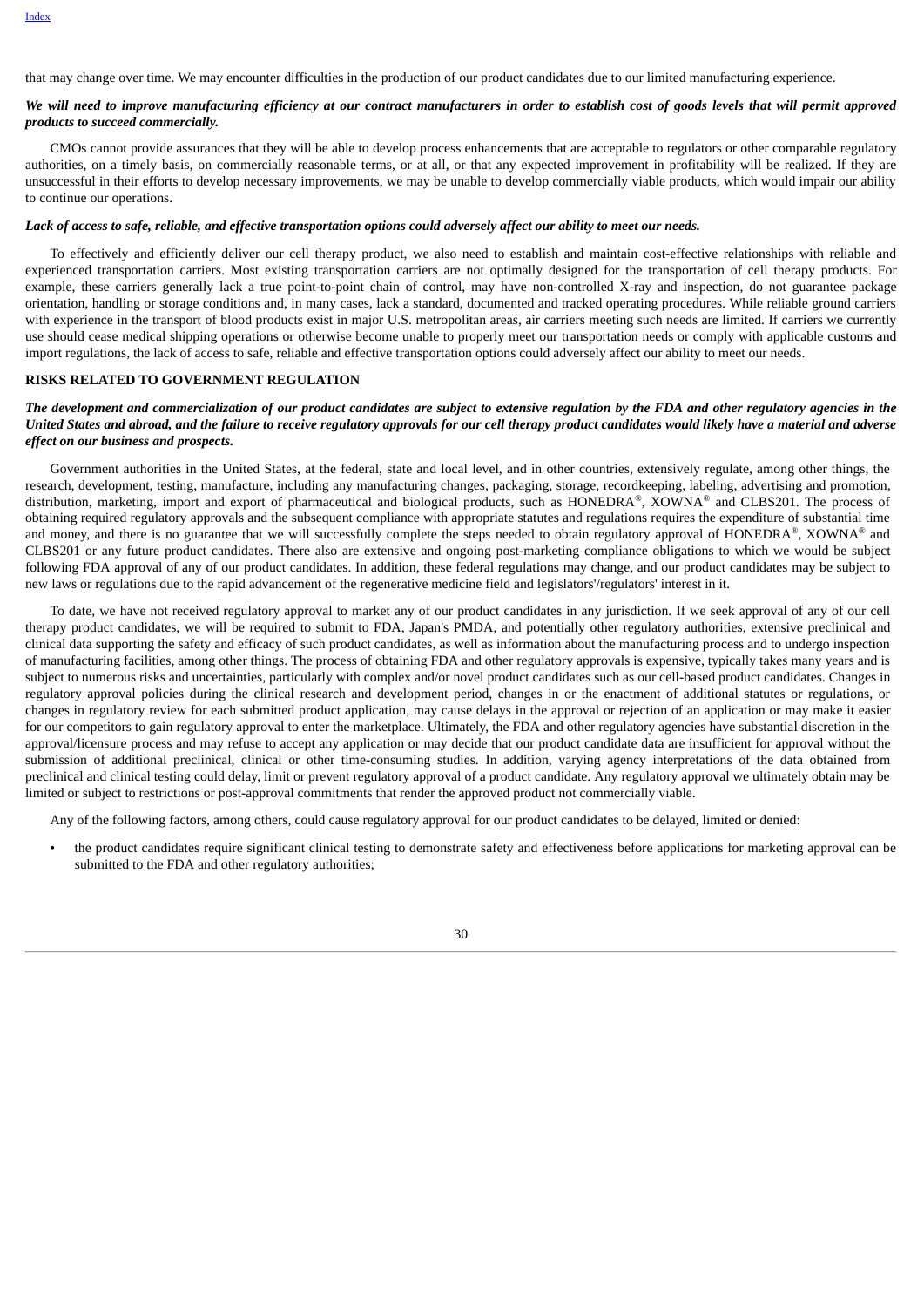- data obtained from animal testing and other nonclinical testing and clinical trials can be interpreted in different ways, and regulatory authorities may not agree with our respective interpretations or may require us to conduct additional testing;
- negative or inconclusive results or the occurrence of serious or unexpected adverse events during a clinical trial could cause us to delay and/or terminate development efforts for a product candidate; and/or
- the FDA and other regulatory authorities may require expansion of the size and scope of the clinical trials.

Any difficulties or failures that we encounter in securing regulatory approval for our product candidates would likely have a substantial adverse impact on our ability to generate product sales and could make any search for a collaborative partner more difficult.

# We may be unsuccessful in our efforts to comply with applicable federal, state and international laws and regulations, which could result in loss of licensure, certification or accreditation or other government enforcement actions or impact our ability to secure regulatory approval of our product *candidates.*

Although we seek to conduct our business in compliance with applicable laws and regulations, these laws and regulations are exceedingly complex and often subject to varying interpretations. The cell therapy industry is the topic of significant government interest, and thus the laws and regulations applicable to our business are subject to frequent change and/or reinterpretation. As such, there can be no assurance that we will be able, or will have the resources, to maintain compliance with all applicable biopharmaceutical and health care laws and regulations. Failure to comply with such biopharmaceutical and health care laws and regulations could result in significant enforcement actions, civil or criminal penalties, which along with the costs associated with such compliance or with enforcement of such biopharmaceutical and health care laws and regulations, may have a material adverse effect on our operations or may require restructuring of our operations or impair our ability to operate profitably.

Facilities engaged in the recovery, processing, storage, labeling, packaging or distribution of any human cells, tissues or cellular- and tissue-based products, or the screening or testing of a donor, are required to register with the applicable regulatory agencies. Any third party retained by us to process our samples must be similarly registered with regulators and comply with applicable regulations as well as applicable cGTP regulations and any failure to comply with these requirements could adversely affect our business.

In addition to cGTPs, cGMP regulations govern the manufacture, processing, packaging and holding of cell therapy products that are regulated as drugs. Any third-party manufacturers that prepare our products must comply with cGMP requirements including quality control, quality assurance and the maintenance of records and documentation for certain products. They may be unable to comply with these cGMP requirements and with other national regulators and state and local regulatory requirements. These requirements may change over time and we or third-party manufacturers may be unable to comply with the revised requirements.

### If we are unable to conduct clinical trials in accordance with regulations and accepted standards, we may be delayed in receiving, or may never receive, *regulatory approvals of our product candidates from the FDA and other regulatory authorities.*

To obtain marketing approvals for our product candidates in the United States and abroad, we must, among other requirements, complete adequate and well-controlled clinical trials sufficient to demonstrate to the FDA and other regulatory bodies that the product candidate is safe and effective for each indication for which approval is sought. If the FDA finds that patients enrolled in the trial are or would be exposed to an unreasonable and significant risk of illness or injury due to, among other things, occurrence of one or more serious adverse events in an ongoing clinical trial, the FDA can place one or more of our clinical trials on partial or full clinical hold. If safety concerns develop, we may, or the FDA, a foreign regulatory authority, or an IRB may require us to pause or stop the affected trials before completion.

The completion of our clinical trials also may be delayed or terminated for a number of other reasons, including if:

- third-party clinical investigators do not perform the clinical trials on the anticipated schedule or consistent with the clinical trial protocol, GCPs required by the FDA and other regulatory requirements, or other third parties do not perform data collection and analysis in a timely or accurate manner;
- inspections of clinical trial sites by the FDA or by IRBs of research institutions participating in the clinical trials, reveal regulatory violations that require the sponsor of the trial to undertake corrective action, suspend or terminate one or more sites, or prohibit use of some or all of the data in support of marketing applications; or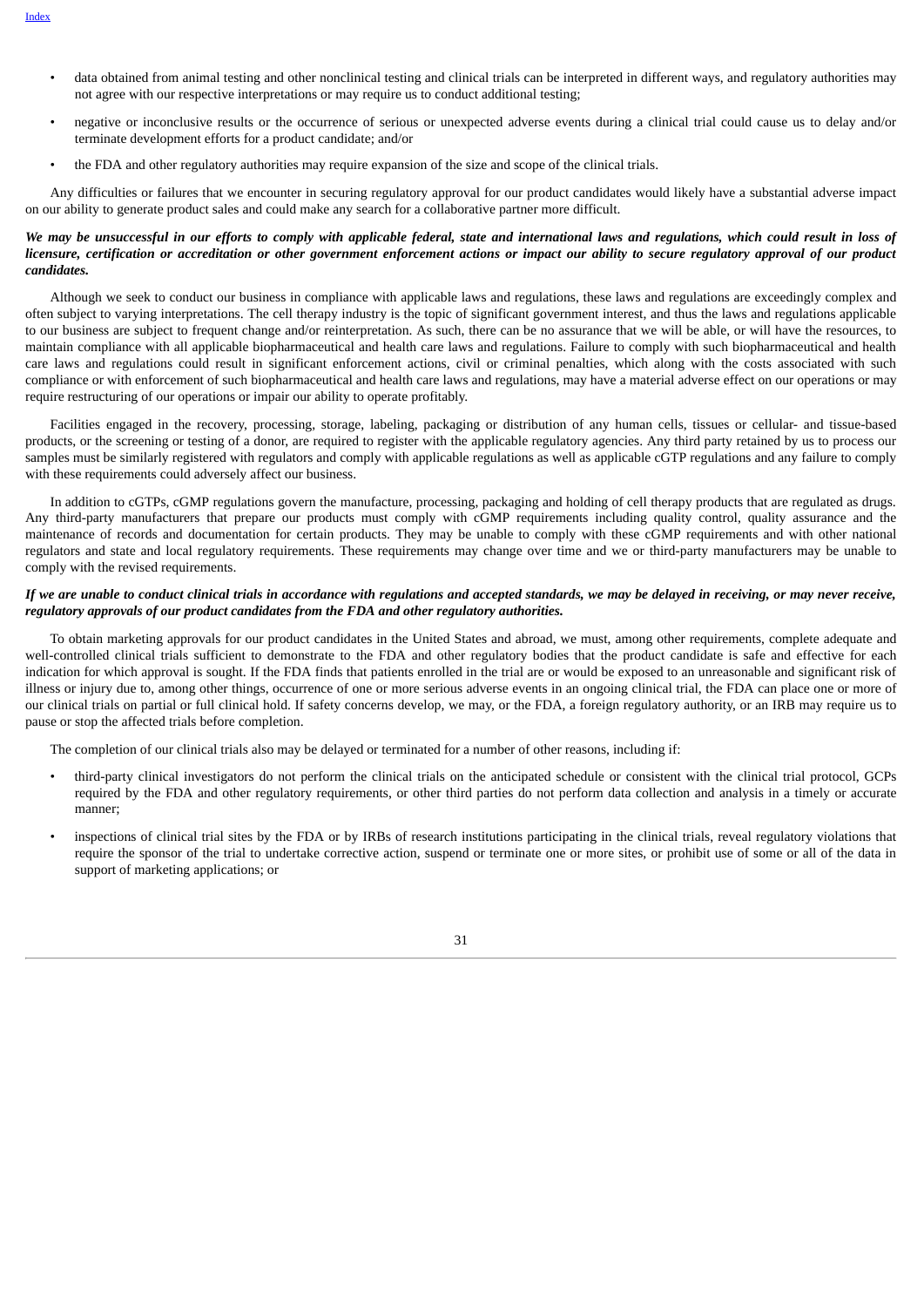Our development costs will increase if there are material delays in our clinical trials, or if we are required to modify, suspend, terminate, or repeat a clinical trial. If we are unable to conduct our clinical trials properly, we may never receive regulatory approval to market our product candidates.

# We may be subject to numerous and varying privacy and security laws, and our failure to comply could result in penalties and reputational damage.

We are subject to laws and regulations covering data privacy and the protection of personal information including health information. The legislative and regulatory landscape for privacy and data protection continues to evolve, and there has been an increasing focus on privacy and data protection issues which may affect our business. In the United States, we may be subject to state security breach notification laws, state health information privacy laws and federal and state consumer protections laws which impose requirements for the collection, use, disclosure and transmission of personal information. Each of these laws are subject to varying interpretations by courts and government agencies, creating complex compliance issues for us. If we fail to comply with applicable laws and regulations we could be subject to penalties or sanctions, including criminal penalties if we knowingly obtain individually identifiable health information from a covered entity in a manner that is not authorized or permitted by HIPAA or for aiding and abetting the violation of HIPAA.

Numerous other countries have, or are developing, laws governing the collection, use and transmission of personal information as well. EU member states and other jurisdictions have adopted data protection laws and regulations, which impose significant compliance obligations. In May 2016, the European Union formally adopted the General Data Protection Regulation ("GDPR"), which applies to all EU member states from May 25, 2018 and replaced the EU Data Protection Directive The regulation introduces stringent new data protection requirements in the European Union and substantial fines for breaches of the data protection rules. It has increased our responsibility and liability in relation to personal data that we process and we may be required to put in place additional mechanisms ensuring compliance with the new EU data protection rules. The GDPR is a complex law and the regulatory guidance is still evolving, including with respect to how the GDPR should be applied in the context of clinical studies. Furthermore, many of the countries within the European Union are still in the process of drafting supplementary data protection legislation in key fields where the GDPR allows for national variation, including the fields of clinical study and other health-related information. These variations in the law may raise our costs of compliance and result in greater legal risks.

# We will continue to be subject to extensive regulation following any product approvals, and if we fail to comply with these regulations, we may suffer a *significant setback in our business.*

Even if we are successful in obtaining regulatory approval of our product candidates, we will continue to be subject to the requirements of and review by, the FDA and comparable regulatory authorities in the areas of manufacturing processes, quality assurance, post-approval clinical data, adverse event reporting, labeling, advertising and promotional activities, among other things. In addition, any marketing approval we receive may be limited in terms of the approved product indication or require costly post-marketing testing and surveillance. Discovery after approval of previously unknown problems with a product, manufacturer or manufacturing process, or a failure to comply with regulatory requirements, may result in actions such as:

- warning letters or untitled letters or other actions requiring changes in product manufacturing processes or restrictions on product marketing or distribution;
- product recalls or seizures or the temporary or permanent withdrawal of a product from the market; and
- fines, restitution, or disgorgement of profits or revenue, the imposition of civil penalties or criminal prosecution.

The occurrence of any of these actions would likely cause a material adverse effect on our business, financial condition and results of operations.

Additionally, if we or others identify undesirable side effects, or other previously unknown problems, caused by our product candidates after obtaining U.S. or foreign regulatory approval or other products with the same or related active ingredients, a number of potential consequences could result, including:

- regulatory authorities may withdraw their approval of the product;
- regulatory authorities may require a recall of the product or we may voluntarily recall a product;
- regulatory authorities may require the addition of warnings or contradictions in the product labeling, narrowing of the indication in the product label or issuance of field alerts to physicians and pharmacies;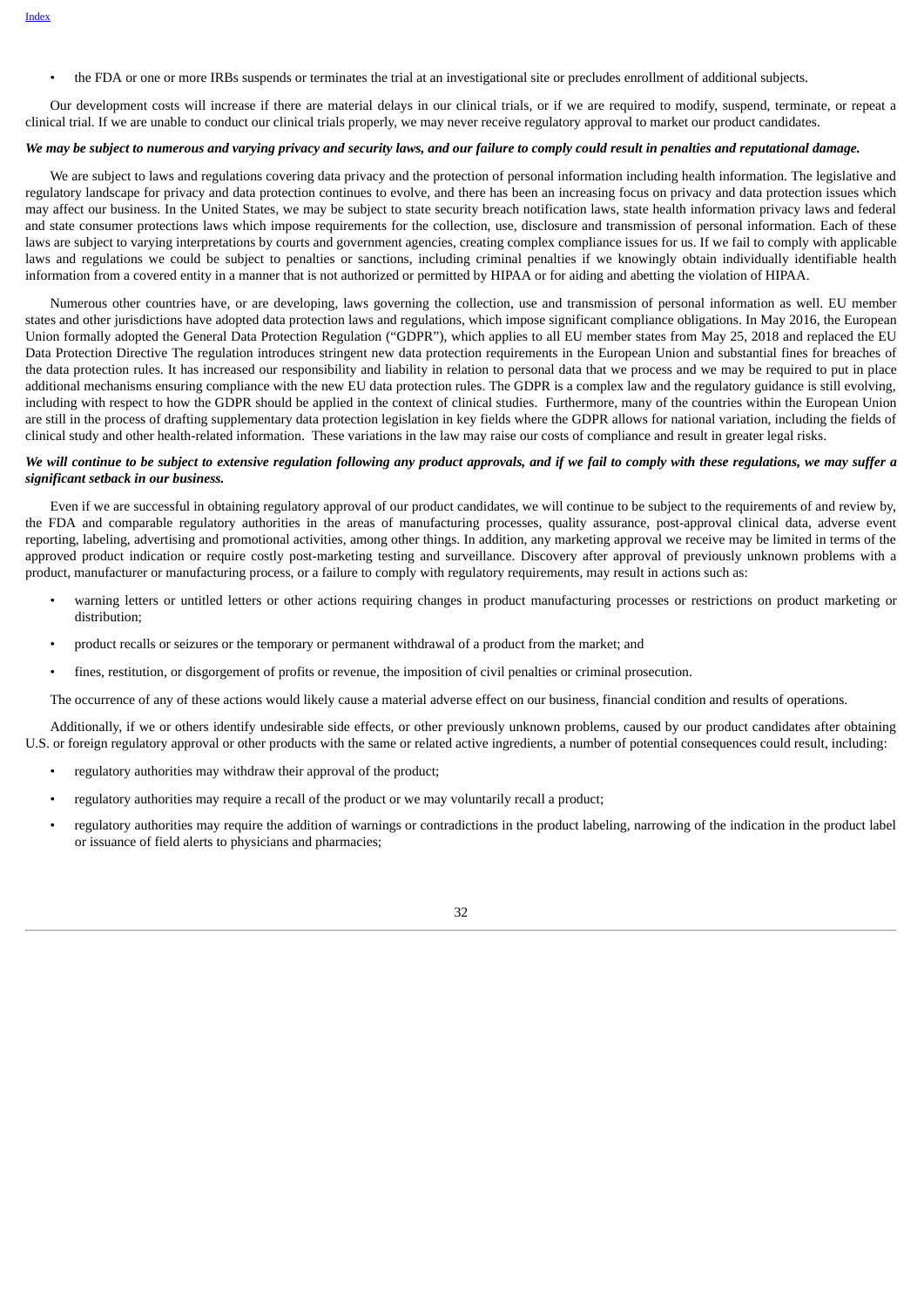- we may be required to create a medication guide outlining the risks of such side effects for distribution to patients or institute a REMS;
- we may be subject to limitation as to how we promote the product:
- we may be required to change the way the product is administered or modify the product in some other way;
- the FDA or applicable foreign regulatory authority may require additional clinical trials or costly post-marketing testing and surveillance to monitor the safety or efficacy of the product;
- sales of the product may decrease significantly;
- we could be sued and held liable for harm caused to patients; and
- our brand and reputation may suffer.

#### Health care companies have been the subject of federal and state investigations, and we could become subject to investigations in the future.

Both federal and state government agencies have heightened civil and criminal enforcement efforts. There are numerous ongoing investigations of health care companies, including drug, biologic and medical device companies, as well as their executives and managers. In addition, amendments to the Federal False Claims Act, including under health care reform, have made it easier for private parties to bring "*qui tam*" (whistleblower) lawsuits against companies under which the whistleblower may be entitled to receive a percentage of any money paid to the government. The Federal False Claims Act provides, in part, that an action can be brought against any person or entity that has knowingly presented, or caused to be presented, a false or fraudulent request for payment from the federal government, or who has made a false statement or used a false record to get a claim approved. The government has taken the position that claims presented in violation of the federal anti-kickback law, Stark Law or other health care-related laws, including laws enforced by the FDA, may be considered a violation of the Federal False Claims Act. Penalties include substantial fines for each false claim, plus three times the amount of damages that the federal government sustained because of the act of that person or entity and/or exclusion from the Medicare program. In addition, a majority of states have adopted similar state whistleblower and false claims provisions.

We are not aware of any government investigations involving any of our facilities or management. While we believe that we are in material compliance with applicable governmental health care laws and regulations, any future investigations of our business or executives could cause us to incur substantial costs, and result in significant liabilities or penalties, as well as damage to our reputation.

# It is uncertain to what extent government, private health insurers and third-party payors will approve coverage or provide reimbursement for the therapies and products to which our research and development relate. Availability for such reimbursement may be further limited by an increasing *uninsured population and reductions in Medicare and Medicaid funding in the United States.*

To the extent that health care providers cannot obtain coverage or reimbursement for our therapies and products, they may elect not to provide such therapies and products to their patients and, thus, may not need our services. Further, as cost containment pressures are increasing in the health care industry, government and private payors may adopt strategies designed to limit the amount of reimbursement paid to health care providers.

Similarly, the trend toward managed health care and bundled pricing for health care services in the United States, could significantly influence the purchase of health care services and products, resulting in lower prices and reduced demand for our therapeutic products under development.

We may receive a portion of our revenues from services rendered to patients enrolled in federal health care programs, such as Medicare, and we may also directly or indirectly receive revenues from federal health care programs. Federal health care programs are subject to changes in coverage and reimbursement rules and procedures, including retroactive rate adjustments. These contingencies could materially decrease the range of services covered by such programs or the reimbursement rates paid directly or indirectly for our products and services. To the extent that any health care reform favors the reimbursement of other therapies over our therapeutic products under development, such reform could affect our ability to sell our services, which may have a material adverse effect on our revenues.

The limitation on reimbursement available from private and government payors may reduce the demand for, or the price of, our services, which could have a material adverse effect on our revenues. Additional legislation or regulation relating to the health care industry or third-party coverage and reimbursement may be enacted in the future which could adversely affect the revenues generated from the sale of our products and services.

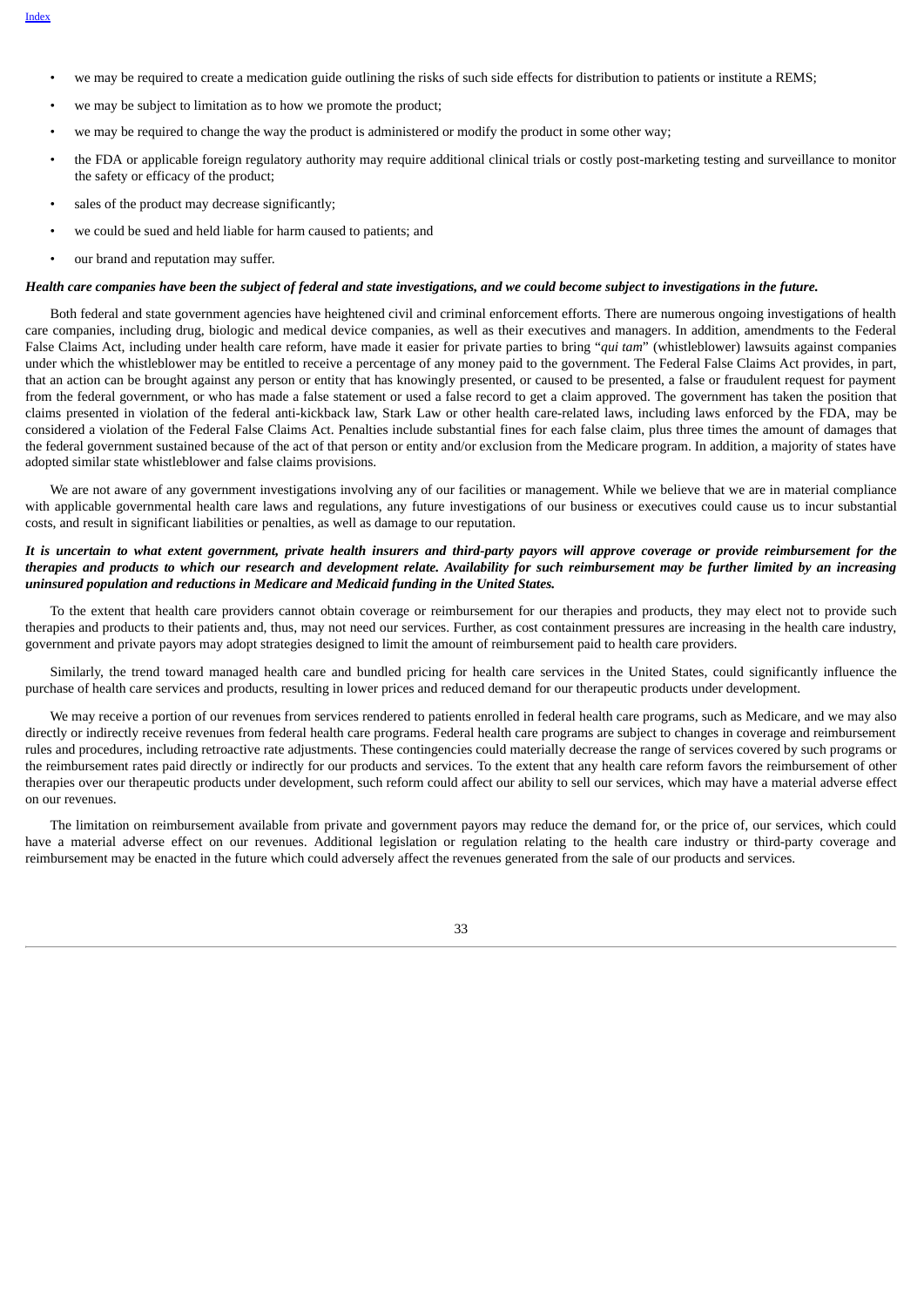Furthermore, there has been a trend in recent years towards reductions in overall funding for Medicare and Medicaid. There has also been an increase in the number of people who do not have any form of health care coverage in recent years and who are not eligible for or enrolled in Medicare, Medicaid or other governmental programs. The extent to which the reforms brought about under health care reform may be successful in reducing the number of such uninsured is unclear, and the reduced funding of governmental programs and increase in uninsured populations could have a negative impact on the demand for our services to the extent they relate to products and services which are reimbursed by government and private payors.

### Unintended consequences of health care reform legislation in the United States may adversely affect our business.

The health care industry is undergoing fundamental changes resulting from political, economic and regulatory influences. In the United States, comprehensive programs are under consideration that seek to, among other things, increase access to health care for the uninsured and control the escalation of health care expenditures within the economy. In March 2010, the Patient Protection and Affordable Care Act ("PPACA"), as amended by the Health Care and Education Reconciliation Act, or the Affordable Care Act, was passed, which substantially changes the way health care is financed by both governmental and private insurers, and significantly impacts the U.S. pharmaceutical industry. While we do not believe this legislation will have a direct impact on our business, the legislation requires the adoption of implementing regulations, which may have unintended consequences or indirectly impact our business. For instance, the scope and implications of the amendments pursuant to the Fraud Enforcement and Recovery Act of 2009 ("FERA"), have yet to be fully determined or adjudicated and as a result it is difficult to predict how future enforcement initiatives may impact our business. Also, in some instances our clients may be health insurers that will be subject to limitations on their administrative expenses and federal review of "unreasonable" rate increases that could impact the prices they pay for our services. If the legislation causes such unintended consequences or indirect impact, it could have a material adverse effect on our business, financial condition and results of operations.

In addition, other legislative changes have been proposed and adopted since the PPACA was enacted. On August 2, 2011, the Budget Control Act of 2011 was signed into law, which, among other things, creates the Joint Select Committee on Deficit Reduction to recommend proposals in spending reductions to Congress. The Joint Select Committee did not achieve a targeted deficit reduction of at least \$1.2 trillion for the years 2013 through 2021, triggering the legislation's automatic reduction to several government programs. This included aggregate reductions to Medicare payments to providers of up to 2% per fiscal year, which went into effect on April 1, 2013. On January 2, 2013, the American Taxpayer Relief Act of 2012 was signed into law, which, among other things, further reduced Medicare payments to several providers, including hospitals, and increased the statute of limitations period for the government to recover overpayments to providers from three to five years. Strong, partisan disagreement in Congress has prevented implementation of various PPACA provisions, and the Trump Administration had made the repeal of the PPACA a priority. One of the first executive orders of the Trump administration granted federal agencies broad powers to unwind regulations under the PPACA. On January 11, 2017, the Senate voted to approve a "budget blueprint" allowing Republicans to repeal parts of the law while avoiding Democrat filibuster. The "Obamacare Repeal Resolution" passed 51-48. Certain legislators are continuing their efforts to repeal the PPACA, although there is little clarity on how such a repeal would be implemented and what a PPACA replacement might look like. For the immediate future, there is significant uncertainty regarding the health care, health care coverage and health care insurance markets.

The U.S. government has in the past considered, is currently considering and may in the future consider health care policies and proposals intended to curb rising health care costs, including those that could significantly affect both private and public reimbursement for health care services. State and local governments, as well as a number of foreign governments, are also considering or have adopted similar types of policies. Future significant changes in the health care systems in the United States or elsewhere, and current uncertainty about whether and how changes may be implemented, could have a negative impact on the demand for our products. We are unable to predict whether other health care policies, including policies stemming from legislation or regulations affecting our business, may be proposed or enacted in the future; what effect such policies would have on our business; or the effect ongoing uncertainty about these matters will have on the purchasing decisions of our customers.

We expect that additional state and federal health care reform measures will be adopted in the future, any of which could limit the amounts that federal and state governments will pay for health care products and services, which could result in reduced demand for our products or additional pricing pressures.

#### Governments outside the United States tend to impose strict price controls, which may adversely affect our revenues, if any.

In some countries, particularly the member states of the European Union, the pricing of prescription pharmaceuticals is subject to governmental control. In these countries, pricing negotiations with governmental authorities can take considerable time after the receipt of marketing approval for a product. In addition, there can be considerable pressure by governments and other stakeholders on prices and reimbursement levels, including as part of cost containment measures. Political, economic and regulatory developments may further complicate pricing negotiations, and pricing negotiations may continue after reimbursement has been obtained. Reference pricing used by various EU member states and parallel distribution, or arbitrage between low-priced and highpriced member states, can further reduce prices. In some countries where we may seek to market

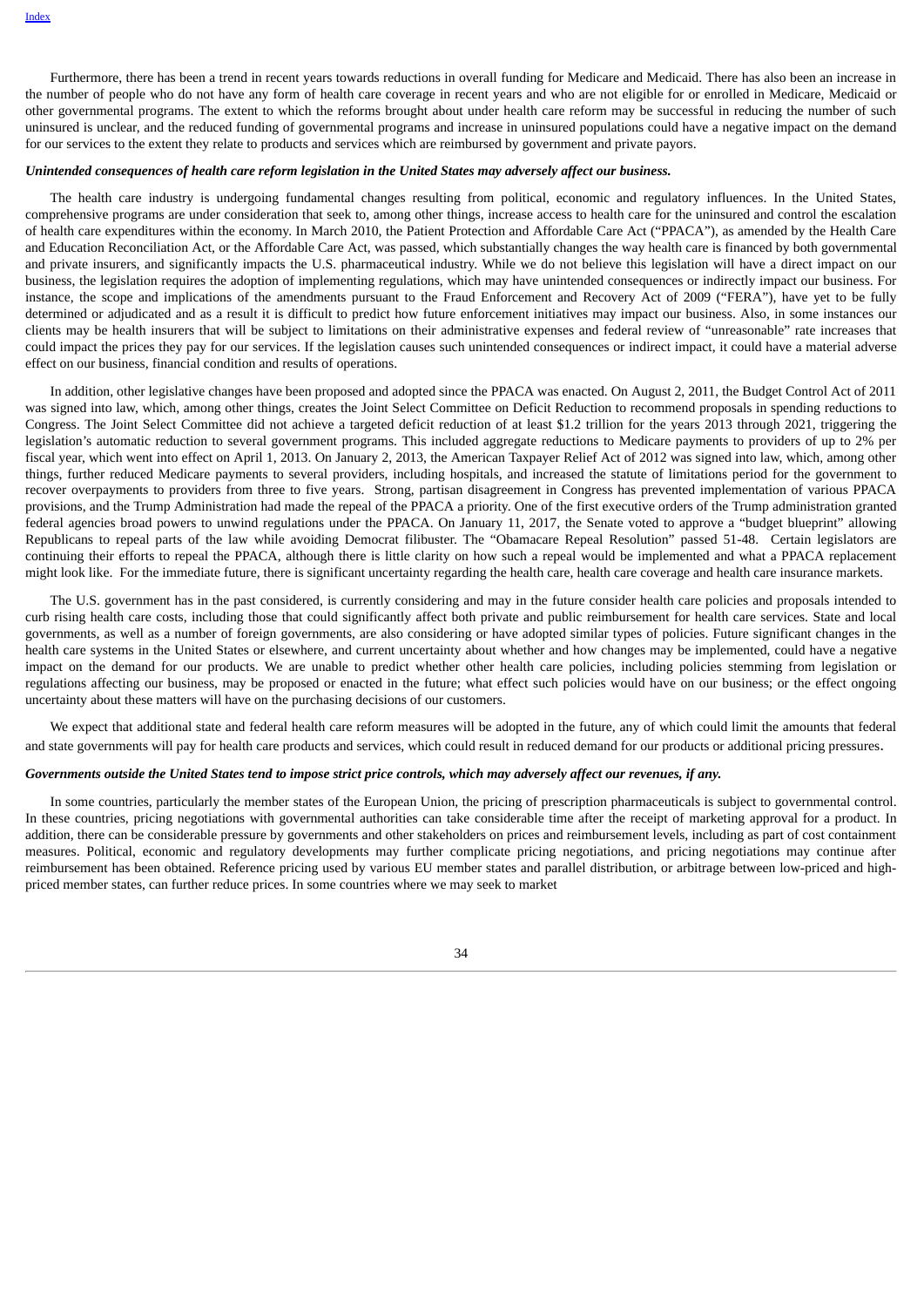our product candidates in the future, we may be required to conduct a clinical trial or other studies that compare the cost-effectiveness of our product candidate to other available therapies in order to obtain or maintain reimbursement or pricing approval. Publication of discounts by third-party payors or authorities may lead to further pressure on prices or reimbursement levels within the country of publication and other countries. If reimbursement of our products is unavailable or limited in scope or amount, or if pricing is set at unsatisfactory levels, our business could be adversely affected.

## Inadequate funding for the FDA, the SEC and other government agencies could hinder their ability to hire and retain key leadership and other personnel, prevent new products and services from being developed or commercialized in a timely manner or otherwise prevent those agencies from performing normal business functions on which the operation of our business may rely, which could negatively impact our business.

The ability of the FDA to review and approve new products can be affected by a variety of factors, including government budget and funding levels, ability to hire and retain key personnel and accept the payment of user fees, and statutory, regulatory, and policy changes. Average review times at the agency have fluctuated in recent years as a result. In addition, government funding of the SEC and other government agencies on which our operations may rely, including those that fund research and development activities is subject to the political process, which is inherently fluid and unpredictable.

Disruptions at the FDA and other agencies may also slow the time necessary for new drugs to be reviewed and/or approved by necessary government agencies, which would adversely affect our business. For example, over the last several years, including beginning on December 22, 2018, the U.S. government has shut down several times and certain regulatory agencies, such as the FDA and the SEC, have had to furlough critical FDA, SEC and other government employees and stop critical activities. If a prolonged government shutdown occurs, it could significantly impact the ability of the FDA to timely review and process our regulatory submissions, which could have a material adverse effect on our business. Further, upon completion of this offering and in our operations as a public company, future government shutdowns could impact our ability to access the public markets and obtain necessary capital in order to properly capitalize and continue our operations.

# Competitor companies or hospitals may be able to take advantage of EU rules permitting sales of unlicensed medicines for individual patients to sell *competing products without a marketing authorization.*

The EU medicines rules allow individual member states to permit the supply of a medicinal product without a marketing authorization to fulfill special needs, where the product is supplied in response to a bona fide unsolicited order, formulated in accordance with the specifications of a health care professional and for use by an individual patient under his direct personal responsibility. This may in certain countries also apply to products manufactured in a country outside the EU and imported to treat specific patients or small groups of patients. In addition, designated advanced therapy medicinal products do not need a marketing authorization if they are prepared on a non-routine basis and are used within the same EU member state in a hospital in accordance with a medical prescription for an individual patient.

These exemptions could allow our competitors to make sales in the EU without having obtained a marketing authorization and without undergoing the expense of clinical trials, especially if those competitors have cell processing facilities in the relevant EU member state. Similarly, certain hospitals may be able to compete with us on the basis of these rules. Because any such sales would be made without a marketing authorization, there would be no need for the competitor company or hospital to refer to the clinical data in our marketing authorization dossiers, and so any data exclusivity protection that we may obtain for our products would not prevent such competing sales.

#### A variety of risks associated with operating our business internationally could materially adversely affect our business.

We plan to seek regulatory approval of our product candidates outside of the United States and, accordingly, we expect that we, and any potential collaborators in those jurisdictions, will be subject to additional risks related to operating in foreign countries, including:

- differing regulatory requirements in foreign countries;
- differing coverage and reimbursement requirements in foreign countries;
- unexpected changes in tariffs, trade barriers, price and exchange controls, and other regulatory requirements;
- economic weakness, including inflation, or political instability in particular foreign economies and markets;
- compliance with tax, employment, immigration, and labor laws for employees living or traveling abroad;
- foreign taxes, including withholding of payroll taxes;
- foreign currency fluctuations, which could result in increased operating expenses and reduced revenue, and other obligations incident to doing business in another country;

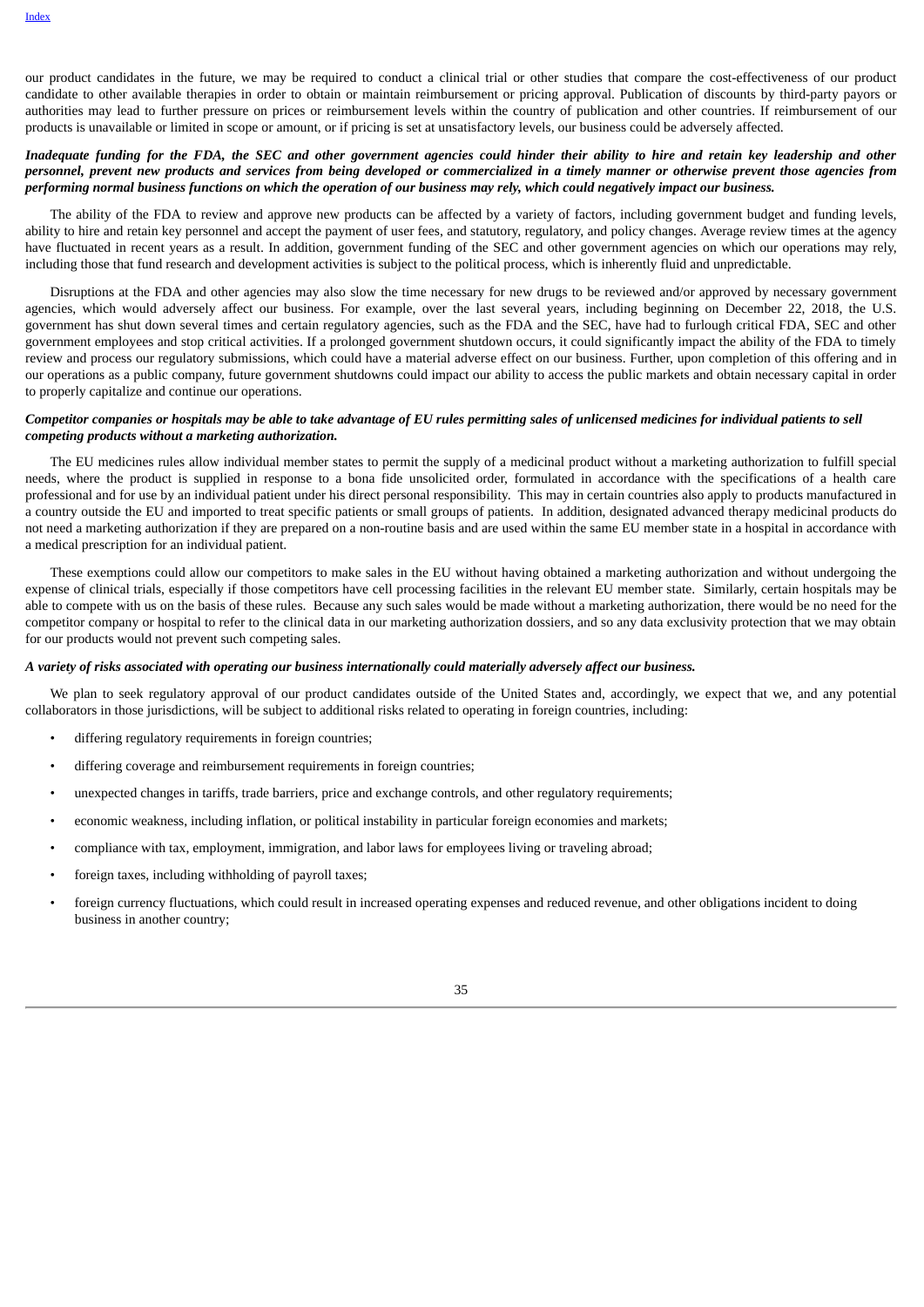- difficulties staffing and managing foreign operations;
- workforce uncertainty in countries where labor unrest is more common than in the United States;
- potential liability under the Foreign Corrupt Practices Act of 1977 or comparable foreign laws, such as the U.K. Anti-Bribery Act;
- challenges enforcing our contractual and intellectual property rights, especially in those foreign countries that do not respect and protect intellectual property rights to the same extent as the United States;
- the continued threat of terrorism and the impact of military and other action, including military actions involving Russia and Ukraine;
- production shortages resulting from any events affecting raw material supply or manufacturing capabilities abroad, including as a result of COVID-19 or the recent military actions involving Russia and Ukraine; and
- business interruptions resulting from geo-political actions, including war and terrorism.

These and other risks associated with our planned international operations may materially adversely affect our ability to attain or maintain profitable operations.

# **RISKS RELATED TO OUR INTELLECTUAL PROPERTY**

# We may be unable to obtain or maintain patent protection for our products and product candidates, which could have a material adverse effect on our *business.*

Our commercial success will depend, in part, on obtaining and maintaining patent protection for new technologies, product candidates, products and processes and successfully defending such patents against third-party challenges. To that end, we file patent applications, and have been issued patents, that are intended to cover certain methods and uses of human cells as well as compositions and methods relating to hematopoietic stem cells. These patent applications may never result in the issuance of patents.

The patent positions of biotechnology companies can be highly uncertain and involve complex legal, scientific and factual questions and recent court decisions have introduced significant uncertainty regarding the strength of patents in the industry. Moreover, the legal systems of some foreign countries do not favor the aggressive enforcement of patents and may not protect our intellectual property rights to the same extent as the laws of the United States. Any of the issued patents we own or license may be challenged by third parties and held to be invalid, unenforceable or with a narrower or different scope of coverage than what we currently believe, effectively reducing or eliminating protection we believed we had against competitors with similar products or technologies. If we ultimately engage in and lose any such patent disputes, we could be subject to competition and/or significant liabilities, we could be required to enter into third-party licenses or we could be required to cease using the disputed technology or product. In addition, even if such licenses are available, the terms of any license requested by a third party could be unacceptable or unaffordable to us.

Product development and approval timelines in the biotechnology industry are very lengthy. As such, it is possible that any patents that may cover an approved product may have expired at the time of commercialization or only have a short remaining period of exclusivity, thereby reducing the commercial advantages of the patent. In such case, we would then rely solely on other forms of exclusivity, such as regulatory exclusivity provided by the FD&C Act, which may provide less protection to our competitive position.

# Litigation relating to intellectual property is expensive, time-consuming and uncertain, and we may be unsuccessful in our efforts to protect against *infringement by third parties or defend ourselves against claims of infringement.*

To protect our intellectual property, we may initiate litigation or other proceedings. In general, intellectual property litigation is costly, time-consuming, diverts the attention of management and technical personnel and could result in substantial uncertainty regarding our future viability, even if we ultimately prevail. Some of our competitors may be able to sustain the costs of such litigation or other proceedings more effectively than can we because of their substantially greater financial resources. The loss or narrowing of our intellectual property protection, the inability to secure or enforce our intellectual property rights or a finding that we have infringed the intellectual property rights of a third party could limit our ability to develop or market our products and services in the future or adversely affect our revenues. Furthermore, any public announcements related to such litigation or regulatory proceedings could adversely affect the price of our common stock.

Third parties may allege that the research, development and commercialization activities we conduct infringe patents or other proprietary rights owned by such parties. While we do not believe any of our current activities infringe the rights of

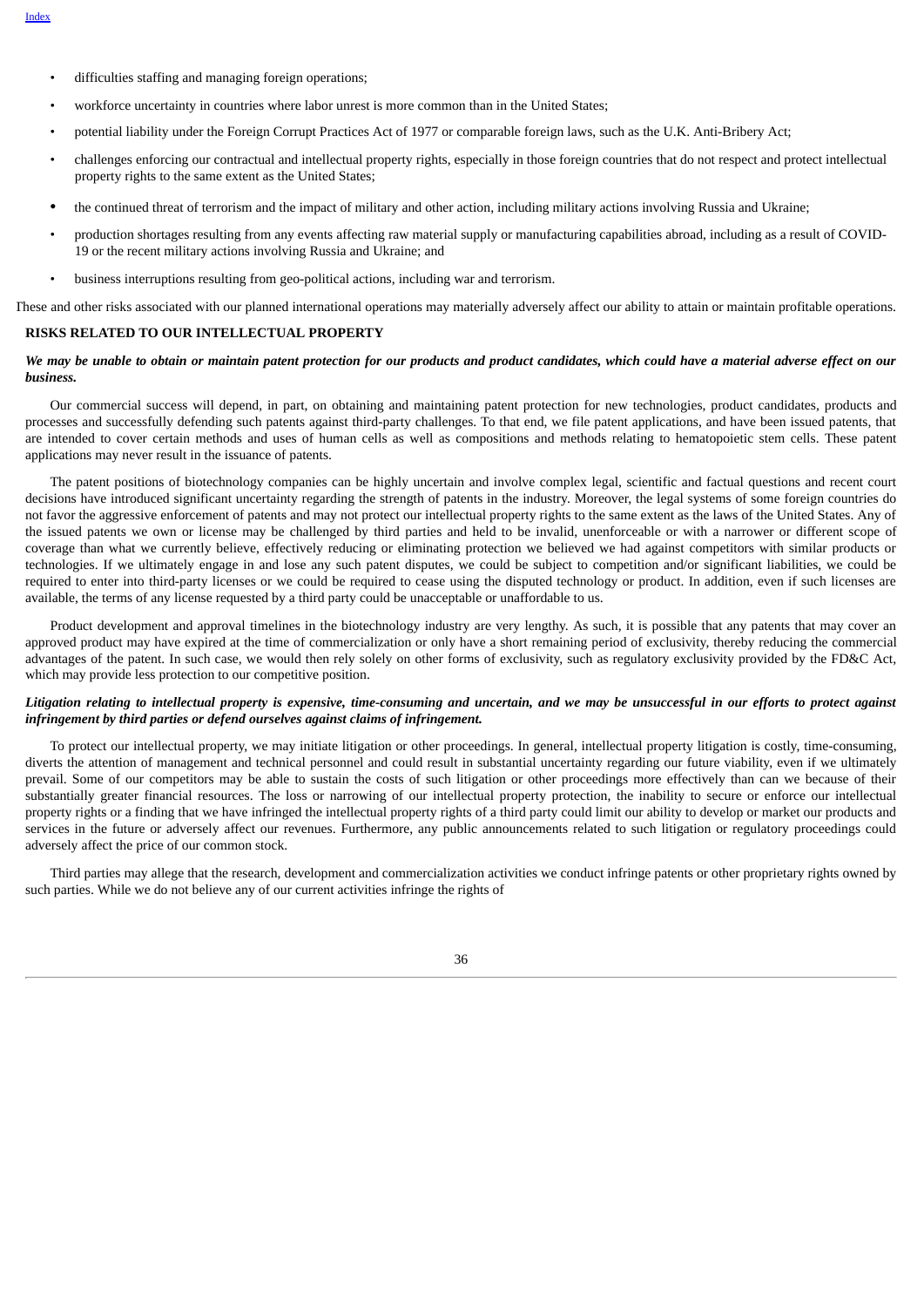others, we have not conducted an exhaustive search or analysis of third-party patent rights to determine whether our pre-clinical or clinical research and development or activities may infringe or be alleged to infringe any third-party patent rights. If we are found to have infringed the patents of a third party, we may be required to pay substantial damages; we also may be required to seek from such party a license, which may not be available on acceptable terms, if at all, to continue our activities. A judicial finding or infringement or the failure to obtain necessary licenses could prevent us from commercializing our products, which would have a material adverse effect on our business, operating results and financial condition.

# If we are unable to maintain our licenses, patents or other intellectual property we could lose important protections that are material to continuing our *operations and our future prospects.*

To obtain and maintain patent protection and licensing rights under certain of our license agreement, we must, among other things, ensure the timely payment of all applicable filing and maintenance fees. Any failure to do so could result in the loss of some or all of our rights to proprietary technology or the inability to secure or enforce intellectual property protection.

Additionally, our license agreements require us to meet certain diligence obligations in the development of the licensed products. Our failure to meet these diligence obligations could result in the loss of some or all of our rights, which could materially and adversely affect our business and future prospects.

#### If we are unable to protect the confidentiality of trade secrets, our competitive position could be impaired.

A significant amount of our technology, especially regarding manufacturing processes, is unpatented and is maintained as trade secrets and /or knowhow. We expend significant energy, resources and know-how in an effort to protect these trade secrets and know-how, including through the use of confidentiality agreements. Even so, improper use or disclosure of our confidential information could occur, and in such case, adequate remedies may not exist. The disclosure of trade secrets and know-how could impair our competitive position.

# In certain countries, patent holders may be required to grant compulsory licenses, which would likely have a significant and detrimental effect on any *future revenues in such country.*

Many countries, including some countries in Europe, have compulsory licensing laws under which a patent owner may be compelled to grant licenses to third parties. In addition, most countries limit the enforceability of patents against government agencies or government contractors. In these countries, the patent owner may be limited to monetary relief and may be unable to enjoin infringement, which could materially diminish the value of the patent. Compulsory licensing of life-saving products is also becoming increasingly common in developing countries, either through direct legislation or international initiatives. Such compulsory licenses could be extended to our product candidates, which may limit our potential revenue opportunities, including with respect to any future revenues that may result from our product candidates.

### *Changes to U.S. patent law may have a material adverse effect on our intellectual property rights.*

As is the case with other biopharmaceutical companies, our success is heavily dependent on intellectual property, particularly patents. Obtaining and enforcing patents in the biopharmaceutical industry involves both technological and legal complexity and is therefore costly, time consuming and inherently uncertain. Changes in either the patent laws or interpretation of the patent laws in the United States could increase the uncertainties and costs, and may diminish our ability to protect our inventions, obtain, maintain, and enforce our intellectual property rights and, more generally, could affect the value of our intellectual property or narrow the scope of our owned and any licensed patents. Patent reform legislation in the United States and other countries, including the Leahy-Smith America Invents Act (the Leahy-Smith Act), signed into law on September 16, 2011, could increase those uncertainties and costs surrounding the prosecution of our patent applications and the enforcement or defense of our issued patents. In addition, the patent positions of companies in the development and commercialization of pharmaceuticals are particularly uncertain. The U.S. Supreme Court has ruled on several patent cases in recent years, either narrowing the scope of patent protection available in certain circumstances or weakening the rights of patent owners in certain situations. Depending on future actions by the U.S. Congress, the U.S. courts, the U.S. Patent and Trade Office (the "USPTO") and the relevant law-making bodies in other countries, the laws and regulations governing patents could change in unpredictable ways that would weaken our ability to obtain new patents or to enforce our existing patents and patents that we might obtain in the future.

### Third-party claims of intellectual property infringement may prevent or delay our development and commercialization efforts.

Our commercial success depends in part on our avoiding infringement of the patents, trademarks and proprietary rights of third parties. There have been many lawsuits and other proceedings involving patent and other intellectual property rights in the biotechnology and pharmaceutical industries, including patent infringement lawsuits, interferences, oppositions, and reexamination proceedings before the USPTO and corresponding foreign patent offices and trademark violations. Numerous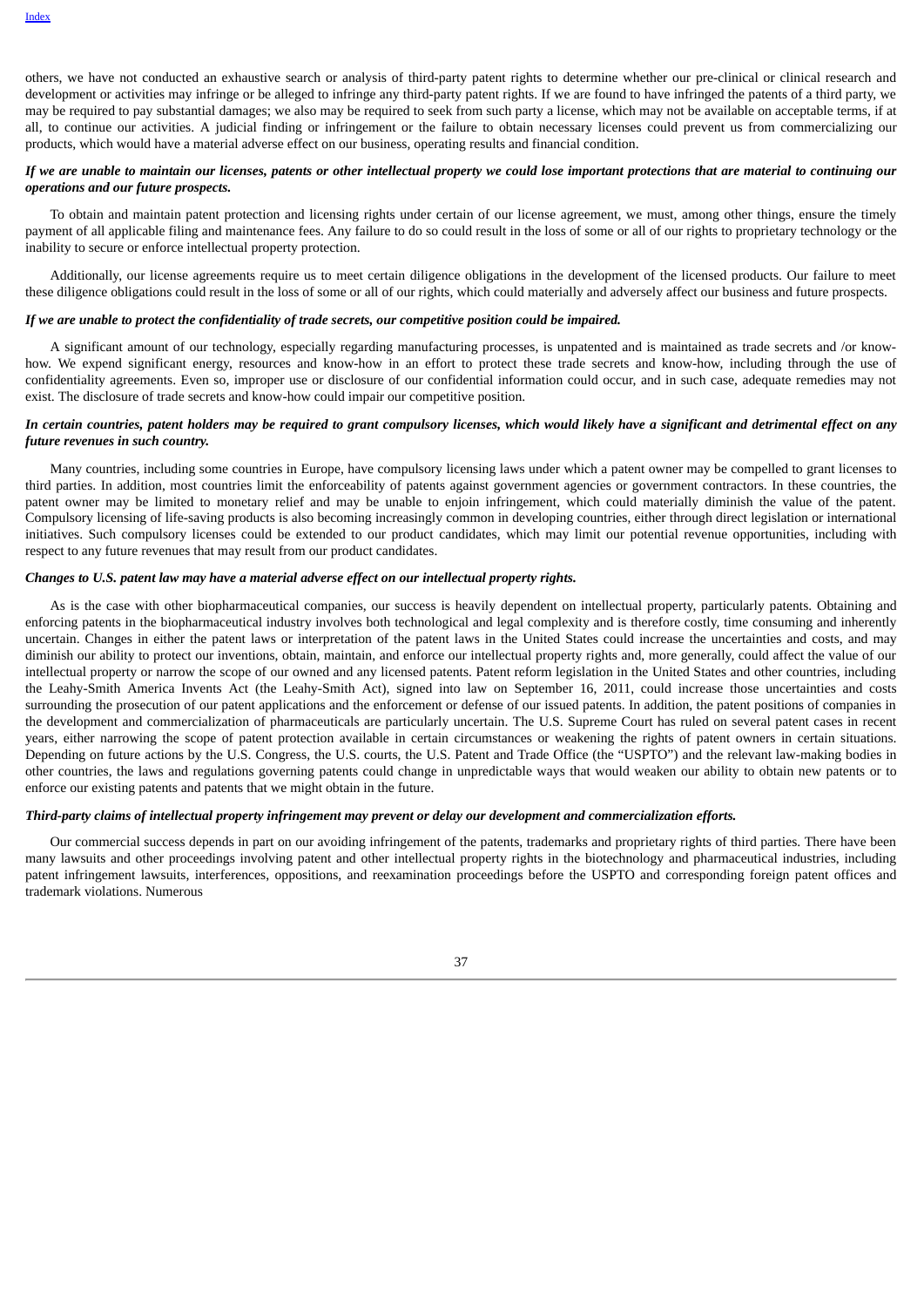U.S. and foreign issued patents and pending patent applications, which are owned by third parties, exist in the fields in which we are developing products and services. As the biotechnology and pharmaceutical industries expand and more patents are issued, the risk increases that our products and services may be subject to claims of infringement of the patent rights of third parties.

Third parties may assert that we are employing their proprietary technology without authorization. There may be third-party patents or patent applications with claims to devices, materials, formulations, methods of manufacture, or methods for treatment related to the use or manufacture of our products and services. We have conducted freedom to operate analyses with respect to only certain of our products and services, and therefore we do not know whether there are any third-party patents that would impair our ability to commercialize these products and services. We also cannot guarantee that any of our analyses are complete and thorough, nor can we be sure that we have identified each and every patent and pending application in the United States and abroad that is relevant or necessary to the commercialization of our products and services. Because patent applications can take many years to issue, there may be currently pending patent applications that may later result in issued patents that our products or services may infringe upon.

In addition, third parties may obtain patents in the future and claim that use of our technologies infringes upon these patents. If any third-party patents were held by a court of competent jurisdiction to cover aspects of our products or services, the holders of any such patents may be able to block our ability to commercialize such products or services unless we obtained a license under the applicable patents, or until such patents expire or are finally determined to be invalid or unenforceable. Such a license may not be available on commercially reasonable terms or at all.

Parties making claims against us may obtain injunctive or other equitable relief, which could effectively block our ability to further develop and commercialize one or more of our products or services. Defense of these claims, regardless of their merit, would involve substantial litigation expense and would be a substantial diversion of employee resources from our business. In the event of a successful claim of infringement against us, we may have to pay substantial damages, including treble damages and attorneys' fees for willful infringement, pay royalties, redesign our infringing products or obtain one or more licenses from third parties, which may be impossible or require substantial time and monetary expenditure.

# **RISKS RELATED TO OUR CAPITAL STOCK**

#### *Our stock price has been, and will likely continue to be, highly volatile.*

The market price of our common stock has been, and in the future may continue to be, highly volatile. For example, from January 1, 2021 through March 22, 2022 our common stock traded as low as \$0.63 per share and as high as \$4.89 per share.

The market price for our common stock is highly dependent on, among other things, stock market conditions in general, our clinical development efforts and the growth of our business in general, the amount of our available cash and investments and our level of cash utilization. Future events could increase the volatility seen in our common stock and ultimately cause a significant decline in the price of our common stock and ultimately impact our ability to raise additional capital in the future. These events could include the following, among others:

- low levels of trading volume for our shares;
- capital-raising or other transactions that are, or may in the future be, dilutive to existing stockholders or that involve the issuance of debt securities;
- delays in our clinical trials, negative clinical trial results or adverse regulatory decisions relating to our product candidates;
- adverse fluctuations in our revenues or operating results or financial results that otherwise fall below the market's expectations;
- disappointing developments concerning our cell therapy product candidates;
- positive developments concerning our cell therapy product candidates that lead to the need for additional capital to complete the development process; and
- legal challenges, disputes and/or other adverse developments impacting our patents or other proprietary rights that protect our products.

In addition, broader external events, such as news concerning economic or market conditions in the general economy or within our industry, the activities of our competitors, changes (or the threat of changes) in U.S. or foreign government regulations impacting the life sciences industry or the movement of capital into or out of our industry, are likely to affect the price of our common stock. Geopolitical events, including the continued threat of terrorism and the impact of military and other

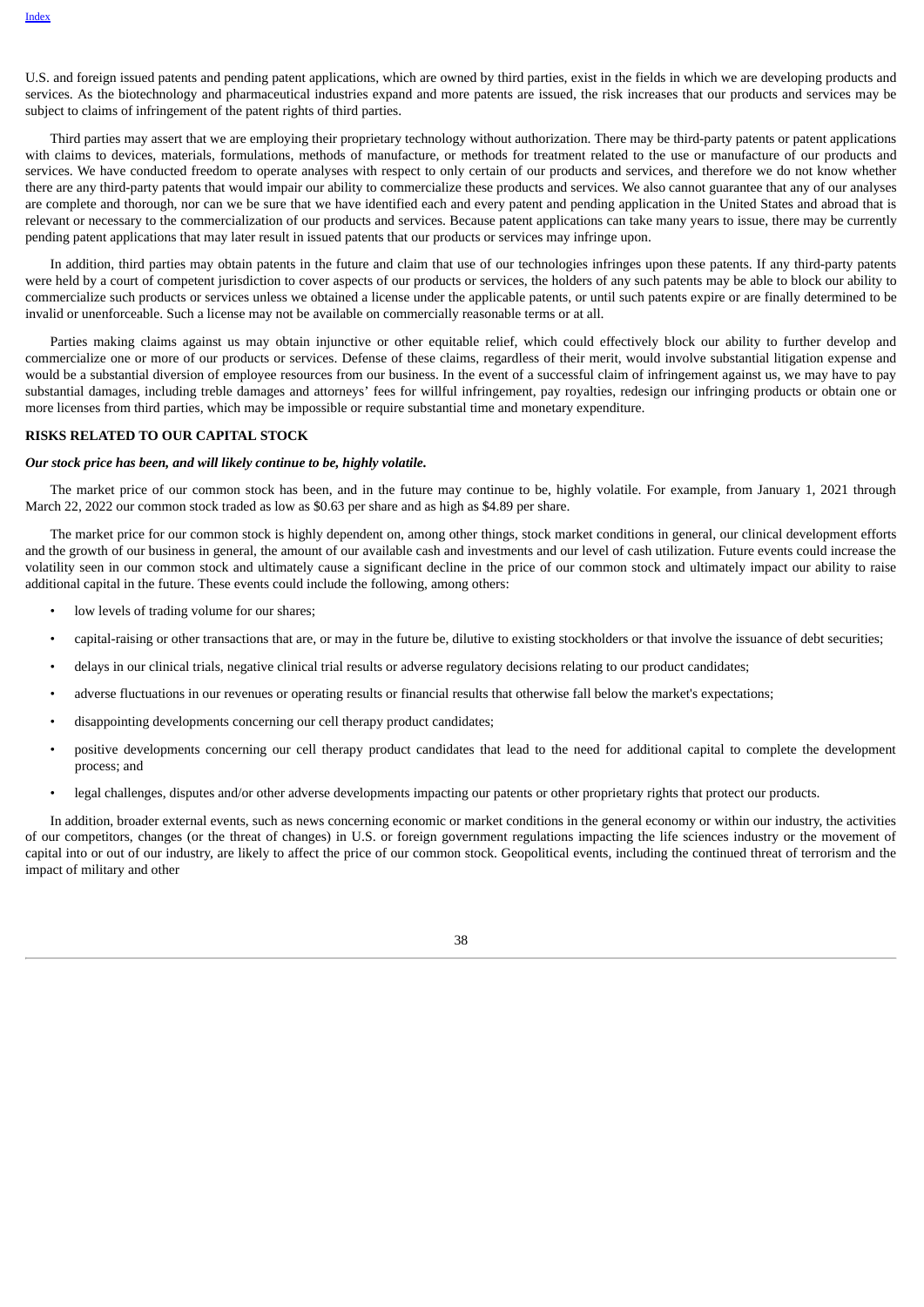action, including military actions involving Russia and Ukraine, could impact our stock price as well. There can be no assurance that the market price of our common stock will not continue to fluctuate or decline significantly in the future.

## We may fail to comply with the continued listing requirements of the Nasdaq Capital Market, such that our common stock may be delisted and the price of *our common stock and our ability to access the capital markets could be negatively impacted.*

Our common stock is listed for trading on the Nasdaq Capital Market. We must satisfy Nasdaq's continued listing requirements, including, among other things, a minimum closing bid price requirement of \$1.00 per share for 30 consecutive business days (the "Minimum Bid Price Requirement"). If a company trades for 30 consecutive business days below the \$1.00 minimum closing bid price requirement, Nasdaq will send a deficiency notice to the company advising that it has been afforded a "compliance period" of 180 calendar days to regain compliance with the applicable requirements.We received such notice on February 18, 2022 and thus risk delisting unless we are able to regain compliance in a timely fashion.

In accordance with Nasdaq Listing Rule 5810(c)(3)(A), we have a grace period of 180 calendar days, or until August 17, 2022, to regain compliance with the Minimum Bid Price Requirement. Compliance can be achieved automatically and without further action if the closing bid price of our stock is at or above \$1.00 for a minimum of 10 consecutive business days at any time during the 180-day compliance period, in which case Nasdaq will notify us of our compliance and the matter will be closed. If, however, we do not achieve compliance with the Minimum Bid Price Requirement by August 17, 2022, we may be eligible for additional time to comply. In order to be eligible for such additional time, we will be required to meet the continued listing requirement for market value of publicly held shares and all other initial listing standards for The Nasdaq Capital Market, with the exception of the Minimum Bid Price Requirement, and must notify Nasdaq in writing of our intention to cure the deficiency during the second compliance period. There can be no assurance that we will regain compliance with the Minimum Bid Price Requirement, that we will maintain compliant with other Nasdaq listing requirements or that we will be granted a second compliance period.

A delisting of our common stock from Nasdaq could materially reduce the liquidity of our common stock and result in a corresponding material reduction in the price of our common stock. In addition, delisting could harm our ability to raise capital through alternative financing sources on terms acceptable to us, or at all, and may result in the potential loss of confidence by investors, employees and fewer business development opportunities.

# In addition to potential dilution associated with potential future fundraising and strategic transactions, we currently have significant numbers of securities outstanding that are exercisable for our common stock, which could result in significant additional dilution and downward pressure on our *stock price.*

As of December 31, 2021, there were 59,789,712 shares of our common stock outstanding. In addition, there were outstanding stock options, restricted stock units and warrants representing the potential issuance of an additional 24,093,000 shares of our common stock. The issuance of these shares in the future would result in significant dilution to our current stockholders and could adversely affect the price of our common stock and the terms on which we could raise additional capital. In addition, the issuance and subsequent trading of shares could cause the supply of our common stock available for purchase in the market to exceed the purchase demand for our common stock. Such supply in excess of demand could cause the market price of our common stock to decline.

# Provisions in our amended and restated certificate of incorporation and by-laws and Delaware law may inhibit a takeover of us, which could limit the price investors might be willing to pay in the future for our common stock and could entrench management.

Our amended and restated certificate of incorporation and by-laws contain provisions that may discourage unsolicited takeover proposals that stockholders may consider to be in their best interests. Our board of directors is divided into three classes, each of which will generally serve for a term of three years with only one class of directors being elected in each year. As a result, at a given annual meeting only a minority of the board of directors may be considered for election. Since our staggered board of directors may prevent our stockholders from replacing a majority of our board of directors at any given annual meeting, it may entrench management and discourage unsolicited stockholder proposals that may be in the best interests of stockholders. Moreover, our board of directors has the ability to designate the terms of and issue new series of preferred stock without stockholder approval.

We are also subject to anti-takeover provisions under Delaware law, which could delay or prevent a change of control. Together, these provisions may make more difficult the removal of management and may discourage transactions that otherwise could involve payment of a premium over prevailing market prices for our securities.

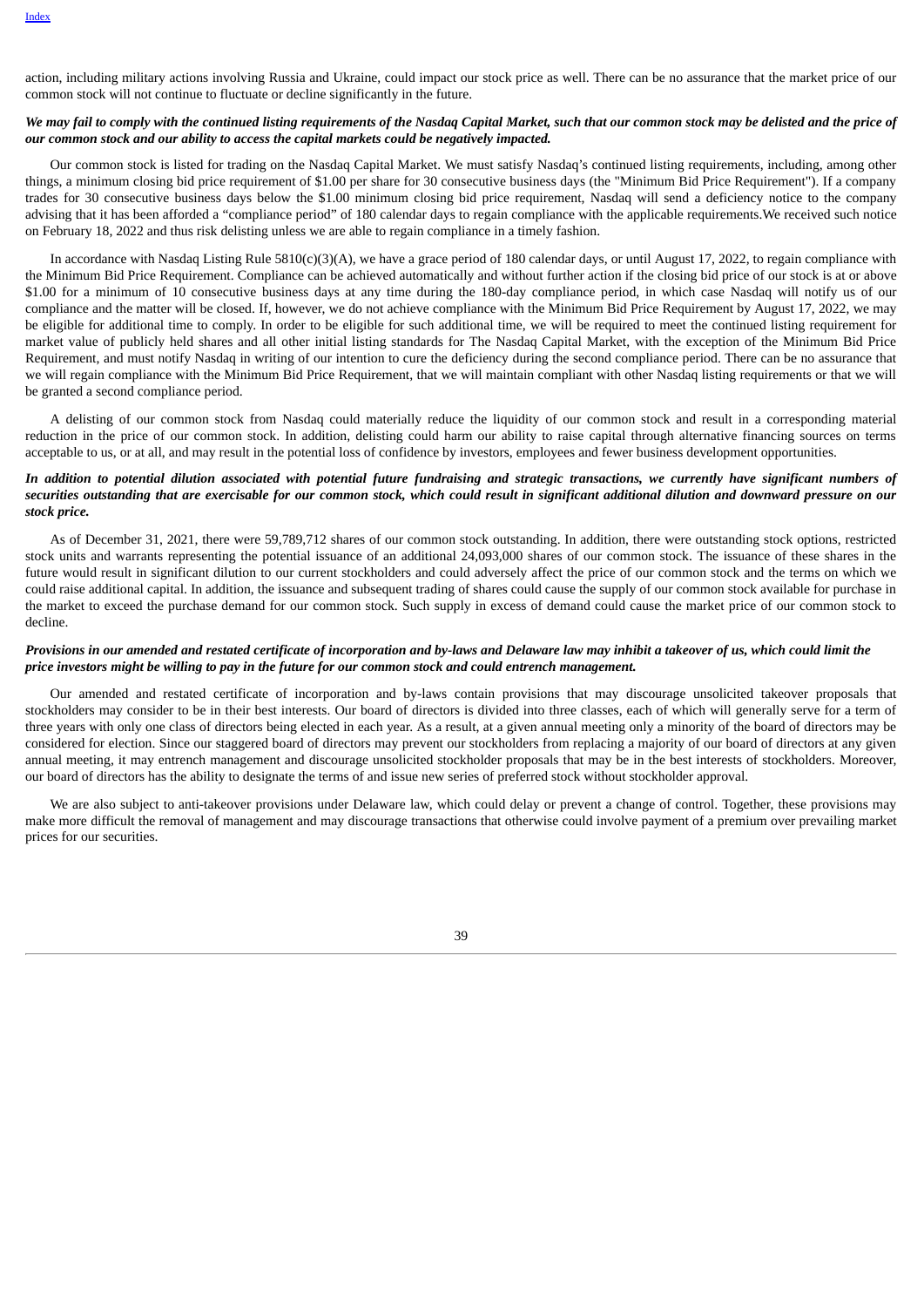# Failure to maintain effective internal control over financial reporting in accordance with Section 404 of the Sarbanes-Oxley Act could have a material *adverse effect on our business and stock price.*

During the course of testing our disclosure controls and procedures and internal control over financial reporting, we may identify and disclose material weaknesses or significant deficiencies in internal control over financial reporting that will have to be remedied. Implementing any appropriate changes to our internal control may require specific compliance training of our directors, officers and employees, entail substantial costs to modify our existing accounting systems, and take a significant period of time to complete. Such changes may not, however, be effective in maintaining the adequacy of our internal control over financial reporting, and any failure to maintain that adequacy or inability to produce accurate financial statements on a timely basis could result in our financial statements being unreliable, increase our operating costs and materially impair our ability to operate our business.

Failure to achieve and maintain effective internal control over financial reporting could result in a loss of investor confidence in our financial reports and could have a material adverse effect on our stock price. Additionally, failure to maintain effective internal control over our financial reporting could result in government investigation or sanctions by regulatory authorities.

# **ITEM 1B. UNRESOLVED STAFF COMMENTS.**

None.

# **ITEM 2. PROPERTIES.**

Our corporate headquarters are in Basking Ridge, New Jersey. The space is approximately 11,600 rentable square feet and the base monthly rent is approximately \$25,700 through May 31, 2022. In November 2021 we executed a lease amendment to reduce the space to approximately 8,100 rentable square feet effective June 1, 2022 through September 30, 2025 (three years and four months). The new base monthly rent is approximately \$15,900 with the first four months free. In addition, there are two five-year renewal options. In July 2019, we executed a three-year lease extension for the approximately 3,400 rentable square feet in our Rye Brook, New York office, which extension expires in March 2023. The base monthly rent for our Rye Brook office is approximately \$9,000. We believe the total leased space is sufficient for the near future.

# **ITEM 3. LEGAL PROCEEDINGS.**

We are party to certain legal proceedings in the ordinary course of business. We do not believe that any current legal proceedings are likely to have a material effect on our business, financial condition or results of operations.

# **ITEM 4. MINE SAFETY DISCLOSURES.**

Not applicable.

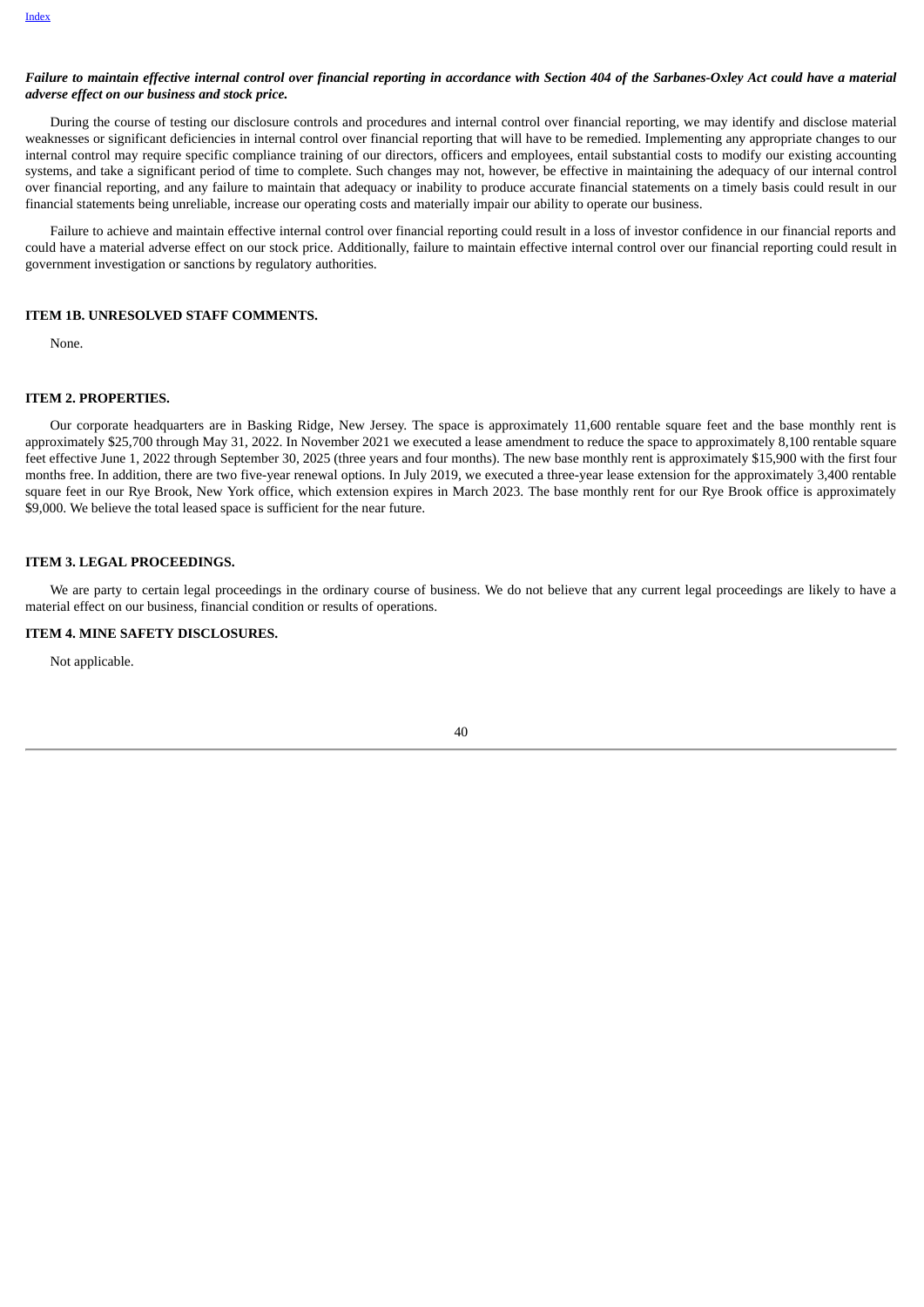### **PART II**

# **ITEM 5. MARKET FOR REGISTRANT'S COMMON EQUITY, RELATED STOCKHOLDER MATTERS AND ISSUER PURCHASES OF EQUITY SECURITIES.**

#### *Market for Our Common Equity*

Our common stock trades on The Nasdaq Capital Market under the symbol "CLBS."

#### *Holders*

As of March 22, 2022, there were approximately 570 stockholders of record of our common stock. The number of record holders was determined from the records of our transfer agent and does not include beneficial owners of our common stock whose shares are held in the names of various security brokers, dealers, and registered clearing agencies.

### *Dividends and Dividend Policy*

We have not paid cash dividends on our common stock. The holders of our common stock are each entitled to receive dividends when and if declared by the board of directors out of funds legally available therefor, subject to the terms of any outstanding series of preferred stock. We intend to retain any future earnings to fund the development and growth of our business, and therefore we do not anticipate paying any cash dividends on our common stock in the foreseeable future.

# *Equity Compensation Plan Information*

The following table provides information as of December 31, 2021 regarding shares of our common stock that may be issued under our existing equity compensation plans, including our 2018 Equity Incentive Compensation Plan (the "2018 Plan"), our 2015 Equity Compensation Plan (the "2015 Plan"), our 2009 Stock Option and Incentive Plan (the "2009 Plan"), and our amended 2017 Employee Stock Purchase Plan (the "Amended 2017 ESPP").

|                                                            |                                                                                               | <b>Equity Compensation Plan Information</b>                                       |                                                                                                                                                                          |     |
|------------------------------------------------------------|-----------------------------------------------------------------------------------------------|-----------------------------------------------------------------------------------|--------------------------------------------------------------------------------------------------------------------------------------------------------------------------|-----|
|                                                            | <b>Number of securities</b><br>to be issued upon<br>exercise<br>of outstanding options<br>(1) | <b>Weighted Average</b><br>exercise price of<br>outstanding options<br>and rights | <b>Number of securities</b><br>remaining available for<br>future issuance under<br>equity<br>compensation plan<br>(excluding securities)<br>referenced in column<br>(a)) |     |
| Equity compensation plans approved by security holders (2) | 2,131,849                                                                                     | \$5.64                                                                            | 5,886,238                                                                                                                                                                | (3) |
| Equity compensation plans not approved by security holders |                                                                                               |                                                                                   |                                                                                                                                                                          |     |

(1) Includes stock options only; does not include purchase rights accruing under the Amended 2017 ESPP Plan because the purchase price (and therefore the number of shares to be purchased) will not be determined until the end of the purchase period.

(2) Consists of the 2018 Plan, the 2015 Plan, the 2009 Plan, and the Amended 2017 ESPP.

(3) Includes shares available for future issuance under the 2018 Plan and the Amended 2017 ESPP.

#### *Recent Sales of Unregistered Securities*

None.

# **ITEM 6. [RESERVED].**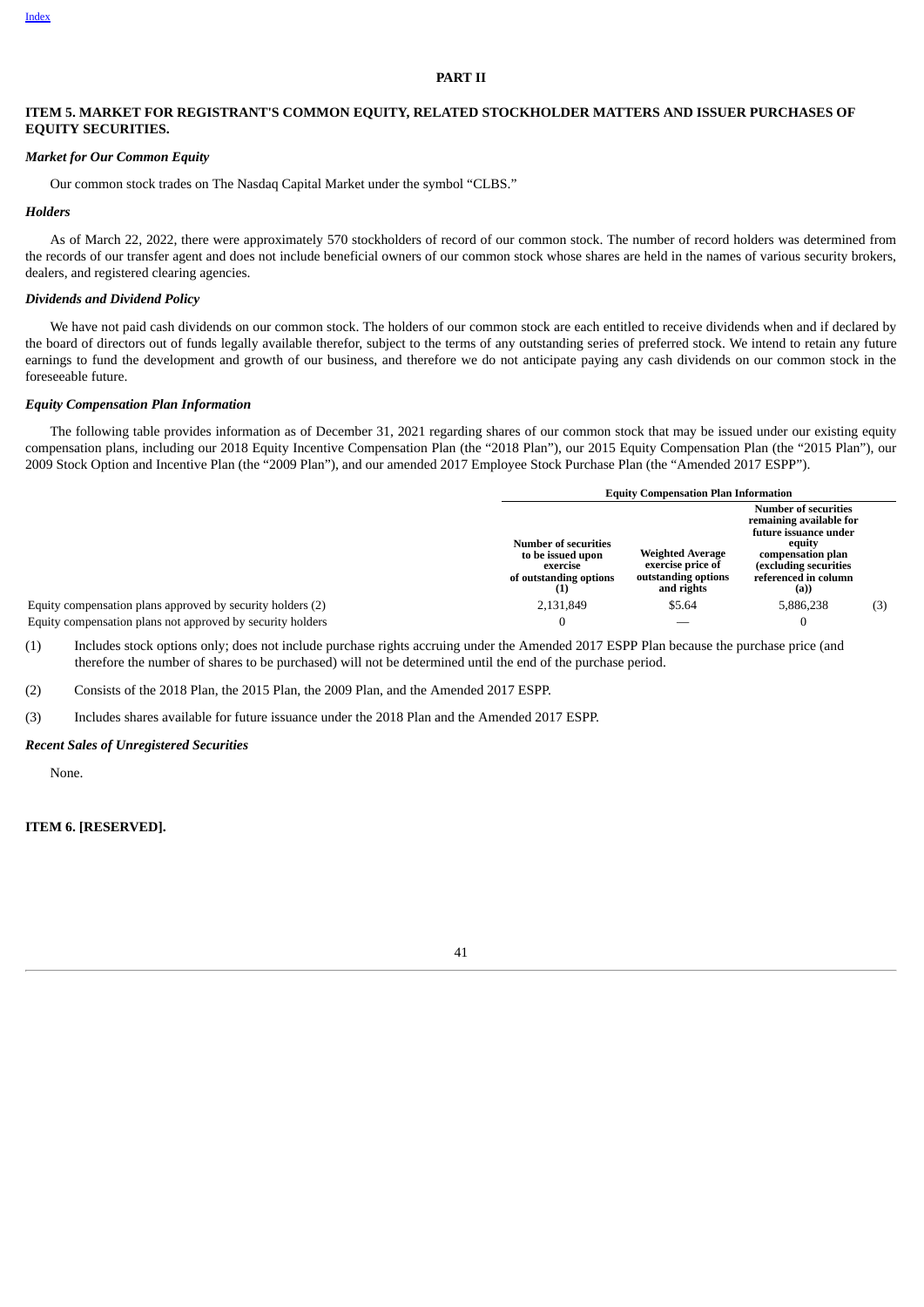### **ITEM 7. MANAGEMENT'S DISCUSSION AND ANALYSIS OF FINANCIAL CONDITION AND RESULTS OF OPERATIONS.**

The following Management's Discussion and Analysis of Financial Condition and Results of Operations contains forward-looking statements that involve risks and uncertainties. Our actual results could differ materially from those anticipated in these forward-looking statements as a result of various factors, including those set forth under "Cautionary Note Regarding Forward-Looking Statements" herein. The following discussion should be read in conjunction with our consolidated financial statements and related notes thereto included elsewhere in this Annual Report.

#### *Overview*

We are a clinical-stage biopharmaceutical company dedicated to the development and commercialization of cellular therapies designed to reverse disease and/or promote the regeneration of damaged tissue. We are developing first-in-class therapeutics based on the characteristics of naturally occurring CD34+ cells and their ability to stimulate the growth of new microvasculature. Our technology leverages these cells to enable the body's natural repair mechanisms using formulations unique to each medical indication.

Our leadership team has decades of collective biopharmaceutical development experience. Our goal is to develop and commercialize products that address important unmet medical needs based on a broad and versatile portfolio of candidates. The Company's current product candidates include:

• XOWNA<sup>®</sup> (CLBS16), the subject of both a completed positive Phase 2a study (ESCaPE-CMD) and an ongoing follow-on Phase 2b study (FREEDOM Trial) in the United States for the treatment of coronary microvascular dysfunction ("CMD");

• HONEDRA® (CLBS12), recipient of SAKIGAKE designation and eligible for early conditional approval in Japan for the treatment of critical limb ischemia ("CLI") and Buerger's disease is being sought based on the current results of a clinical trial executed in Japan. CLBS12 was the recipient of orphan drug designation in March 2021 from the U.S. Food and Drug Administration ("FDA") for Buerger's disease; and

• CLBS201, designed to assess the safety and efficacy of CD34+ cell therapy as a treatment for patients with chronic kidney disease related to type 2 diabetes (diabetic kidney disease or "DKD").

In addition, we also desire to diversify our pipeline of development product candidates and are exploring a range of strategic transactions in furtherance of that goal. We have taken, and intend to continue to take, active steps to identify diligence-suitable assets and/or companies that would complement and derisk our current development programs. Such assets could potentially include indications beyond cardiovascular as well as product categories outside of cell therapy and transactions could include an acquisition, merger, business combination, in-license or other strategic transaction, any of which could result in the issuance of securities that could significantly dilute the shares of our existing stockholders. There can be no assurance that this exploration of strategic alternatives will result in us entering into or completing any transaction or that such transaction, if completed, will add to shareholder value.

#### *Impact of the COVID-19 Pandemic*

The COVID-19 pandemic continues to present substantial public health and economic challenges around the world, and to date has led to the implementation of various responses, including government-imposed quarantines, stay-at-home orders, travel restrictions, mandated business closures and other public health safety measures.

We continue to closely monitor the impact of the COVID-19 pandemic on all aspects of our business, including how it has and will continue to impact our operations and the operations of our suppliers, vendors and business partners, and may take further precautionary and preemptive actions as may be required by federal, state or local authorities. In addition, we have taken steps to minimize the current environment's impact on our business and strategy, including devising contingency plans and securing additional resources from third party service providers. For the safety of our employees and families, we implemented a universal work from home policy as well as stringent social distancing and other hygiene policies for employees when they must be in the office. Our clinical study of HONEDRA® in Japan has experienced significant delays in enrollment due to the States of Emergency in effect in Japan for most of 2020 and reimplemented from January 7, 2021 through March 21, 2021 covering Tokyo and other regions in response to an increased number of COVID-19 infections. Due to reported increases in COVID-19 cases and a low rate of vaccination in Japan, States of Emergency were renewed on April 25, 2021 through May 11, 2021 and then reimplemented in Tokyo from July 12, 2021 through September 30, 2021. With our expectation that COVID-19 in Japan would continue to impact negatively enrollment of patients in the HONEDRA® clinical trial, we elected to suspend trial enrollment, seek a development partner and consult with the Japanese regulatory authorities regarding the submission of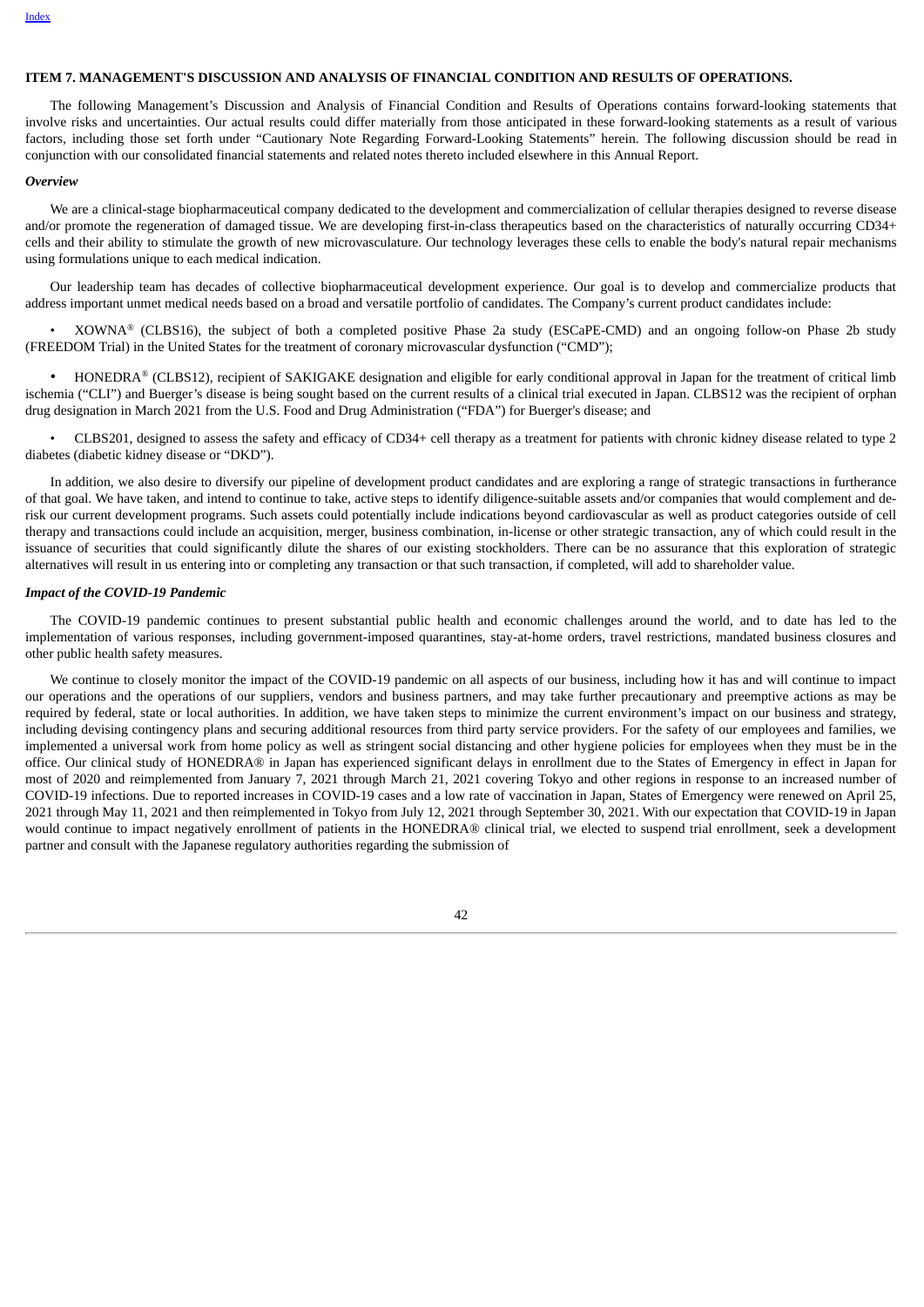patient data already accrued. In addition, our phase 2b trial of XOWNA® in the United States has also experienced delays in enrolling patients as a result of COVID-19.

Beyond its impact on our development pipeline described above, the extent to which COVID-19 ultimately impacts our business, results of operations and financial condition will depend on future developments, which remain highly uncertain and cannot be predicted with confidence, such as the duration of the outbreak, the emergence of new variants, new information that may emerge concerning the severity of COVID-19 or the effectiveness of actions taken to contain COVID-19 or treat its impact, including vaccination campaigns, among others. If we or any of the third parties with whom we engage, however, were to experience any additional shutdowns or other prolonged business disruptions, our ability to conduct our business in the manner and on the timelines presently planned could be materially or negatively affected, which could have a material adverse impact on our business, financial condition and results of operations. It is possible that our clinical development timelines could continue to be negatively affected by COVID-19, which could materially and adversely affect our business, financial condition and results of operations. See "Risk Factors" for additional discussion of the potential adverse impact of the COVID-19 pandemic on our business, financial condition and results of operations.

### *Results of Operations*

#### *Year Ended December 31, 2021 Compared to Year Ended December 31, 2020*

The following table summarizes our results of operations for the years ended December 31, 2021 and 2020:

|                              | <b>Year Ended December 31,</b> |           |              |           |    |           |  |
|------------------------------|--------------------------------|-----------|--------------|-----------|----|-----------|--|
|                              |                                | 2021      |              | 2020      |    | Change    |  |
| <b>Operating Expenses:</b>   |                                |           |              |           |    |           |  |
| Research and development     | \$                             | 17,680    | <sup>S</sup> | 9.253     | -S | 8,427     |  |
| General and administrative   |                                | 11,370    |              | 9,892     |    | 1,478     |  |
| Total operating expenses     |                                | 29,050    |              | 19,145    |    | 9,905     |  |
| Loss from operations         |                                | (29,050)  |              | (19, 145) |    | (9,905)   |  |
| Total other income (expense) |                                | 76        |              | 132       |    | (56)      |  |
| Benefit from income taxes    |                                | (1,508)   |              | (10, 872) |    | (9, 364)  |  |
| Net loss                     |                                | (27, 466) |              | (8, 141)  |    | (19, 325) |  |

Overall, net losses were \$27.5 million and \$8.1 million for the years ended December 31, 2021 and 2020, respectively.

### *Operating Expenses*

For the year ended December 31, 2021, operating expenses totaled \$29.1 million compared to \$19.1 million for the year ended December 31, 2020, representing an increase of \$9.9 million or 52%. Operating expenses comprise the following:

- Research and development expenses were approximately \$17.7 million for the year ended December 31, 2021 compared to \$9.3 million for the year ended December 31, 2020, representing an increase of approximately \$8.4 million, or 91%. This increase was primarily due to an increase in expenses associated with the enrollment of our XOWNA® Phase 2b study (the FREEDOM Trial). Research and development in both periods focused on the advancement of our ischemic repair platform and related to:
	- © expenses associated with our XOWNA® Phase 2b study (the FREEDOM Trial) which commenced in the fourth quarter of 2020 with the first patient in the study treated in January 2021;
	- $\circ$  ongoing registration-eligible study expenses for HONEDRA® in CLI in Japan which focused on patient enrollment completion. The study's enrollment has been significantly curtailed by the COVID-19 pandemic's impact in Japan, including the States of Emergency that have persisted there for over 18 months. Due to the significant and continued operational and financial burden incurred as a result of these COVID-19 delays, coupled with the complete unpredictability of the timing of site enrollment re-initiation, we have suspended enrollment efforts and will focus on consummating a partnership with a Japanese company in order to complete the study enrollment as well as to explore the possibility of submitting the existing data to PMDA under the SAKIGAKE designation; and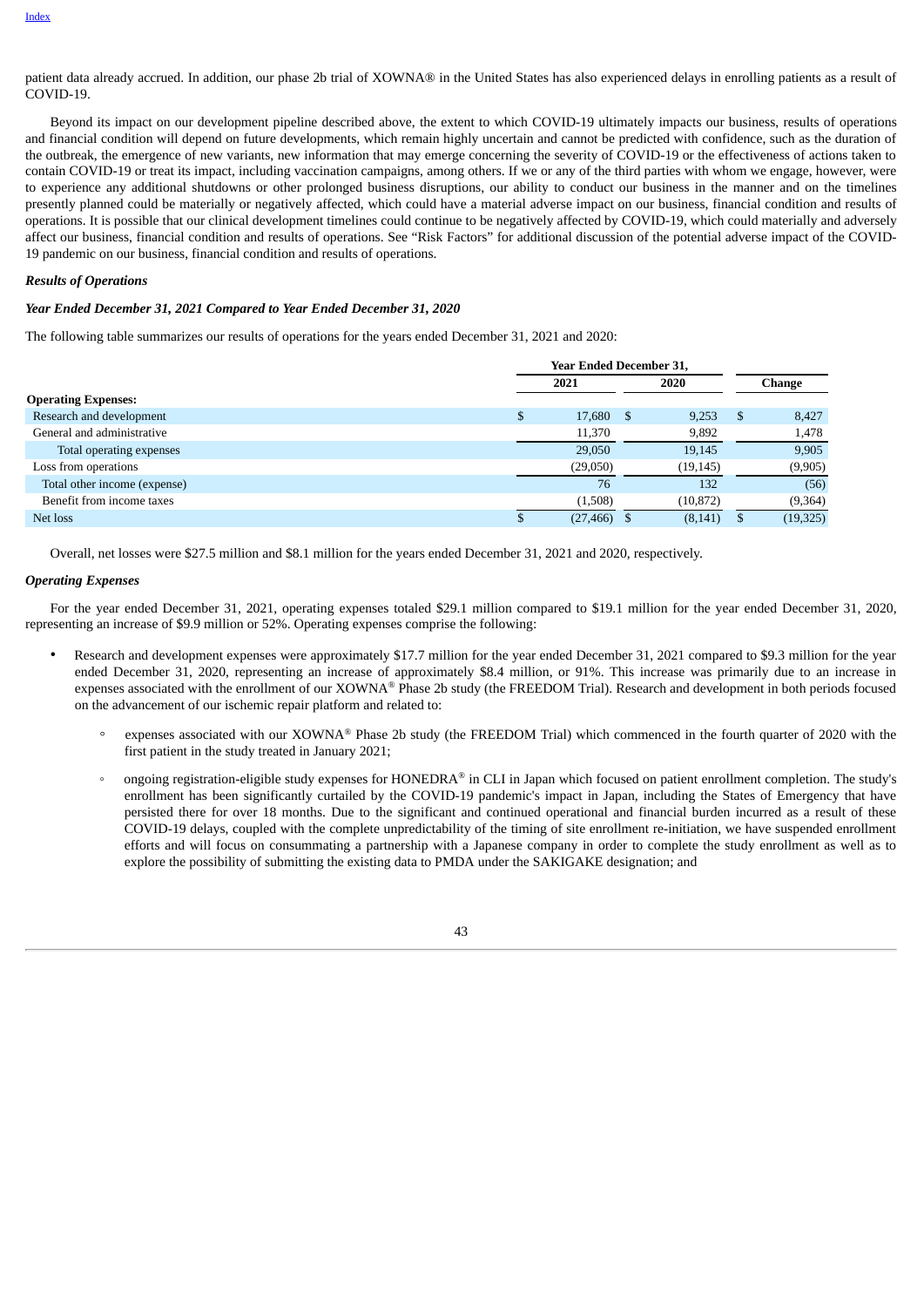*•* General and administrative expenses were approximately \$11.4 million for the year ended December 31, 2021, compared to \$9.9 million for the year ended December 31, 2020, representing an increase of approximately \$1.5 million, or 15%. This increase was primarily due to an increase in directors and officers insurance premiums and strategic consulting expenses. Our general and administrative expenses focus on general corporaterelated activities.

Historically, to minimize our use of cash, we have used a variety of equity and equity-linked instruments as compensation to employees, consultants, directors and other service providers. The use of these instruments has resulted in charges to the results of operations, which has been significant in the past.

#### *Other Income (Expense)*

Total other income (expense) is comprised primarily of investment income on cash, cash equivalents and marketable securities and a loss on sale of \$0.1 million related to the sale of our New Jersey net operating losses ("NJ NOLs").

#### *Income Tax Benefit*

In April 2020, we received approval from the New Jersey Economic Development Authority ("NJEDA") to participate in the Technology Business Tax Certificate Transfer Program (the "Program"), whereby we qualified to sell a percentage of its New Jersey net operating losses ("NJ NOLs"). We subsequently sold a portion of our NJ NOLs to a qualifying and approved buyer pursuant to the Program for net proceeds of \$10.9 million.

In April 2021, we received final approval from the NJEDA under the Program to sell a portion of our NJ NOLs, which subsequently were sold to a qualifying and approved buyer pursuant to the Program for net proceeds of \$1.4 million. The \$1.5 million of our NJ NOL tax benefits have been recorded as a benefit from income taxes and the loss on sale of \$0.1 million recorded in other income (expense).

#### **Analysis of Liquidity and Capital Resources**

At December 31, 2021, we had cash, cash equivalents, and marketable securities of approximately \$95.0 million, working capital of approximately \$91.7 million, and stockholders' equity of approximately \$92.3 million.

During the year ended December 31, 2021, we met our immediate cash requirements through existing cash balances. Additionally, we used equity and equity-linked instruments to pay for services and compensation.

Net cash provided by or used in operating, investing and financing activities were as follows (in thousands):

|                                           | Year Ended December 31, |           |      |         |  |
|-------------------------------------------|-------------------------|-----------|------|---------|--|
|                                           |                         | 2021      | 2020 |         |  |
| Net cash used in operating activities     |                         | (22, 245) |      | (8, 82) |  |
| Net cash used in investing activities     |                         | (54,896)  |      | (7,27)  |  |
| Net cash provided by financing activities |                         | 85,276    |      | 18,58   |  |

# *Operating Activities*

Our cash used in operating activities during the year ended December 31, 2021 totaled approximately \$22.2 million, comprising (i) our net loss of \$27.5 million, as adjusted for non-cash income and expenses totaling \$4.6 million (which includes adjustments for equity-based compensation, depreciation and amortization, and amortization/accretion of marketable securities), and (ii) changes in operating assets and liabilities of approximately \$0.6 million.

Our cash used in operating activities during the year ended December 31, 2020 totaled approximately \$8.8 million, which is the sum of (i) our net loss of \$8.1 million, as adjusted for non-cash income and expenses totaling \$1.6 million (which includes adjustments for equity-based compensation, depreciation and amortization, and amortization/accretion of marketable securities), and (ii) changes in operating assets and liabilities of approximately \$2.3 million.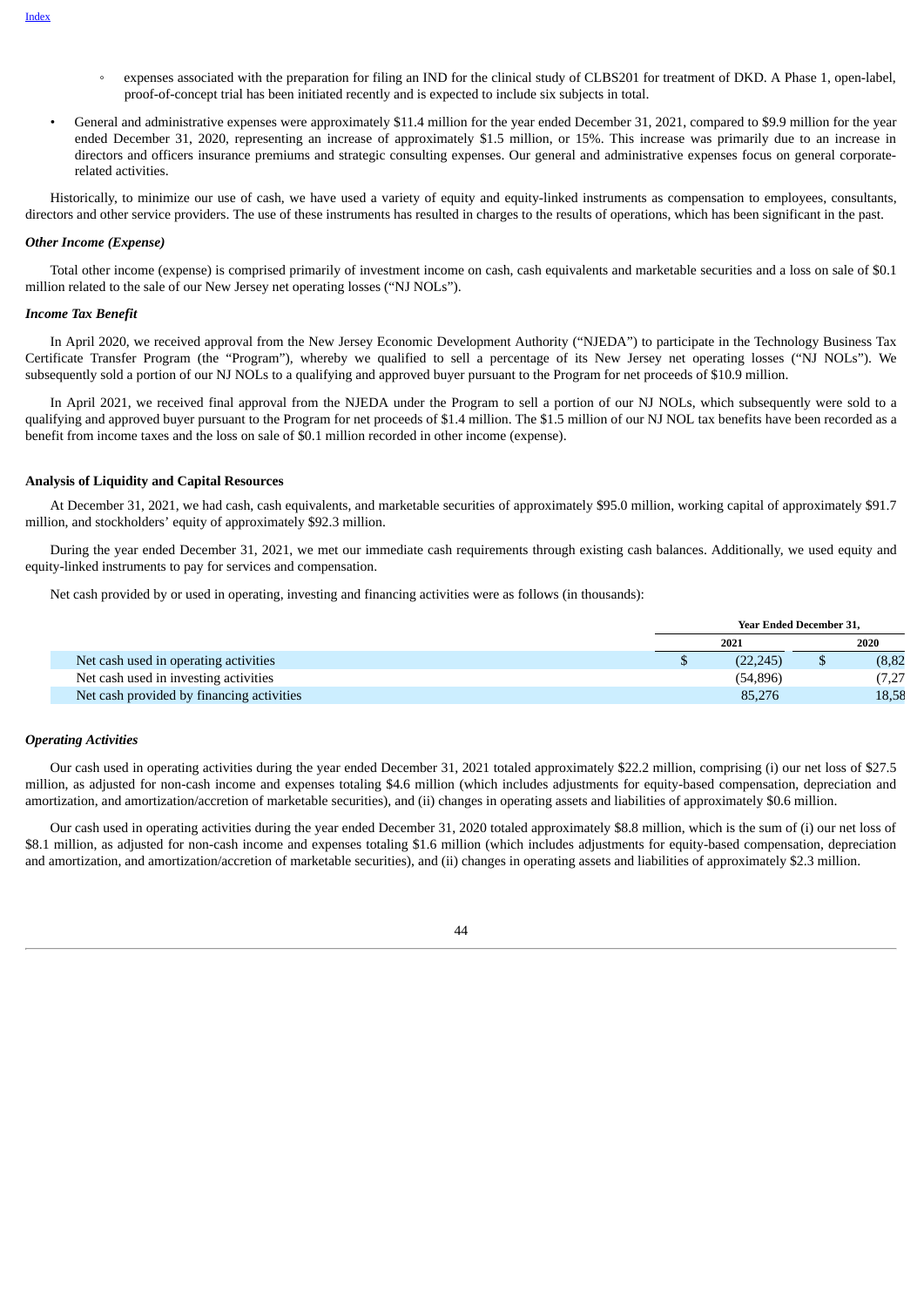# *Investing Activities*

Our cash used in investing activities during the year ended December 31, 2021 totaled approximately \$54.9 million and was primarily due to net purchases of marketable securities (net of sales of marketable securities).

Our cash used in investing activities during the year ended December 31, 2020 totaled approximately \$7.3 million and was primarily due to net purchases of marketable securities (net of sales of marketable securities).

# *Financing Activities*

Our cash provided by financing activities during the year ended December 31, 2021, primarily consisted of (i) net proceeds of \$23.1 million through the issuance of common shares and warrants in our January 2021 private placement, (ii) net proceeds of \$1.8 million in connection with warrant exercises, (iii) net proceeds of \$60.6 million through the issuance of common shares and warrants in both of our February 2021 registered direct offerings which was partially offset by tax withholding-related payments on net share settlement equity awards to employees.

Our cash provided by financing activities during the year ended December 31, 2020 primarily consisted of (i) net proceeds of \$4.5 million through the issuance of common shares and warrants in our April 2020 registered direct offering, (ii) net proceeds of \$3.8 million through the issuance of common shares and warrants in our May 2020 registered direct offering, and (iii) net proceeds of \$1.9 million through the issuance of common shares and warrants in our July 2020 private placement offering, and (iv) net proceeds of \$8.4 million through the issuance of common shares under our common stock sales agreement with HCW, which was partially offset by tax withholding-related payments on net share settlement equity awards to employees.

#### *Liquidity and Capital Requirements Outlook*

To meet our short and long-term liquidity needs, we expect to use existing cash balances and a variety of other means. Other sources of liquidity could include additional potential issuances of debt or equity securities in public or private financings, partnerships and/or collaborations and/or sale of assets. Our history of operating losses and liquidity challenges may make it difficult for us to raise capital on acceptable terms or at all. The demand for the equity and debt of biopharmaceutical companies like ours is dependent upon many factors, including the general state of the financial markets. During times of extreme market volatility, capital may not be available on favorable terms, if at all. Our inability to obtain such additional capital could materially and adversely affect our business operations. We will also continue to seek, as appropriate, grants for scientific and clinical studies from various governmental agencies and foundations, and other sources of non-dilutive funding. We believe that our cash on hand will enable us to fund operating expenses for at least the next 12 months following the issuance of our financial statements.

On June 4, 2021, we entered into an At The Market Offering Agreement (the "ATM Agreement") with HCW, as sales agent, in connection with an "at the market offering" under which we may, from time to time offer and sell shares of our common stock, having an aggregate offering price of up to \$50.0 million. As of December 31, 2021, we had not issued any shares under the ATM Agreement. Pursuant to the ATM Agreement, HCW is only obligated to make sales when we are in compliance with all Nasdaq listing standards. On February 18, 2022, we received a deficiency notice from Nasdaq informing us that we are not in compliance with the Minimum Bid Price Requirement. As such, we will not be able to sell shares under the ATM Agreement until we regain compliance, if ever.

In February 2021, we received preliminary approval from the NJEDA to participate in the Program. The Program permits qualified companies to sell a percentage of their NJ NOLs to unrelated profitable corporations. On April 12, 2021, we received final approval from NJEDA to sell \$1.5 million of our NJ NOLs, which were subsequently sold to a qualifying and approved buyer pursuant to the Program for net proceeds of \$1.4 million.

In February 2021, we entered into a Securities Purchase Agreement (the "Institutional Purchase Agreement") with certain institutional investors (the "Institutional Purchasers"). Pursuant to the terms of the Institutional Purchase Agreement, we sold to the Institutional Purchasers in a registered direct offering an aggregate of 24,906,134 shares of our common stock and warrants to purchase an aggregate of 12,453,067 shares of our common stock at a combined purchase price equal to \$2.45 per share and associated warrant. Each warrant features an exercise price equal to \$2.90 per share, is exercisable immediately upon issuance and will expire five years from the issuance date. Additionally, in a concurrent non-brokered registered direct offering, we entered into a Securities Purchase Agreement (the "Additional Purchase Agreement") with certain accredited investors (the "Additional Purchasers"). Pursuant to the terms of the Additional Purchase Agreement, we sold to the Additional Purchasers an aggregate of 1,632,652 shares of our common stock and warrants to purchase an aggregate of 816,326 shares of our common stock at a combined purchase price equal to \$2.45 per share and associated warrant. Each warrant features an exercise price equal to \$2.90 per share, is exercisable immediately upon issuance and will expire five years from the issuance date. The closing of the offerings occurred on February 17, 2021. In connection with the registered direct offerings, we received gross proceeds of approximately \$65.0 million.

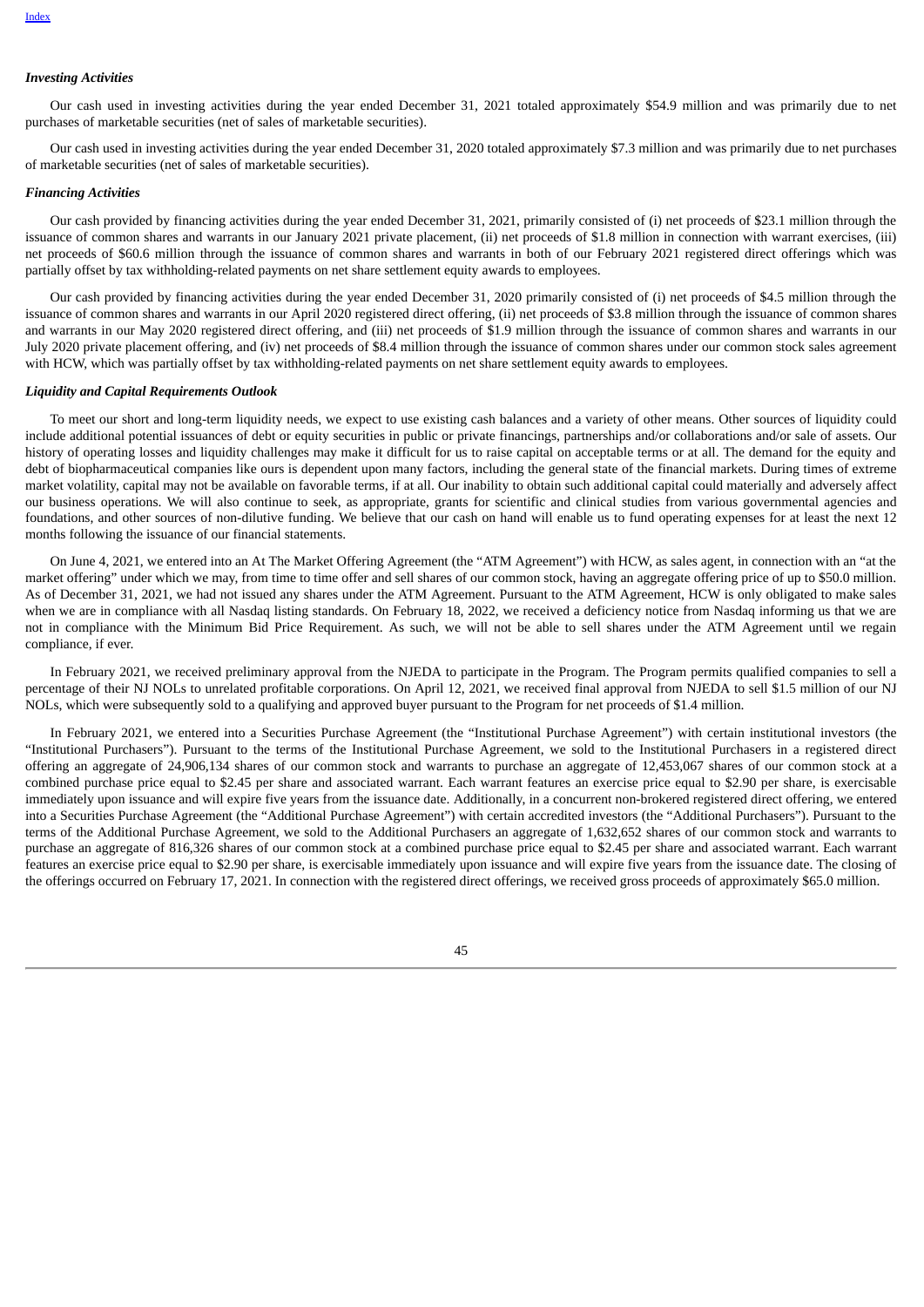In January 2021, we entered into a Securities Purchase Agreement (the "January Purchase Agreement") with certain institutional and accredited investors (the "January Purchasers"), pursuant to which the Company issued and sold to the January Purchasers in a private placement an aggregate of (i) 12,500,000 shares of common stock, and (ii) warrants exercisable for up to an aggregate of 6,250,000 shares of common stock at a combined offering price of \$2.00 per share of common stock and associated warrant. The warrants have an exercise price of \$2.90 per share. Each warrant will be immediately exercisable and will expire five and one-half years from the issuance date. The closing of the offering occurred on January 25, 2021. We received gross proceeds of \$25.0 million in connection with the private placement, before deducting placement agent fees and related offering expenses.

In March 2019, we and Lincoln Park Capital Fund, LLC ("Lincoln Park") entered into a purchase agreement (the "Purchase Agreement") and a registration rights agreement (the "Registration Rights Agreement"), pursuant to which we have the right to sell to Lincoln Park shares of our common stock having an aggregate value of up to \$26 million, subject to certain limitations and conditions set forth in the Purchase Agreement (the "Offering"). As consideration for entering into the Purchase Agreement, we issued to Lincoln Park an additional 181,510 shares of common stock as commitment shares. Pursuant to the Purchase Agreement, Lincoln Park purchased 250,000 shares of common stock, at a price of \$4.00 per share, for a total gross purchase price of \$1.0 million (the "Initial Purchase") upon commencement. Thereafter, as often as every business day from and after one business day following the date of the Initial Purchase and over the 36-month term of the Purchase Agreement, we have the right, from time to time, at our sole discretion and subject to certain conditions, to direct Lincoln Park to purchase up to 100,000 shares of common stock, with such amount increasing as the closing sale price of the common stock increases; provided Lincoln Park's obligation under any single such purchase will not exceed \$2,500,000, unless we and Lincoln Park mutually agree to increase the maximum amount of such single purchase (each, a "Regular Purchase"). If we direct Lincoln Park to purchase the maximum number of shares of common stock we then may sell in a Regular Purchase, then in addition to such Regular Purchase, and subject to certain conditions and limitations in the Purchase Agreement, we may direct Lincoln Park in an "accelerated purchase" to purchase an additional amount of common stock that may not exceed the lesser of (i) 300% the number of shares purchased pursuant to the corresponding Regular Purchase or (ii) 30% of the total number of shares of our common stock traded during a specified period on the applicable purchase date as set forth in the Purchase Agreement. Under certain circumstances and in accordance with the Purchase Agreement, we may direct Lincoln Park to purchase shares in multiple accelerated purchases on the same trading day. As of December 31, 2021, the Company had not made any sales of common stock to Lincoln Park under the Purchase Agreement other than the Initial Purchase.

While we continue to seek capital through a number of means, there can be no assurance that additional financing will be available on acceptable terms, if at all, and our negotiating position in capital generating efforts may worsen as existing resources are used. Additional equity financing may be dilutive to our stockholders; debt financing, if available, may involve significant cash payment obligations and covenants that restrict our ability to operate as a business; our stock price may not reach levels necessary to induce option or warrant exercises; and asset sales may not be possible on terms we consider acceptable. If we are unable to access capital necessary to meet our long-term liquidity needs, we may have to delay the expansion of our business or raise funds on terms that we currently consider unfavorable.

#### **Off-Balance Sheet Arrangements**

[Index](#page-1-0)

We do not have any off-balance sheet arrangements.

# **Critical Accounting Policies and Estimates**

The preparation of financial statements in conformity with accounting principles generally accepted in the United States requires management to make estimates and judgments that affect the amounts reported in the financial statements. We evaluate our estimates and assumptions on an ongoing basis. We base our estimates on historical experience and other assumptions believed to be reasonable under the circumstances, the results of which form the basis for making judgments about the carrying value of assets and liabilities that are not readily apparent from other sources. Actual results could differ from these estimates.

An accounting policy is considered to be critical if it is important to our financial condition and results of operations and if it requires management's most difficult, subjective and complex judgments in its application. For a summary of all of our significant accounting policies, see Note 2 to our Consolidated Financial Statements.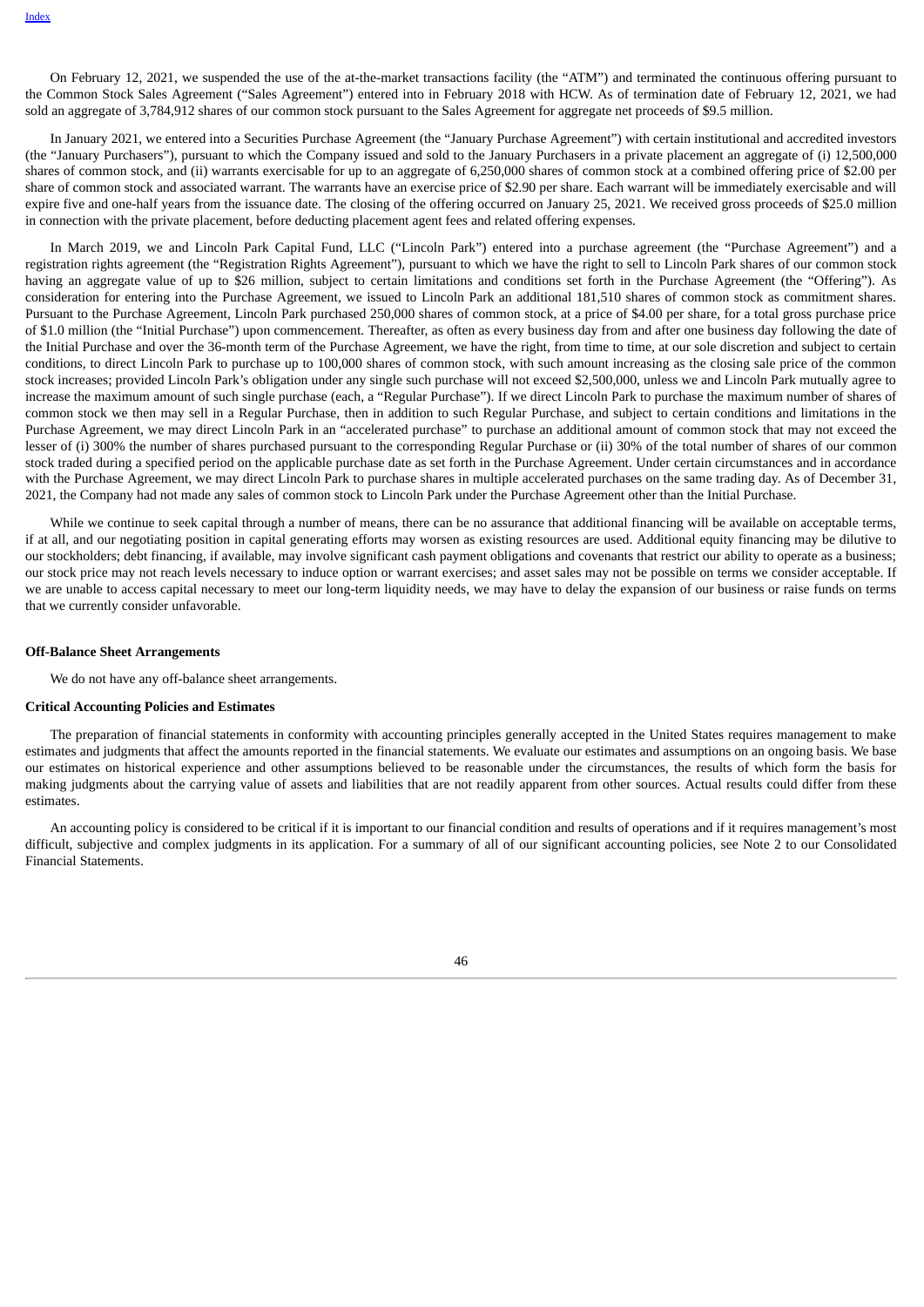# *Share-Based Compensation*

We expense all share-based payment awards to employees, directors, and consultants, including grants of stock options, warrants, and restricted stock, over the requisite service period based on the grant date fair value of the awards. Consultant awards are remeasured each reporting period through vesting. For awards with performance-based vesting criteria, we estimate the probability of achievement of the performance criteria and recognize compensation expense related to those awards expected to vest. We determine the fair value of option awards using the Black-Scholes option-pricing model which uses both historical and current market data to estimate fair value. This method incorporates various assumptions such as the risk-free interest rate, expected volatility, expected dividend yield and expected life of the options or warrants. The fair value of our restricted stock and restricted stock units is based on the closing market price of our common stock on the date of grant.

# **ITEM 7A. QUANTITATIVE AND QUALITATIVE DISCLOSURES ABOUT MARKET RISK.**

Not applicable.

# **ITEM 8. FINANCIAL STATEMENTS AND SUPPLEMENTARY DATA.**

The financial statements and notes thereto required to be filed under this Item are presented commencing on page 51 of this Annual Report on Form 10- K.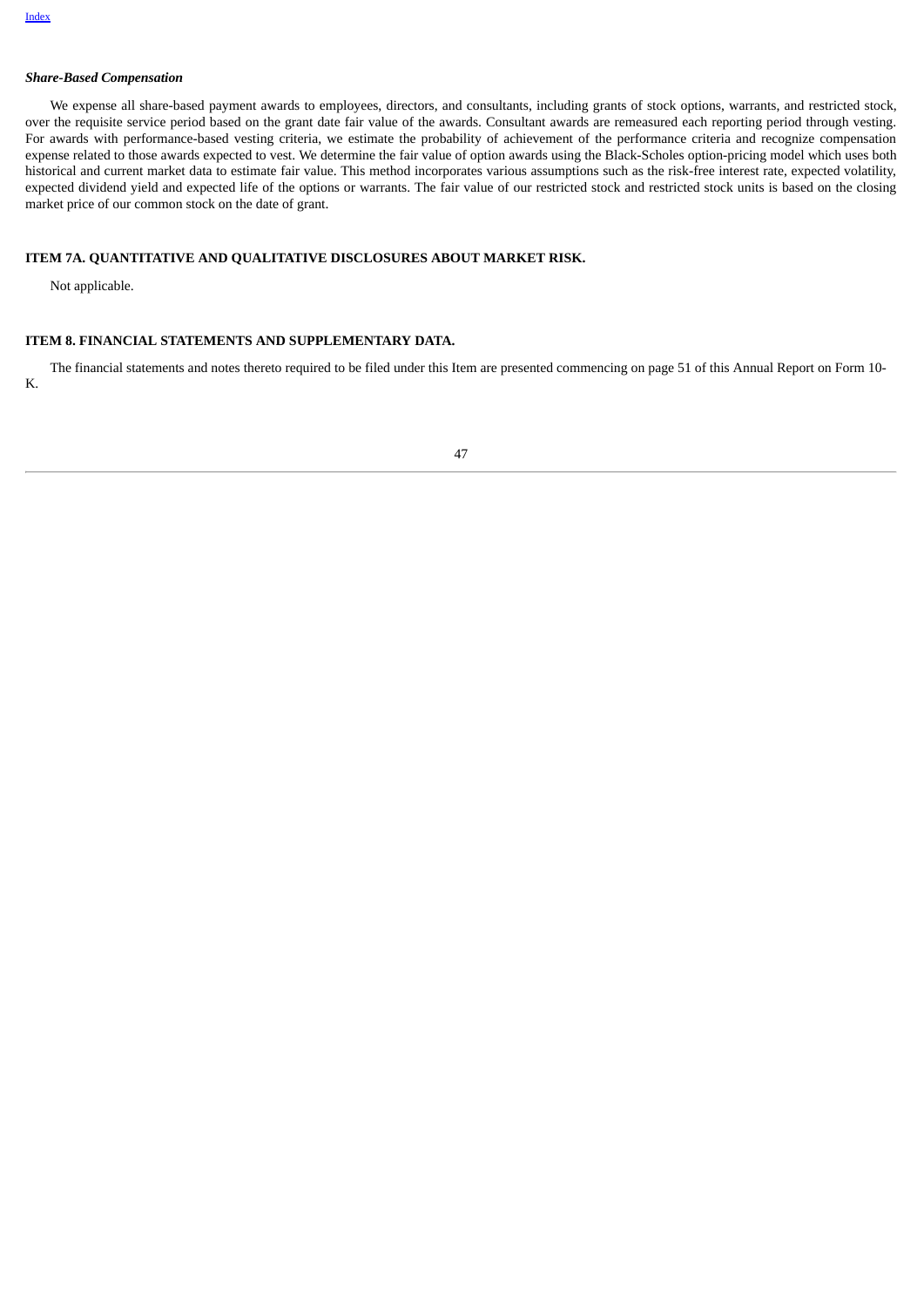# **Caladrius Biosciences, Inc. and Subsidiaries**

# **Table of Contents**

<span id="page-48-0"></span>

| Report of Independent Registered Public Accounting Firm (PCAOB ID Number 248)          |    |  |  |  |  |  |  |  |
|----------------------------------------------------------------------------------------|----|--|--|--|--|--|--|--|
| <b>Financial Statements:</b>                                                           |    |  |  |  |  |  |  |  |
| Consolidated Balance Sheets at December 31, 2021 and 2020                              | 50 |  |  |  |  |  |  |  |
| Consolidated Statements of Operations - Years Ended December 31, 2021 and 2020         | 51 |  |  |  |  |  |  |  |
| Consolidated Statements of Comprehensive Loss - Years Ended December 31, 2021 and 2020 |    |  |  |  |  |  |  |  |
| Consolidated Statements of Equity - Years Ended December 31, 2021 and 2020             |    |  |  |  |  |  |  |  |
| Consolidated Statements of Cash Flows - Years Ended December 31, 2021 and 2020         |    |  |  |  |  |  |  |  |
| <b>Notes to Consolidated Financial Statements</b>                                      |    |  |  |  |  |  |  |  |
|                                                                                        |    |  |  |  |  |  |  |  |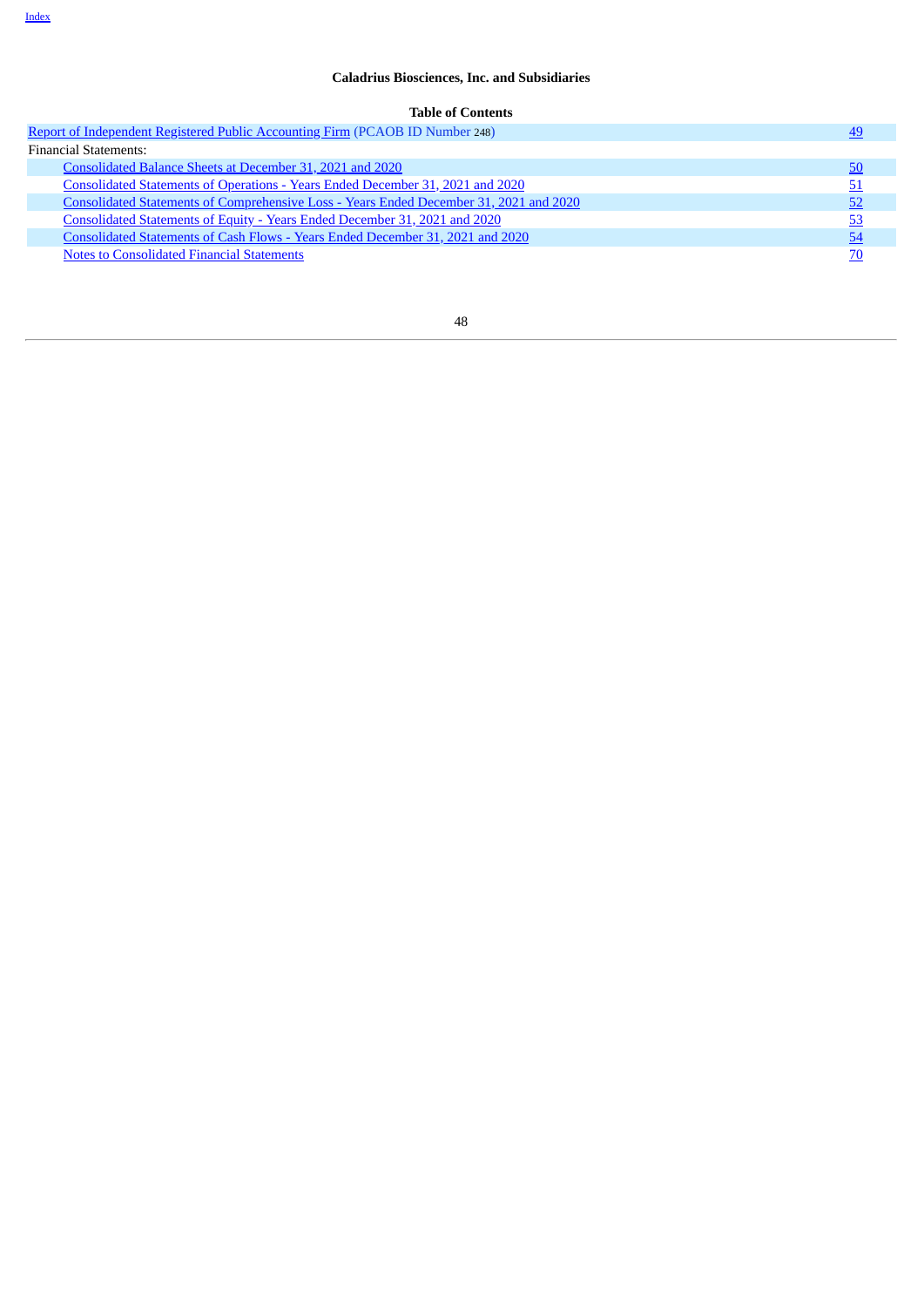### **REPORT OF INDEPENDENT REGISTERED PUBLIC ACCOUNTING FIRM**

Board of Directors and Stockholders of Caladrius Biosciences, Inc.

# **Opinion on the financial statements**

We have audited the accompanying consolidated balance sheets of Caladrius Biosciences, Inc. (a Delaware corporation) and subsidiaries (the "Company") as of December 31, 2021 and 2020, the related consolidated statements of operations, comprehensive loss, equity, and cash flows for each of the two years in the period ended December 31, 2021, and the related notes (collectively referred to as the "financial statements"). In our opinion, the financial statements present fairly, in all material respects, the financial position of the Company as of December 31, 2021 and 2020, and the results of its operations and its cash flows for each of the two years in the period ended December 31, 2021, in conformity with accounting principles generally accepted in the United States of America.

#### **Basis for opinion**

These financial statements are the responsibility of the Company's management. Our responsibility is to express an opinion on the Company's financial statements based on our audits. We are a public accounting firm registered with the Public Company Accounting Oversight Board (United States) ("PCAOB") and are required to be independent with respect to the Company in accordance with the U.S. federal securities laws and the applicable rules and regulations of the Securities and Exchange Commission and the PCAOB.

We conducted our audits in accordance with the standards of the PCAOB. Those standards require that we plan and perform the audit to obtain reasonable assurance about whether the financial statements are free of material misstatement, whether due to error or fraud. The Company is not required to have, nor were we engaged to perform, an audit of its internal control over financial reporting. As part of our audits we are required to obtain an understanding of internal control over financial reporting but not for the purpose of expressing an opinion on the effectiveness of the Company's internal control over financial reporting. Accordingly, we express no such opinion.

Our audits included performing procedures to assess the risks of material misstatement of the financial statements, whether due to error or fraud, and performing procedures that respond to those risks. Such procedures included examining, on a test basis, evidence regarding the amounts and disclosures in the financial statements. Our audits also included evaluating the accounting principles used and significant estimates made by management, as well as evaluating the overall presentation of the financial statements. We believe that our audits provide a reasonable basis for our opinion.

# **Critical audit matters**

Critical audit matters are matters arising from the current period audit of the financial statements that were communicated or required to be communicated to the audit committee and that: (1) relate to accounts or disclosures that are material to the financial statements and (2) involved our especially challenging, subjective, or complex judgments. We determined that there are no critical audit matters.

# /s/ GRANT THORNTON LLP

We have served as the Company's auditor since 2011.

<span id="page-49-0"></span>New York, New York March 22, 2022

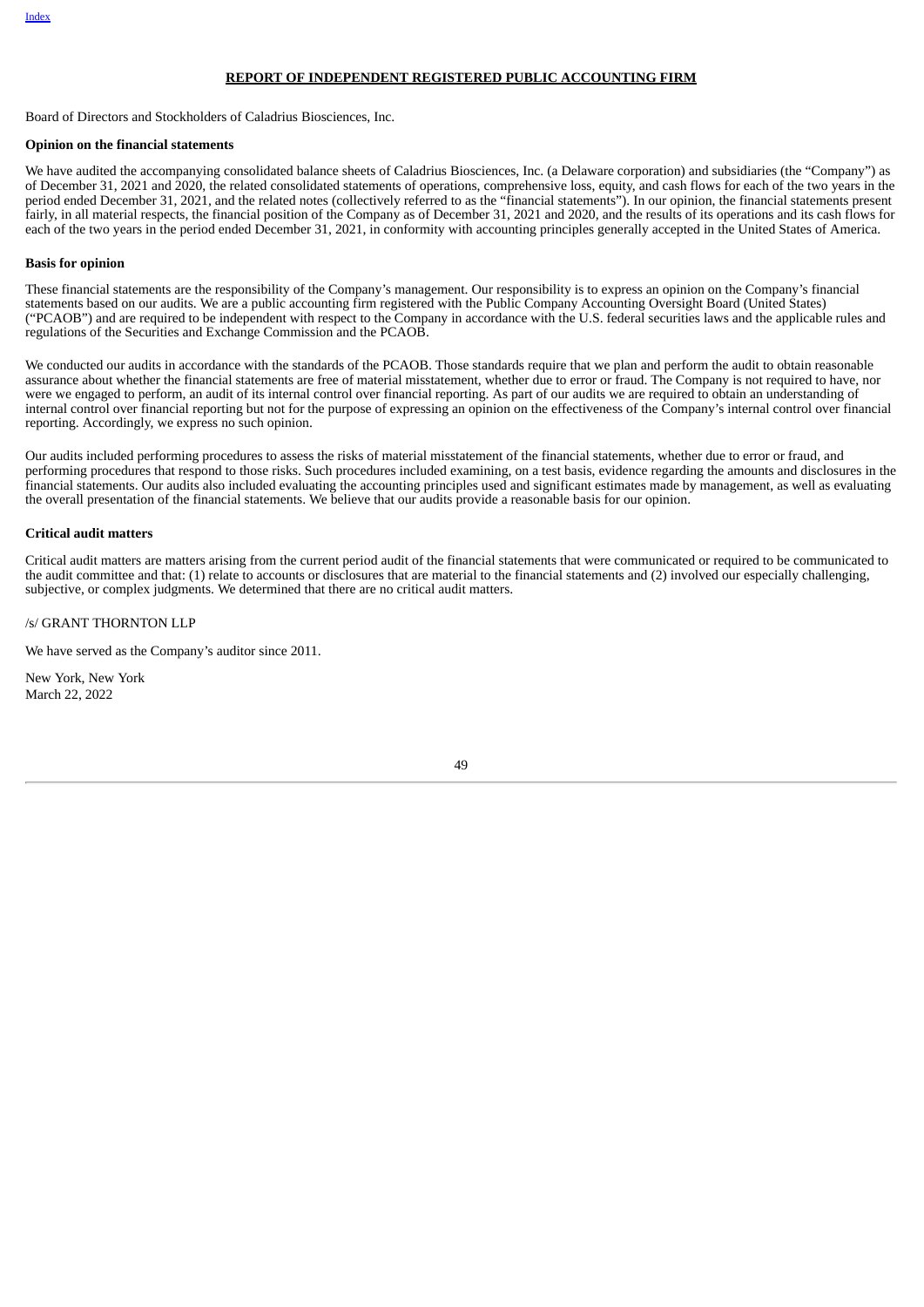# **CALADRIUS BIOSCIENCES, INC. AND SUBSIDIARIES CONSOLIDATED BALANCE SHEETS**

(In thousands, except share data)

<span id="page-50-0"></span>

|                                                                                                                                                                                                                                                                                                  | December 31.<br>2021 |            |              | December 31.<br>2020 |  |
|--------------------------------------------------------------------------------------------------------------------------------------------------------------------------------------------------------------------------------------------------------------------------------------------------|----------------------|------------|--------------|----------------------|--|
| <b>ASSETS</b>                                                                                                                                                                                                                                                                                    |                      |            |              |                      |  |
| <b>Current Assets</b>                                                                                                                                                                                                                                                                            |                      |            |              |                      |  |
| Cash and cash equivalents                                                                                                                                                                                                                                                                        | $\mathbb{S}$         | 24,647     | \$           | 16,512               |  |
| Marketable securities                                                                                                                                                                                                                                                                            |                      | 70,323     |              | 18,061               |  |
| Prepaid and other current assets                                                                                                                                                                                                                                                                 |                      | 1.212      |              | 758                  |  |
| Total current assets                                                                                                                                                                                                                                                                             |                      | 96,182     |              | 35,331               |  |
| Property and equipment, net                                                                                                                                                                                                                                                                      |                      | 62         |              | 57                   |  |
| Other assets                                                                                                                                                                                                                                                                                     |                      | 764        |              | 614                  |  |
| <b>Total assets</b>                                                                                                                                                                                                                                                                              | $\mathbb{S}$         | 97,008     | $\mathbf{s}$ | 36.002               |  |
| LIABILITIES, NON-CONTROLLING INTERESTS AND EQUITY                                                                                                                                                                                                                                                |                      |            |              |                      |  |
| <b>Liabilities</b>                                                                                                                                                                                                                                                                               |                      |            |              |                      |  |
| Accounts payable                                                                                                                                                                                                                                                                                 | \$                   | 1.934      | \$           | 1,020                |  |
| <b>Accrued liabilities</b>                                                                                                                                                                                                                                                                       |                      | 2.589      |              | 2,486                |  |
| Total current liabilities                                                                                                                                                                                                                                                                        |                      | 4,523      |              | 3,506                |  |
| Other long-term liabilities                                                                                                                                                                                                                                                                      |                      | 485        |              | 254                  |  |
| <b>Total liabilities</b>                                                                                                                                                                                                                                                                         |                      | 5.008      |              | 3.760                |  |
| <b>Commitments and Contingencies</b>                                                                                                                                                                                                                                                             |                      |            |              |                      |  |
| <b>Stockholders' Equity</b>                                                                                                                                                                                                                                                                      |                      |            |              |                      |  |
| Preferred stock; authorized, 20,000,000 shares<br>Series B convertible redeemable preferred stock liquidation value, 0.001 share of common stock, \$0.01 par value; 825,000<br>shares designated; issued and outstanding, 10,000 shares at December 31, 2021 and December 31, 2020, respectively |                      |            |              |                      |  |
| Common stock, \$0.001 par value, authorized 500,000,000 shares; issued 59,800,792 and 19,389,413 shares, at December<br>31, 2021 and December 31, 2020, respectively; and outstanding, 59,789,712 and 19,378,333 shares, at December 31, 2021<br>and December 31, 2020, respectively             |                      | 60         |              | 19                   |  |
| Additional paid-in capital                                                                                                                                                                                                                                                                       |                      | 545.988    |              | 458,748              |  |
| Treasury stock, at cost; 11,080 shares at December 31, 2021 and December 31, 2020 respectively                                                                                                                                                                                                   |                      | (708)      |              | (708)                |  |
| Accumulated deficit                                                                                                                                                                                                                                                                              |                      | (453, 016) |              | (425,550)            |  |
| Accumulated other comprehensive loss                                                                                                                                                                                                                                                             |                      | (70)       |              | (13)                 |  |
| Total Caladrius Biosciences, Inc. stockholders' equity                                                                                                                                                                                                                                           |                      | 92.254     |              | 32,496               |  |
| <b>Non-controlling interests</b>                                                                                                                                                                                                                                                                 |                      | (254)      |              | (254)                |  |
| Total equity                                                                                                                                                                                                                                                                                     |                      | 92,000     |              | 32,242               |  |
| Total liabilities, non-controlling interests and equity                                                                                                                                                                                                                                          | \$                   | 97,008     | \$           | 36,002               |  |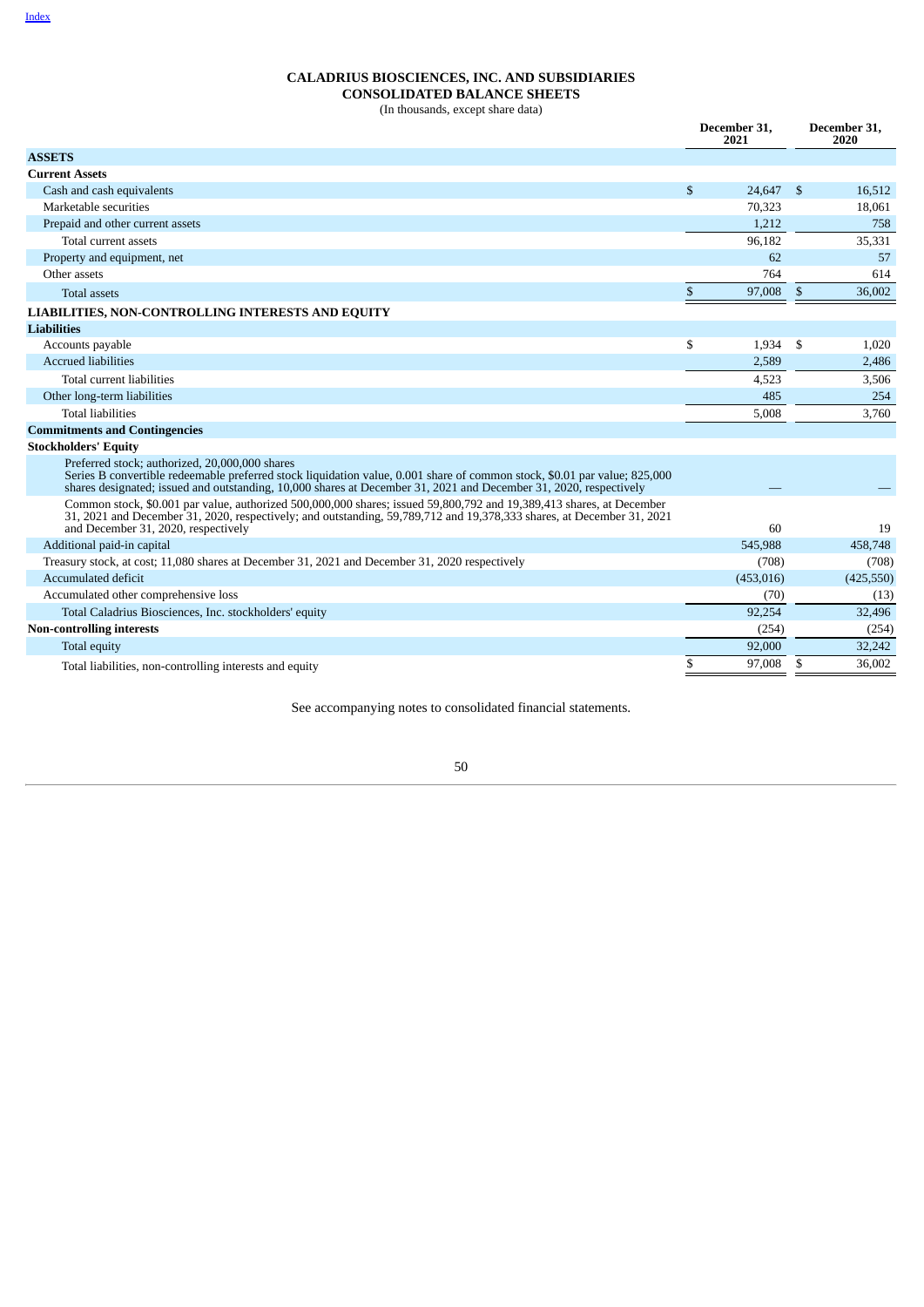# **CALADRIUS BIOSCIENCES, INC. AND SUBSIDIARIES CONSOLIDATED STATEMENTS OF OPERATIONS** (In thousands, except per share data)

|                                                                          |      | Year Ended December 31, |           |  |  |  |
|--------------------------------------------------------------------------|------|-------------------------|-----------|--|--|--|
|                                                                          | 2021 |                         | 2020      |  |  |  |
| <b>Operating Expenses:</b>                                               |      |                         |           |  |  |  |
| Research and development                                                 | \$   | 17,680<br>\$            | 9,253     |  |  |  |
| General and administrative                                               |      | 11,370                  | 9,892     |  |  |  |
| <b>Operating expenses</b>                                                |      | 29,050                  | 19,145    |  |  |  |
| <b>Operating loss</b>                                                    |      | (29,050)                | (19, 145) |  |  |  |
| Other income (expense):                                                  |      |                         |           |  |  |  |
| Investment income, net                                                   |      | 151                     | 132       |  |  |  |
| Other expense, net                                                       |      | (75)                    |           |  |  |  |
| Total other income                                                       |      | 76                      | 132       |  |  |  |
|                                                                          |      |                         |           |  |  |  |
| Net loss before benefit from income taxes and noncontrolling interests   |      | (28, 974)               | (19,013)  |  |  |  |
| Benefit from income taxes                                                |      | (1,508)                 | (10, 872) |  |  |  |
| Net loss                                                                 | \$   | $(27, 466)$ \$          | (8, 141)  |  |  |  |
| Less - net income attributable to noncontrolling interests               |      |                         | 9         |  |  |  |
| Net loss attributable to Caladrius Biosciences, Inc. common shareholders | \$   | (27, 466)<br>S.         | (8, 150)  |  |  |  |
|                                                                          |      |                         |           |  |  |  |
| <b>Basic and diluted loss per share:</b>                                 |      |                         |           |  |  |  |
| Caladrius Biosciences, Inc. common shareholders                          | \$   | $(0.50)$ \$             | (0.53)    |  |  |  |
| Weighted average common shares outstanding:                              |      |                         |           |  |  |  |
| Basic and diluted shares                                                 |      | 55,313                  | 15,440    |  |  |  |

<span id="page-51-0"></span>See accompanying notes to consolidated financial statements.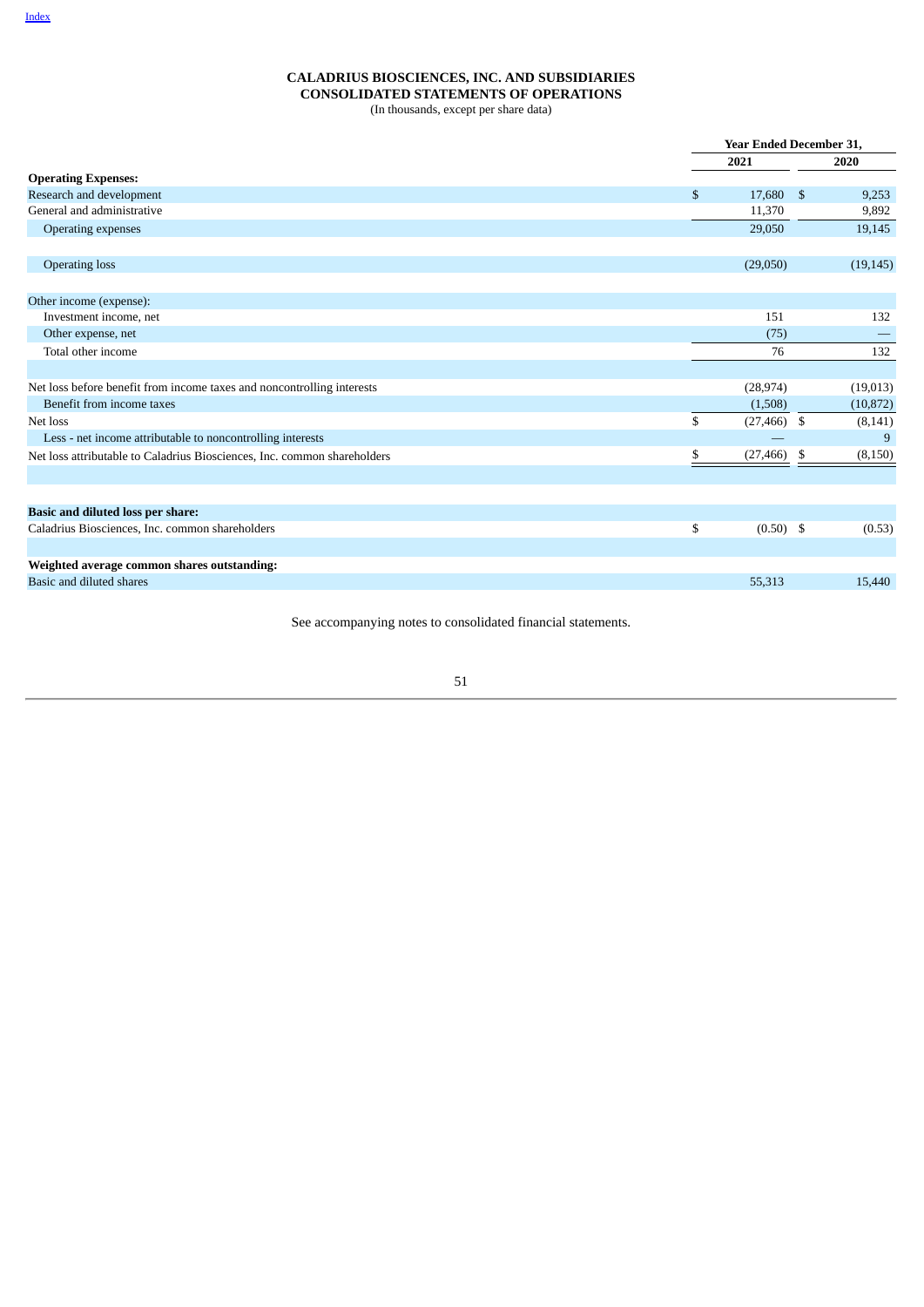<span id="page-52-0"></span>

|                                                                                    | <b>Year Ended December 31,</b> |      |          |  |  |  |
|------------------------------------------------------------------------------------|--------------------------------|------|----------|--|--|--|
|                                                                                    | 2021                           | 2020 |          |  |  |  |
| Net loss                                                                           | $(27,466)$ \$                  |      | (8, 141) |  |  |  |
|                                                                                    |                                |      |          |  |  |  |
| Other comprehensive loss:                                                          |                                |      |          |  |  |  |
| Available for sale securities - net unrealized loss                                | (57)                           |      | (15)     |  |  |  |
| Total other comprehensive loss                                                     | (57)                           |      | (15)     |  |  |  |
|                                                                                    |                                |      |          |  |  |  |
| Comprehensive loss                                                                 | (27, 523)                      |      | (8, 156) |  |  |  |
|                                                                                    |                                |      |          |  |  |  |
| Comprehensive income attributable to noncontrolling interests                      |                                |      | 9        |  |  |  |
|                                                                                    |                                |      |          |  |  |  |
| Comprehensive loss attributable to Caladrius Biosciences, Inc. common stockholders | $(27,523)$ \$                  |      | (8, 165) |  |  |  |
|                                                                                    |                                |      |          |  |  |  |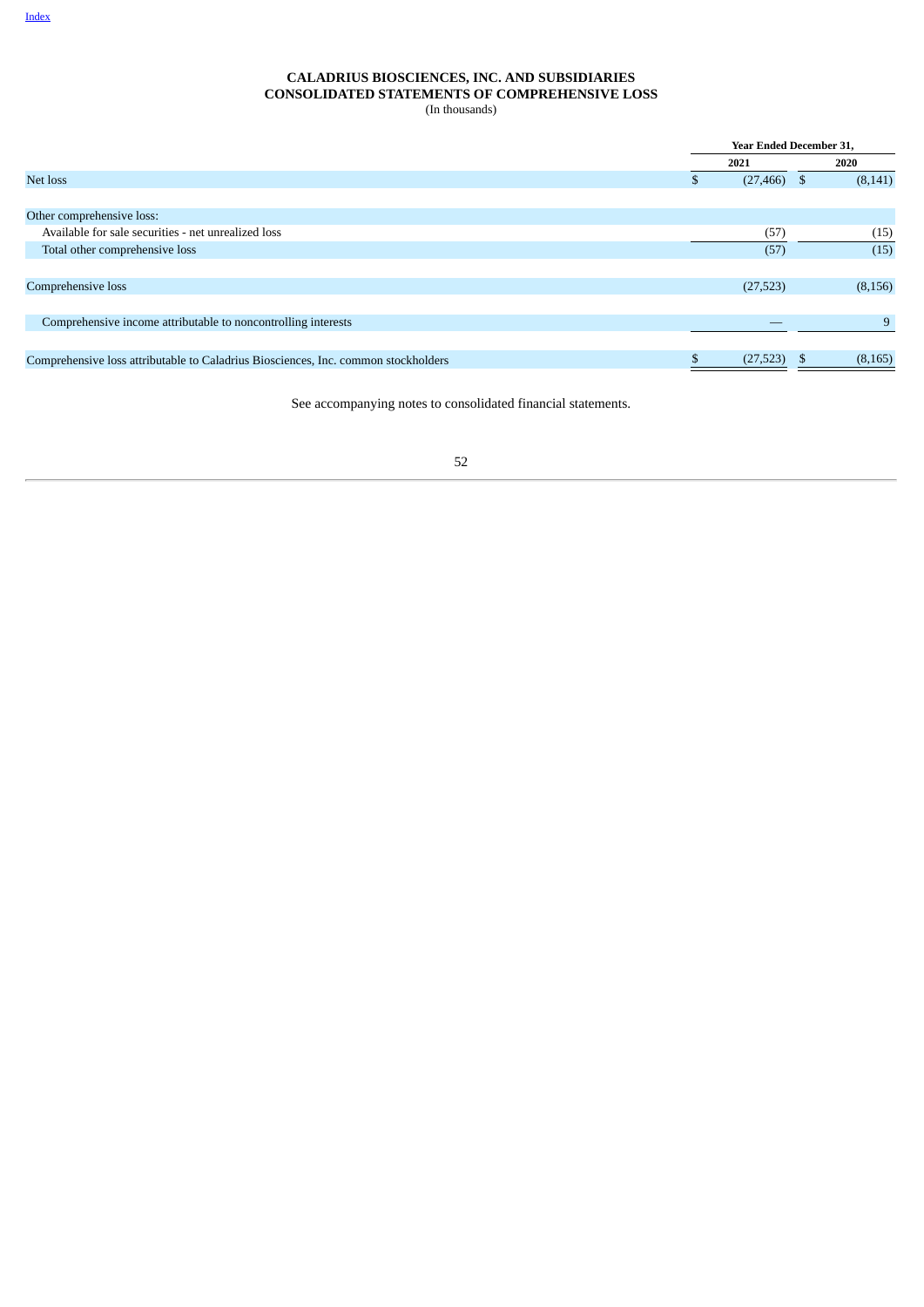# **CALADRIUS BIOSCIENCES, INC. AND SUBSIDIARIES CONSOLIDATED STATEMENTS OF EQUITY**

(In thousands)

<span id="page-53-0"></span>

|                                                            | <b>Series B Convertible</b><br><b>Preferred Stock</b> |               |        | <b>Common Stock</b>      |        |     |    | Additional         | Accumulated<br>Other           |                          |      |                        |     |                          |                         | <b>Total</b><br><b>Caladrius</b><br><b>Biosciences.</b><br>Inc. | Non-<br>Controlling       |                          |     |                        |  |
|------------------------------------------------------------|-------------------------------------------------------|---------------|--------|--------------------------|--------|-----|----|--------------------|--------------------------------|--------------------------|------|------------------------|-----|--------------------------|-------------------------|-----------------------------------------------------------------|---------------------------|--------------------------|-----|------------------------|--|
|                                                            | <b>Shares</b>                                         |               | Amount | <b>Shares</b>            | Amount |     |    | Paid-in<br>Capital | Comprehensive<br>Income (Loss) |                          |      | Accumulated<br>Deficit |     | Treasury<br>Stock        | Stockholders'<br>Equity |                                                                 | Interest in<br>Subsidiary |                          |     | <b>Total</b><br>Equity |  |
| <b>Balance at December 31, 2019</b>                        | 10                                                    | $\mathcal{F}$ |        | 10,529                   | Ж.     | 11  | -S | 438,911            | -8                             | $\overline{2}$           | - \$ | (417, 400)             | - 5 | $(708)$ \$               |                         | 20,816                                                          | - \$                      | (263)                    | - S | 20,553                 |  |
| Net loss                                                   |                                                       |               |        |                          |        |     |    |                    |                                | $\overline{\phantom{a}}$ |      | (8,150)                |     | $\overline{\phantom{a}}$ |                         | (8, 150)                                                        |                           | 9                        |     | (8, 141)               |  |
| Unrealized loss on marketable securities                   | -                                                     |               |        | $\overline{\phantom{a}}$ |        | $-$ |    | _                  |                                | (15)                     |      |                        |     | –                        |                         | (15)                                                            |                           |                          |     | (15)                   |  |
| Share-based compensation                                   |                                                       |               |        | 53                       |        |     |    | 1,117              |                                |                          |      |                        |     |                          |                         | 1,117                                                           |                           | -                        |     | 1,117                  |  |
| Net proceeds from issuance of common stock and<br>warrants |                                                       |               |        | 8,807                    |        | 8   |    | 18,720             |                                |                          |      |                        |     |                          |                         | 18,728                                                          |                           |                          |     | 18,728                 |  |
| <b>Balance at December 31, 2020</b>                        | 10                                                    | -8            | -      | 19,389                   | S      | 19  | Ж. | 458,748            | - 8                            | (13)                     | S    | (425, 550)             | ъ   | (708)                    | -S                      | 32,496                                                          | -S                        | (254)                    | - 5 | 32,242                 |  |
| Net loss                                                   |                                                       |               |        |                          |        |     |    | _                  |                                |                          |      | (27, 466)              |     |                          |                         | (27, 466)                                                       |                           | -                        |     | (27, 466)              |  |
| Unrealized loss on marketable securities                   |                                                       |               |        |                          |        |     |    | --                 |                                | (57)                     |      |                        |     |                          |                         | (57)                                                            |                           | $\overline{\phantom{a}}$ |     | (57)                   |  |
| Share-based compensation                                   |                                                       |               | _      | 517                      |        |     |    | 1,757              |                                | $\sim$                   |      | _                      |     | –                        |                         | 1,757                                                           |                           |                          |     | 1,757                  |  |
| Net proceeds from issuance of common stock and<br>warrants |                                                       |               |        | 39,888                   |        | 41  |    | 85,459             |                                |                          |      |                        |     |                          |                         | 85,500                                                          |                           |                          |     | 85,500                 |  |
| Proceeds from option exercises                             |                                                       |               |        |                          |        |     |    | 24                 |                                |                          |      |                        |     |                          |                         | 24                                                              |                           |                          |     | 24                     |  |
| <b>Balance at December 31, 2021</b>                        | 10                                                    |               | _      | 59,801                   | J.     | 60  |    | 545,988            |                                | (70)                     | J.   | (453, 016)             | J.  | (708)                    | -S                      | 92,254                                                          |                           | (254)                    | ъ   | 92,000                 |  |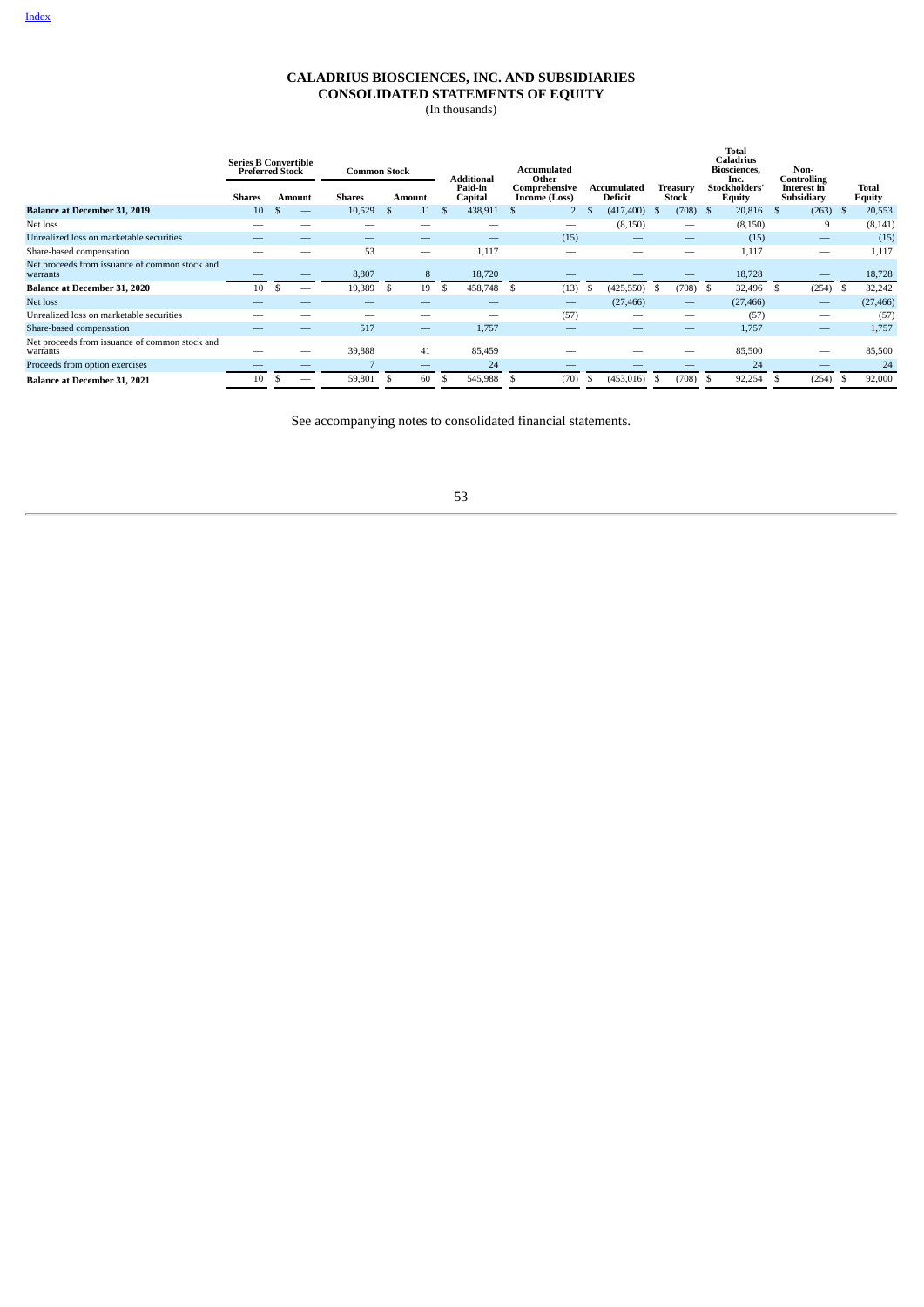# **CALADRIUS BIOSCIENCES, INC. AND SUBSIDIARIES CONSOLIDATED STATEMENTS OF CASH FLOWS** (In thousands)

<span id="page-54-0"></span>

|                                                                             |                      | <b>Year Ended December 31,</b> |          |  |  |  |  |
|-----------------------------------------------------------------------------|----------------------|--------------------------------|----------|--|--|--|--|
|                                                                             | 2021                 |                                | 2020     |  |  |  |  |
| Cash flows from operating activities:                                       |                      |                                |          |  |  |  |  |
| Net loss                                                                    | \$<br>$(27, 466)$ \$ |                                | (8, 141) |  |  |  |  |
| Adjustments to reconcile net loss to net cash used in operating activities: |                      |                                |          |  |  |  |  |
| Equity-based compensation expense                                           | 2,005                |                                | 1,265    |  |  |  |  |
| Depreciation and amortization                                               | 55                   |                                | 63       |  |  |  |  |
| Amortization/accretion on marketable securities                             | 2,514                |                                | 307      |  |  |  |  |
| Changes in operating assets and liabilities:                                |                      |                                |          |  |  |  |  |
| Prepaid and other current assets                                            | (453)                |                                | 56       |  |  |  |  |
| Other assets                                                                | (150)                |                                | 466      |  |  |  |  |
| Accounts payable, accrued liabilities and other liabilities                 | 1,250                |                                | (2,839)  |  |  |  |  |
| Net cash used in operating activities                                       | (22, 245)            |                                | (8, 823) |  |  |  |  |
| Cash flows from investing activities:                                       |                      |                                |          |  |  |  |  |
| Purchase of marketable securities                                           | (179, 775)           |                                | (34,799) |  |  |  |  |
| Sales of marketable securities                                              | 124,939              |                                | 27,542   |  |  |  |  |
| Purchases of property and equipment                                         | (60)                 |                                | (20)     |  |  |  |  |
| Net cash used in investing activities                                       | (54, 896)            |                                | (7, 277) |  |  |  |  |
| Cash flows from financing activities:                                       |                      |                                |          |  |  |  |  |
| Proceeds from exercise of options                                           | 24                   |                                |          |  |  |  |  |
| Tax withholding payments on net share settlement equity awards              | (248)                |                                | (148)    |  |  |  |  |
| Net proceeds from issuance of capital stock                                 | 85,500               |                                | 18,728   |  |  |  |  |
| Net cash provided by financing activities                                   | 85,276               |                                | 18,580   |  |  |  |  |
| Net increase in cash and cash equivalents                                   | 8,135                |                                | 2,480    |  |  |  |  |
| Cash and cash equivalents at beginning of year                              | 16,512               |                                | 14,032   |  |  |  |  |
| Cash and cash equivalents at end of year                                    | 24,647               | \$                             | 16,512   |  |  |  |  |
|                                                                             |                      |                                |          |  |  |  |  |
| <b>Supplemental Disclosure of Cash Flow Information:</b>                    |                      |                                |          |  |  |  |  |
| Cash paid during the period for:                                            |                      |                                |          |  |  |  |  |
| Interest                                                                    | \$                   | \$                             |          |  |  |  |  |
| <b>Taxes</b>                                                                |                      |                                |          |  |  |  |  |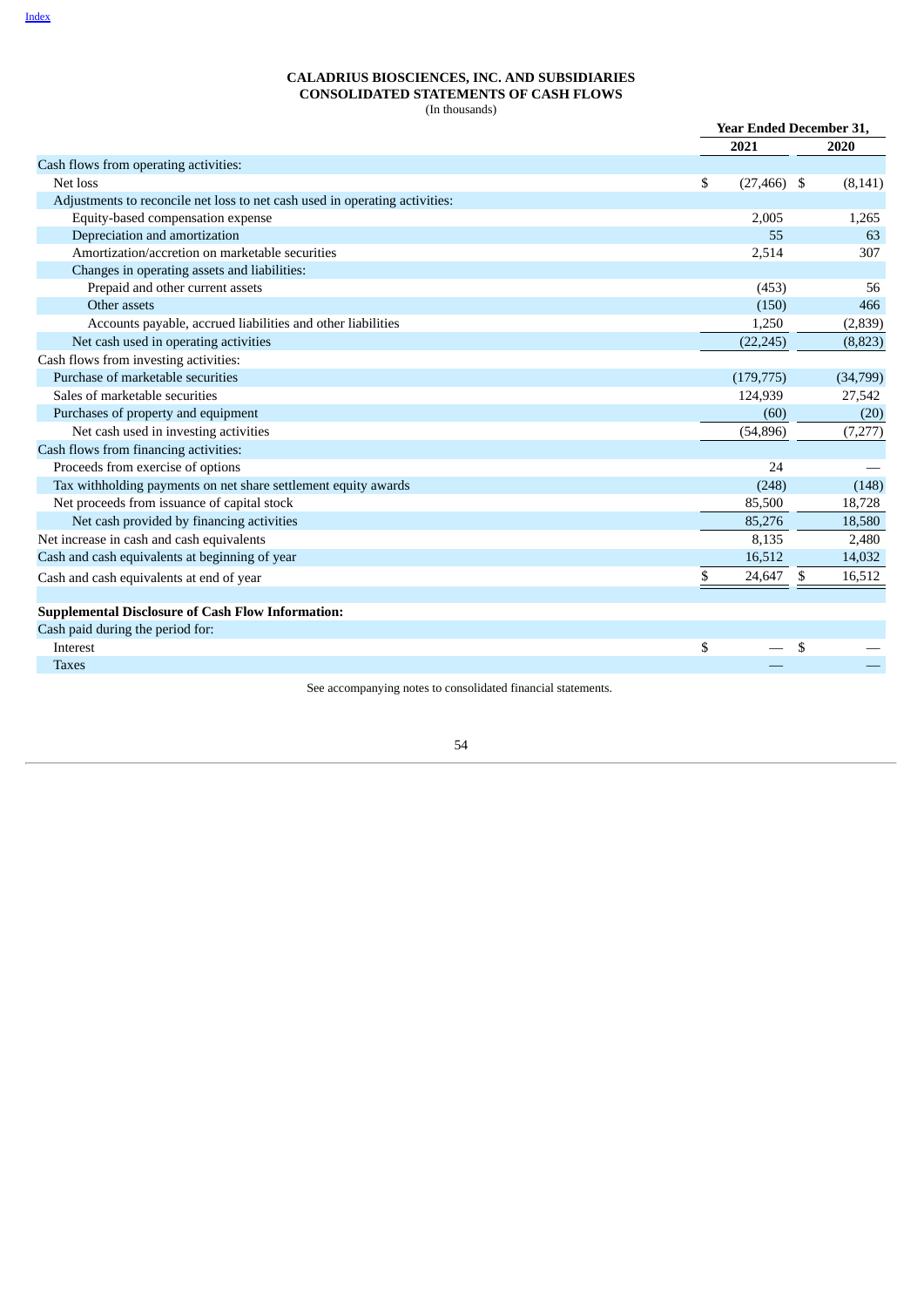# **CALADRIUS BIOSCIENCES, INC. AND SUBSIDIARIES NOTES TO CONSOLIDATED FINANCIAL STATEMENTS**

### **Note 1 – The Business**

#### **OVERVIEW**

Caladrius Biosciences, Inc. ("we," "us," "our," "Caladrius" or the "Company") is a clinical-stage biopharmaceutical company dedicated to the development of treatments and reversal of severe diseases. The Company is developing what are intended to be first-in-class therapeutics based on the characteristics of naturally occurring CD34+ cells and their ability to stimulate the growth of new microvasculature. Its technology is intended to leverage these cells to enable the body's natural repair mechanisms using formulations unique to each medical indication.

The Company's leadership team has decades of collective biopharmaceutical development experience. Its goal is to develop and commercialize products that address important unmet medical needs based on a broad and versatile portfolio of candidates. The Company's current product candidates include:

• XOWNA<sup>®</sup> (CLBS16), the subject of both a completed positive Phase 2a study (ESCaPE-CMD) and an ongoing follow-on Phase 2b study (FREEDOM Trial) in the United States for the treatment of coronary microvascular dysfunction ("CMD");

• HONEDRA® (CLBS12), recipient of SAKIGAKE designation pursuant to which early conditional approval in Japan for the treatment of critical limb ischemia ("CLI") and Buerger's disease is being sought based on the current results of a clinical trial executed in Japan. HONEDRA® was the recipient of orphan drug designation in March 2021 from the U.S. Food and Drug Administration ("FDA") for Buerger's disease; and

• CLBS201, designed to assess the safety and efficacy of CD34+ cell therapy as a treatment for patients with chronic kidney disease related to type 2 diabetes (diabetic kidney disease or "DKD").

# *Ischemic Repair (CD34 Cell Technology)*

The CD34+ cell was discovered as a result of the deliberate search for a cell capable of stimulating the development and/or repair of blood vessels. All tissues in the body maintain their function by replacing cells over time. In addition to the maintenance function, the body must also be capable of building new blood vessels after injury. A CD34+ cell is an endothelial progenitor cell that has the ability to stimulate new blood vessel formation at the level of the microvasculature. No other native cell discovered to date has demonstrated this same capability.

The Company's proprietary cell technology using autologous (a patient's own naturally occurring) CD34+ cells has led to the development of therapeutic product candidates designed to address diseases and conditions caused by ischemia. Ischemia occurs when the supply of oxygenated blood to healthy tissue is restricted or reduced. Through the administration of CD34+ cells, Caladrius seeks to promote the development and formation of new microvasculature and thereby increase blood flow to the impacted area. The Company believes that a number of conditions caused by underlying ischemic injury can be improved through its CD34+ cell technology including, but not limited to, Buerger's disease, CLI, CMD, and DKD.

### *XOWNA for Treatment of Coronary Microvascular Dysfunction ®*

In 2017, with the assistance of a \$1.9 million grant from the National Institutes of Health (Award Number R44HL135889), the Company initiated its program for XOWNA® for the treatment of CMD, a disease that afflicts as many as 1.6 million patients in the United States alone, with no current targeted treatment options. That study, the ESCaPE-CMD Trial, was a Phase 2a proof-of-concept open label study that enrolled patients at the Mayo Clinic in Rochester, MN and Cedars-Sinai Medical Center in Los Angeles, CA. Those data showed a positive therapeutic effect with a statistically significant improvement in angina frequency, coronary flow reserve, Canadian Cardiovascular Society Angina Class and Seattle Angina Questionnaire scores, as well as an acceptable safety profile. The full data set from that study was presented at the SCAI 2020 Scientific Sessions Virtual Conference on May 14, 2020 by Dr. Timothy Henry, FACC, of the Christ Hospital in Cincinnati, Ohio. In December 2020, the Company commenced enrollment in its Phase 2b FREEDOM Trial of XOWNA®, a double-blind, randomized and placebo-controlled clinical trial designed to further evaluate the efficacy and safety of intracoronary artery delivery of autologous CD34+ cells in subjects with CMD and without obstructive coronary artery disease. While early enrollment proceeded to plan with the first patient treated in January 2021, the impact of the COVID-19 pandemic contributed to a general slowing of enrollment. Protocol amendments to the initial FREEDOM Trial protocol, as agreed to by the FDA, were implemented with the goal of enhancing breadth and speed of subject enrollment.

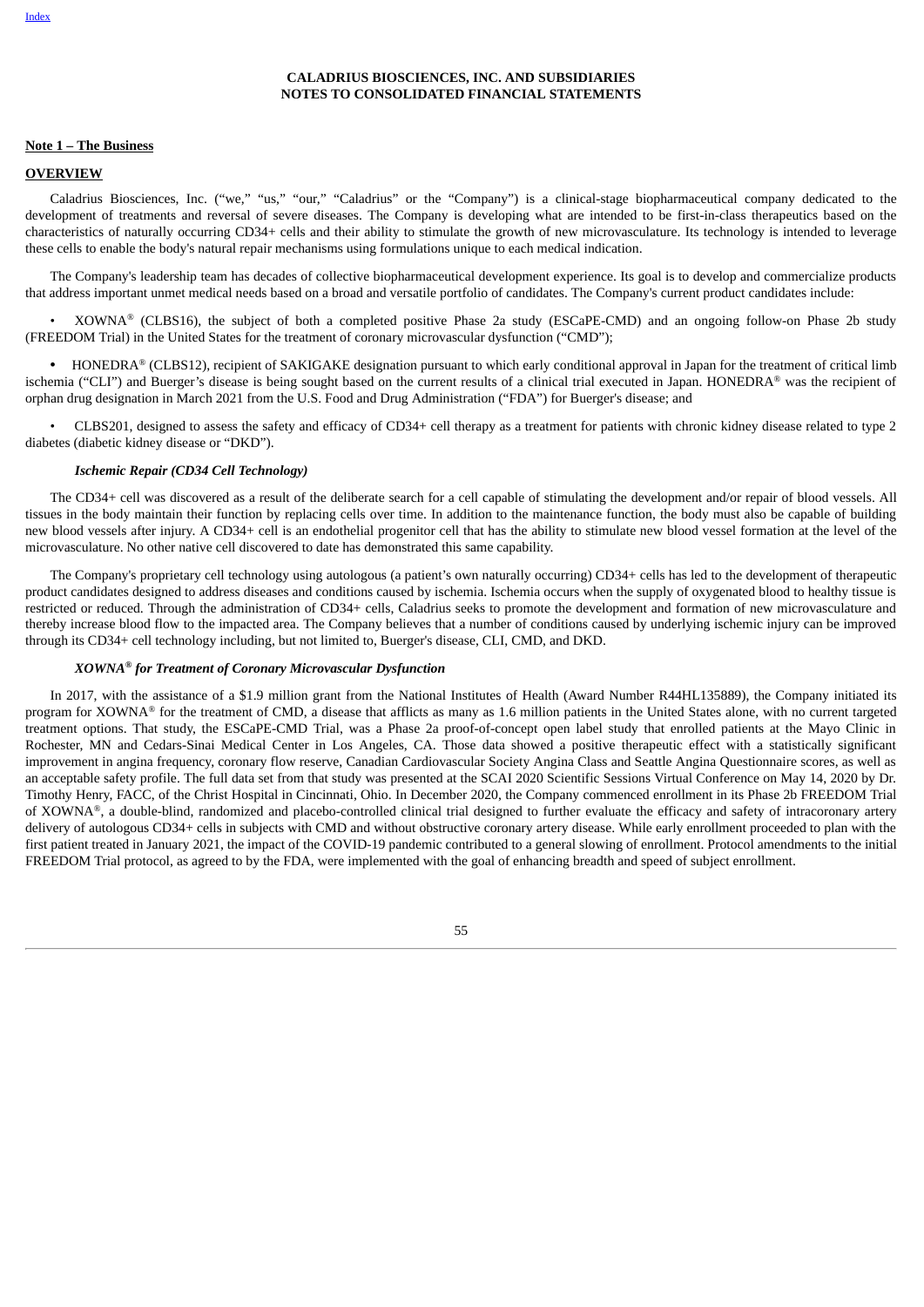# *HONEDRA for Treatment of Critical Limb Ischemia ®*

The Company's randomized, open-label, registration-eligible study of HONEDR $A^{\circ}$  in Japan for the treatment of CLI and Buerger's disease has, to date, demonstrated positive trends in both safety and efficacy. The HONEDRA® study's enrollment, however, has been significantly curtailed by the COVID-19 pandemic's impact in Japan, including the States of Emergency in Japan that have persisted for much of the past 18 months. Due to the significant and continued operational and financial burden incurred as a result of these COVID-19 delays, coupled with the unpredictability of the timing of site enrollment re-initiation, Caladrius suspended further enrollment and is focusing its efforts on consummating a partnership for the product in Japan. Such a partnership may become the basis for the completion of development and registration of HONEDRA® in Japan and may include the completion of enrollment of the four remaining no-option CLI subjects stipulated in the original protocol, if necessary, and/or exploration of the possibility of submitting the existing data to Japan's Pharmaceuticals and Medical Devices Agency ("PMDA") under Japan's regenerative medicine regulations, which allow for conditional approval of innovative regenerative medicine products. Despite receipt from FDA in March 2021 of orphan designation in the U.S. for CLBS12 as a potential treatment for Buerger's disease, based on a response from the FDA in October 2021 regarding a development plan for U.S. registration the Company decided not to pursue United States development in Buerger's disease at this time.

# *CLBS201 for Treatment of Diabetic Kidney Disease*

Progressive kidney failure is associated with attrition of the microcirculation of the kidney. Pre-clinical studies in kidney disease and injury models have demonstrated that protection or replenishment of the microcirculation results in improved kidney function. Based on these observations, the Company has elected to move forward with a Phase 1, open-label, proof-of-concept trial evaluating CLBS201 dosed via intra-renal artery injections in subjects with DKD. This protocol, as approved by an Institutional Review Board (the "IRB"), is expected to include six subjects in total with the first two subjects sequentially dosed and followed for a two-week safety observation period. Clearance by the independent Data Safety Monitoring Board ("DSMB") overseeing the study will then permit the treatment of the next four patients, with all patients being followed for safety and therapeutic effect. A read-out of data will occur after at the six-month follow-up visit for all patients. A key criterion for continued development of CLBS201 will be its ability to demonstrate a therapeutic effect that will make it competitive in the field of DKD treatment, i.e., kidney function regeneration, as indicated by increased glomerular filtration rate.

# *Additional Out-licensing Opportunities and Pipeline Diversification*

The Company's broad intellectual property portfolio of cell therapy assets includes notable programs available for out-licensing in order to continue their clinical development. The Company's current long-term strategy focuses on advancing its therapies through development with the ultimate objective of obtaining market authorizations and entering commercialization, either alone or with partners, to provide treatment options to patients suffering from lifethreatening medical conditions. The Company believes that it is well-positioned to realize potentially meaningful value increases within its own proprietary pipeline if it is successful in advancing its product candidates to their next significant development milestones.

In addition, the Company further desires to diversify its pipeline of development products candidates and is exploring a range of strategic transactions in furtherance of that goal. The Company has taken, and intends to continue to take, active steps to identify assets and/or companies for acquisition and/or partnership that would complement its current development programs and de-risk its overall development portfolio. Such assets potentially could target indications beyond cardiovascular disease as well as product categories outside of cell therapy. The range of possible transactions includes an acquisition, merger, business combination, in-license or other strategic transaction, any of which could result in the issuance of securities that could significantly dilute the shares of its existing stockholders. There can be no assurance that this exploration of strategic alternatives will result in Caladrius entering into or completing any transaction or that such transaction, if completed, will add to shareholder value.

# *Coronavirus Considerations*

In December 2019, a novel strain of coronavirus (SARS-CoV-2), which causes COVID-19, was reported to have surfaced in China. In March 2020, the World Health Organization declared the outbreak of COVID-19 to be a pandemic, and the world's economies began to experience pronounced effects. Despite the FDA approval of multiple COVID-19 vaccines in late 2020, there remains uncertainty around the extent and duration of disruption and any future related financial impact cannot reasonably be estimated at this time. In response to the COVID-19 pandemic, the Company implemented a universal work from home policy as well as stringent social distancing and other hygiene policies for employees when they must be in the office. The Company's clinical study of HONEDRA® in Japan has experienced significant delays in enrollment due to the States of Emergency in effect in Japan for most of 2020 and reimplemented from January 7, 2021 through March 21, 2021 covering Tokyo and other regions in response to an increased number of COVID-19 infections. Due to reported increases in COVID-19 cases and a low rate of vaccination in Japan, States of Emergency were renewed on April 25, 2021 through May 11, 2021 and then re-implemented in Tokyo from July 12, 2021 through September 30, 2021. With the Company's expectation that

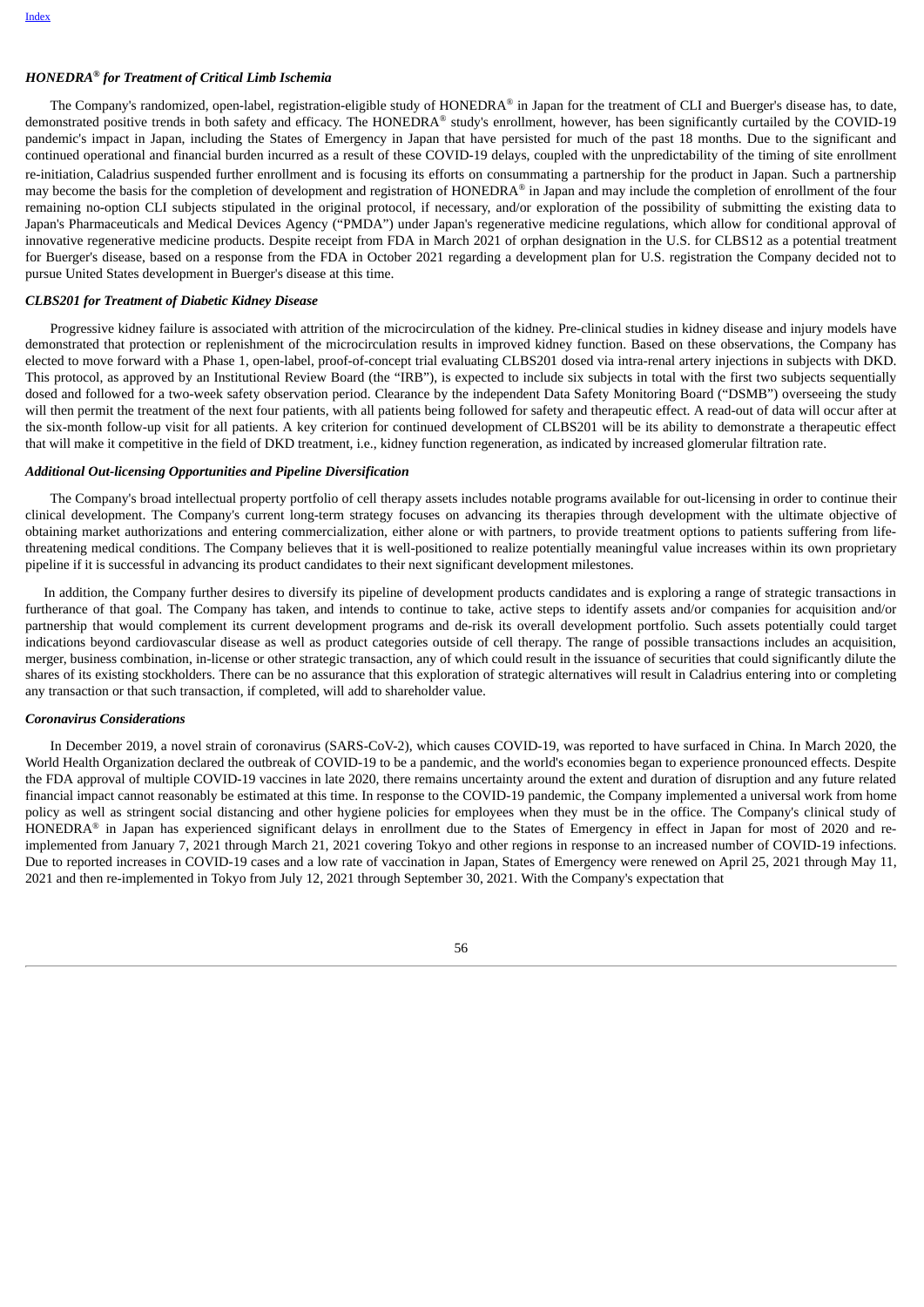$COVID-19$  in Japan would continue to impact negatively enrollment of patients in the  $HONEDRA^*$  clinical trial, it elected to suspend trial enrollment, seek a development partner and consult with the Japanese regulatory authorities regarding the submission of patient data already accrued. Caladrius' phase 2b trial of  $XOWNA^{\circledast}$  in the U.S. has also experienced delays in enrolling patients as a result of COVID-19.

#### *Basis of Presentation*

The accompanying consolidated financial statements have been prepared in accordance with accounting principles generally accepted in the United States of America ("GAAP").

### *Use of Estimates*

The preparation of financial statements in conformity with GAAP requires management to make estimates and assumptions that affect the reported amounts of assets and liabilities and disclosure of contingent assets and liabilities at the date of the consolidated financial statements. Estimates also affect the reported amounts of expenses during the reporting period. The Company bases its estimates on historical experience and other assumptions believed to be reasonable under the circumstances, the results of which form the basis for making judgments about the carrying value of assets and liabilities that are not readily apparent from other sources. The Company makes critical estimate and assumptions in determining stock-based awards values. Accordingly, actual results could differ from those estimates and assumptions.

#### *Principles of Consolidation*

The Consolidated Financial Statements include the accounts of Caladrius Biosciences, Inc. and its wholly owned and majority owned subsidiaries and affiliates. All intercompany activities have been eliminated in consolidation.

#### **Note 2 – Summary of Significant Accounting Policies**

#### *Cash and Cash Equivalents*

Cash and cash equivalents include short-term, highly liquid, investments with maturities of ninety days or less when purchased.

#### *Concentration of Risks*

The Company is subject to credit risk from its portfolio of cash, cash equivalents and marketable securities. Under its investment policy, the Company limits amounts invested in such securities by credit rating, maturity, industry group, investment type and issuer, except for securities issued by the U.S. government. Cash is held at major banks in the United States. Therefore, the Company is not exposed to any significant concentrations of credit risk from these financial instruments. The goals of the Company's investment policy, in order of priority, are as follows: safety and preservation of principal and diversification of risk, liquidity of investments sufficient to meet cash flow requirements, and a competitive after-tax rate of return.

#### *Marketable Securities*

The Company determines the appropriate classification of its marketable securities at the time of purchase and reevaluates such designation at each balance sheet date. All of the Company's marketable securities are considered as available-for-sale and carried at estimated fair values and reported in cash equivalents and marketable securities. Unrealized gains and losses on available-for-sale securities are excluded from net income and reported in accumulated other comprehensive income (loss) as a separate component of stockholders' equity. Other income (expense), net, includes interest, dividends, amortization of purchase premiums and discounts, realized gains and losses on sales of securities and other-than-temporary declines in the fair value of securities, if any. The cost of securities sold is based on the specific identification method. The Company regularly reviews all of its investments for other-than-temporary declines in fair value. The Company's review includes the consideration of the cause of the impairment, including the creditworthiness of the security issuers, the number of securities in an unrealized loss position, the severity and duration of the unrealized losses, whether the Company has the intent to sell the securities and whether it is more likely than not that it will be required to sell the securities before the recovery of their amortized cost basis. When the Company determines that the decline in fair value of an investment is below its accounting basis and this decline is other-than-temporary, it reduces the carrying value of the security it holds and records a loss for the amount of such decline.

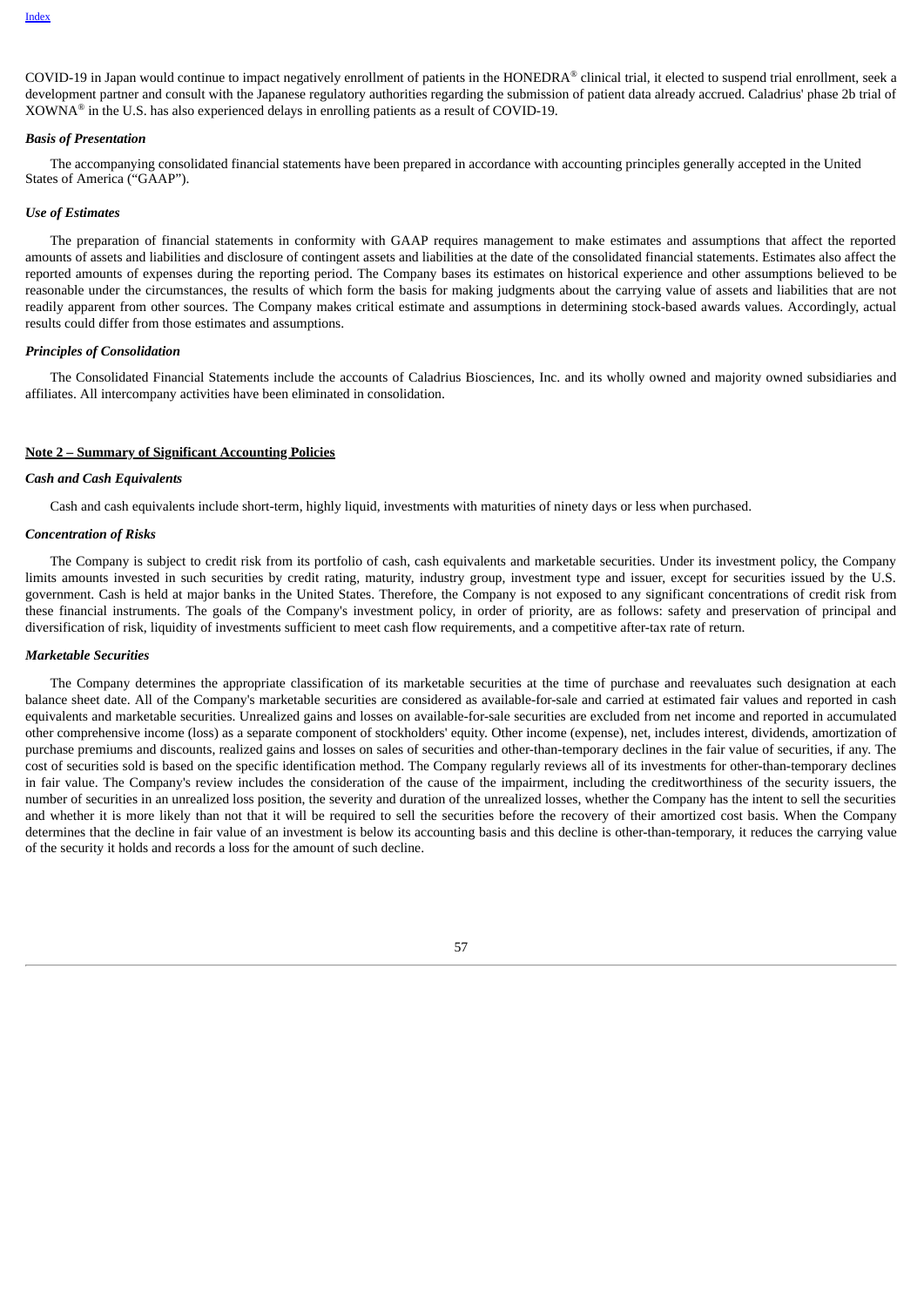# *Property and Equipment*

The cost of property and equipment is depreciated over the estimated useful lives of the related assets. Depreciation is computed on the straight-line method. Repairs and maintenance expenditures that do not extend original asset lives are charged to expense as incurred. The estimated useful lives of property and equipment are as follows:

| Furniture and fixtures | 10 years      |
|------------------------|---------------|
| Computer equipment     | 3 years       |
| Software               | 3 years       |
| Leasehold improvements | Life of lease |

#### *Long-lived Assets*

Long-lived assets consist of property and equipment. The assets are amortized on a straight line basis over their respective useful lives. The Company reviews long-lived assets for impairment whenever events or changes in circumstances indicate that the carrying amount of an asset exceeds the fair value of the asset. If other events or changes in circumstances indicate that the carrying amount of an asset that the Company expects to hold and use may not be recoverable, the Company will estimate the undiscounted future cash flows expected to result from the use of the asset and/or its eventual disposition, and recognize an impairment loss, if any. The impairment loss, if determined to be necessary, would be measured as the amount by which the carrying amount of the assets exceeds the fair value of the assets.

#### *Share-Based Compensation*

The Company expenses all share-based payment awards to employees, directors, and consultants, including grants of stock options, warrants, and restricted stock, over the requisite service period based on the grant date fair value of the awards. Consultant awards are remeasured each reporting period through vesting. For awards with performance-based vesting criteria, the Company estimates the probability of achievement of the performance criteria and recognizes compensation expense related to those awards expected to vest. The Company determines the fair value of option awards using the Black-Scholes option-pricing model which uses both historical and current market data to estimate the fair value. This method incorporates various assumptions such as the risk-free interest rate, expected volatility, expected dividend yield and expected life of the options or warrants. Stock based compensation expense also includes an estimate, which is made at the time of the grant, of the number of awards that are expected to be forfeited. The fair value of the Company's restricted stock and restricted stock units is based on the closing market price of the Company's common stock on the date of grant.

#### *Loss Per Share*

Basic loss per share is based on the weighted effect of all common shares issued and outstanding and is calculated by dividing net loss attributable to common stockholders by the weighted average shares outstanding during the period. Diluted loss per share is calculated by dividing net loss attributable to common stockholders by the weighted average number of common shares used in the basic loss per share calculation plus the number of common shares that would be issued assuming conversion of all potentially dilutive securities outstanding. Diluted loss per share is not presented as such potentially dilutive securities are anti-dilutive to losses incurred in all periods presented.

#### *Treasury Stock*

Treasury stock purchases are accounted for under the cost method whereby the entire cost of the acquired stock is recorded as treasury stock. Gains or losses on the subsequent reissuance of shares are credited or charged to additional paid in capital.

#### *Research and Development Costs*

Research and development ("R&D") expenses include salaries, benefits, and other headcount related costs, clinical trial and related clinical manufacturing costs, contract and other outside service fees including sponsored research agreements, and facilities and overhead costs. The Company expenses the costs associated with research and development activities when incurred.

To further drive the Company's cell therapy initiatives, the Company will continue targeting key governmental agencies, congressional committees and not-for-profit organizations to contribute funds for the Company's research and development programs. The Company accounts for such grants as a deduction to the related expense in research and development operating expenses when earned.

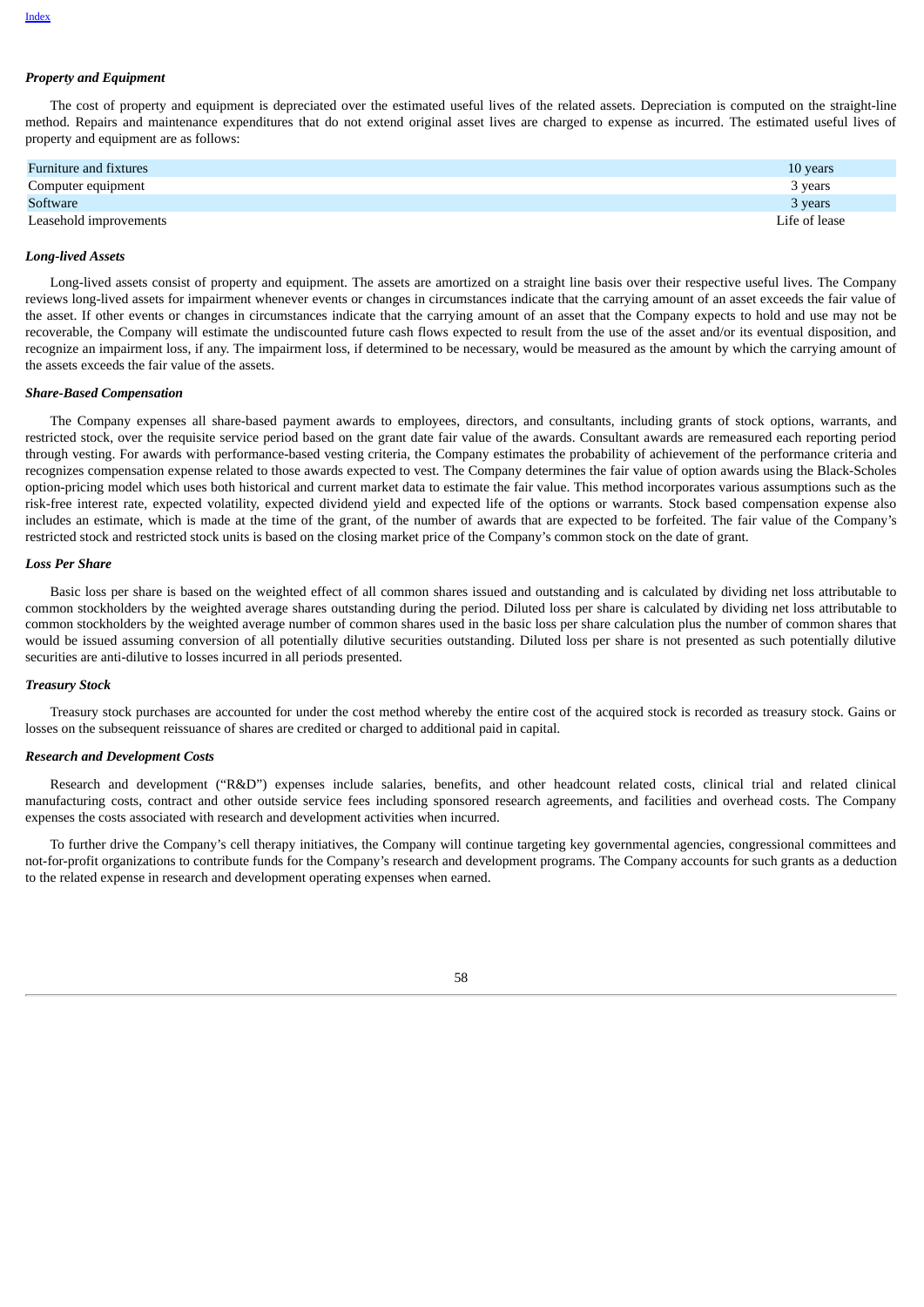# *New Accounting Pronouncements*

In October 2019, the FASB issued ASU 2019-12, which affects general principles within Topic 740, Income Taxes. The amendments of ASU 2019-12 are meant to simplify and reduce the cost of accounting for income taxes. For public business entities, the amendments in this Update are effective for fiscal years, and interim periods within those fiscal years, beginning after December 15, 2020. The Company believes that the adoption of this new accounting guidance has not had a material impact on its financial statements and footnote disclosures.

#### **Note 3 – Available-for-Sale-Securities**

The following table is a summary of available-for-sale securities recorded in cash and cash equivalents or debt marketable securities in the Company's Consolidated Balance Sheets (in thousands):

|                           | <b>December 31, 2021</b> |  |                                 |  |                               |  |                                |  | <b>December 31, 2020</b> |  |                                 |  |                               |      |                                |  |  |
|---------------------------|--------------------------|--|---------------------------------|--|-------------------------------|--|--------------------------------|--|--------------------------|--|---------------------------------|--|-------------------------------|------|--------------------------------|--|--|
|                           | Cost                     |  | Gross<br>Unrealized<br>Gains    |  | Gross<br>Unrealized<br>Losses |  | <b>Estimated Fair</b><br>Value |  | Cost                     |  | Gross<br>Unrealized<br>Gains    |  | Gross<br>Unrealized<br>Losses |      | <b>Estimated Fair</b><br>Value |  |  |
| Corporate debt securities | 53,135                   |  |                                 |  | (65)                          |  | 53,070                         |  | 8,406                    |  | $\hspace{0.1mm}-\hspace{0.1mm}$ |  | (7)                           | - \$ | 8,399                          |  |  |
| Money market funds        | 18.124                   |  |                                 |  |                               |  | 18.124                         |  | 7,591                    |  |                                 |  |                               |      | 7,591                          |  |  |
| Municipal debt securities | 20,263                   |  |                                 |  | (5)                           |  | 20,258                         |  | 14,753                   |  |                                 |  | (6)                           |      | 14,747                         |  |  |
| Total                     | 91,522                   |  | $\hspace{0.1mm}-\hspace{0.1mm}$ |  | (70)                          |  | 91,452                         |  | 30,750                   |  |                                 |  | (13)                          |      | 30,737                         |  |  |

Estimated fair values of available-for-sale securities are generally based on prices obtained from commercial pricing services. The following table summarizes the classification of the available-for-sale debt securities on the Company's Consolidated Balance Sheets (in thousands):

|                           | <b>December 31, 2021</b> | <b>December 31, 2020</b> |  |  |
|---------------------------|--------------------------|--------------------------|--|--|
| Cash and cash equivalents | 21.129                   | 12,676                   |  |  |
| Marketable securities     | 70.323                   | 18,061                   |  |  |
| Total                     | 91,452                   | 30,737                   |  |  |

The following table summarizes the Company's portfolio of available-for-sale securities by contractual maturity (in thousands):

|                       | <b>December 31, 2021</b> |                             |        | <b>December 31, 2020</b> |                       |  |                             |  |  |  |
|-----------------------|--------------------------|-----------------------------|--------|--------------------------|-----------------------|--|-----------------------------|--|--|--|
|                       | <b>Amortized Cost</b>    | <b>Estimated Fair Value</b> |        |                          | <b>Amortized Cost</b> |  | <b>Estimated Fair Value</b> |  |  |  |
| Less than one year    | 91,522                   |                             | 91,452 |                          | 30,750                |  | 30,737                      |  |  |  |
| Greater than one year |                          |                             |        |                          |                       |  |                             |  |  |  |
| <b>Total</b>          | 91,522                   |                             | 91.452 |                          | 30,750                |  | 30,737                      |  |  |  |

# **Note 4 – Property and Equipment**

Property and equipment consisted of the following (in thousands):

| December 31, |      |       |  |  |  |
|--------------|------|-------|--|--|--|
|              |      | 2020  |  |  |  |
| 26           |      | 26    |  |  |  |
| 314          |      | 254   |  |  |  |
| 90           |      | 90    |  |  |  |
| 430          |      | 370   |  |  |  |
| (368)        |      | (313) |  |  |  |
| 62           |      | 57    |  |  |  |
|              | 2021 |       |  |  |  |

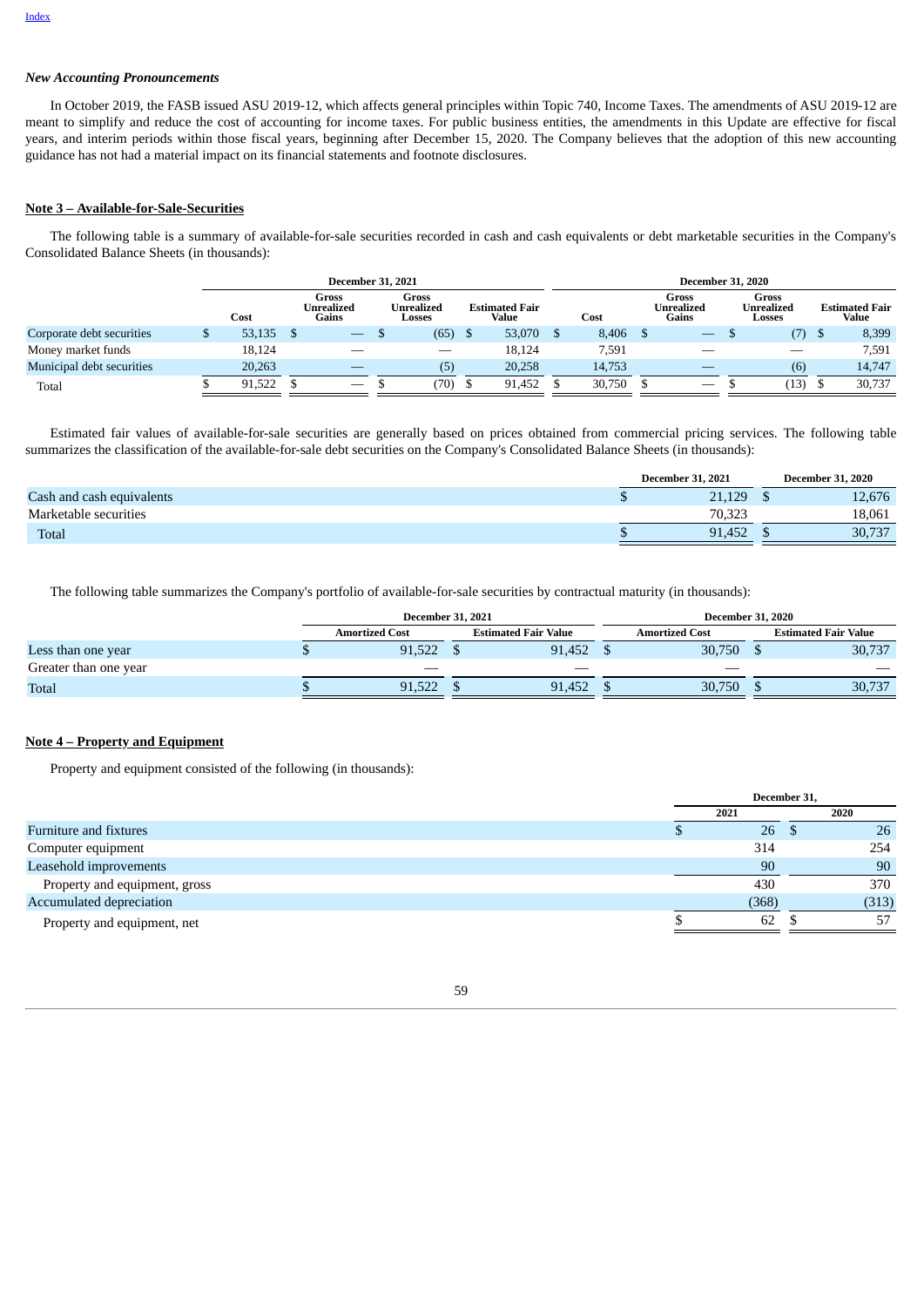The Company's results included depreciation expense of approximately \$0.1 million and \$0.1 million for the years ended December 31, 2021 and 2020, respectively.

### **Note 5 – Loss Per Share**

For the years ended December 31, 2021 and 2020, the Company incurred net losses and therefore no common stock equivalents were utilized in the calculation of loss per share as they are anti-dilutive in the periods presented. At December 31, 2021 and 2020, the Company excluded the following potentially dilutive securities (in thousands):

|                               | December 31, |       |
|-------------------------------|--------------|-------|
|                               | 2021         | 2020  |
| <b>Stock Options</b>          | 2,132        | 964   |
| Warrants                      | 21,357       | 2,638 |
| <b>Restricted Stock Units</b> | 604          | 340   |

#### **Note 6 – Fair Value Measurements**

Fair value of financial assets and liabilities that are being measured and reported are defined as the exchange price that would be received to sell an asset or paid to transfer a liability in an orderly transaction between market participants in the principal market at the measurement date (exit price). The Company is required to classify fair value measurements in one of the following categories:

Level 1 inputs are defined as quoted prices (unadjusted) in active markets for identical assets or liabilities that the reporting entity has the ability to access at the measurement date.

Level 2 inputs are defined as inputs other than quoted prices included within Level 1 that are observable for the assets or liabilities, either directly or indirectly.

Level 3 inputs are defined as unobservable inputs for the assets or liabilities. Financial assets and liabilities are classified based on the lowest level of input that is significant to the fair value measurement. The Company's assessment of the significance of a particular input to the fair value measurement requires judgment and may affect the valuation of the fair value of assets and liabilities and their placement within the fair value hierarchy levels.

The Company's financial assets and liabilities that were accounted for at fair value on a recurring basis as of December 31, 2021 and December 31, 2020 were as follows (in thousands):

|                                               | <b>December 31, 2021</b>        |  |                |  |                          |  |              |  | <b>December 31, 2020</b> |  |                |  |                                |  |              |  |  |  |
|-----------------------------------------------|---------------------------------|--|----------------|--|--------------------------|--|--------------|--|--------------------------|--|----------------|--|--------------------------------|--|--------------|--|--|--|
|                                               | Level 1                         |  | <b>Level 2</b> |  | <b>Level 3</b>           |  | <b>Total</b> |  | Level 1                  |  | <b>Level 2</b> |  | <b>Level 3</b>                 |  | <b>Total</b> |  |  |  |
| Assets:                                       |                                 |  |                |  |                          |  |              |  |                          |  |                |  |                                |  |              |  |  |  |
| Marketable securities - available for<br>sale | $\hspace{0.1mm}-\hspace{0.1mm}$ |  | 70.323         |  | $\overline{\phantom{m}}$ |  | 70.323       |  |                          |  | 18.061         |  | $\overbrace{\hspace{25mm}}^{}$ |  | 18,061       |  |  |  |
|                                               |                                 |  | 70.323         |  |                          |  | 70.323       |  |                          |  | 18.061         |  |                                |  | 18,061       |  |  |  |

The carrying values of cash, cash equivalents, accounts payable and accrued expenses approximate fair value at December 31, 2021 and December 31, 2020, due to the short maturity nature of these items.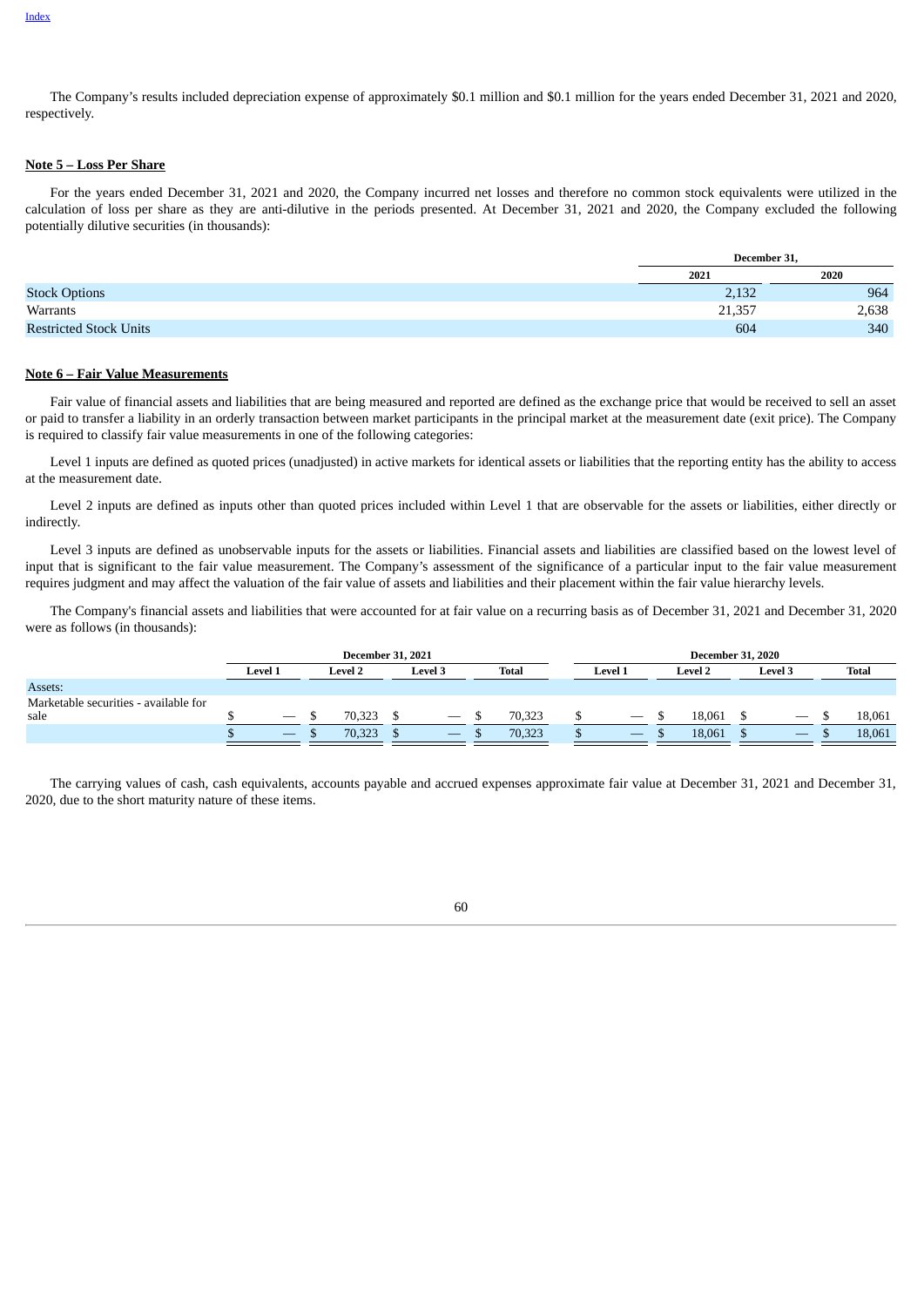# **Note 7 – Accrued Liabilities**

Accrued liabilities were as follow (in thousands):

|                                               | December 31, |  |       |  |  |  |  |
|-----------------------------------------------|--------------|--|-------|--|--|--|--|
|                                               | 2021         |  | 2020  |  |  |  |  |
| Salaries, employee benefits and related taxes | 2,034        |  | 1,716 |  |  |  |  |
| Operating lease liabilities - current         | 229          |  | 370   |  |  |  |  |
| Other                                         | 326          |  | 400   |  |  |  |  |
|                                               | 2,589        |  | 2,486 |  |  |  |  |
|                                               |              |  |       |  |  |  |  |

# **Note 8 – Operating Leases**

The Company adopted ASU No. 2016-02, Leases (Topic 842) on January 1, 2019 and recognized leases with duration greater than 12 months on the balance sheet using the modified retrospective approach. The Company has operating leases for two offices with terms that expire in 2023 and 2025, respectively. The Company estimates its incremental borrowing rate at lease commencement to determine the present value of lease payments as most of the Company's leases do not provide an implicit rate of return. The Company recognizes lease expense on a straight-line basis over the lease term. For lease agreements entered into or reassessed after the adoption of Topic 842, the Company elected to account for non-lease components associated with its leases and lease components as a single lease component. Each of the Company's leases includes options for the Company to extend the lease term and/or sub-lease space in whole or in part.

Operating lease liabilities and right-of-use assets were recorded in the following captions of our balance sheet as follows (in thousands):

|                                          | <b>December 31, 2021</b> | <b>December 31, 2020</b> |
|------------------------------------------|--------------------------|--------------------------|
| <b>Right-of Use Assets:</b>              |                          |                          |
| Other assets                             | 724 \$                   | 574                      |
| Total Right-of-Use Asset                 | 724 \$                   | 574                      |
|                                          |                          |                          |
| <b>Operating Lease Liabilities:</b>      |                          |                          |
| Accrued liabilities                      | 229S                     | 370                      |
| Other long-term liabilities              | 485                      | 254                      |
| <b>Total Operating Lease Liabilities</b> | 714 \$                   | 624                      |

As of December 31, 2021, the weighted average remaining lease term for our operating leases was 2.50 years, and the weighted average discount rate for our operating leases was 9.625%. Future minimum lease payments under the lease agreements as of December 31, 2021 were as follows (in thousands):

| <b>Years ended</b>                  | <b>Operating Leases</b> |
|-------------------------------------|-------------------------|
| 2022                                | 286                     |
| 2023                                | 217                     |
| 2024                                | 190                     |
| 2025                                | 143                     |
| Total lease payments                | 836                     |
| Less: Amounts representing interest | (122)                   |
| Present value of lease liabilities  | 714                     |

# **Note 9 – Stockholders' Equity**

# *Equity Plans*

The Company has used long-term incentive plans for the purpose of granting equity awards to employees of the Company, including officers, and nonemployees, including consultants and nonemployee members of the Company's board of directors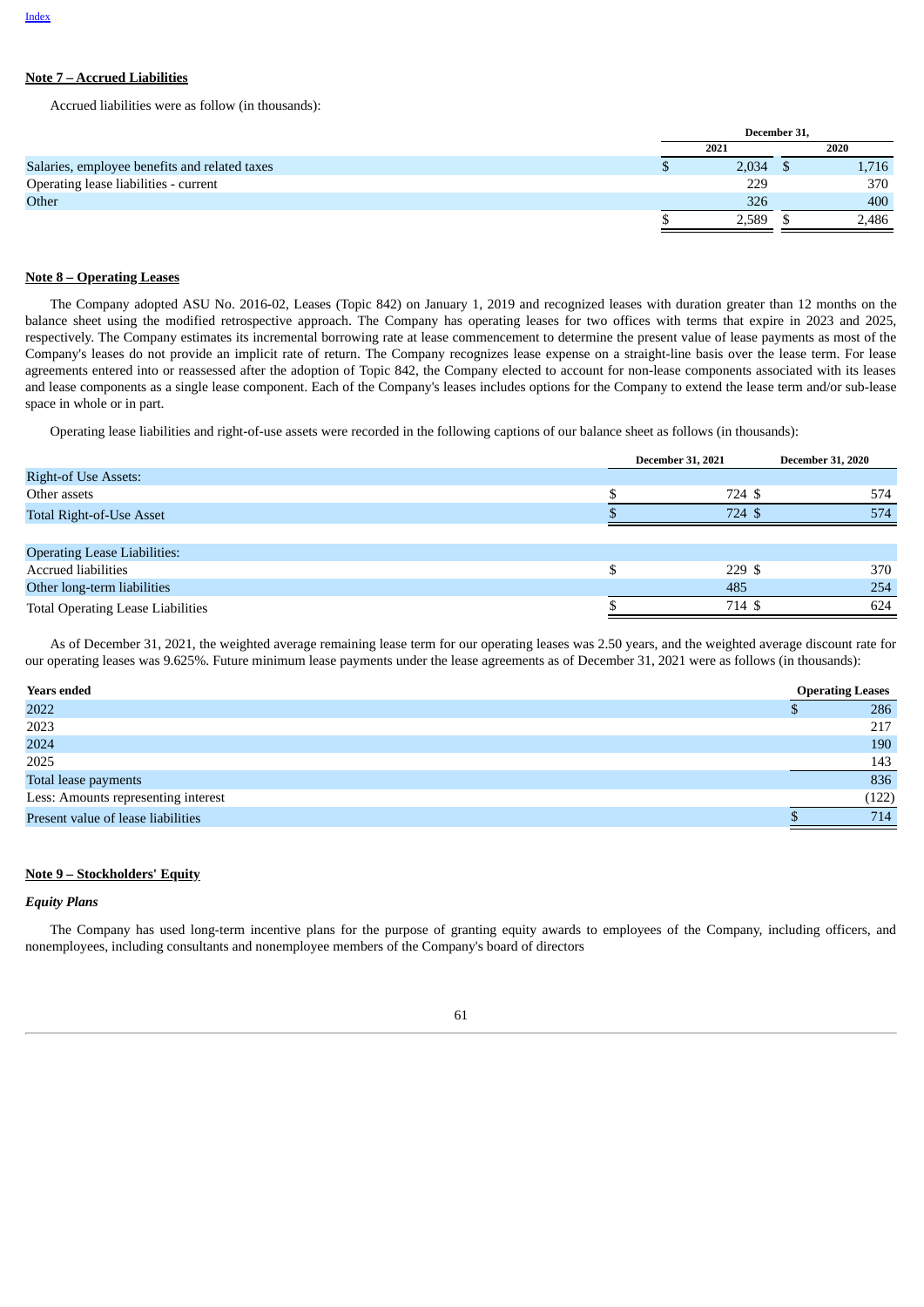(collectively, the "Participants"). The Participants may receive awards as determined by a committee of independent members of the Company's board of directors or, to the extent authorized by such committee with respect to certain Participants, a duly authorized employee (collectively, the "Committee"). The incentive plan currently used by the Company is the 2018 Equity Incentive Compensation Plan (the "2018 Plan"), as adopted by the stockholders of the Company in June 2018, and subsequently increased by the stockholders of the Company in June 2021 with 6,000,000 shares authorized for issuance thereunder and in June of 2020 with 2,500,000 shares authorized for issuance thereunder, plus any shares awarded under the 2015 Equity Compensation Plan (the "2015 Plan") or the Amended and Restated 2009 Equity Compensation Plan (the "2009 Plan") that are not issued due to their subsequent forfeiture, cancellation, or other settlement thereof. Concurrent with the adoption of the 2018 Plan, no future awards will occur under the 2015 Plan or the 2009 Plan. The awards that may be made under the 2018 Plan include: (a) incentive stock options and nonqualified stock options, (b) shares of restricted stock, (c) restricted stock units, and (d) other kinds of equity-based compensation awards. All stock options under the 2015 Plan and 2009 Plan were granted and the 2018 Plan are granted at the fair market value of the common stock at the grant date. Stock options vest either on the date of grant, ratably over a period determined at time of grant, or upon the accomplishment of specified business milestones, and generally expire 2, 3, or 10 years from the grant date depending on the status of the recipient as a nonemployee, employee or director of the Company. As of December 31, 2021, there were 5,585,661 shares available for future grants under the 2018 Plan. No additional awards may be made under the 2015 Plan or the 2009 Plan.

The Company adopted an employee stock purchase plan effective January 1, 2013 and authorized 50,000 shares under the plan (the "2012 ESPP"). The plan has two six-month offering periods per year under which eligible employees may contribute up to 15% of their compensation toward the purchase of the Company's common stock per offering period (with a \$25,000 cap per calendar year). The employee's purchase price is equal to (i) 85% of the closing price of a share of the Company's common stock on the enrollment date of such offering period or (ii) 85% of the closing price of a share of the Company's common stock on the Exercise Date of such Offering Period, whichever is lower. In May 2017, the Company's stockholders approved an amendment and restatement to the 2012 ESPP (the "2017 ESPP") in order to effect an increase of authorized shares from 50,000 to 100,000. In June 2018, the Company's stockholders approved an amendment to the 2017 ESPP (the "Amended 2017 ESPP") in order to effect an increase of authorized shares from 100,000 to 500,000. During the year ended December 31, 2021, 47,132 shares were issued under the Amended 2017 ESPP. At December 31, 2021, the Company had 300,577 shares of the Company's common stock available for future grant in connection with this plan.

#### *Equity Issuances*

#### Purchase Agreement

In March 2019, the Company and Lincoln Park Capital Fund, LLC ("Lincoln Park") entered into a purchase agreement (the "Purchase Agreement") and a registration rights agreement (the "Registration Rights Agreement"), pursuant to which the Company has the right to sell to Lincoln Park shares of the Company's common stock having an aggregate value of up to \$26.0 million, subject to certain limitations and conditions set forth in the Purchase Agreement (the "Offering"). As consideration for entering into the Purchase Agreement, the Company issued to Lincoln Park an additional 181,510 shares of common stock as commitment shares.

Pursuant to the Purchase Agreement, upon commencement Lincoln Park purchased 250,000 shares of common stock, at a price of \$4.00 per share for a total gross purchase price of \$1,000,000 (the "Initial Purchase") upon commencement. Thereafter, as often as every business day from and after one business day following the date of the Initial Purchase and over the 36-month term of the Purchase Agreement, the Company has the right, from time to time, at its sole discretion and subject to certain conditions, to direct Lincoln Park to purchase up to 100,000 shares of common stock, with such amount increasing as the closing sale price of the common stock increases; provided Lincoln Park's obligation under any single such purchase will not exceed \$2,500,000, unless the Company and Lincoln Park mutually agree to increase the maximum amount of such single purchase (each, a "Regular Purchase"). If the Company directs Lincoln Park to purchase the maximum number of shares of common stock it then may sell in a Regular Purchase, then in addition to such Regular Purchase, and subject to certain conditions and limitations in the Purchase Agreement, the Company may direct Lincoln Park in an "accelerated purchase" to purchase an additional amount of common stock that may not exceed the lesser of (i) 300% the number of shares purchased pursuant to the corresponding Regular Purchase or (ii) 30% of the total number of shares of the Company's common stock traded during a specified period on the applicable purchase date as set forth in the Purchase Agreement (each, an "Accelerated Purchase"). Under certain circumstances and in accordance with the Purchase Agreement, the Company may direct Lincoln Park to purchase shares in multiple accelerated purchases on the same trading day.

The Company controls the timing and amount of any sales of its common stock to Lincoln Park. There is no upper limit on the price per share that Lincoln Park must pay for its common stock under the Purchase Agreement, but in no event will shares be sold to Lincoln Park on a day the closing price is less than the floor price specified in the Purchase Agreement. In all instances, the Company may not sell shares of its common stock to Lincoln Park under the purchase agreement if it would result in Lincoln Park beneficially owning more than 9.99% of its common stock.

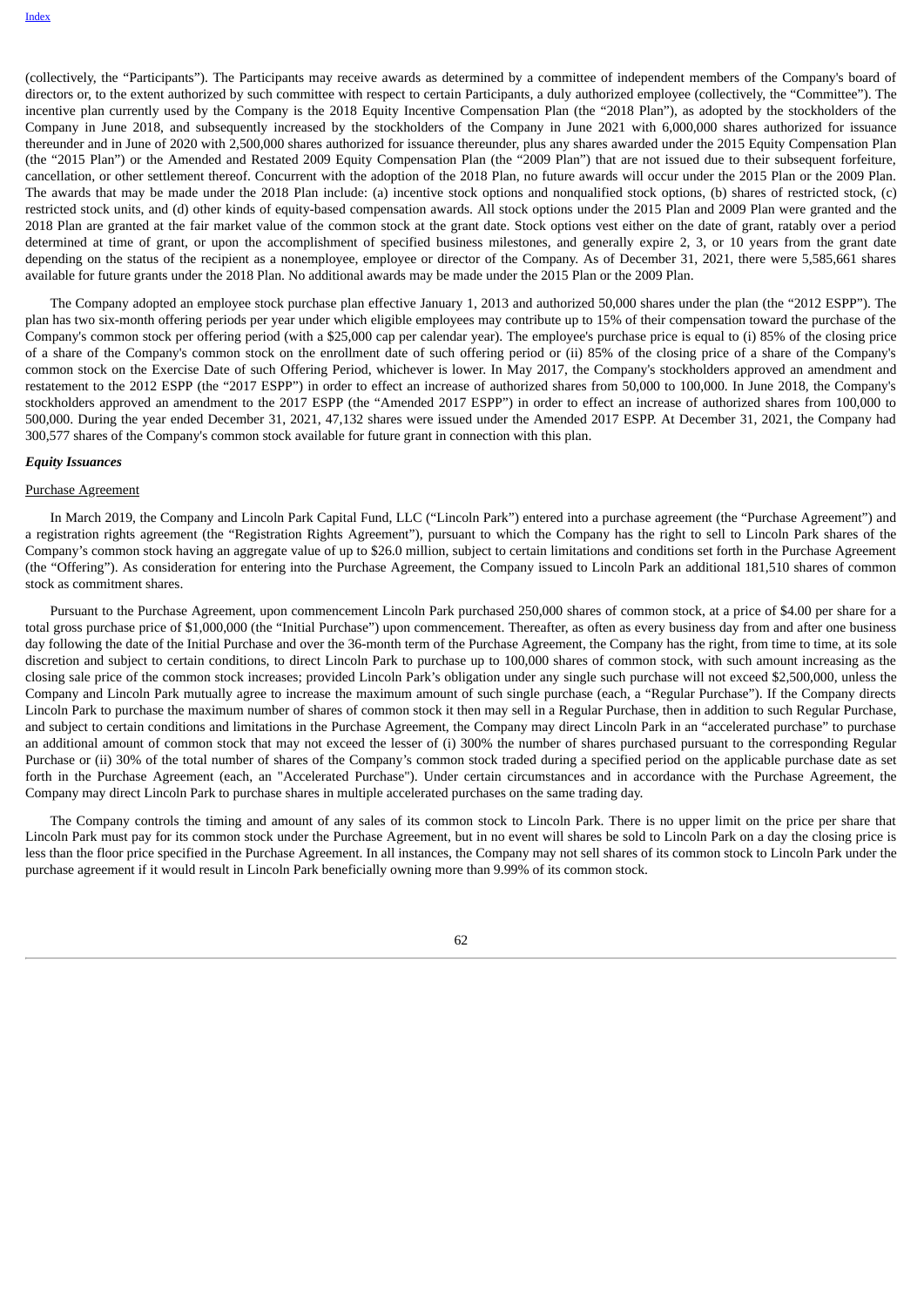The Purchase Agreement does not limit the Company's ability to raise capital from other sources at the Company's sole discretion, except that (subject to certain exceptions) the Company may not enter into any Variable Rate Transaction (as defined in the Purchase Agreement, including the issuance of any floating conversion rate or variable priced equity-like securities) during the 36 months after the date of the Purchase Agreement. The Company has the right to terminate the Purchase Agreement at any time, at no cost to the Company.

As of December 31, 2021, the Company had not made any sales of common stock to Lincoln Park under the Purchase Agreement other than the Initial Purchase. In addition, the Company may not direct Lincoln Park to make Accelerated Purchases under the Purchase Agreement if the stock is below the specified floor price of \$1.00.

#### Common Stock Sales Agreement

In February 2018, the Company entered into a common stock sales agreement with H.C. Wainwright & Co., LLC ("HCW") as sales agent, which was subsequently amended in August 2018 (the "Sales Agreement"), in connection with an "at the market offering" under which the Company from time to time may offer and sell shares of its common stock, having an aggregate offering price of not more than \$25.0 million.

The Company provided HCW with customary indemnification rights, and HCW was entitled to a commission at a fixed commission rate equal to 3.0% of the gross proceeds per share sold.

On February 12, 2021, the Company suspended the use of the at-the-market transactions facility and terminated the continuous offering pursuant to the Sales Agreement.

As of the termination of the Sales Agreement on February 12, 2021, the Company had sold an aggregate 3,784,912 shares of its common stock pursuant to the Sales Agreement for net proceeds of \$9.5 million since inception. For the year ended December 31, 2021, the Company had not issued any shares under the Sales Agreement.

### At The Market Offering Agreement

On June 4, 2021, the Company entered into an At The Market Offering Agreement (the "ATM Agreement") with HCW, as sales agent, in connection with an "at the market offering" under which the Company from time to time may offer and sell shares of its common stock, having an aggregate offering price of up to \$50.0 million. During the twelve months ended December 31, 2021, the Company had not issued any shares under the ATM Agreement. Having received a listing deficiency notice from Nasdaq on February 18, 2022 after the Company's shares traded below \$1.00 for 30 consecutive trading days, the Company will not be permitted to sell additional shares under the ATM Agreement until it re-establishes timely compliance. Compliance may be reestablished by various mechanisms, including stock price appreciation at or above \$1.00 for a requisite period of time and reverse stock split.

#### Registered Direct Offerings

In February 2021, the Company entered into a Securities Purchase Agreement (the "Institutional Purchase Agreement") with certain institutional investors (the "Institutional Purchasers"). Pursuant to the terms of the Institutional Purchase Agreement, the Company sold to the Institutional Purchasers in a registered direct offering an aggregate of 24,906,134 shares of its common stock and warrants to purchase an aggregate of 12,453,067 shares of its common stock at a combined purchase price equal to \$2.45 per share and associated warrant. Each warrant features an exercise price equal to \$2.90 per share, is exercisable immediately upon issuance and will expire five years from the issuance date. Additionally, in a concurrent non-brokered registered direct offering, the Company entered into a Securities Purchase Agreement (the "Additional Purchase Agreement") with certain accredited investors (the "Additional Purchasers"). Pursuant to the terms of the Additional Purchase Agreement, the Company sold to the Additional Purchasers an aggregate of 1,632,652 shares of its common stock and warrants to purchase an aggregate of 816,326 shares of its common stock at a combined purchase price equal to \$2.45 per share and associated warrant. Each warrant features an exercise price equal to \$2.90 per share, is exercisable immediately upon issuance and will expire five years from the issuance date. In connection with the registered direct offerings, the Company received gross proceeds of approximately \$65.0 million.

#### Private Placement

In January 2021, the Company entered into a securities purchase agreement (the "January Private Placement") with certain investors (the "January Purchasers"). Pursuant to the terms of the January Private Placement, the Company agreed to sell to the January Purchasers an aggregate of 12,500,000 shares of its common stock at a purchase price equal to \$2.00 per share, along with warrants to purchase an aggregate of 6,250,000 shares of its common stock. In connection with the January Private Placement, the Company received gross proceeds of \$25.0 million. Each warrant is exercisable for one share of common stock

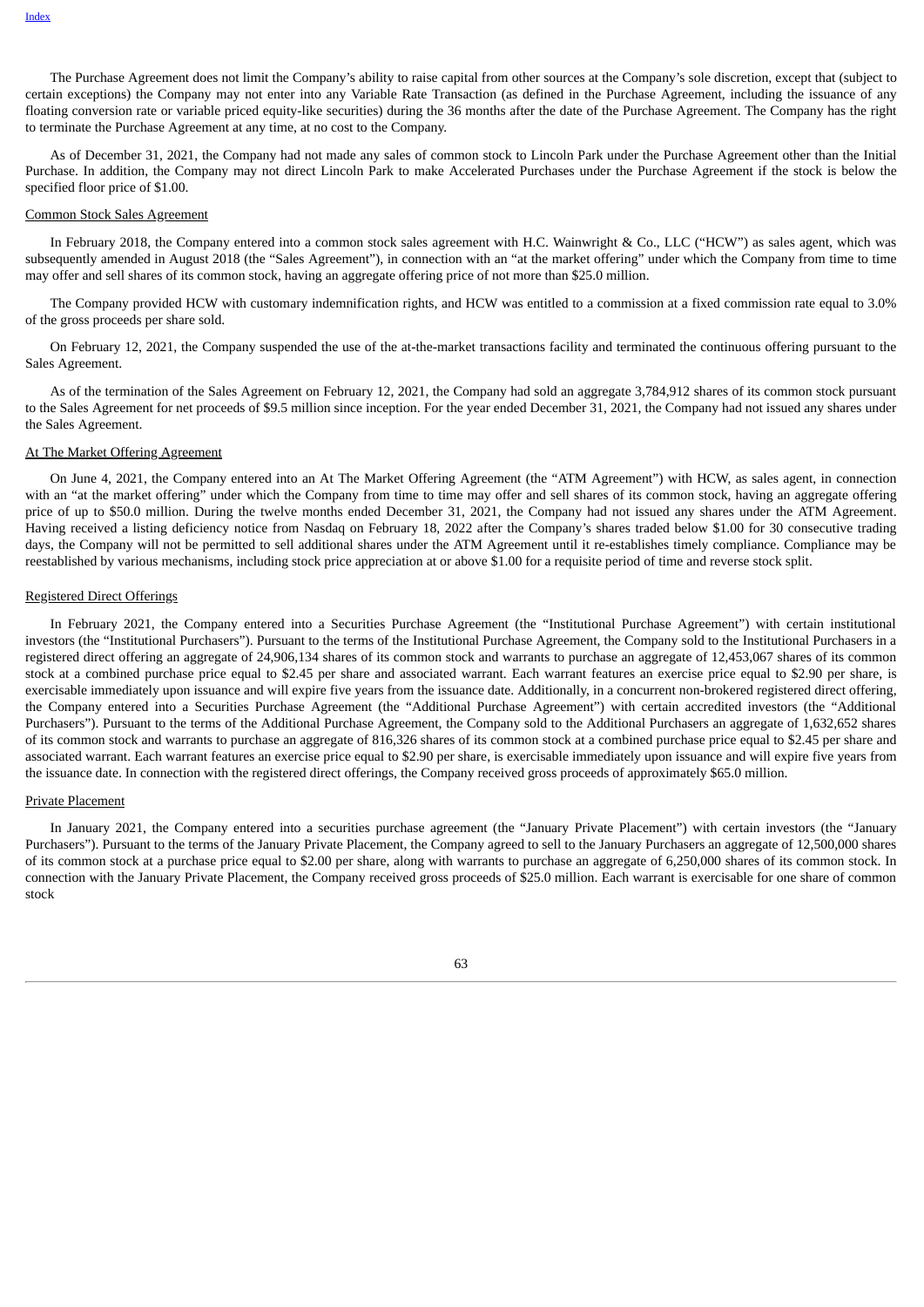and features an exercise price equal to \$2.90 per share. The warrants are exercisable immediately upon issuance and will expire five and one-half years from the issuance date.

# *Warrant Exercises*

In January 2021, the Company issued 801,148 shares of common stock for net proceeds of \$1.8 million in connection with warrant exercises associated with the April 23, 2020 securities purchase agreement and the May 25, 2020 securities purchase agreement.

### *Stock Options and Warrants*

The following table summarizes the activity for stock options and warrants for the year ended December 31, 2021:

|                                                                  |               | <b>Stock Options</b> |                                              | Warrants                                                        |                |                                                       |                   |                                       |      |      |     |                                                                 |                                                |
|------------------------------------------------------------------|---------------|----------------------|----------------------------------------------|-----------------------------------------------------------------|----------------|-------------------------------------------------------|-------------------|---------------------------------------|------|------|-----|-----------------------------------------------------------------|------------------------------------------------|
|                                                                  | <b>Shares</b> |                      | Weighted<br>Average<br><b>Exercise Price</b> | Weighted<br>Average<br>Remaining<br>Contractual<br>Term (Years) |                | Aggregate<br><b>Intrinsic Value</b><br>(In Thousands) | <b>Shares</b>     | Weighted<br>Average<br>Exercise Price |      |      |     | Weighted<br>Average<br>Remaining<br>Contractual<br>Term (Years) | Aggregate<br>Intrinsic Value<br>(In Thousands) |
| Outstanding at December 31, 2020                                 | 963,700       |                      | 14.64                                        | 5.86                                                            | $\mathfrak{s}$ |                                                       | 2,638,355         |                                       | 2.18 | 4.98 |     |                                                                 |                                                |
|                                                                  |               |                      |                                              |                                                                 |                |                                                       |                   |                                       |      |      |     |                                                                 |                                                |
| Changes during the Year:                                         |               |                      |                                              |                                                                 |                |                                                       |                   |                                       |      |      |     |                                                                 |                                                |
| Granted                                                          | 1.314.790     | £.                   | 1.32                                         |                                                                 |                |                                                       | 19,519,393        | £.                                    | 2.90 |      |     |                                                                 |                                                |
| Exercised                                                        | (7,250)       | -S                   | 3.28                                         |                                                                 |                | (3)                                                   | $(801, 148)$ \$   |                                       | 2.19 |      |     |                                                                 |                                                |
| Forfeited                                                        | (29, 842)     | \$                   | 2.18                                         |                                                                 |                |                                                       | $\hspace{0.05cm}$ | £.                                    |      |      |     |                                                                 |                                                |
| <b>Expired</b>                                                   | (109, 549)    | S                    | 34.12                                        |                                                                 |                |                                                       | $\qquad \qquad -$ |                                       |      |      |     |                                                                 |                                                |
| Outstanding at December 31, 2021                                 | 2,131,849     |                      | 5.64                                         | 7.97 \$                                                         |                | --                                                    | 21,356,600        |                                       | 2.84 | 4.37 |     |                                                                 |                                                |
| Vested at December 31, 2021 or expected<br>to yest in the future | 2,120,643     | \$                   | 5.66                                         | 7.96                                                            | $\mathcal{S}$  |                                                       | 21,356,600        | \$.                                   | 2.84 | 4.37 | -\$ |                                                                 |                                                |
| Exercisable at December 31, 2021                                 | 1,122,783     |                      | 9.26                                         | 6.70                                                            |                |                                                       | 21,356,600        |                                       | 2.84 | 4.37 |     |                                                                 |                                                |
|                                                                  |               |                      |                                              |                                                                 |                |                                                       |                   |                                       |      |      |     |                                                                 |                                                |

#### *Restricted Stock*

During the years ended December 31, 2021 and 2020, the Company issued restricted stock for services as follows (\$ in thousands, except share data):

|                                   | 2021    | 2020    |
|-----------------------------------|---------|---------|
| Number of Restricted Stock Issued | 612.950 | 156.184 |
| Value of Restricted Stock Issued  | 87      | 512.3   |

The weighted average estimated fair value of restricted stock issued for services in the years ended December 31, 2021 and 2020 was \$1.43 and \$3.28 per share, respectively. The fair value of the restricted stock was determined using the Company's closing stock price on the date of issuance. The vesting terms of restricted stock issuances are generally between one to four years.

#### *Restricted Stock Units*

During the years ended December 31, 2021 and 2020, the Company issued restricted stock units for services as follows (\$ in thousands, except share data):

|                                         | 2021    | 2020    |
|-----------------------------------------|---------|---------|
| Number of Restricted Stock Units Issued | 458.245 | 325,853 |
| Value of Restricted Stock Units Issued  | 728.6   | 863.0   |

The weighted average estimated fair value of restricted stock units issued for services in the years ended December 31, 2021 and 2020 was \$1.59 and \$2.65 per share, respectively. The fair value of the restricted stock units was determined using the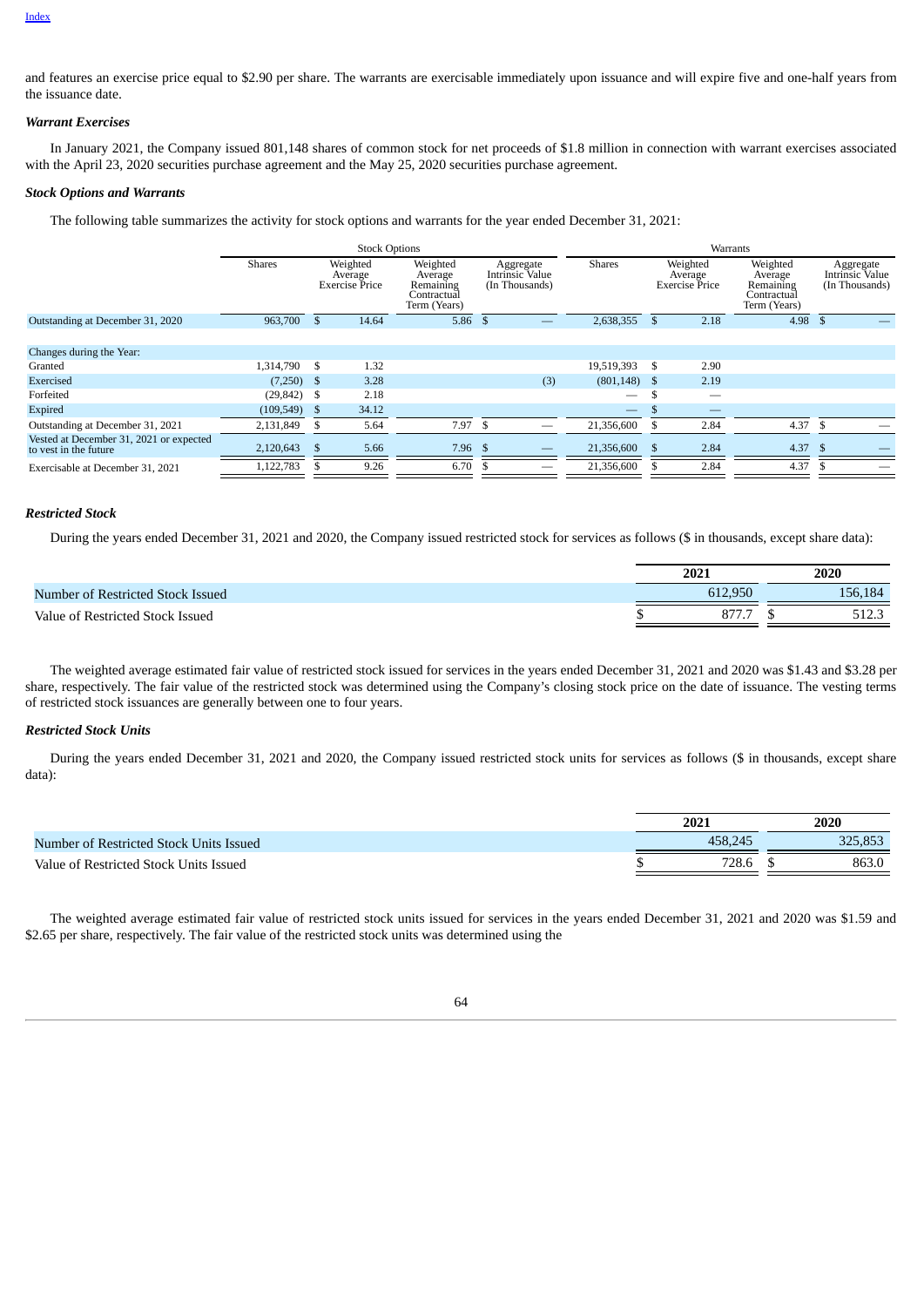Company's closing stock price on the date of issuance. The vesting terms of restricted stock unit issuances are generally one year, or upon the achievement of performance-based milestones.

# **Note 10 – Share-Based Compensation**

### *Share-based Compensation*

The Company utilizes share-based compensation in the form of stock options, restricted stock, and restricted stock units. The following table summarizes the components of share-based compensation expense for the years ended December 31, 2021 and 2020 (\$ in thousands):

|                                        | Year Ended December 31, |  |       |  |  |  |
|----------------------------------------|-------------------------|--|-------|--|--|--|
|                                        | 2021                    |  | 2020  |  |  |  |
| Research and development               | 760                     |  | 179   |  |  |  |
| General and administrative             | 1.245                   |  | 1,086 |  |  |  |
| Total share-based compensation expense | 2.005                   |  | 1,265 |  |  |  |

Total compensation cost related to unvested awards not yet recognized and the weighted-average periods over which the awards are expected to be recognized at December 31, 2021 were as follows (\$ in thousands):

|                                                                                 | <b>Stock Options</b> |       |  | <b>Restricted Stock</b><br>Units | <b>Restricted Stock</b> |      |  |
|---------------------------------------------------------------------------------|----------------------|-------|--|----------------------------------|-------------------------|------|--|
| Unrecognized compensation cost                                                  |                      | 757   |  | $149 - $$                        |                         | 546  |  |
| Expected weighted-average period in years of compensation cost to be recognized |                      | . .64 |  |                                  |                         | l.70 |  |

Total fair value of shares vested and the weighted average estimated fair values of shares granted for the years ended December 31, 2021 and 2020 were as follows (\$ in thousands):

|                                                         | <b>Stock Options</b>    |  |  |      |
|---------------------------------------------------------|-------------------------|--|--|------|
|                                                         | Year Ended December 31, |  |  |      |
|                                                         | 2021                    |  |  | 2020 |
| Total fair value of shares vested                       | 757                     |  |  | 536  |
| Weighted average estimated fair value of shares granted | 0.91                    |  |  |      |

### *Valuation Assumptions*

The fair value of stock options at the date of grant was estimated using the Black-Scholes option pricing model. The expected volatility is based upon historical volatility of the Company's stock. The expected term for the options is based upon observation of actual time elapsed between date of grant and exercise of options for all employees.

The range of assumptions made in calculating the fair values of stock options was as follow:

|                                    | <b>Stock Options</b>    |       |  |
|------------------------------------|-------------------------|-------|--|
|                                    | Year Ended December 31, |       |  |
|                                    | 2021                    | 2020  |  |
| Expected term - minimum (in years) | 6                       | 6     |  |
| Expected term - maximum (in years) | 6                       | 6     |  |
| Expected volatility - minimum      | 79%                     | 75%   |  |
| Expected volatility - maximum      | 84%                     | 79%   |  |
| Weighted Average volatility        | 81%                     | 75%   |  |
| Expected dividend yield            |                         |       |  |
| Risk-free interest rate - minimum  | 0.63%                   | 0.40% |  |
| Risk-free interest rate - maximum  | 1.16%                   | 1.71% |  |
|                                    |                         |       |  |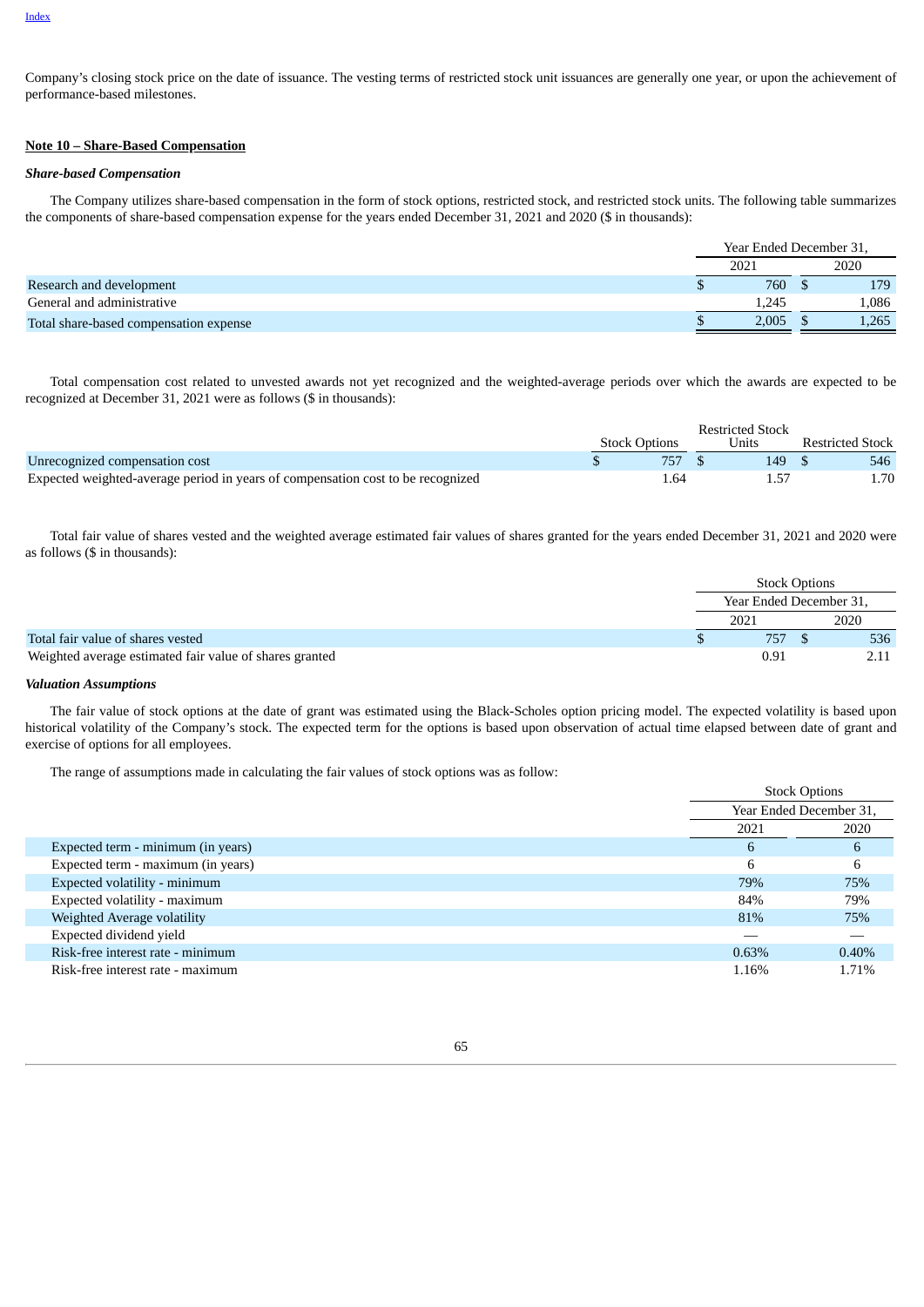# **Note 11 – Research Funding**

#### *California Institute of Regenerative Medicine Grant Award*

In February 2017, the California Institute for Regenerative Medicine ("CIRM") awarded the Company funds of up to \$12.2 million to support The Sanford Project: T-Rex Study, a prospective, randomized, placebo-controlled, double-blind Phase 2 clinical trial to evaluate the safety and efficacy of CLBS03 as a treatment for recent-onset type 1 diabetes. The funding is based upon the achievement of certain milestones related to the proportion of subjects enrolled in California, as well as manufacturing and development costs incurred in California. Based on the actual number of subjects enrolled in California, the total amount of funding was revised to \$8.6 million, of which \$8.2 million has been received through the grant project period completion.

The Company received \$5.7 million in initial funding in May 2017, a \$1.9 million milestone payment in December 2017, a \$0.3 million progress payment in March 2018, and a \$0.2 million progress payment in May 2019, of which the total was amortized over the estimated award period through July 2020 as a reduction to the related research and development expenses, with the final true up payment of \$46 thousand received in September 2020 and recorded as a reduction to the related research and development expenses. During the year ended December 31, 2021 and December 31, 2020 the Company amortized and recognized \$0.0 million and \$1.6 million in credits, respectively, to research and development related to CIRM funds received.

#### **Note 12 – Income Taxes**

The provision (benefit) for income taxes is based on loss from operations before provision for income taxes and noncontrolling interests as follows (\$ in thousands):

|                      |           | <b>Years Ended December 31,</b> |           |
|----------------------|-----------|---------------------------------|-----------|
| Pre-tax book income  | 2021      |                                 | 2020      |
| <b>United States</b> | (28, 974) |                                 | (19, 013) |
|                      | (28, 974) |                                 | (19, 013) |

The provision (benefit) from income taxes was as follows (\$ in thousands):

|                 | <b>Years Ended December 31,</b> |               |           |
|-----------------|---------------------------------|---------------|-----------|
|                 | 2021                            |               | 2020      |
| Current         |                                 |               |           |
| U.S. Federal    | \$                              | \$            |           |
| State and local |                                 |               |           |
|                 |                                 |               |           |
| <b>Deferred</b> |                                 |               |           |
| U.S. Federal    | \$                              | \$            |           |
| State and local | (1,508)                         |               | (10, 872) |
|                 | (1,508)                         | S             | (10, 872) |
| <b>Total</b>    |                                 |               |           |
| U.S. Federal    | \$                              | $\mathcal{S}$ |           |
| State and local | (1,508)                         |               | (10, 872) |
|                 | (1,508)                         | -\$           | (10, 872) |
|                 |                                 |               |           |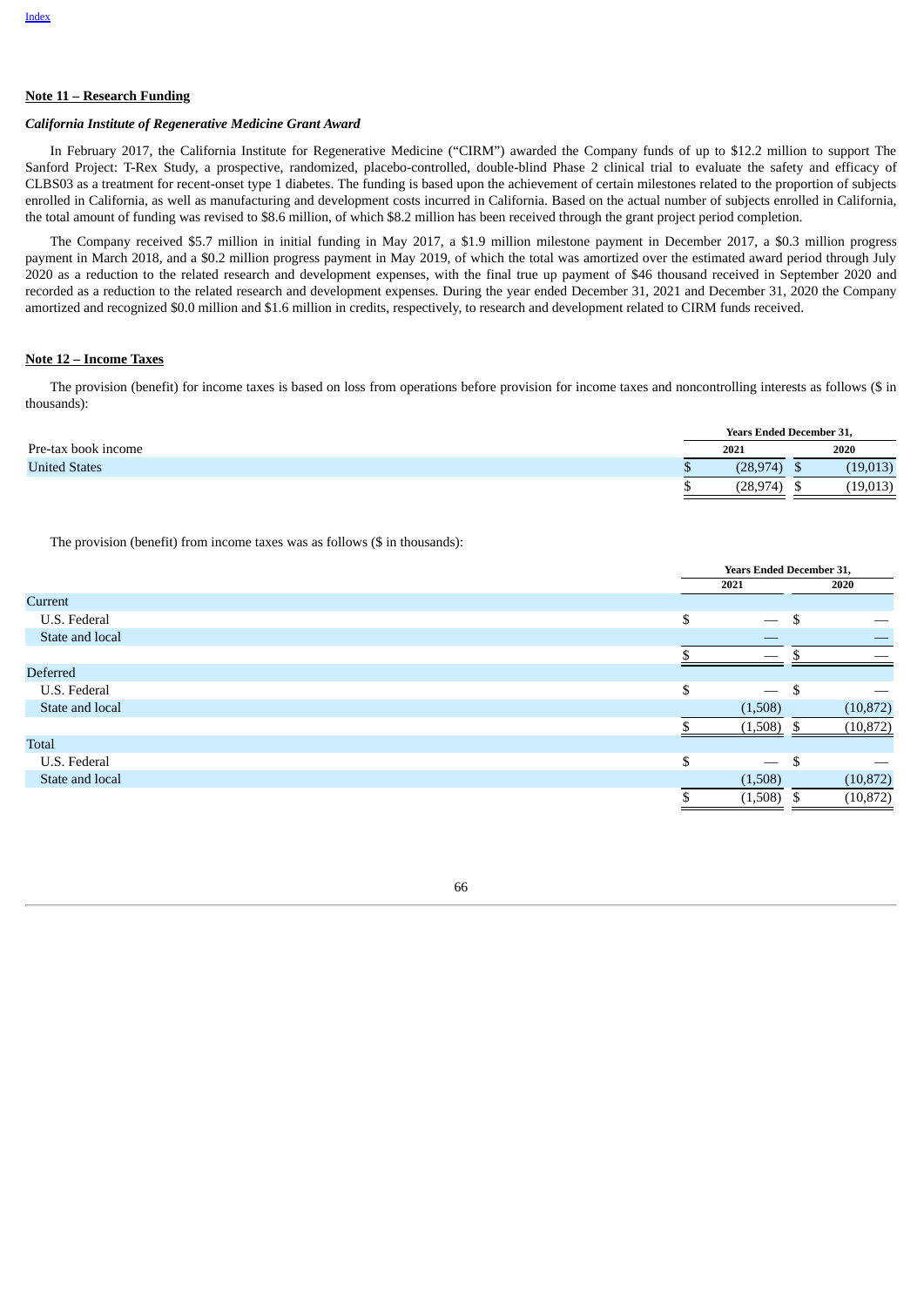The provision (benefit) for income taxes is determined by applying the U.S. Federal statutory rate of 21% to income before income taxes, and the components are set forth below (\$ in thousands):

|                                                  | <b>Years Ended December 31,</b> |              |  |           |
|--------------------------------------------------|---------------------------------|--------------|--|-----------|
|                                                  |                                 | 2021         |  | 2020      |
| U.S. Federal benefit at statutory rate           |                                 | $(6,085)$ \$ |  | (3,993)   |
| Permanent non deductible expenses for U.S. taxes |                                 | 320          |  |           |
| Change in state deferred                         |                                 | 622          |  | 5,122     |
| Return to actual                                 |                                 | 2,277        |  |           |
| Other true ups                                   |                                 | 1,407        |  | 387       |
| Section 382 NOL Limitation                       |                                 | 35,438       |  |           |
| Sale of New Jersey State NOLs                    |                                 | (1,508)      |  | (10, 872) |
| Valuation allowance for deferred tax assets      |                                 | (33,979)     |  | (1,521)   |
| Tax provision (benefit)                          |                                 | $(1,508)$ \$ |  | (10, 872) |

Deferred income taxes at December 31, 2021 and 2020 consist of the following (\$ in thousands):

|                                                 | December 31, |            |    |           |
|-------------------------------------------------|--------------|------------|----|-----------|
|                                                 |              | 2021       |    | 2020      |
| <b>Deferred Tax Assets:</b>                     |              |            |    |           |
| Accumulated net operating losses (tax effected) | \$           | 36,281     | \$ | 68,286    |
| Right of use liability                          |              | 201        |    | 176       |
| Share-based compensation                        |              | 3,086      |    | 5,025     |
| <b>Intangibles</b>                              |              | 97         |    | 131       |
| Accumulated depreciation                        |              | 26         |    | 19        |
| Accrued payroll                                 |              | 176        |    | 167       |
| Other                                           |              | 526        |    | 526       |
| Deferred tax assets                             |              | 40,393     |    | 74,330    |
|                                                 |              |            |    |           |
| Deferred Tax Liabilities:                       |              |            |    |           |
| Right of use asset                              | \$           | $(204)$ \$ |    | (161)     |
| Deferred tax liabilities                        |              | (204)      |    | (161)     |
|                                                 |              | 40,189     |    | 74,169    |
| Valuation allowance                             |              | (40, 189)  |    | (74, 169) |

Net deferred tax asset  $\sim$  5

In assessing the realizability of deferred tax assets, including the net operating loss carryforwards (NOLs), the Company assesses the available positive and negative evidence to estimate if sufficient future taxable income will be generated to utilize its existing deferred tax assets. Based on its assessment, the Company has provided a full valuation allowance against its net deferred tax assets as their future utilization remains uncertain at this time.

As of December 31, 2021, and 2020, the Company had approximately \$281 million and \$264 million, respectively, of Federal NOLs available to offset future taxable income expiring from 2030 through 2036. The Company performed an analysis and determined that they had an ownership change of greater than 50% over a 3-year testing period on January 25, 2021. As a result, \$169 million of the \$281 million of Federal NOLs will expire unutilized. The Company wrote off that portion of the deferred tax asset and reduced the corresponding valuation allowance resulting in \$112 million of remaining Federal NOL. The write off of the deferred tax asset and the corresponding reduction in valuation allowance has no impact to the balance sheet or income statement. Losses incurred before the ownership change on January 25, 2021 will be subject to an annual limitation of \$173k under Internal Revenue Code Section 382, while losses incurred after January 25, 2021 will not be subject to limitations. The Company may be able to utilize additional NOLs of approximately \$1.1 million per year for the first five years after this ownership change as a result of the application of the Net Unrealized Built-in Gain rules.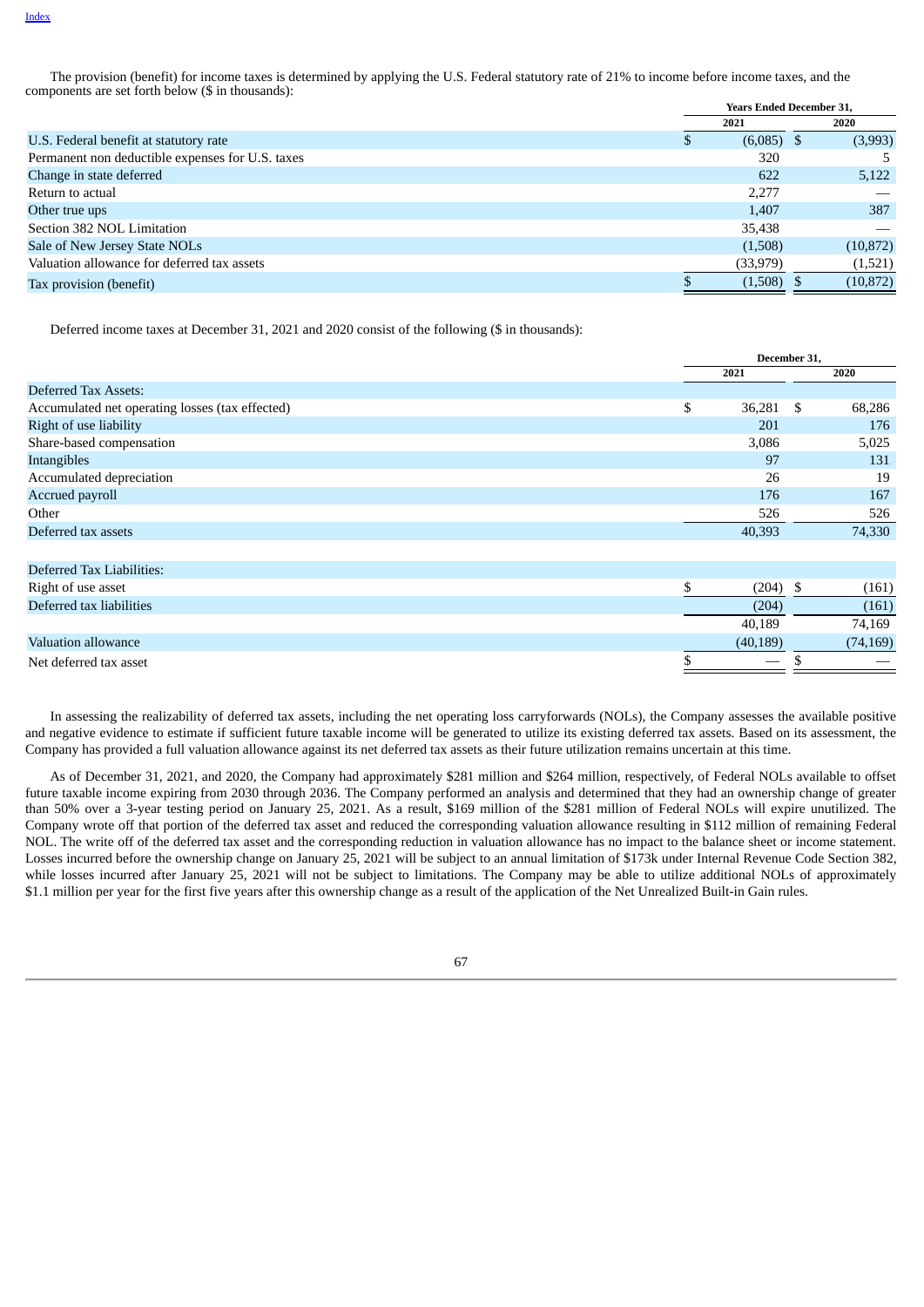As of December 31, 2021 and 2020, the Company had State NOLs available in New Jersey of \$97 million and \$99 million, respectively, California of \$70 million and \$70 million, respectively, and New York City of \$13 million and \$13 million, respectively, to offset future taxable income expiring from 2031 through 2041. In accordance with Section 382 of the Internal Revenue code, the usage of the Company's state NOLs would be limited given the change in ownership. The ultimate realization of deferred tax assets is dependent upon the generation of future taxable income during the period when those temporary differences become deductible.

The Company applies the FASB's provisions for uncertain tax positions. The Company utilizes the two-step process to determine the amount of recognized tax benefit. For tax positions meeting the more-likely-than-not threshold, the amount recognized in the consolidated financial statements is the largest benefit that has a greater than 50% likelihood of being realized upon ultimate settlement with the relevant taxing authority. The Company recognizes interest and penalties associated with certain tax positions as a component of income tax expense.

As of December 31, 2021, management does not believe the Company has any material uncertain tax positions that would require it to measure and reflect the potential lack of sustainability of a position on audit in its financial statements. The Company will continue to evaluate its uncertain tax positions in future periods to determine if measurement and recognition in its financial statements is necessary. The Company does not believe there will be any material changes in its unrecognized tax positions over the next year.

For years prior to 2018 the federal statute of limitations is closed for assessing tax. The Company's state tax returns remain open to examination for a period of three to four years from date of filing.

In February 2021, the Company received preliminary approval from the New Jersey Economic Development Authority ("NJEDA") to participate in the Technology Business Tax Certificate Transfer Program (the "Program"). The Program permits qualified companies to sell a percentage of their New Jersey net operating losses ("NJ NOLs") to unrelated profitable corporations. On April 12, 2021, the Company received final approval from NJEDA to sell a portion of our NJ NOLs, which were subsequently sold to a qualifying and approved buyer pursuant to the Program for net proceeds of \$1.4 million. The \$1.5 million of our NJ NOL related tax benefits ("NJ NOL Tax Benefits") have been recorded as a benefit from income taxes and the loss on sale of \$0.1 million recorded in other income (expense) in the consolidated financial statements.

#### **Note 13 – Contingencies**

From time to time, the Company is subject to legal proceedings and claims, either asserted or unasserted, that arise in the ordinary course of business. While the outcome of pending claims cannot be predicted with certainty, the Company does not believe that the outcome of any pending claims will have a material adverse effect on the Company's financial condition or operating results.

# **ITEM 9. CHANGES IN AND DISAGREEMENTS WITH ACCOUNTANTS ON ACCOUNTING AND FINANCIAL DISCLOSURE.**

Not applicable.

## **ITEM 9A. CONTROLS AND PROCEDURES.**

#### *Disclosure Controls and Procedures*

Disclosure controls and procedures are the Company's controls and other procedures that are designed to ensure that information required to be disclosed in the reports that we file or submit under the Securities Exchange Act of 1934 (as defined in Rules 13a-15(e) and 15d-15(e) under the Securities Exchange Act of 1934), as amended (the "Exchange Act") is recorded, processed, summarized and reported within the time periods specified in the Securities and Exchange Commission's rules and forms. Disclosure controls and procedures include, without limitation, controls and procedures designed to ensure that information required to be disclosed in the reports that we file under the Exchange Act is accumulated and communicated to management, including the Chief Executive Officer/Principal Financial Officer, as appropriate, to allow timely decisions regarding required disclosure. In designing and evaluating the disclosure controls and procedures, management recognizes that any controls and procedures, no matter how well designed and operated, can provide only reasonable assurance of achieving the desired control objectives. Due to the inherent limitations of control systems, not all misstatements may be detected. These inherent limitations include the realities that judgments in decision-making can be faulty and that breakdowns can occur because of a simple error or mistake. Additionally, controls can be circumvented by the individual acts of some persons, by collusion of two or more people, or by management override of the control. Controls and procedures can only provide reasonable, not absolute, assurance that the above objectives have been met.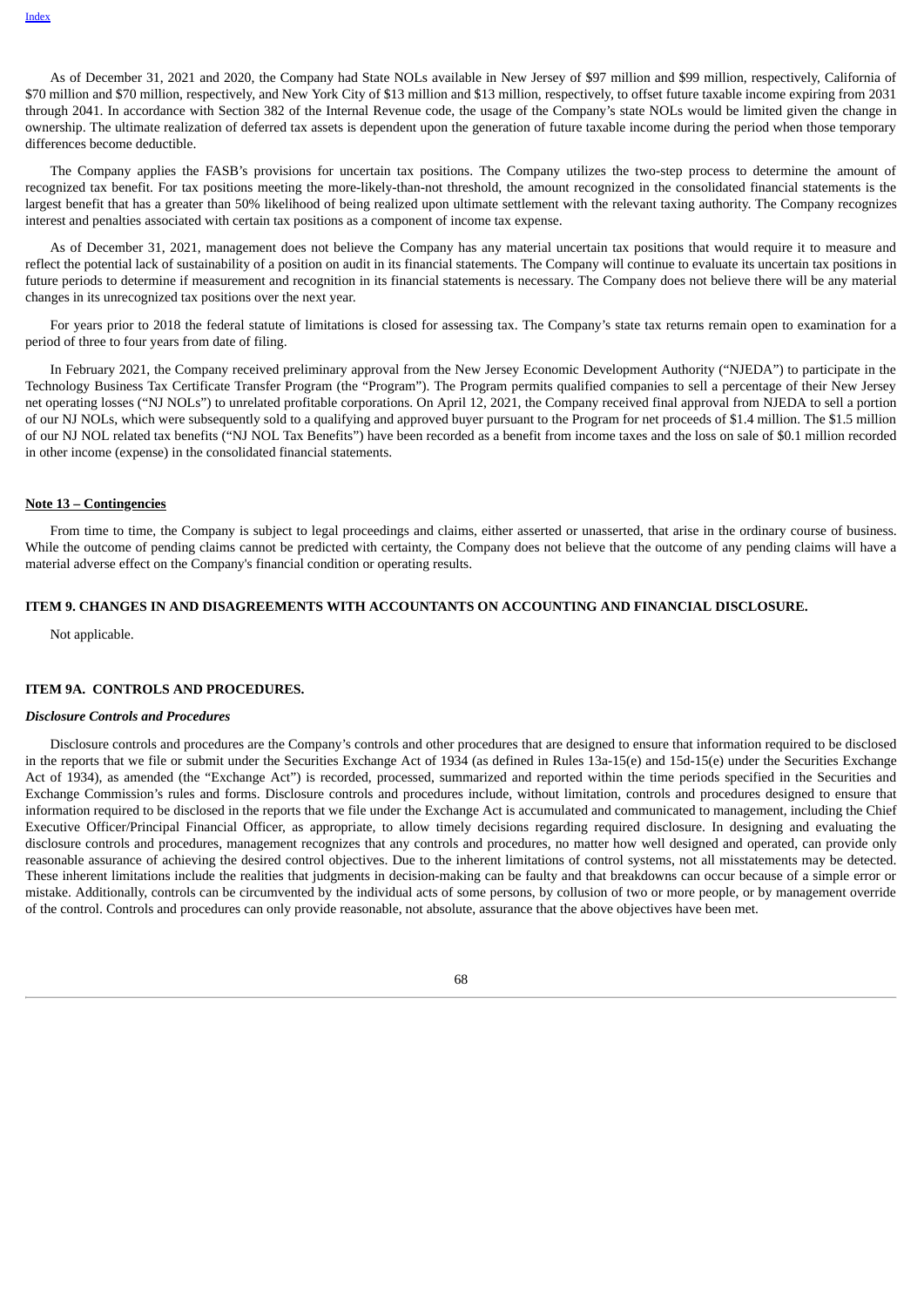On March 7, 2022, the Company evaluated, with the participation of its management, including our Chief Executive Officer and Chief Legal Officer, the effectiveness of the Company's disclosure controls and procedures as defined in Rules 13a-15(e) and 15d-15(e) under the Securities Exchange Act of 1934. Based on that evaluation, our Chief Executive Officer/Principal Financial Officer concluded that the Company's disclosure controls and procedures were effective, at the reasonable assurance level, in ensuring that information required to be disclosed by the Company in the reports that it files or submits under the Exchange Act is recorded, processed, summarized and reported, within the time periods specified in the SEC's rules and forms and is accumulated and communicated to management, including the Chief Executive Officer and Chief Legal Officer, as appropriate to allow timely decisions regarding required disclosure.

#### *Internal Control Over Financial Reporting*

# Management's Annual Report on Internal Control Over Financial Reporting

The Company's management is responsible for establishing and maintaining adequate internal control over financial reporting as defined in Rule 13a-15(f) and 15d-15(f) under the Securities Exchange Act of 1934.

The Company's internal control over financial reporting is a process designed to provide reasonable assurance regarding the reliability of financial reporting and the preparation of financial statements for external purposes in accordance with generally accepted accounting principles and includes those policies and procedures that:

- Pertain to the maintenance of records that, in reasonable detail, accurately and fairly reflect the transactions and dispositions of the assets of the Company;
- Provide reasonable assurance that transactions are recorded as necessary to permit preparation of financial statements in accordance with generally accepted accounting principles, and that receipts and expenditures of the Company are being made only in accordance with authorizations of management and the board of directors of the Company; and
- Provide reasonable assurance regarding prevention or timely detection of unauthorized acquisition, use or disposition of the Company's assets that could have a material effect on the financial statements.

Because of its inherent limitations, internal control over financial reporting may not prevent or detect misstatements. Also, projections of any evaluation of effectiveness to future periods are subject to risk that controls may become inadequate because of changes in conditions or because of declines in the degree of compliance with policies or procedures.

Management assessed the effectiveness of its internal control over financial reporting as of December 31, 2021. In making this assessment, they used the criteria set forth by the Committee of Sponsoring Organizations of the Treadway Commission ("COSO") in *Internal Control-Integrated Framework (2013)*.

As of December 31, 2021, based on management's assessment, the Company's internal control over financial reporting was effective.

### Changes in Internal Control over Financial Reporting

There have been no changes in the Company's internal control over financial reporting that occurred during the quarter ended December 31, 2021 that have materially affected, or are reasonably likely to materially affect, the Company's internal control over financial reporting.

### **ITEM 9B. OTHER INFORMATION.**

None.

# **ITEM 9C. DISCLOSURE REGARDING FOREIGN JURISDICTIONS THAT PREVENT INSPECTIONS.**

Not applicable.

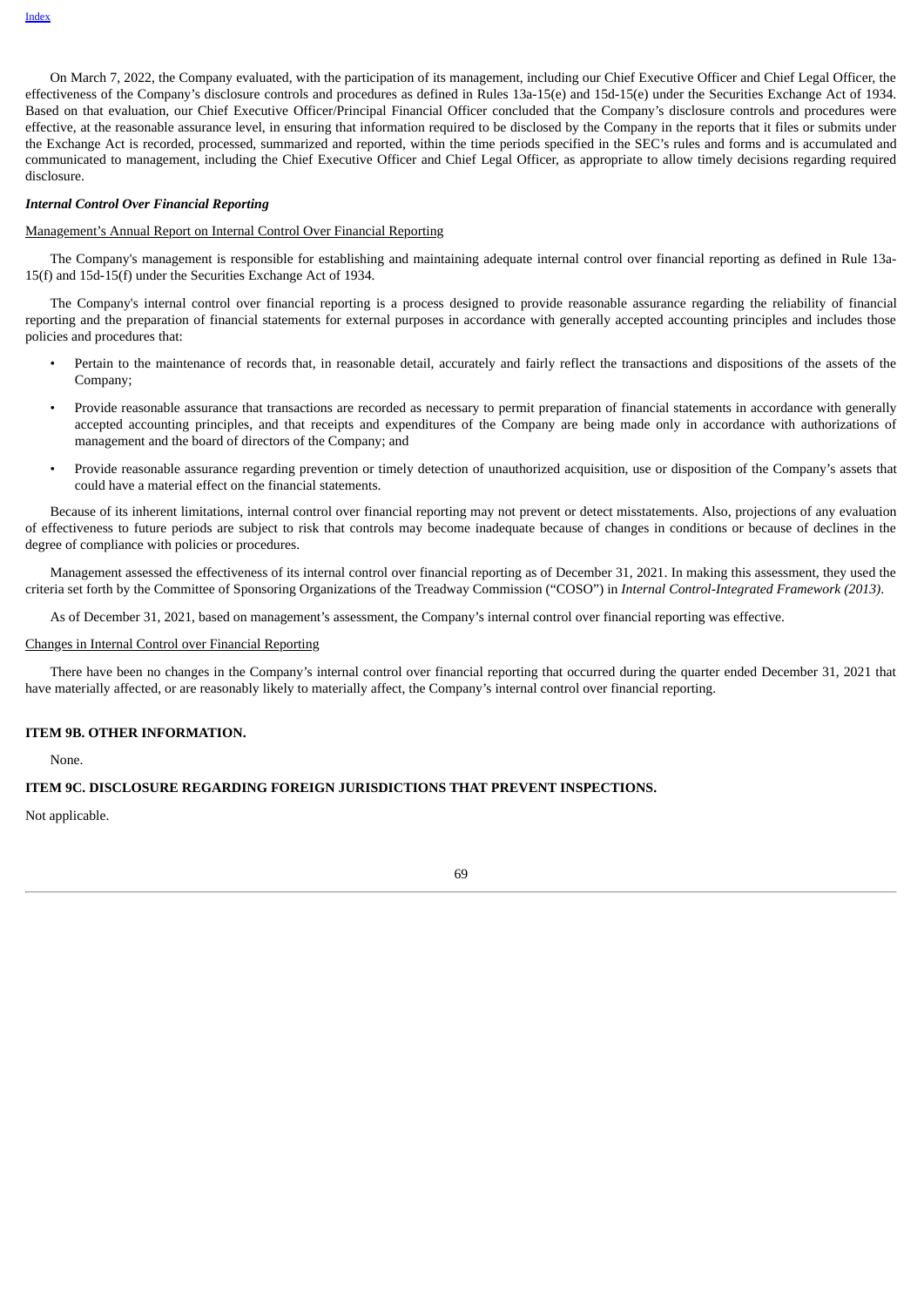### **PART III**

### **ITEM 10. DIRECTORS, EXECUTIVE OFFICERS AND CORPORATE GOVERNANCE**

The response to this item is incorporated by reference from the discussion responsive thereto under the captions "Management and Corporate and Governance Matters," "Section 16(a) Beneficial Ownership Reporting Compliance," and "Code of Conduct and Ethics" in the Company's Proxy Statement for the 2022 Annual Meeting of Stockholders.

#### **ITEM 11. EXECUTIVE COMPENSATION**

The response to this item is incorporated by reference from the discussion responsive thereto under the captions "Executive Compensation" and "Caladrius Director Compensation," in the Company's Proxy Statement for the 2022 Annual Meeting of Stockholders.

# **ITEM 12. SECURITY OWNERSHIP OF CERTAIN BENEFICIAL OWNERS AND MANAGEMENT AND RELATED STOCKHOLDER MATTERS**

The response to this item is incorporated by reference from the discussion responsive thereto under the caption "Security Ownership of Management and Certain Beneficial Owners and Management" and "Equity Compensation Plan Information" in the Company's Proxy Statement for the 2022 Annual Meeting of Stockholders.

# **ITEM 13. CERTAIN RELATIONSHIPS AND RELATED TRANSACTIONS, AND DIRECTOR INDEPENDENCE**

The response to this item is incorporated by reference from the discussion responsive thereto under the captions "Certain Relationships and Related Party Transactions" and "Management and Corporate Governance Matters" in the Company's Proxy Statement for the 2022 Annual Meeting of Stockholders.

# **ITEM 14. PRINCIPAL ACCOUNTANT FEES AND SERVICES**

The response to this item is incorporated by reference from the discussion responsive thereto under the caption "Accounting Fees and Other Accounting Matters" in the Company's Proxy Statement for the 2022 Annual Meeting of Stockholders.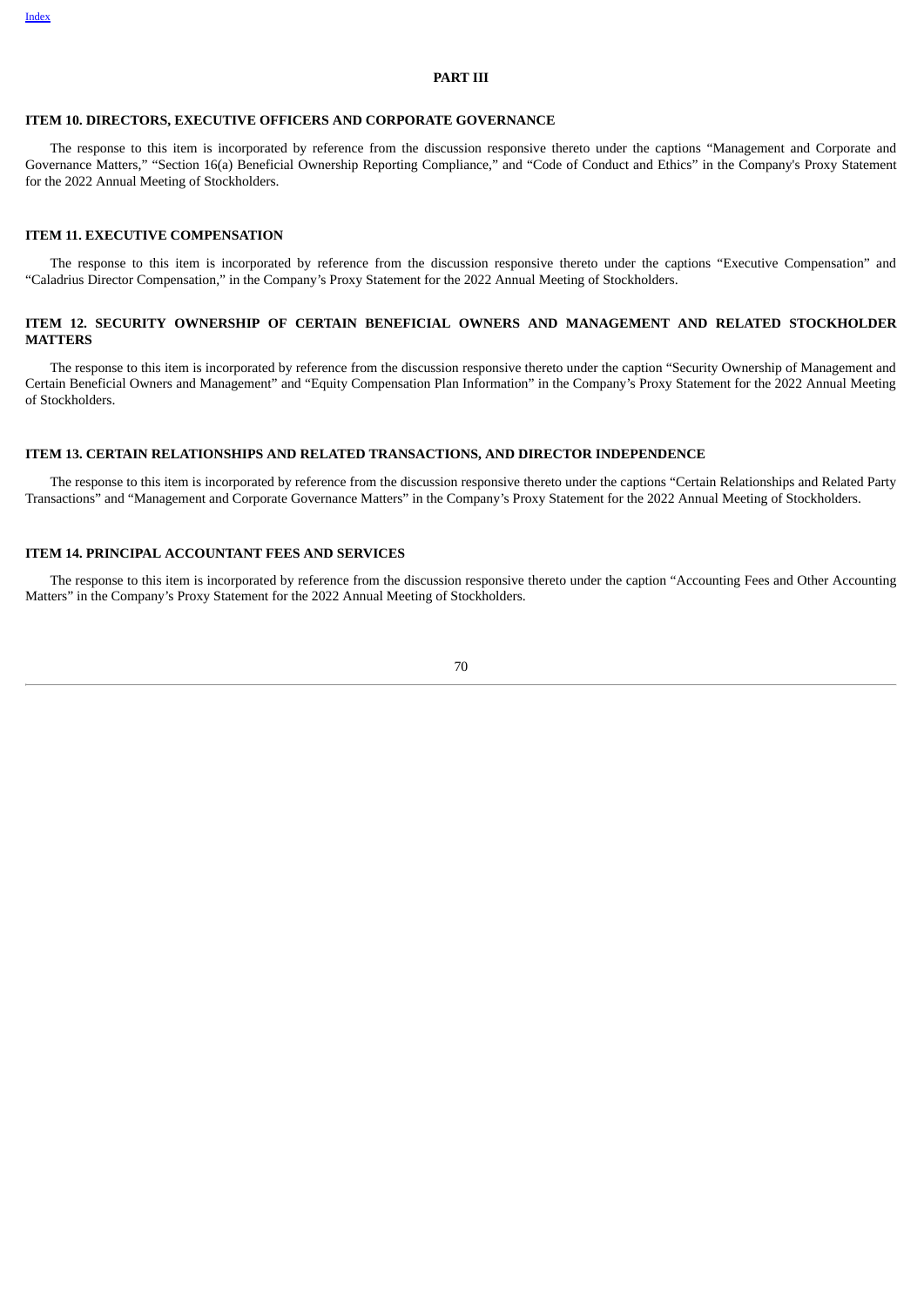# **PART IV**

# **ITEM 15. EXHIBITS, FINANCIAL STATEMENT SCHEDULES.**

The following documents are being filed as part of this Report:

# **(a)(1) FINANCIAL STATEMENTS:**

Reference is made to the Index to Financial Statements on Page 48 of this Annual Report on Form 10-K.

All other schedules have been omitted because the required information is not present or is not present in amounts sufficient to require submission of the schedule, or because the information required is included in the Financial Statements or Notes thereto.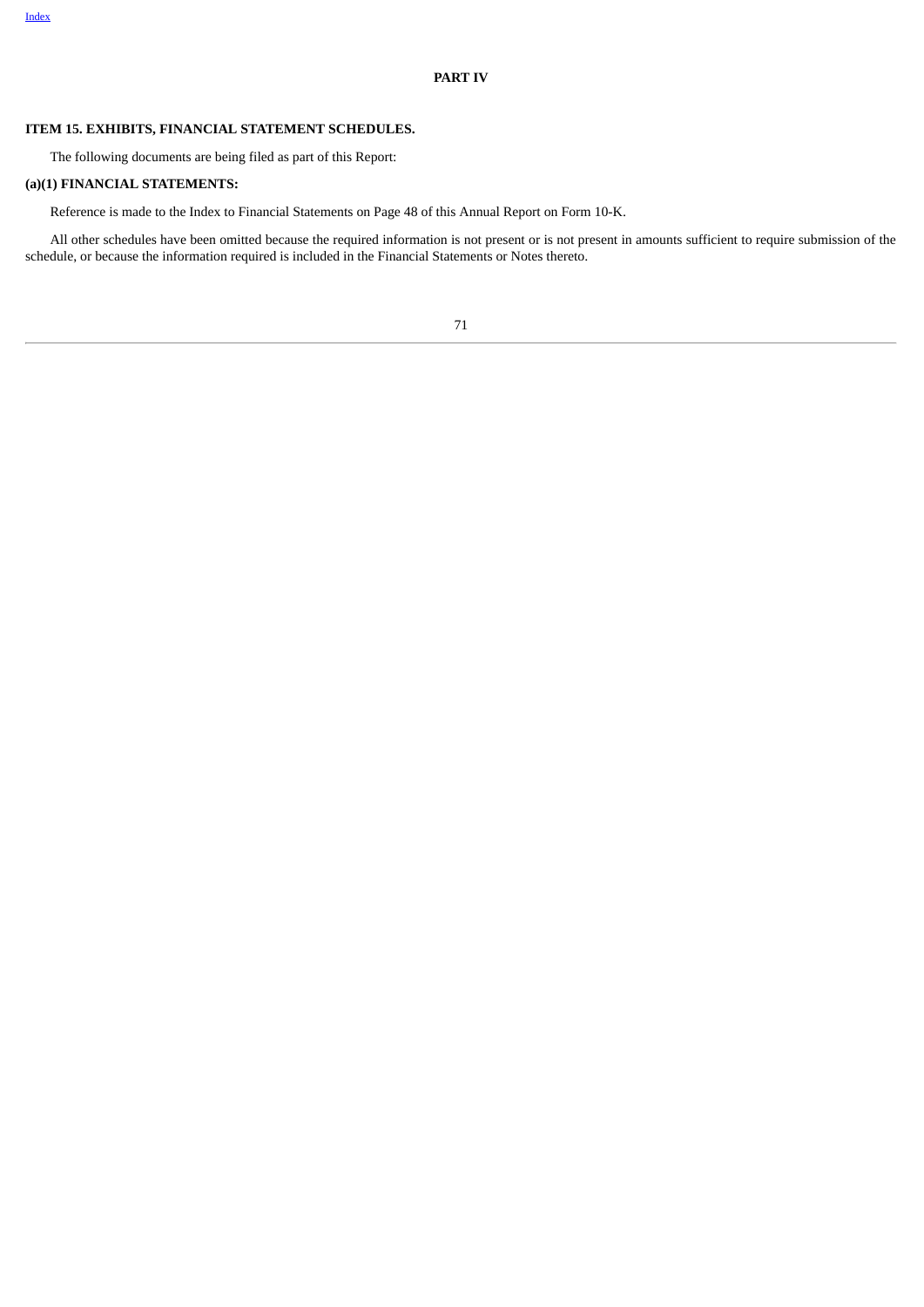# **(a)(3) EXHIBITS:**

The following is a list of exhibits filed (or furnished, where specified) as part of this Annual Report on Form 10-K. Exhibits that were previously filed are described below and are incorporated by reference. For exhibits incorporated by reference, the location of the exhibit in the previous filing is indicated.

| Exhibit     | <b>Description</b>                                                                                                                                                                                                                                                                        |
|-------------|-------------------------------------------------------------------------------------------------------------------------------------------------------------------------------------------------------------------------------------------------------------------------------------------|
| 3.1         | Amended and Restated Certificate of Incorporation of Caladrius Biosciences, Inc., as amended, effective July 27, 2016 (filed<br>as Exhibit 3.1 to the Company's on Form 10-Q for the quarter ended June 30, 2016, filed with the SEC on August 9, 2016).                                  |
| 3.2         | Amended and Restated By-Laws of the Caladrius Biosciences, Inc. as amended, effective as of July 27, 2016 (filed as Exhibit<br>3.2 to the Company's Quarterly Report on Form 10-Q for the quarter ended June 30, 2016, filed with the SEC on August 9,<br>2016).                          |
| <u>3.3</u>  | Amendments to Amended and Restated Bylaws of Caladrius Biosciences, Inc., effective as of September 18, 2017 (filed as<br>Exhibit 3.1 to the Company's Current Report on Form 8-K, filed with the SEC on September 21, 2017).                                                             |
| <u>4.1</u>  | Description of Capital Stock.                                                                                                                                                                                                                                                             |
| <u>4.2</u>  | Form of Warrant (filed as Exhibit 4.1 to the Company's Current Report on Form 8-K, filed with the SEC on April 24, 2020).                                                                                                                                                                 |
| <u>4.3</u>  | Form of Warrant (filed as Exhibit 4.1 to the Company's Current Report on Form 8-K, filed with the SEC on May 26, 2020).                                                                                                                                                                   |
| 4.4         | Form of Warrant (filed as Exhibit 4.1 to the Company's Current Report on Form 8-K, filed with the SEC on July 10, 2020).                                                                                                                                                                  |
| <u>4.5</u>  | Form of Warrant (filed as Exhibit 4.1 to the Company's Current Report on Form 8-K, filed with the SEC on January 25,<br>2021).                                                                                                                                                            |
| 10.1        | Director Compensation Policy (filed as Exhibit 10.1 to the Company's Annual Report on Form 10-K for the year ended<br>December 31, 2018, filed with the SEC on March 22, 2018 and amended on April 2, 2018).                                                                              |
| 10.2        | 2015 Equity Compensation Plan (filed as Annex A to the Company's Definitive Proxy Statement filed on Schedule 14A, filed<br>with the SEC on June 8, 2015).                                                                                                                                |
| $10.3 +$    | 2017 Employee Stock Purchase Plan (filed as Exhibit 10.1 to the Company's Quarterly Report on Form 10-Q filed with the<br>SEC on August 10, 2017).                                                                                                                                        |
| <u>10.4</u> | Form of Indemnification Agreement for executive officers (filed as Exhibit 10.44 to the Company's Annual Report on Form<br>10-K for the fiscal year ended December 31, 2014 as filed with the SEC on March 2, 2015).                                                                      |
| $10.5 +$    | Employment Agreement, dated as of January 5, 2015 and effective on January 5, 2015, by and between the Company and<br>David J. Mazzo, Ph.D. (filed as Exhibit 10.2 to the Company's Current Report on Form 8-K filed on January 5, 2015).                                                 |
| $10.6 +$    | Amendment, dated as of January 16, 2015, to Employment Agreement, dated as of January 5, 2015 and effective on January<br>5, 2015, by and between the Company and David J. Mazzo, Ph.D. (filed as Exhibit 10.2 to the Company's Current Report on<br>Form 8-K filed on January 16, 2015). |
| $10.7 +$    | Amendment to Employment Agreement, dated as of July 25, 2016, by and between the Company and David J. Mazzo, PhD<br>(filed as Exhibit 10.1 to the Company's Quarterly Report on Form 10-Q, for the quarter ended June 30, 2016, filed with the<br>SEC on August 9, 2016).                 |
| $10.8 +$    | Amendment to Employment Agreement with David J. Mazzo, effective September 18, 2017 (filed as Exhibit 10.1 to the<br>Company's Current Report on Form 8-K filed with the SEC on September 21, 2017).                                                                                      |

72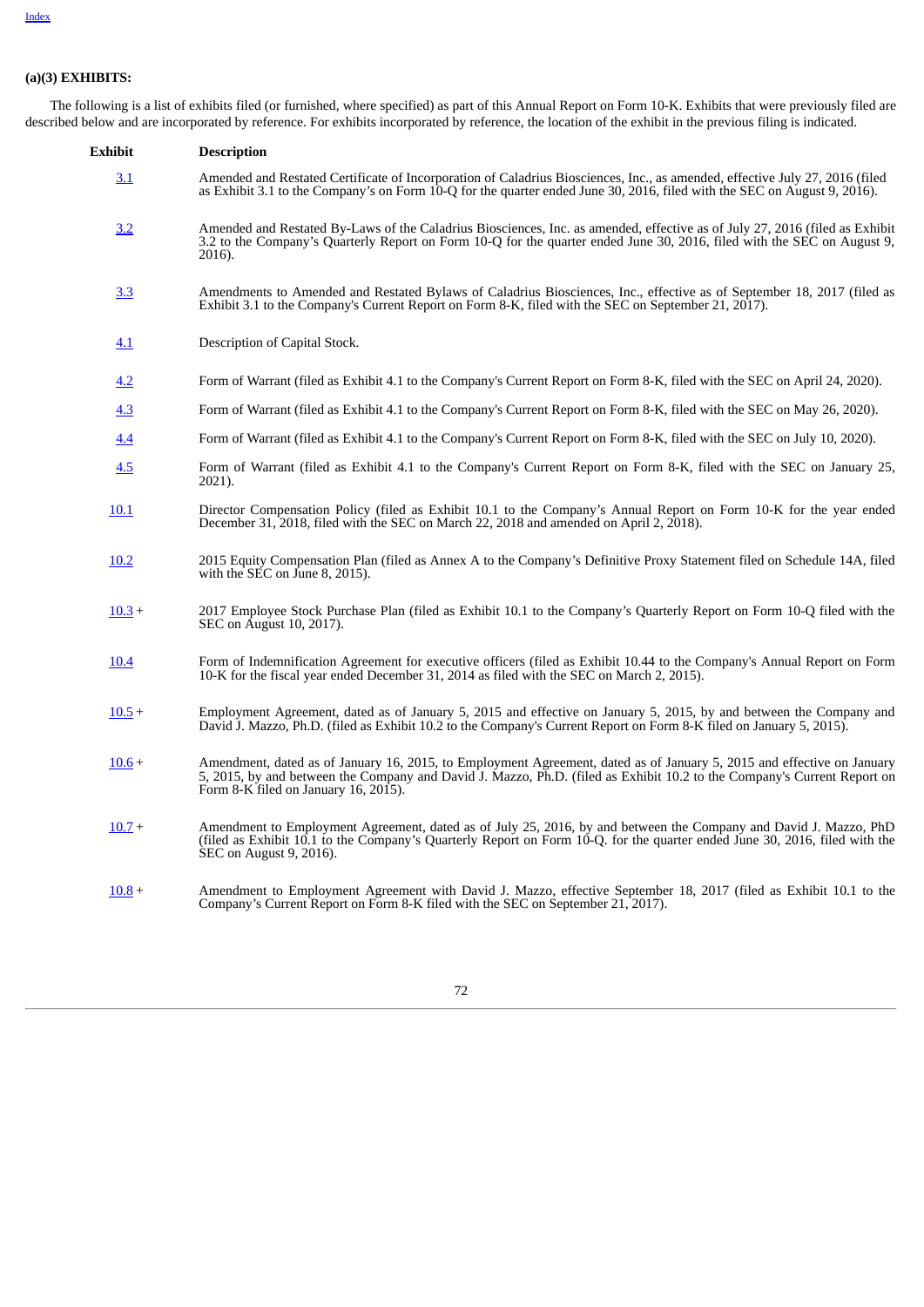- [10.9](http://www.sec.gov/Archives/edgar/data/320017/000114420418063631/tv508609_ex10-1.htm) + Amendment to Employment Agreement with David J. Mazzo, dated December 6, 2018 (filed as Exhibit 10.1 to the Company's Current Report on Form 8-K filed with the SEC on December 7, 2018).
- [10.10](http://www.sec.gov/Archives/edgar/data/320017/000032001720000022/ex101.htm) + Form of Purchase Agreement, dated April 23, 2020, by and between Caladrius Biosciences, Inc. and each purchaser identified on the signature pages thereto (filed as Exhibit 10.1 to the Company's Current Report on Form 8-K, filed with the SEC on April 24, 2020).
- [10.11](http://www.sec.gov/Archives/edgar/data/320017/000032001720000039/ex102.htm) + Placement Agent Agreement, dated November 5, 2019, as subsequently amended on each of March 11, 2020, April 23, 2020 and May 25, 2020, by and between Caladrius Biosciences, Inc. and H.C. Wainwright & Co., LLC (filed as Exhibit 10.2 to the Company's Current Report on Form 8-K, filed with the SEC on May 26, 2020).
- [10.12](http://www.sec.gov/Archives/edgar/data/320017/000032001720000039/ex101.htm) + Form of Purchase Agreement, dated May 25, 2020, by and between Caladrius Biosciences, Inc. and each purchaser identified on the signature pages thereto (filed as Exhibit 10.1 to the Company's Current Report on Form 8-K, filed with the SEC on May 26, 2020).
- [10.13](http://www.sec.gov/Archives/edgar/data/320017/000032001720000060/pipe20200710ex101.htm) + Form of Purchase Agreement, dated July 10, 2020, by and between Caladrius Biosciences, Inc. and each purchaser identified on the signature pages thereto (filed as Exhibit 10.1 to the Company's Current Report on Form 8-K, filed with the SEC on July 10, 2020).
- [10.14](http://www.sec.gov/Archives/edgar/data/320017/000032001720000060/pipe20200710ex102.htm) + Form of Registration Rights Agreement, dated July 10, 2020, by and between Caladrius Biosciences, Inc. and each purchaser identified on the signature pages thereto (filed as Exhibit 10.2 to the Company's Current Report on Form 8-K, filed with the SEC on July 10, 2020).
- [10.15](http://www.sec.gov/Archives/edgar/data/320017/000032001721000006/a20210121ex101formofsecpur.htm) + Form of Purchase Agreement, dated January 21, 2021, by and between Caladrius Biosciences, Inc. and certain Investors, as defined therein (filed as Exhibit 10.1 to the Company's Current Report on Form 8-K, filed with the SEC on January 25, 2021).
- [10.16](http://www.sec.gov/Archives/edgar/data/320017/000032001721000006/a20210121ex102formofregrts.htm) + Form of Registration Rights Agreement, dated January 21, 2021, by and between Caladrius Biosciences, Inc. and each purchaser identified on the signature pages thereto (filed as Exhibit 10.2 to the Company's Current Report on Form 8-K, filed with the SEC on January 25, 2021).
- [10.17](http://www.sec.gov/Archives/edgar/data/320017/000032001721000032/exhibit10120210212.htm) Form of Institutional Securities Purchase Agreement, by and between Caladrius Biosciences, Inc. and each purchaser identified on the signature pages thereto (incorporated by reference to Exhibit 10.1 of the Registrant's Form 8-K filed on February 16, 2021).
- [10.18](http://www.sec.gov/Archives/edgar/data/320017/000032001721000032/exhibit10220210212.htm) Form of Institutional Additional Securities Purchase Agreement, by and between Caladrius Biosciences, Inc. and each purchaser identified on the signature pages thereto (incorporated by reference to Exhibit 10.2 of the Registrant's Form 8-K filed on February 16, 2021).
- [14.1](http://www.sec.gov/Archives/edgar/data/320017/000032001719000024/exhibit141.htm) Code of Ethics for Senior Financial Officers (filed as Exhibit 14.1 to the Company's Annual Report on Form 10-K for the year ended December 31, 2018 filed with the SEC on March 14, 2019).
- [21.1](http://www.sec.gov/Archives/edgar/data/320017/000032001720000016/exh2112019.htm) † Subsidiaries of Caladrius Biosciences, Inc.
- [23.1](#page-76-0) † Consent of Grant Thornton LLP
- [31.1](#page-77-0) † Certification of Principal Executive Officer, Principal Financial Officer and Principal Accounting Officer pursuant to Section 302 of the Sarbanes-Oxley Act of 2002
- [32](#page-78-0) † Certification of Principal Executive Officer, Principal Financial Officer and Principal Accounting Officer pursuant to 18 U.S.C. Section 1350, as adopted pursuant Section 302 of the Sarbanes-Oxley Act of 2002
- 101.INS † XBRL Instance Document
- 101.SCH † XBRL Taxonomy Extension Schema
- 101.CAL † XBRL Taxonomy Extension Calculation Linkbase
- 101.DEF † XBRL Taxonomy Extension Definition Linkbase
- 101.LAB † XBRL Taxonomy Extension Label Linkbase
- 73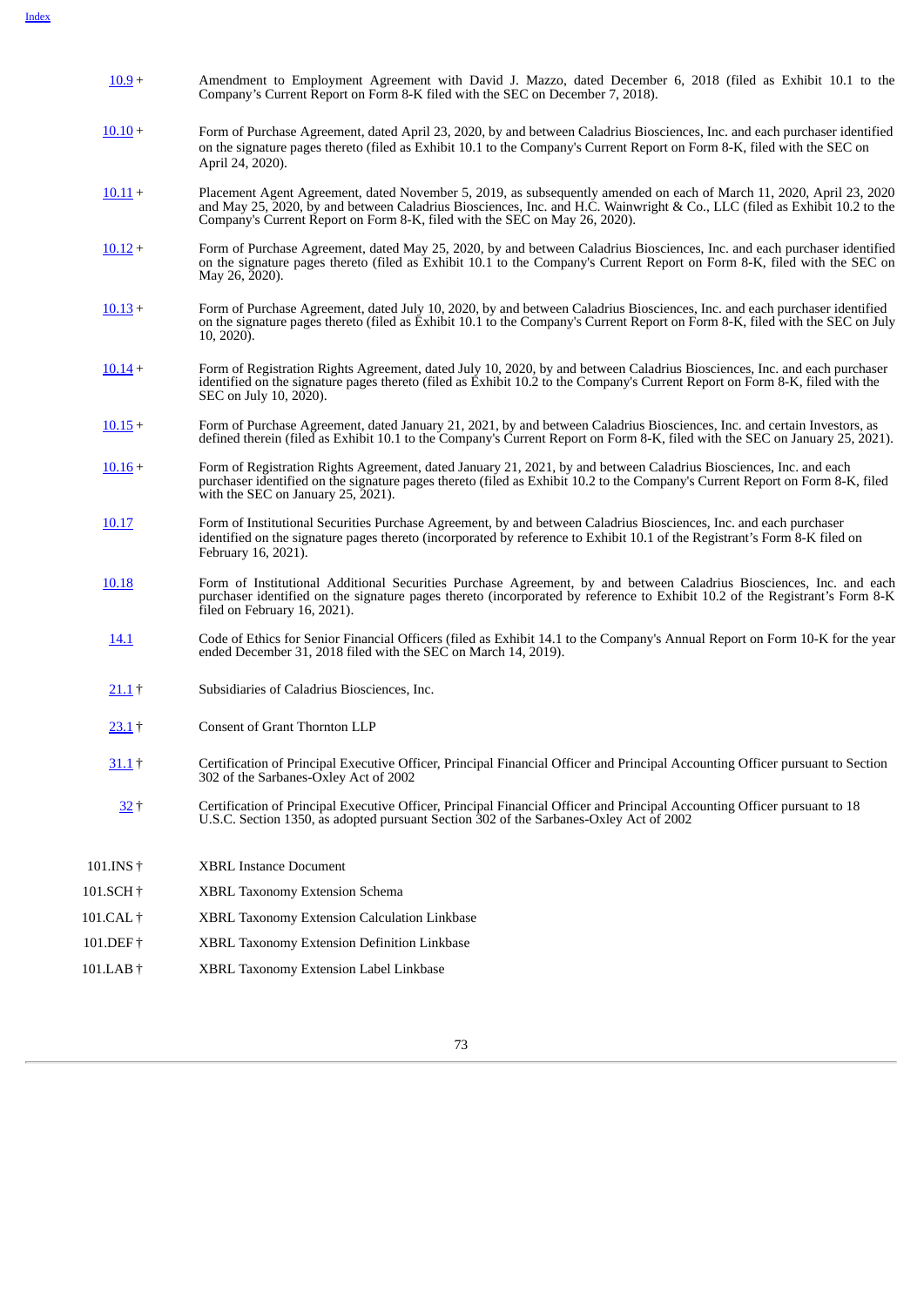101.PRE † XBRL Taxonomy Extension Presentation Linkbase

### **ITEM 16. FORM 10-K SUMMARY**

None.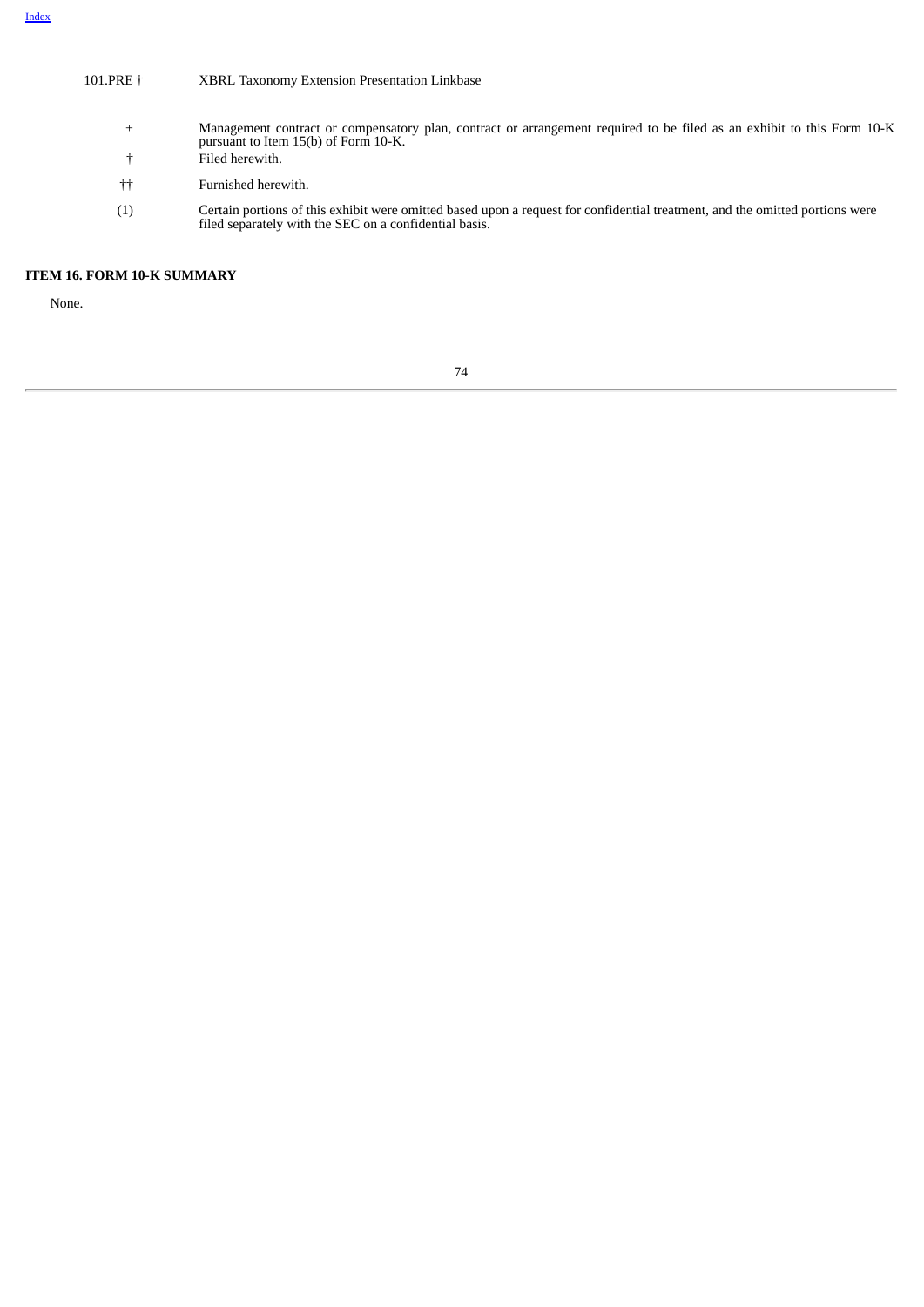#### **SIGNATURES**

Pursuant to the requirements of Section 13 or 15(d) of the Securities Exchange Act of 1934, the registrant has duly caused this report to be signed on its behalf by the undersigned, thereunto duly authorized, in Basking Ridge (Bernards Township), State of New Jersey, on March 22, 2022.

# **CALADRIUS BIOSCIENCES, INC.**

By: /s/ David J. Mazzo, PhD

Name: David J. Mazzo

Title: President and Chief Executive Officer (Principal Executive Officer, Principal Financial Officer and Principal Accounting Officer)

Pursuant to the requirements of the Securities Exchange Act of 1934, this report has been signed below by the following persons on behalf of the registrant and in the capacities and on the dates indicated.

| Signature                                      | Title                                                                                                                                                 | Date           |
|------------------------------------------------|-------------------------------------------------------------------------------------------------------------------------------------------------------|----------------|
| /s/ David J. Mazzo<br>David J. Mazzo, PhD      | Director, and President and Chief Executive Officer (Principal<br>Executive Officer, Principal Financial Officer and Principal Accounting<br>Officer) | March 22, 2022 |
| /s/ Gregory B. Brown<br>Gregory B. Brown, MD   | Chairman of the Board of Directors                                                                                                                    | March 22, 2022 |
| /s/ Michael H. Davidson<br>Michael H. Davidson | Director                                                                                                                                              | March 22, 2022 |
| /s/ Cynthia L. Flowers<br>Cynthia L. Flowers   | Director                                                                                                                                              | March 22, 2022 |
| /s/ Steven M. Klosk<br>Steven M. Klosk         | Director                                                                                                                                              | March 22, 2022 |
| /s/ Steven S. Myers<br>Steven S. Myers         | Director                                                                                                                                              | March 22, 2022 |
| /s/ Peter G. Traber, MD<br>Peter G. Traber, MD | Director                                                                                                                                              | March 22, 2022 |
| /s/ Anne C. Whitaker<br>Anne C. Whitaker       | Director                                                                                                                                              | March 22, 2022 |

75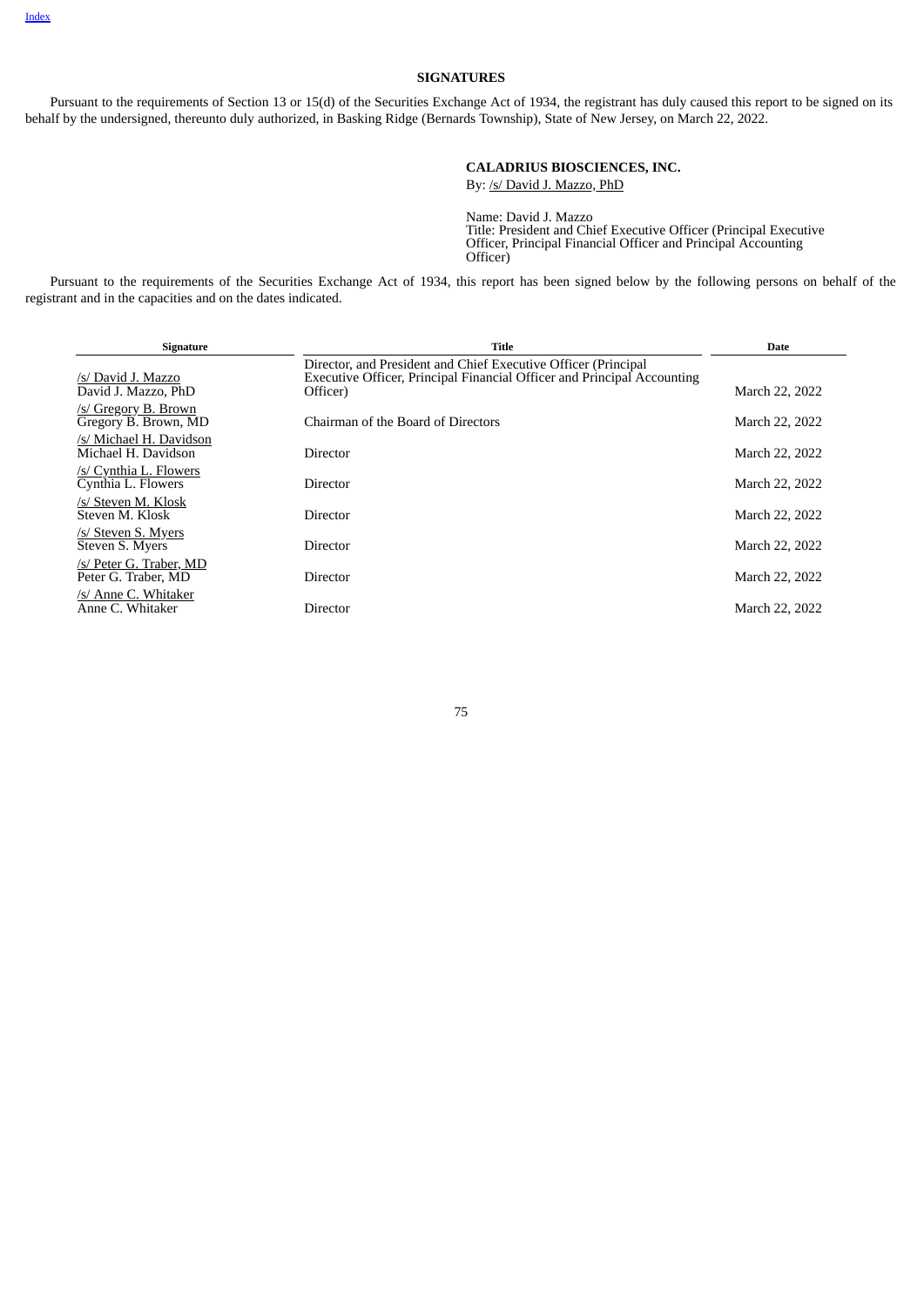### **CONSENT OF INDEPENDENT REGISTERED PUBLIC ACCOUNTING FIRM**

<span id="page-76-0"></span>We have issued our report dated March 22, 2022, with respect to the consolidated financial statements included in the Annual Report of Caladrius Biosciences, Inc. on Form 10-K for the year ended December 31, 2021. We consent to the incorporation by reference of said report in the Registration Statements of Caladrius Biosciences, Inc. on Form S-1 (File No 333-239302), Forms S-3 (File No. 333-196702, File No. 333-206175, File No. 333-210664, File No. 333-214607, File No. 333-220354, File No. 333- 226319, File No. 333-248100, and File No. 333-252560) and on Forms S-8 (File No. 333-107438, File No. 333-144265, File No. 333-159282, File No. 333-162733, File No. 333-173854, File No. 333-181365, File No. 333- 184927, File No. 333-191572, File No. 333-205662, File No. 333-212202, File No. 333-215455, File No. 333-218642, File No. 333-222410, File No. 333-225743, File No. 333-225744, File No. 333-248101, File No. 333-257560, and File No. 333-254971).

/s/GRANT THORNTON LLP

New York, New York March 22, 2022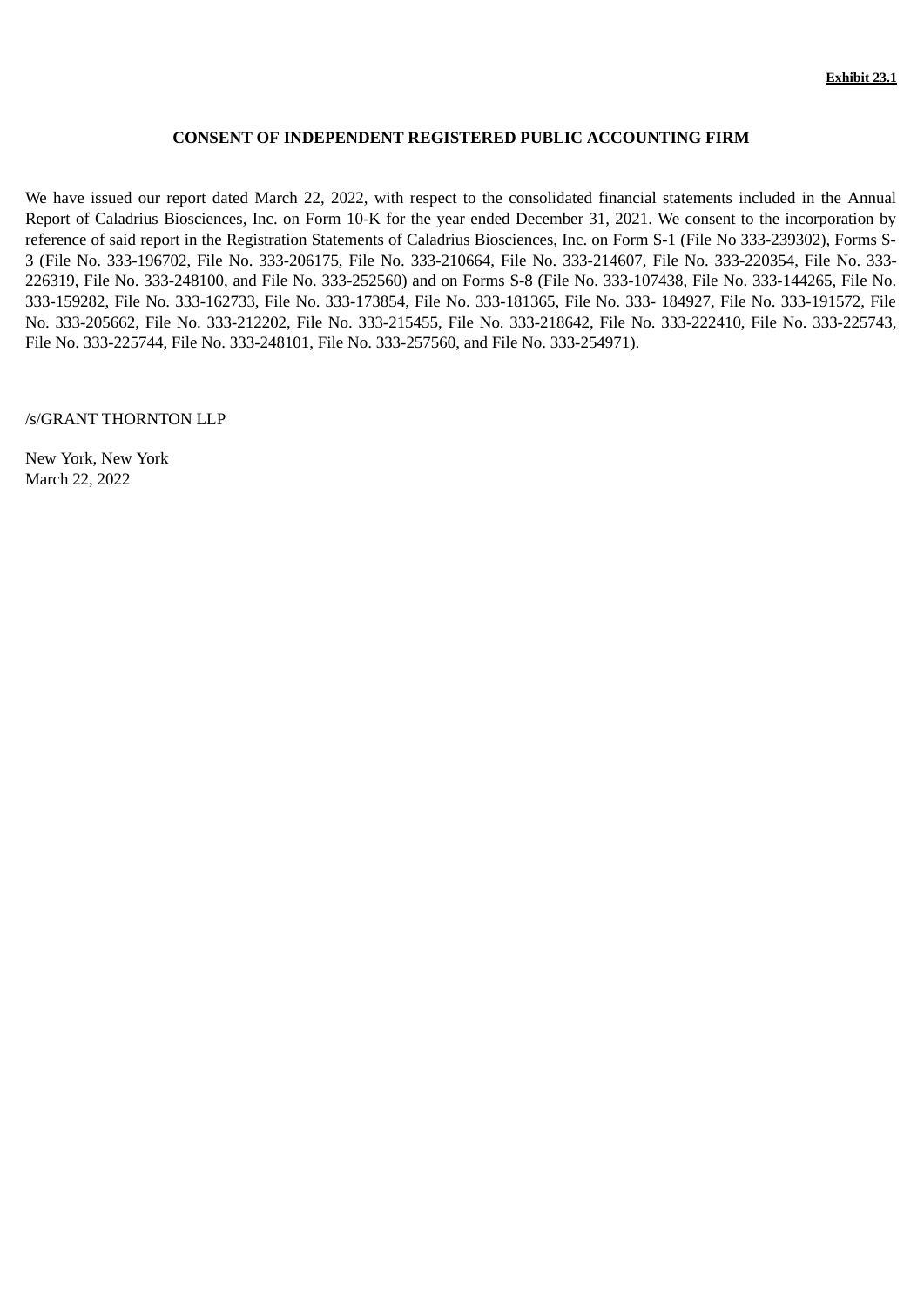#### **CERTIFICATIONS UNDER SECTION 302**

<span id="page-77-0"></span>I, David J. Mazzo, certify that:

1. I have reviewed this annual report on Form 10-K of Caladrius Biosciences, Inc.;

2. Based on my knowledge, this report does not contain any untrue statement of a material fact or omit to state a material fact necessary to make the statements made, in light of the circumstances under which such statements were made, not misleading with respect to the period covered by this report;

3. Based on my knowledge, the financial statements, and other financial information included in this report, fairly present in all material respects the financial condition, results of operations and cash flows of the registrant as of, and for, the periods presented in this report;

4. The registrant's other certifying officer(s) and I are responsible for establishing and maintaining disclosure controls and procedures (as defined in Exchange Act Rules 13a-15(e) and 15d-15(e)) and internal control over financial reporting (as defined in Exchange Act Rules 13a-15(f) and 15d-15(f)) for the registrant and have:

a) designed such disclosure controls and procedures, or caused such disclosure controls and procedures to be designed under our supervision, to ensure that material information relating to the registrant, including its consolidated subsidiaries, is made known to us by others within those entities, particularly during the period in which this report is being prepared;

b) designed such internal control over financial reporting, or caused such internal control over financial reporting to be designed under our supervision, to provide reasonable assurance regarding the reliability of financial reporting and the preparation of financial statements for external purposes in accordance with generally accepted accounting principles;

c) evaluated the effectiveness of the registrant's disclosure controls and procedures and presented in this report our conclusions about the effectiveness of the disclosure controls and procedures, as of the end of the period covered by this report based on such evaluation; and

d) disclosed in this report any change in the registrant's internal control over financial reporting that occurred during the registrant's most recent fiscal quarter (the registrant's fourth fiscal quarter in the case of an annual report) that has materially affected, or is reasonably likely to materially affect, the registrant's internal control over financial reporting; and

5. The registrant's other certifying officer(s) and I have disclosed, based on our most recent evaluation of internal control over financial reporting, to the registrant's auditors and the audit committee of the registrant's board of directors (or persons performing the equivalent functions):

a) all significant deficiencies and material weaknesses in the design or operation of internal control over financial reporting which are reasonably likely to adversely affect the registrant's ability to record, process, summarize and report financial information; and

b) any fraud, whether or not material, that involves management or other employees who have a significant role in the registrant's internal control over financial reporting.

Date: March 22, 2022

/s/ David J. Mazzo David J. Mazzo, PhD President and Chief Executive Officer (*Principal Executive Officer, Principal Financial Officer and Principal Accounting Officer*)